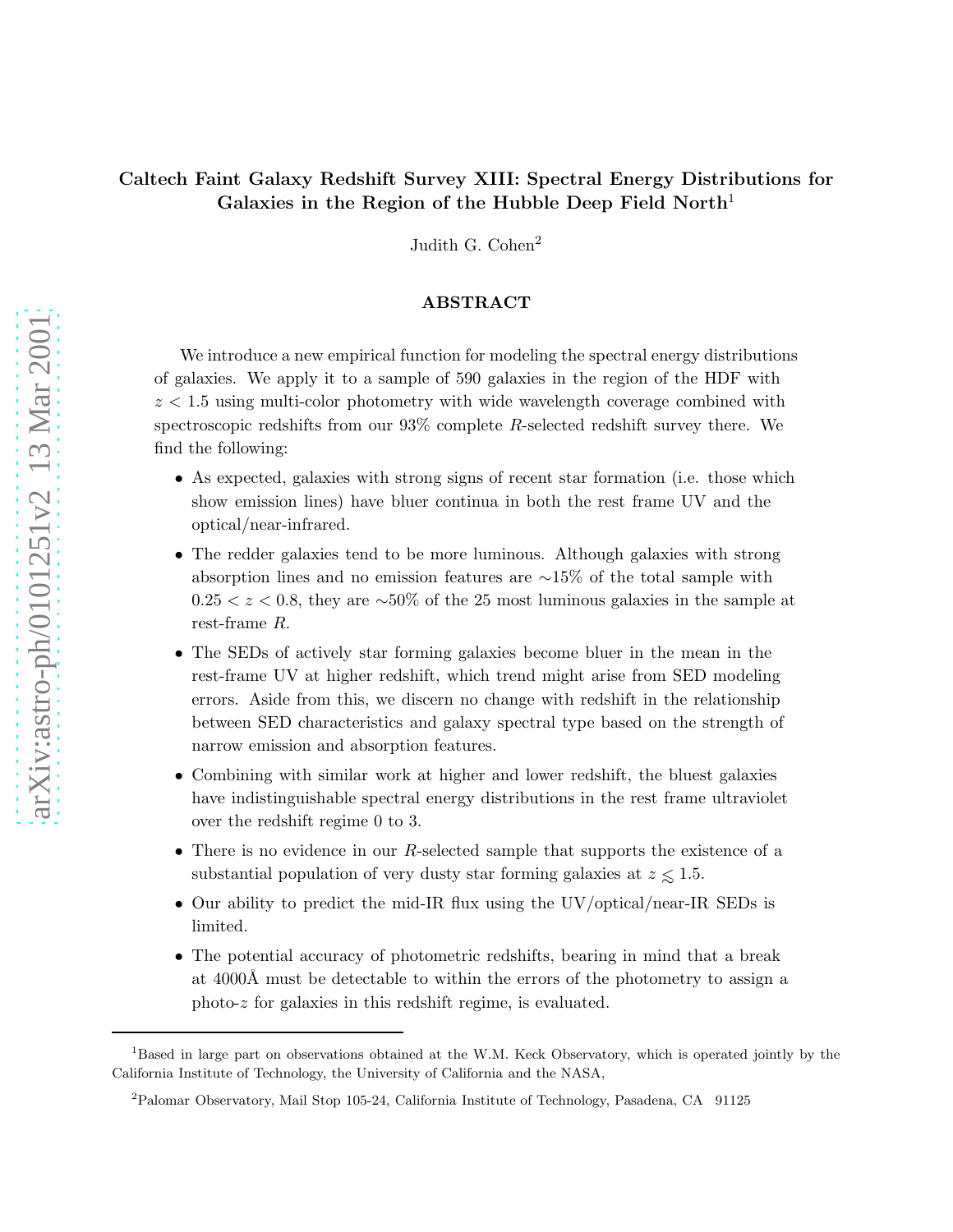- <span id="page-1-0"></span>• The rest frame  $K$ -band luminosity as a function of redshift clearly shows a gradual change in the population of various types of galaxies, with star forming galaxies becoming both more luminous and a larger fraction of the total population at higher redshift.
- The overall pattern of the  $L(K) z$  relationship suggests that passive evolution at constant stellar mass is a good approximation to the actual behavior of at least the most luminous galaxies in this large sample of galaxies in the region of the HDF out to  $z \sim 1.5$ .

*Subject headings:* cosmology: observations — galaxies: fundamental parameters galaxies: luminosity function — surveys

# 1. Introduction

In the present paper, we combine the results of our redshift survey in the region of the Hubble Deep Field North (henceforth HDF) (Cohen *et al.* 2000) with multicolor photometric databases to derive the rest frame spectral energy distributions (henceforth SEDs) of the sample's galaxies. After defining the form of the SED we adopt, and exploring the limits of validity thereof, we concentrate on what can be determined from the behavior of the SED parameters themselves as a function of redshift, galaxy spectral type (i.e. the presence or absence of key emission and absorption features) and luminosity. A comparison of the observed behavior of the SED parameters with the predictions of galaxy evolutionary synthesis models reveals important differences.

The SEDs of the star forming galaxies are then used to constrain possible presence of a substantial population of dusty starburst galaxies and to test our ability to predict the mid-IR thermal emission from dust in star forming galaxies in §[5.3.](#page-16-0) Constraints on the variation in internal reddening from galaxy to galaxy of a given spectral type are derived as well. We compare the rest frame UV SEDs of the bluest star forming galaxies over the regime  $z = 0$  to  $z \sim 3$ .

We also evaluate the ability of photometric redshift schemes to discern the 4000Å break given realistic SED distributions and errors characteristic of ground based photometry in §[6](#page-17-0). We explore in §[7](#page-19-0) the conversion from luminosity in the rest-frame infrared into total stellar mass, which relies on a calibration from models of the integrated light of evolving galaxies. A short summary concludes the paper.

As in earlier papers in this series, we adopt the cosmology  $H_0 = 60 \text{ km s}^{-1} \text{ Mpc}^{-1}$ ,  $\Omega_M = 0.3$ ,  $\Omega_{\Lambda} = 0$ . Over the redshift interval of most interest, a flat universe with  $\Omega_{\Lambda} = 0.7$  and a Hubble constant of H<sub>0</sub> = 67 km s<sup>-1</sup> Mpc<sup>-1</sup> gives galaxy luminosities very close to those derived below.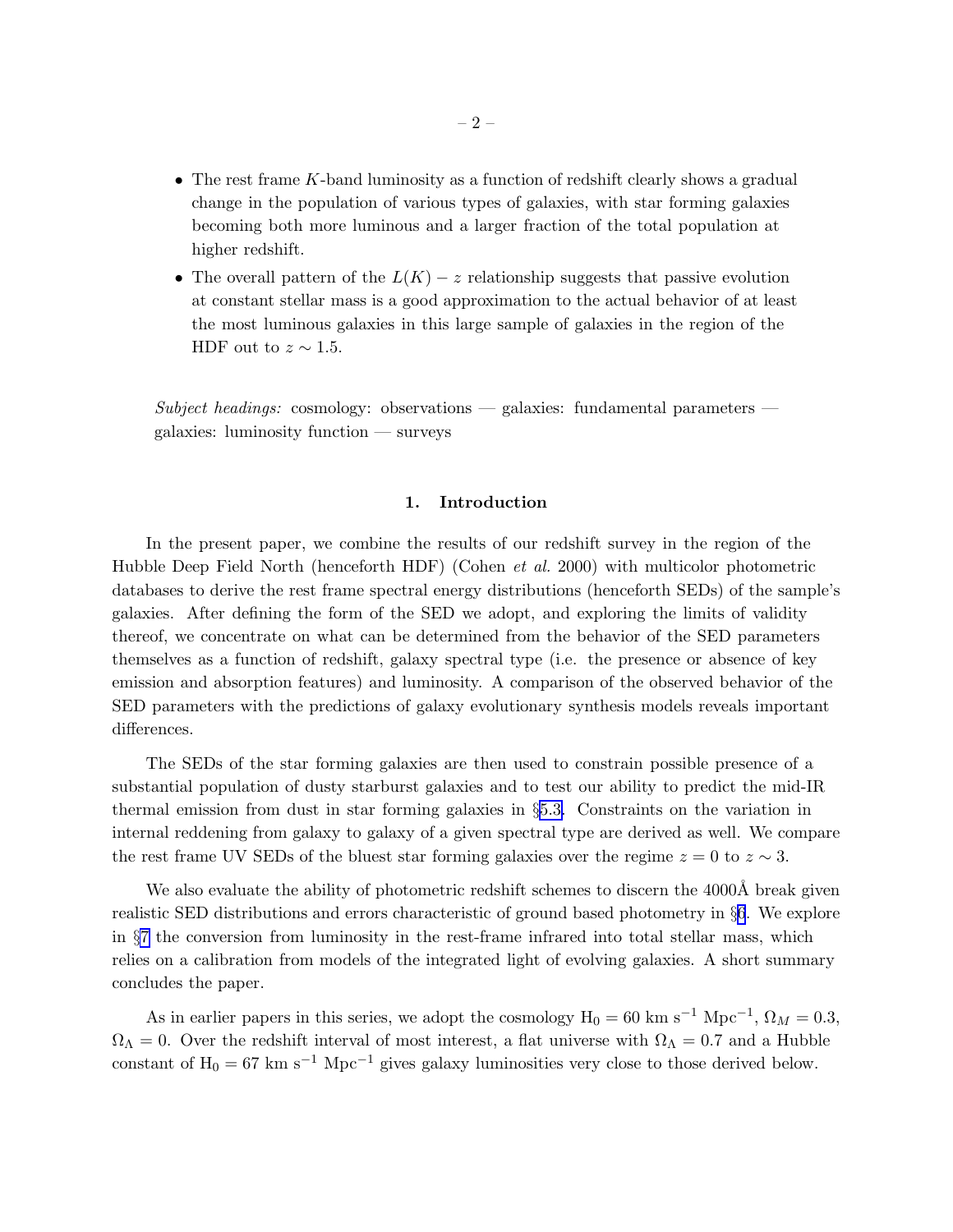## 2. The Sample of Galaxies

We have recently completed an extensive redshift survey in the region of the HDF. The survey is magnitude-limited, with a selection at  $R$ , and objects are observed irrespective of morphology. Redshifts have been obtained for more than 92% of the objects in the HDF (Williams *et al.* 1996) with  $R < 24$ , and for more than 92% of the objects within a circle whose diameter is 8 arcmin centered on the HDF with  $R < 23$ . The redshift catalog, presented and described in detail in Cohen *et al.* (2000), contains 671 entries. Hogg *et al.* (2000) (henceforth H00) present a four filter photometric catalog for the region of the HDF including the Flanking Fields, with images in  $U_n$ , G and R contributed by C. Steidel, and it is their R catalog that was used to define the samples for the redshift survey.

Appendix A gives an update to this survey with a total of 58 new redshifts, including 5 in the HDF itself. With this addition, the completion of the redshift sample in the HDF itself to  $R \leq 24$ is now 95%, while the completion in the Flanking Fields to  $R < 23$  is now 93%.

Here we use only the sample of galaxies with  $0 < z < 1.5$ , eliminating the Galactic stars, the two broad-lined AGN with  $z < 1.5$ , and the higher redshift  $(z \sim 3)$  objects <sup>3</sup> leaving 590 galaxies. We do this as our ground based photometry is measuring largely the rest frame UV for  $z \sim 3$ galaxies and does not provide enough coverage in the infrared to yield an adequate determination of rest frame optical SEDs.

The rest frame UV is very poorly determined in the nearest galaxies with  $z < 0.25$  when photometry is limited to ground based photometry without access to space based mid and far UV observations. Hence they are eliminated in the rest of this paper. Although SEDs are determined and tabulated for galaxies with  $z < 0.25$  here, we will utilize in the subsequent discussion the sample of galaxies restricted to the range  $0.25 < z < 1.5$ , which contains 552 galaxies of which 107 are in the HDF itself.

The results presented throughout this paper are robust to the elimination of the fainter galaxies in the HDF, where the sample is deepest.

#### 2.1. The Redshift Ranges

The present sample of galaxies in the region of the HDF with  $0.25 < z < 1.5$  and with SEDs considered reliable contains 519 galaxies, of which 105 are in the HDF itself. <sup>4</sup> These are divided into four redshift ranges: "low"  $(0.25 \le z < 0.5)$ , "mid"  $(0.5 \le z < 0.8)$ , "high"  $(0.8 \le z < 1.05)$ , and "highest" (1.05  $\leq z \leq 1.5$ ). In the "highest" redshift range, the assignment of galaxy spectral

<sup>&</sup>lt;sup>3</sup>The two AGNs with  $z < 1.5$  are sometimes included in the figures.

 ${}^{4}\text{In }$  §[3.8](#page-9-0) we find that 33 of the galaxies have SEDs not considered reliable.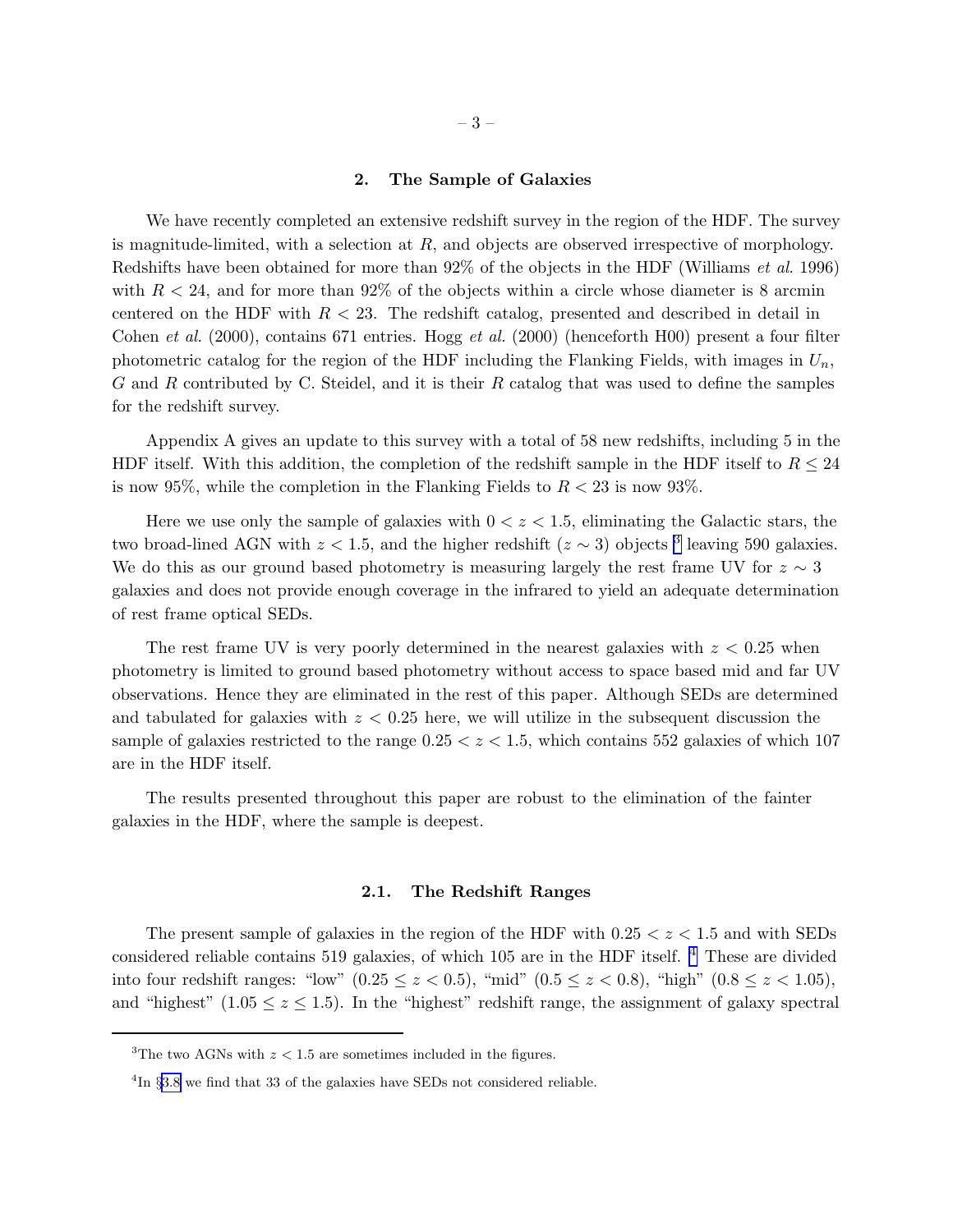classes is less accurate (see the discussion in Cohen *et al.* 1999a) and the redshift completeness is affected by the fact that the intrinsically strong [OII] 3727Å emission line is shifted into the region beyond 7500Å, where strong night sky emission lines make detection of faint emission lines from distant galaxies more difficult.

### 3. The Derivation of the SEDs

The derivation of the spectral energy distribution for a galaxy requires a set of photometric measurements for the object with  $N$  filters, a set of effective wavelengths and flux zero point calibrations for the filters, and a model for fitting the SED. Our goal is an overall characterization of the SED suitable for the determination of luminosity functions given the fact that we are dealing to a large extent with ground based photometry of faint galaxies.

We are trying to obtain a set of redshift independent parameters characterizing the rest frame SED of a galaxy from a set of observations made at filter bandpasses fixed in the observed frame. We would like to be able to use our SED model parameters to predict fluxes of galaxies from 2400 A to 2.2 $\mu$  in the rest frame over the redshift range  $0.25 \le z \le 1.5$  with an accuracy of 25% (0.1) dex).

The complexity of the SED model to be used here is restricted by the limited photometry available for these objects, both in terms of accuracy for these faint galaxies and also in wavelength sampling. Were we dealing with HST data only (for the same set of filters) or with much brighter galaxies, a much more sophisticated approach such as that of Budavári *et al.* (2000) would be justified.

#### 3.1. The Sources of Photometry

Since the catalog of H00 was used to define the sample for the redshift survey of Cohen *et* al. (2000) and since it provides four filter photometry  $(U_n, G, R$  and  $K_s)$  for the entire sample, we adopt it as the primary photometric source. The H00 photometry is consistent to within the uncertainties with the more accurate photometry of Williams *et al.* (1996) for objects in the HDF itself for the optical colors. In the Flanking Fields around the HDF, we supplement the photometric database of H00 with the I and K measurements of Barger *et al.* (1998). We utilized primarily I from Barger *et al.* (1998) to fill in gaps in the wavelength coverage of H00. For the faintest objects (in the infrared) in the Flanking Fields, we used  $K$  as well, as the limiting magnitude of the Barger *et al.* (1998) database is fainter at K than that of H00. The  $U, B, V, R$ bands of of Barger *et al.* are used to supply added confidence in the  $U_n, G, R$  photometry of H00. Thus, for an object in the Flanking Fields, there is a maximum of 10 observations, with two independent measurements for three colors  $(U, R \text{ and } K)$ , hence seven distinct filter bandpasses.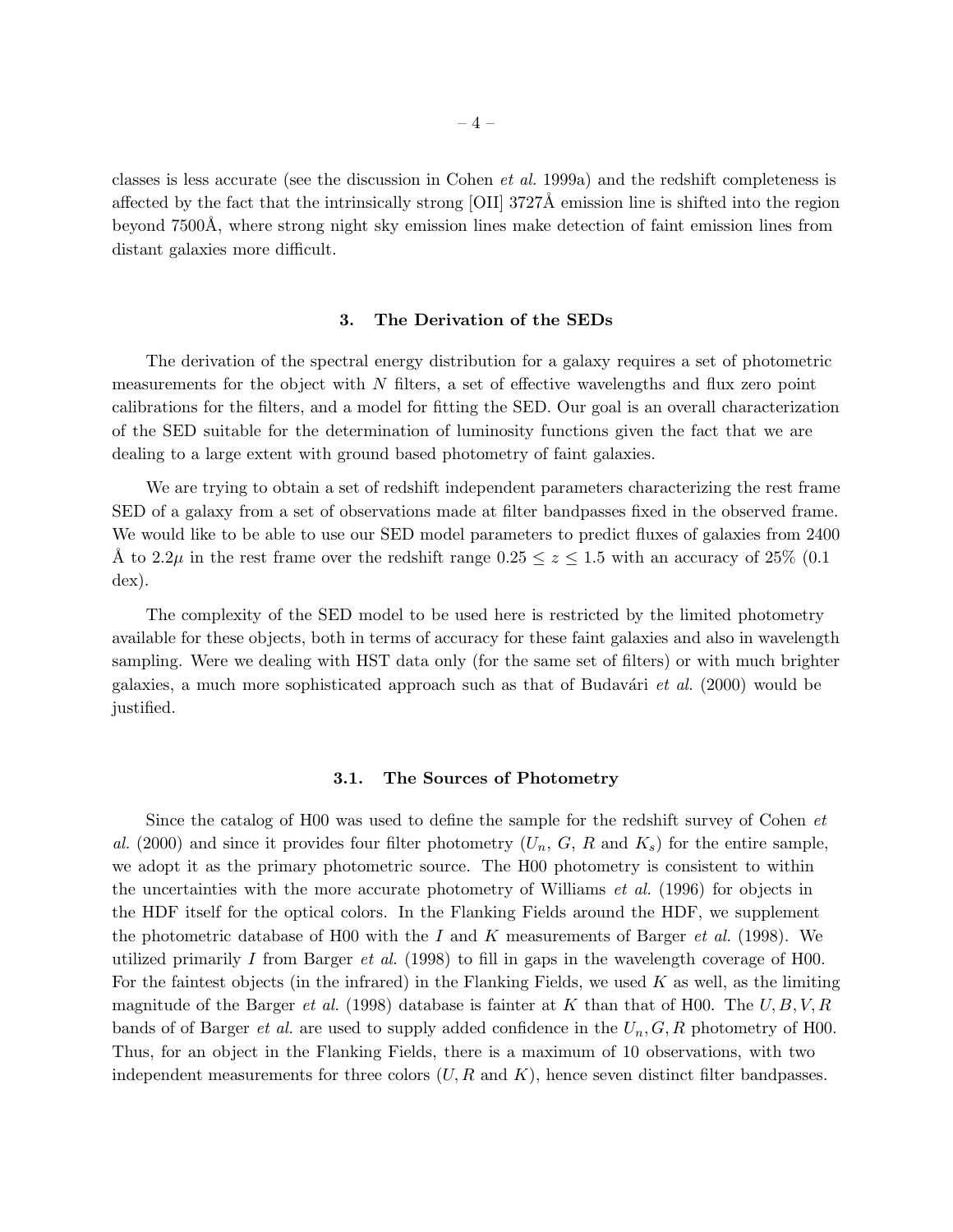Within the HDF, in addition to the photometric catalog of H00, we also use the  $I, J, H, K$ photometry of Fernandez-Soto, Lanzetta & Yahil (1999). Their catalog is based on the HST images of the HDF with the F814W filter for  $I$ , and on their analysis of IR images of the HDF from KPNO described in Dickinson (2000). The red end of the SED is thus better determined for galaxies in the HDF itself, due to the existence of the  $J$  and  $H$  photometry and the very high quality of the F814 HST images compared to ground based I images.

The H00 and Fernandez-Soto, Lanzetta & Yahil (1999) photometric databases appear to be consistent with each other. They both use the Sextractor code (Bertin & Arnouts 1996) for object selection, and both have a scheme to handle extended objects, yet still preserve accuracy for the smallest and faintest galaxies. The unpublished photometry of Barger *et al.* (1998) treats the extrapolation to the total magnitude of extended objects differently from the procedure adopted in H00.

We have adopted a single effective wavelength for each filter for all objects irrespective of their spectral indices, ignoring any dependence of  $\lambda_{eff}$  on the color of the object. This is a reasonable assumption given the precision of our photometry for faint objects and the desired precision of the SED indices to be derived. The effective wavelengths of the various filters are given in an appendix.

Once the effective wavelengths were defined, the zero points of the observed flux  $f_{\nu}$  for the Vega-relative photometry were taken from Fukugita, Shimasaku & Ichikawa (1995). The HDF photometry of Fernandez-Soto, Lanzetta & Yahil (1999) is already presented in the form of observed flux per unit frequency  $f_{\nu}$ .

A small extinction of  $E(B-V) = 0.012$  mag was adopted based on the maps of Schlegel, Finkbeiner & Davis (1998); appropriate corrections were applied to each filter.

Our photometric database covers  $U$  through  $K$  in the observed frame. The red end of this corresponds to 0.9µ in the rest frame of the highest redshift considered here and to  $\sim 1.3\mu$  for a more typical  $z \sim 0.7$  galaxy. Prediction of fluxes in the rest frame redward of  $0.9\mu$  requires trusting the parametric form of our adopted SED model described below for the highest redshift galaxies in the sample.

#### 3.2. The Dual Power Law Model for the SEDs

We initially adopted the same form for SEDs as in Cohen *et al.* (1999a), namely we assume that the emitted luminosity per unit frequency in the rest frame over the wavelength regime 0.2 to 1.6 $\mu$  can be represented by a power law whose index may change at 4000Å. Thus  $L_{\nu}$ , with units of Watts/Hz, is assumed  $\sim \nu^{-\alpha}$  with an index in the region redward of 4000Å (in the rest frame) denoted  $\alpha_{IR}$  and an index in the rest frame UV of  $\alpha_{UV}$ . Three parameters are required to characterize each SED. We refer to this as the 2p SED model.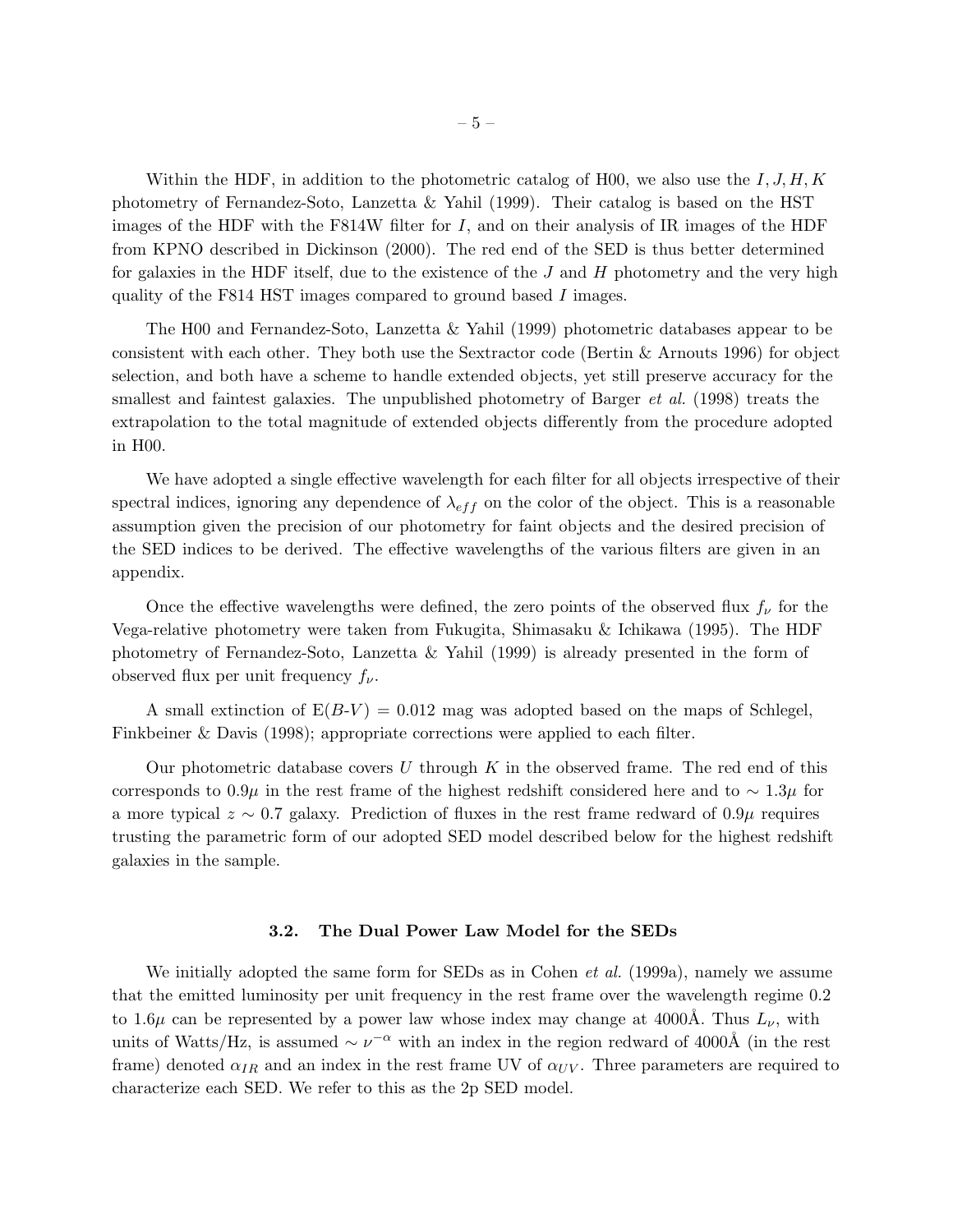Several tests of the validity of this model have been made to establish the wavelength range over which it can represent galaxy SEDs with the requisite degree of precision. Both SEDs from calculations of the integrated light of evolving galaxies and SEDs interpolated from spectrophotometric and broad-band photometric observations of nearby galaxies have been used in these trials. In the first test, we fit the galaxy evolution models of Poggianti (1997), using the filter transmission curves for the set of filters for which photometric catalogs exist in the region of the HDF. Figure 1a illustrates SEDs from Poggianti of a local elliptical, Sa and Sc galaxy (henceforth denoted as the standard set of test SEDs) observed at  $z = 0.6$ . The observed filter bands are the large circles plotted at their appropriate rest wavelengths. While the spectral region beyond the 4000Å break for all the models from Poggianti that were examined is well represented by a single power law with deviations never exceeding 0.1 dex, the 2p model systematically predicts too much flux beyond  $1.7\mu$ .

Tests of the 2p model were also carried out with galaxy SEDs predicted from Worthey (1984) and with a set of SEDs of nearby galaxies of various morphological types constructed by G. Neugebauer (private communication, 2000) based on observations in the the UV and optical assembled by Coleman, Wu & Weedman (1980) supplemented with broad-band IR photometry from Aaronson (1978) and from Frogel *et al.* (1978). In all cases the 2p SED overpredicts the flux in the near infrared.

We compare the predicted flux at an observed wavelength of  $3.2\mu$  from our SED model with those galaxies in the HDF with detections at that wavelength from Hogg *et al.* (2000). Given the typical redshift of these galaxies of  $z \sim 0.5$ , these observations have a typical rest wavelength of 2.1 $\mu$ . Again, the 2p model for the SED overpredicts the observed flux for the 9 galaxies with detections by about a factor of two.

This deviation in the near infrared between the power law and the galaxy flux presumably largely arises because one is then well into the long wavelength tail of a black-body distribution, where even for T as low as 4000K,  $f_{\lambda}$  is no longer rising rapidly with  $\lambda$ .

In the UV, the high spectral resolution of the Poggianti model grid demonstrates the existence of a different posible concern. Many of Poggianti's models show  $f_{\lambda}$  falling shortward of of the 4000Å break, and then rising again as flux from the youngest and hottest stars begins to contribute substantially. This curvature obviously cannot be reproduced well by a single power law flux in the UV.

These tests demonstrate that the 2p model SED is at best marginally adequate for our purposes.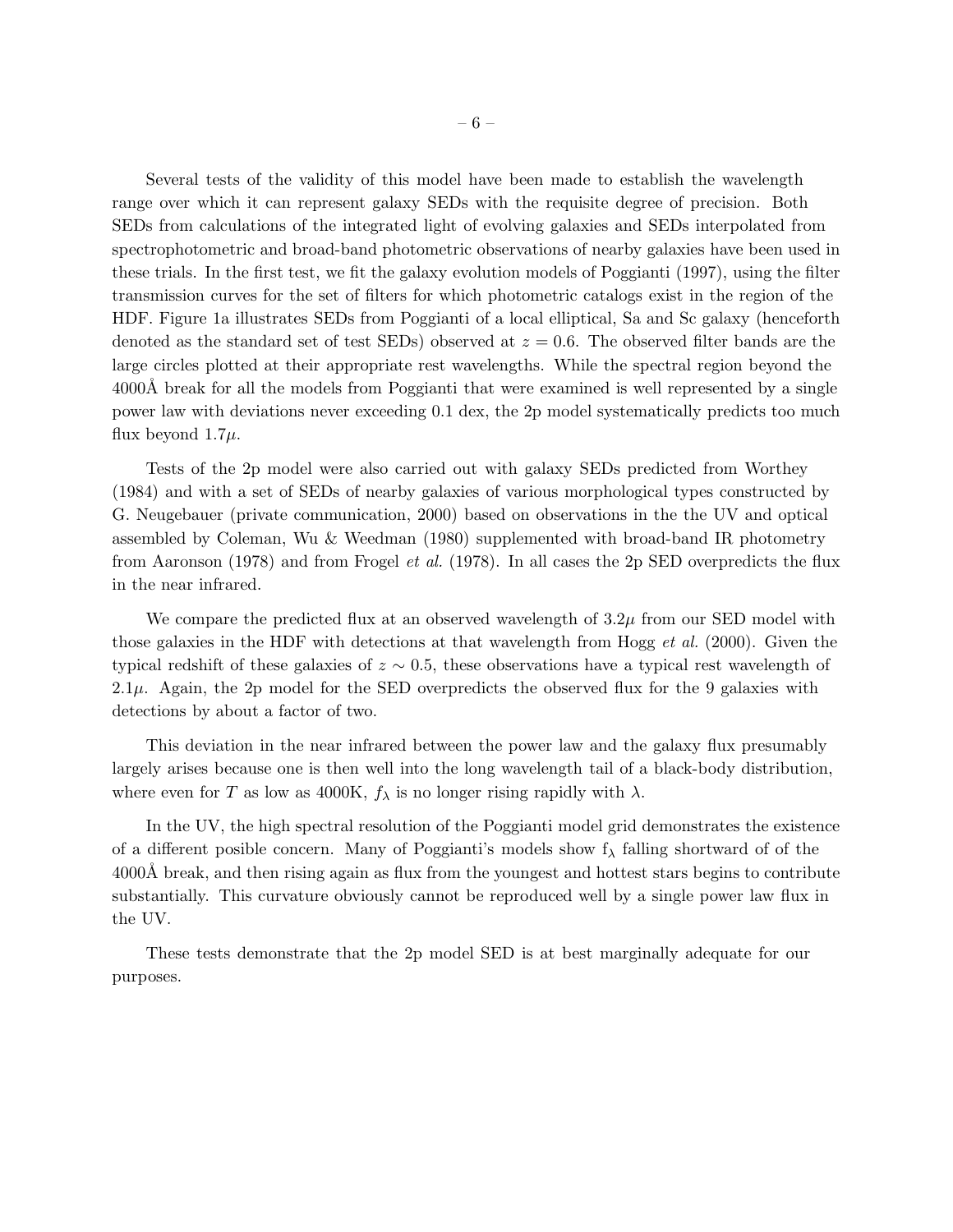# – 7 –

# 3.3. A New Empirical Model for Galaxy SEDs

To avoid the difficulties of 2p SED model described above, we have developed a new model for galaxy SEDs. One natural way to introduce the desired curvature in the optical and near IR spectra region is to replace the power law with a black body function. However, the peak of the Planck function itself is too narrow to give a good fit to actual galaxy SEDs, as one might expect for a composite stellar population containing stars with a range of effective temperatures. The empirically determined function we adopt as our SED model, which provides a simple but versatile parameterization of galaxy SEDs with parameters that are physically motivated, has a mathematical form which we denote as a "stretched black body" (henceforth sBB). We apply the sBB function to fit the optical/near IR, while we retain a power law fit to the UV.

A wavelength  $\lambda_m$  is specified as the wavelength at which the fit function changes. The "stretched wavelength"  $\lambda_s$  corresponding to a rest frame wavelength  $\lambda_0$  is then defined as

$$
\lambda_s = \lambda_m + (\lambda_0 - \lambda_m)/f,
$$

for  $\lambda_0 \geq \lambda_m$ , where f is the stretch factor. To evaluate the sBB Planck function, the "stretched" wavelength" is converted to a frequency in the usual way,  $\nu_s = c/\lambda_s$ , and then used in the calculation. This applies to both the  $\nu^3$  and exponential part of the Planck function, as well as the  $\nu$  multiplier required to obtain luminosities. The temperature used in the Planck function is denoted as  $T(sBB)$ . The details of the fitting procedure are given in an appendix.

It is important to note that in this model, unlike in the 2p SED model, the flux at  $\lambda_m$  from the red fit and from the blue fit is not automatically constrained to be the same. This offers the possibility of direct measurement of the the 4000Å break which in cool stars is due to enhanced absorption by metal lines and in hotter stars by the Balmer jump. An sBB fit thus has four parameters,  $\alpha_{UV}$ ,  $T(sBB)$ , the blue side luminosity and the red side luminosity, both at  $\lambda_m$ . As described in the appendix, depending on the number and distribution with wavelength of the available filter bandpasses (i.e. photometric catalogs), the two luminosity parameters are not always independent.

There are two constants in a sBB fit,  $\lambda_m$  and the wavelength stretching factor f. Their values were determined by optimizing  $\chi^2$  when a sBB fit was applied to the standard test set of Poggianti's (1997) local galaxy SEDs observed at  $z = 0$  and at  $z = 0.6$ . The resulting choices adopted henceforth for sBB fits are  $\lambda_m = 4050$  Å and  $f = 1.6$ .

Figure 1b shows the sBB fit to the set of standard test SEDS, i.e. the same SEDs as is shown in Figure 1a. The sBB fit solves the problem of overpredicting the rest frame flux at  $K$  and, with only one extra parameter, the sBB model shows a much better fit overall to predicted galaxy SEDs, as well as allowing a measurement of the 4000 Å break.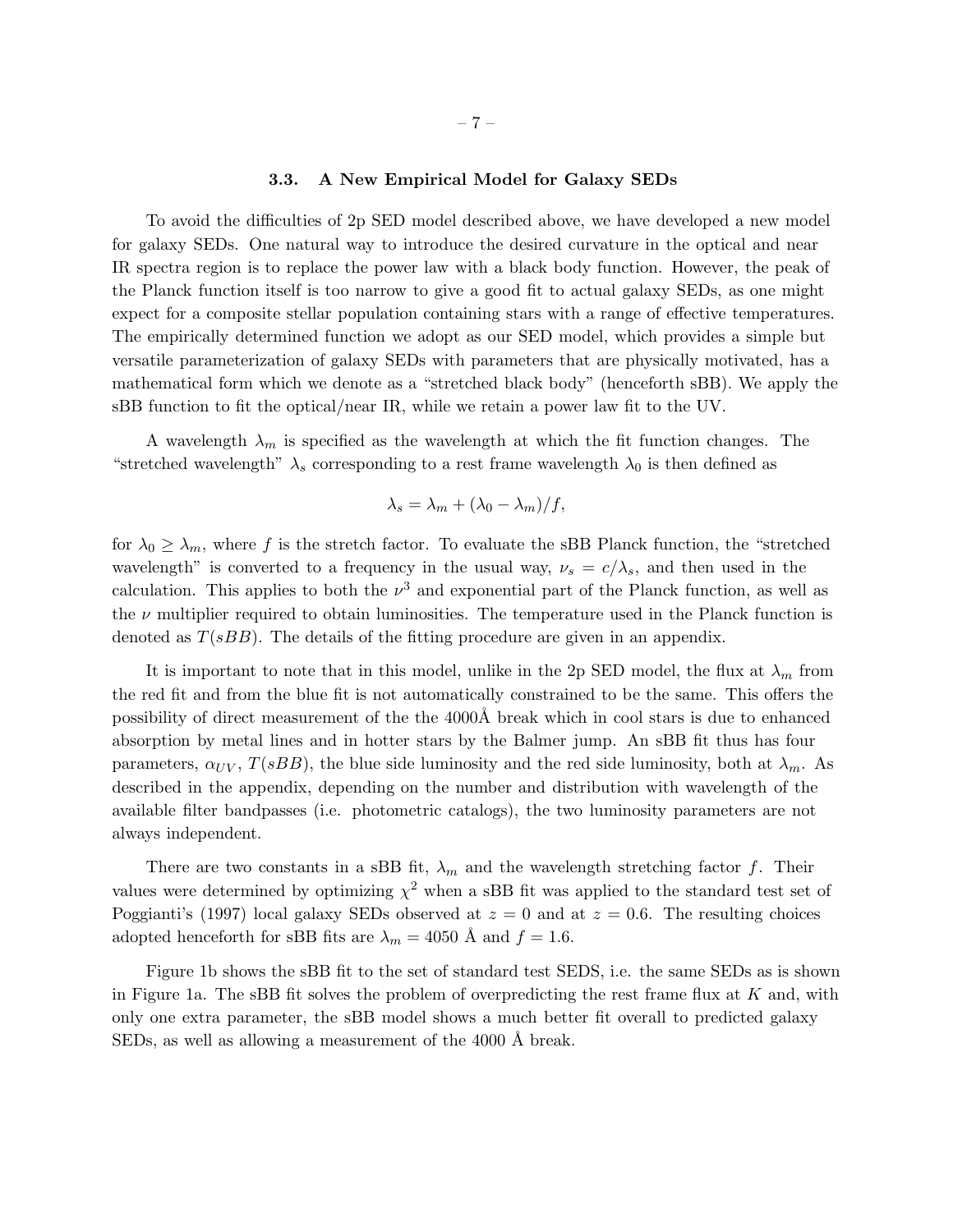#### 3.4. The Stability of the SED Parameters with Redshift

The model SED must measure the same values for its parameters irrespective of the redshift of a galaxy. Otherwise the flux cannot be predicted reliably at a fixed rest wavelength. This is particuarly difficult at  $K$ , as we are then extrapolating beyond the rest frame wavelength range of the available photometry for  $z > 0$ . As pointed out by the referee, the 2p SED model fails this test. Figure 2 shows the output parameters from this model,  $\alpha_{UV}$  and  $\alpha_{IR}$ , applied to the set of standard local test SEDs as the redshift of observation is varied from 0 to 1.5. (The dependence of  $\alpha_{UV}$  in the region  $z < 0.25$  $z < 0.25$  $z < 0.25$  should be ignored; see §2.) Note the large changes in output parameters for the 2p model SED as the redshift at which the galaxy is observed is varied.

This translates into predictions of flux using the 2p SED model which are, at the extremes of the rest wavelength range covered, so different from the those of the actual SED that our accuracy tolerance is grossly exceeded. Figure 3 shows the deviation from the fluxes of the standard test set of local SEDs predicted by the 2p SED model as the observations are carried out over the redshift range of interest, from  $z = 0$  to  $z = 1.5$ . Results at four rest wavelengths, the two wavelength extremes of our range, 2400 Å and  $2.2\mu$ , as well as at two intermediate wavelengths, 4350 and 7900  $\AA$ , are illustrated. As expected, the ability of the 2p SED model to predict the flux at the extreme ends of the wavelength range is poor, although in the central part of the wavelength range it is reasonably good.

Figures 4 and 5 show the equivalent tests applied to the sBB model. Note that Figures 3 and 5 are directly comparable; the same rest wavelengths, axis scales and plot symbols are used in both cases. We see that the predictive ability of the sBB fit is quite good; over the full redshift range  $0 < z < 1.5$ , the rest frame flux at K is predicted to with  $\pm 0.1$  dex (our required tolerance), while the rest frame flux at 2400Å is predicted almost as accurately for  $0.25 < z < 1.5$ .

At this point, with the sBB fits, the worst remaining problem is now in the rest frame UV (see figure 4). The overall trend towards measuring a bluer  $\alpha(UV)$  as z increases, particularly for the Sa and Sc SEDs, is probably due to an attempt to fit a curved SED which is "convex upward" as the contribution from younger stars increases and changes the curvature. In spite of this, we note that the flux prediction of the sBB model at 2400Å shown in Figure 5 is still close to or within our tolerances.

These tests have been repeated for the sBB model omitting the  $J$  and  $H$  band coverage, as occurs in the Flanking Fields of the HDF in contrast with the HDF itself, where  $J$  and  $H$ photometry is available. The sBB fits are still very good and remain within the specified tolerance until  $z > 1.1$ .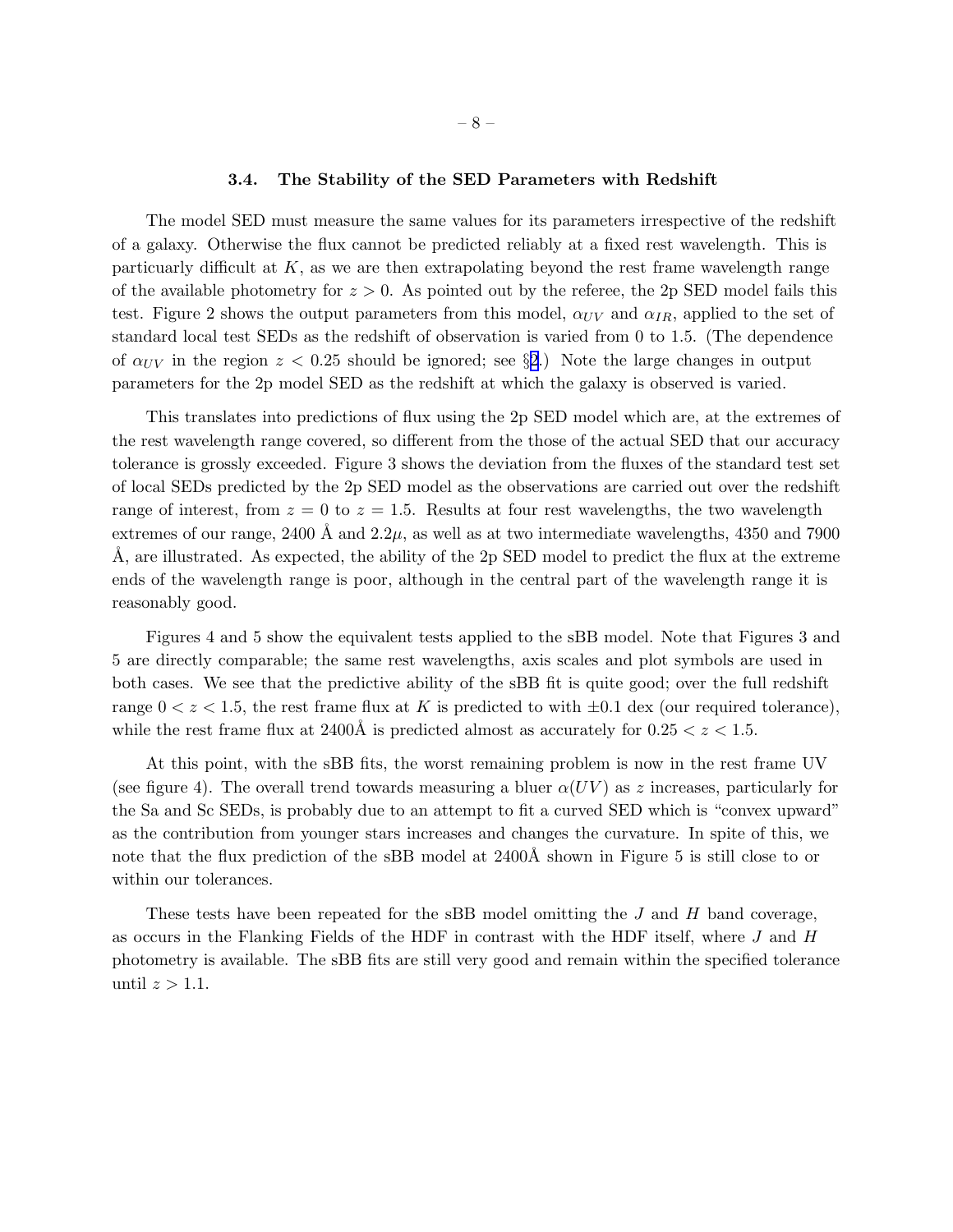## 3.5. Final Comments on the SED Models

Extrapolation beyond rest-frame K or blueward of 2400  $\AA$  of our adopted form for galaxy SEDs is not appropriate.

Additional data on the 1.5 to  $5\mu$  SEDs of nearby galaxies at better spectral resolution than is provided by standard broad band infrared photometry would be helpful for improving the accuracy of galaxy synthesis models in the near IR.

# 3.6. Reddening

We have tried adding additional reddening to the SEDs of local galaxies, both synthesized from models and observed. As one might expect, an additional reddening of  $A_V = 1$  mag with the standard Galactic extinction curve produces an increase in  $\alpha_{UV}$  of ∼2 and an increase in  $\alpha_{IR}$  of ∼0.5. The fit over the wavelength range of interest is degraded, although not beyond the limit of acceptability until the additional  $A_V$  reaches 2 mag. As we will see later, the range of the indices  $\alpha_{UV}$  and  $\alpha_{IR}$  within each galaxy spectral type is sufficiently small that a range in reddening within each galaxy spectral type significantly exceeding  $\sigma(A_V) = 1$  mag can be ruled out. However, a much larger range in reddening can be tolerated if it is grayer than the standard Galactic extinction curve, and has, for example, the form advocated by Calzetti (1997).

#### 3.7. Construction of the SEDs

The SEDs for the galaxies in the region of the HDF were constructed by calculating for each filter bandpass for which photometry exists the quantity  $\nu L_{\nu} = 4\pi D_L^2 \nu f_{\nu} = \nu_0 L_{\nu_0}$ , where  $\nu$  is the observed frequency and  $\nu_0$  is the rest frame frequency. ( $D<sub>L</sub>$  is the luminosity distance in our adopted cosmology.) We then shift the observed effective wavelengths into the rest frame. For each galaxy a plot was made of the raw SED which was then inspected manually. For about 10% of the objects, one deviant point, presumably corresponding to one bad measurement, was adjusted. In addition, the difference in large aperture extrapolation between the H00 and Barger *et al.* datasets had to be removed. Our magnitude zero point is based on that of H00.

A fit to the set of N values  $\nu L_{\nu}$  for each galaxy was then attempted. Details of fitting procedures and how the luminosity at the matching point is handled are given in an appendix.

The resulting parameters for each galaxy for the 2p SEDs are the rest frame emitted luminosity at  $B, L(B) \equiv \nu L_{\nu}$  evaluated at B in the rest frame and the two power law indices. The range of  $\pm 1\sigma$  values for  $\alpha_{UV}$  was from 0.2 to 0.9, with a typical value ~ 0.5 in the Flanking Fields and  $\sim 0.4$  in the HDF itself. For the sBB fits, the resulting parameters are  $\alpha_{UV}$ , T, and  $L(\lambda_m : \text{blue})$  and  $L(\lambda_m : \text{red})$ . These values are given in Table 1 for our sample.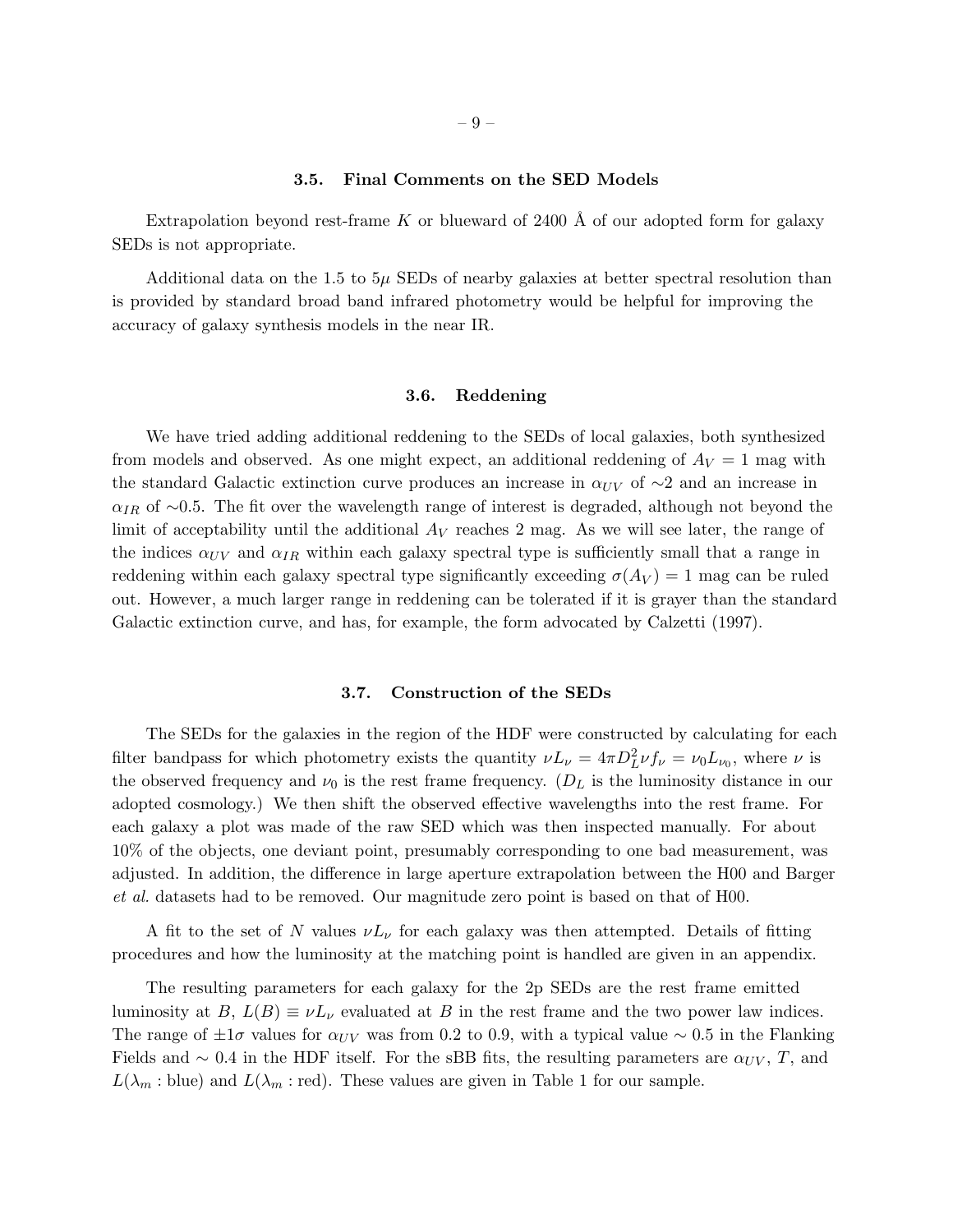## 3.8. Special Cases

<span id="page-9-0"></span>A number of special cases arose for very faint or very crowded objects in the Flanking Fields. If there was no detection of a galaxy at  $2.2\mu$ , then the median value of the IR parameter for that redshift range and galaxy spectral type (see §4) was adopted for the object. A check was made to be sure that this value was consistent with the limit of  $K \sim 20$  of the H00 photometric survey and of the somewhat fainter limit for the Barger *et al.* (1998) survey.

If the object was very crowded, usually the fainter of a close pair on the sky, the H00 database only contains a R mag, which was estimated after the main database was assembled during the cross checking of the redshift catalog with the photometric catalog (see Cohen *et al.* 2000 for details). In such cases, the relevant median was adopted for each of the SED parameters. The rest frame B luminosity was then the only parameter calculated from the limited observations available.

There are a total of 33 such objects. These galaxies are not included in Table 1 nor in any plots of the spectral indices or calculations of their properties, but will be included in calculating the luminosity function in a future paper.

With two exceptions, we were able to determine reliable SEDs for all the galaxies with redshifts within the HDF itself.

## 4. Properties of the SEDs

We discuss the properties of the SEDs as a function of redshift, luminosity, galaxy star formation rate, etc. To demonstrate that the results are robust, we retain both the 2p and the sBB fits in the tables, but since the sBB model for galaxy SEDs is clearly superior, only those fits are shown in the remaining figures. We use the galaxy spectral classification scheme defined in Cohen *et al.* (1999b), which basically characterizes the strength of the strongest emission lines, particularly [OII] at 3727 Å, [OIII] at 5007 Å and  $H\alpha$  relative to the strong absorption features, H and K of CaII and the normal absorption in the Balmer lines. To review briefly, " $\mathcal{E}$ " galaxies have spectra dominated by emission lines, " $A$ " galaxies have spectra dominated by absorption lines, while "*T*" galaxies are of intermediate type. Galaxies with broad emission lines are denoted as spectral class "Q". Starburst galaxies showing the higher Balmer lines (H $\gamma$ , H $\delta$ , etc.) in emission are denoted by " $\mathcal{B}$ ", but for such faint objects, it was not always possible to distinguish them from  $\mathscr{C}$ " galaxies. These classifications were assigned for the galaxies our sample in the region of the HDF in Paper X (Cohen *et al.* 2000).

To illustrate our SEDs applied to real galaxies, Figure 6 shows the SEDs for the five sources in the HDF detected by Chandra (Hornschemeier *et al.* 2000) included in our sample. The mid-IR luminosities determined from ISO observations by Aussel *et al.* (1999) and the VLA radio luminosities inferred from the work of Richards *et al.* (1998) and Richards (2000) are shown as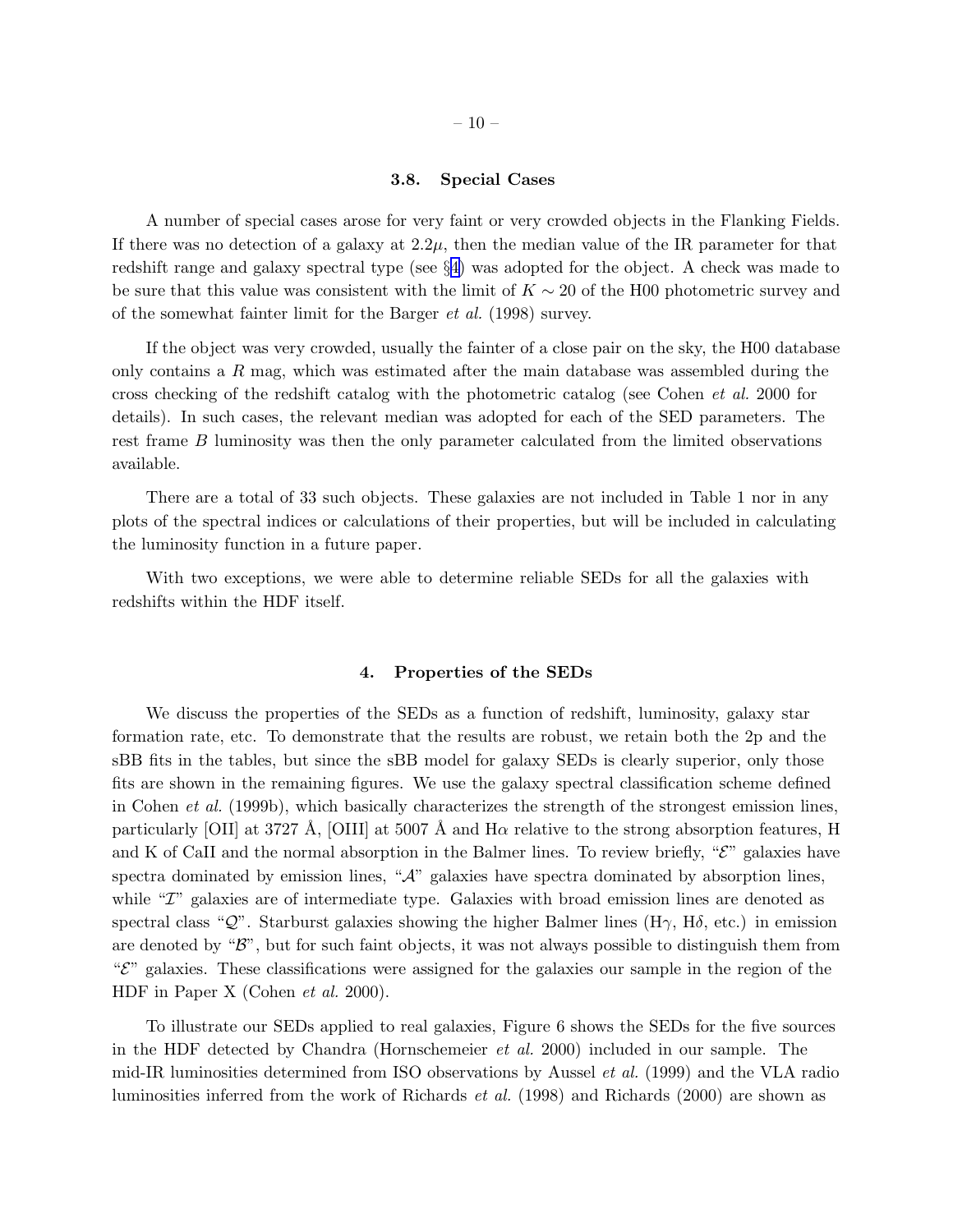well when the galaxies were detected. The X-ray detections are in galaxies with spectral classes  $\mathcal{Q}$  (a broad lined AGN),  $\mathcal{A}, \mathcal{I}, \mathcal{EI}$  and  $\mathcal{E},$  i.e. three of the five do not show have strong narrow emission lines, hence do not show evidence for a high current rate of star formation.

## 4.1. The Correlation between SED Parameters and Galaxy Spectral Types

Table 2 gives the medians of  $\alpha_{UV}$  and  $\alpha_{IR}$  from the 2p model SED over the four redshift ranges and for various spectral classes of galaxies. Table 3 provides the same for the parameters  $\alpha_{UV}$  and T from the sBB model. (log(T) is actually used.) Only galaxies with reliable redshifts (redshift quality class 1, 2, 4 or 6, see Cohen *et al.* 1999b for definitions) are used, as is true for all subsequent tables and figures.  $5$  While the distribution of these indices is non-Gaussian, we have used the first and last quartiles of the distribution in each case to produce a corresponding  $\sigma$ assuming a Gaussian distribution prevails.

The dispersion for each galaxy spectral type is a combination of the intrinsic dispersion and that induced by variations in internal reddening from galaxy to galaxy as well as the known uncertainties in determining the SED parameters. Making the absurd assumption that the first and last factors are negligible, these values of  $\sigma$  can be used to set firm upper limits on internal reddening variations within galaxies. If one assumes a Galactic extinction law, then  $\sigma(A_V) \sim 1$ mag will reproduce the observed range in  $\alpha_{IR}$  for each of the three galaxy spectral classes. Again assuming a Galactic extinction law, the dispersion in reddening required to reproduce the range of  $\alpha_{UV}$  is about 1/3 as large. The adoption of a grayer reddening curve will allow a larger range in  $A_V$ .

As expected, the galaxy spectral classes are correlated with the overall SED shape. "Bluer" galaxies (those with bluer continua) tend to show have stronger emission lines, while redder galaxies tend not to have detectable emission lines. This is apparent in the local Universe, and we reaffirm this again at much higher redshift. This is true not only for the rest-frame UV continuum, but also for the rest-frame Paschen continuum, although the effect is smaller there. The observation that galaxies with strong emission lines (i.e. those with strong current star formation) are bluer is one found by many other surveys, both locally and within the redshift range under discussion here, e.g. Lin *et al.* (1996) for the Las Campanas Redshift Survey, Ellis *et al.* (1996) for the LDSS survey, Cowie *et al.* (1996), Hammer *et al.* (1997) for the CFRS.

Figure 7 shows a plot of the two sBB SED parameters  $\alpha_{UV}$  and T for galaxies in the "mid" and the "high" redshift ranges. This figure (when constructed using the 2p SED model parameters) looks very similar to the corresponding figure (Figure 5) of our analysis of data from our survey field at J0053+1234 given in Cohen *et al.* (1999a). As would be expected from Tables 2

<sup>&</sup>lt;sup>5</sup>Unless otherwise specified, starbursts (galaxy spectral type  $\beta$ ) are included with the  $\mathcal E$  galaxies. Broad-lined AGNs are excluded throughout.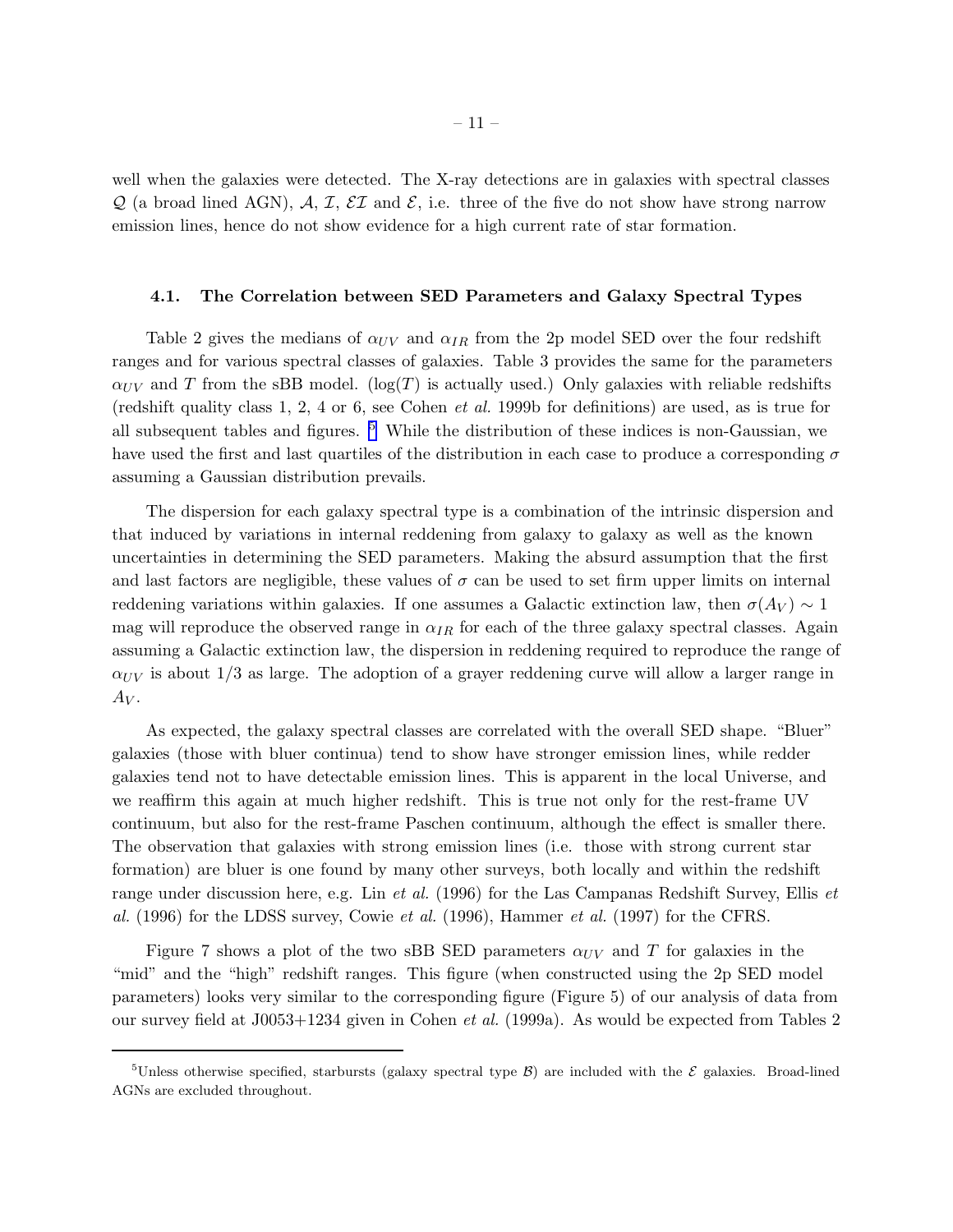and 3, galaxies whose spectra are dominated by emission lines occupy a different area in this plot than do the galaxies without detectable emission lines. Again as expected, galaxies with strong emission lines are significantly bluer in the rest-frame UV and somewhat bluer in the rest frame optical/near IR, while galaxies with no sign of ongoing star formation are redder in both in the rest frame UV and in the Paschen continuum.

To reinforce this point, a histogram of SED indices with galaxy spectral type for galaxies in the "mid" and "high" redshift range is shown in Figure 8a, 8b.

### 4.2. The Correlation between SED Parameters and Redshift

Table 2 and Table 3 demonstrate a decrease of  $\alpha_{UV}$  with increasing redshift for  $\mathcal E$  galaxies which is in the expected sense, i.e. higher redshift star forming galaxies appear bluer in the rest frame UV than their local counterparts, probably due to a higher contribution to the total galaxy luminosity from young stars, i.e. a higher mean star formation rates per unit galaxy luminosity. One may also attribute this change to the limited ability of even the sBB model to produce for a fixed galaxy SED a constant value of  $\alpha(UV)$  as a function of redshift (see figure 4).

However, with the exception noted above, the UV and optical/near IR SED indices ( $\alpha_{UV}$  and  $\alpha_{IR}$  or T) appear to be constant with redshift for each of the three major galaxy spectral classes,  $A, \mathcal{I}$ , and  $\mathcal{E}$ , to within the uncertainties defined by assuming that the scatter has a Gaussian distribution for the "low", "mid" and "high" spectral ranges. The CFRS group (Hammer *et al.* 1997) also found only modest evolution in mean colors with redshift.

The rest frame optical/near IR continua of  $\mathcal E$  galaxies appear to become somewhat redder at high redshift, but this is dependent on the median of T or  $\alpha_{IR}$  for the highest redshift bin. It is not surprising that the  $\mathcal E$  galaxies in the the "highest" redshift range appear to have somewhat redder rest-frame optical continua, as at that point the galaxy spectral classification becomes unreliable, and the  $\mathcal E$  class is a catch-all for a wide range of galaxies. Similar concerns manifest themselves for the highest  $z$ -range in which I galaxies could be detected.

This result is equivalent to stating that the association between the spectral indices that characterize the continuum slopes of the median rest frame SED of galaxies and the presence of certain discrete narrow spectral features (i.e. those that define the galaxy spectral classes  $A, \mathcal{I},$ and  $\mathcal{E}$ ) is roughly invariant out to  $z \sim 1.1$ , with the exception that actively star forming galaxies become bluer in the UV at higher redshift.

We can compare the behavior of the SED parameters with redshift with that predicted by Poggianti's (1997) galaxy evolutionary synthesis models. We apply the same procedure to determine the power law indices to these galaxy models, assuming that her E, Sa, and Sc models correspond roughly to our galaxy spectral classes  $A, \mathcal{I}, \mathcal{E}$ . Her elliptical models show SEDs that change little with age, at least to  $z \sim 1$ , in accordance with the data shown in Table 2. This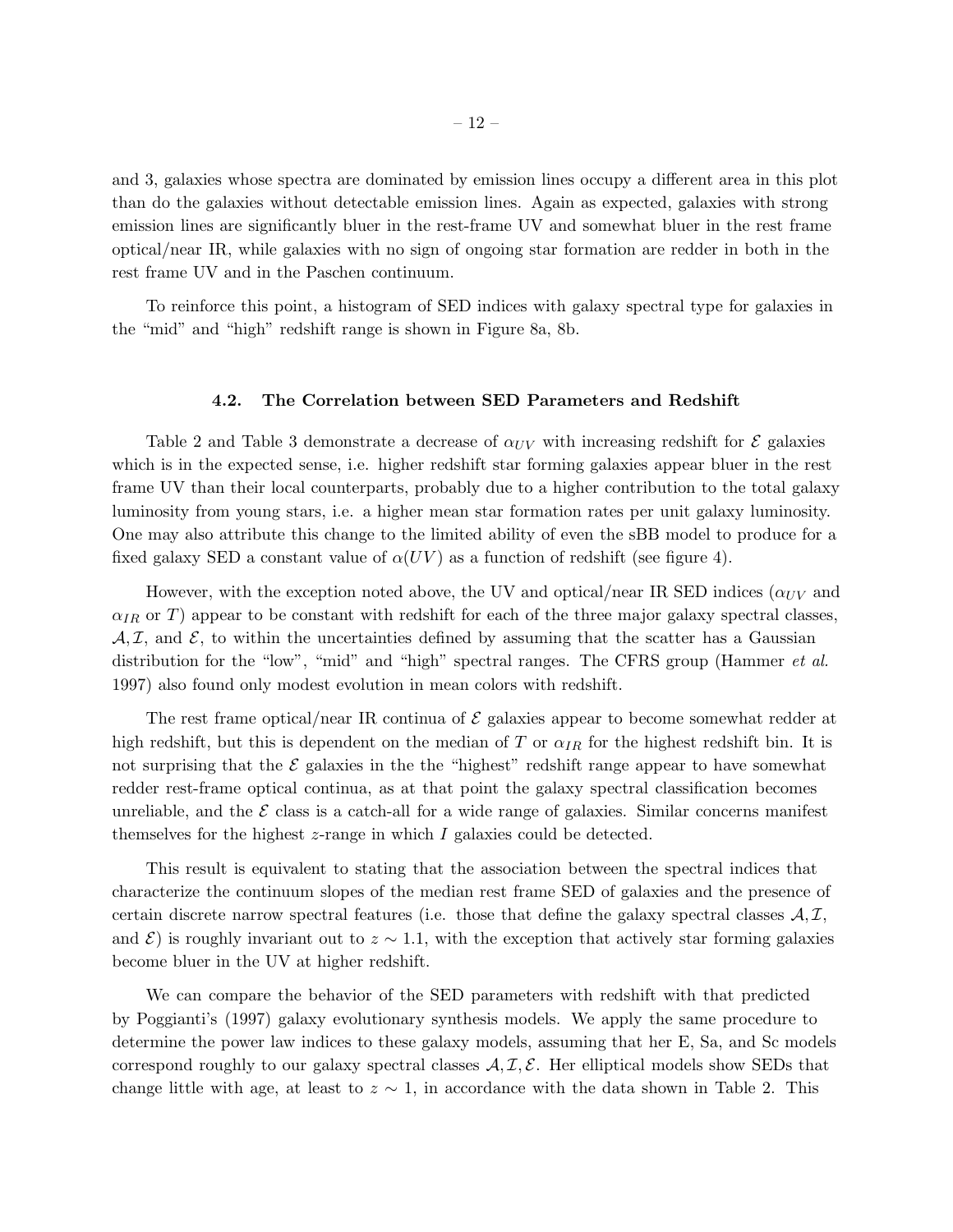corresponds to the well known difficulty of determining the age of an old stellar population from broad band photometry alone.

However, Poggianti's Sa and Sc models become bluer at all wavelengths within the range of interest more rapidly between  $z \sim 0$  and  $z \sim 1$  than do the galaxy SEDs in our sample. This difference is significantly larger than the uncertainties.

Galaxy evolutionary synthesis calculations involve many theoretical inputs and many assumptions, with only a limited number of constraints applying, mostly at  $z = 0$ . One expects that the errors in stellar evolutionary tracks or in our cosmology (i.e. in the relationship between redshift and age) will not be substantial. However, errors in the synthesis models arising from the forms adopted for the star formation rate as a function of time (i.e. at  $z > 0.5$ ) for the various current galaxy spectral classes may be more serious.

An interesting possibility for a partial explanation is a scenario where as galaxies evolve in time, their SEDs age, and their morphological classifications may also evolve. Van den Bergh, Cohen, Hogg & Blandford (2000), among others, present evidence from an analysis of the morphology of this sample of galaxies on the HDF images taken by HST supporting morphological evolution of galaxies with redshift.

The most likely explanation of this difference between the behavior with redshift of the SED parameters of our sample, divided in spectral classes, and predictions of galaxy evolution models is the star formation rate of a particular model galaxy from Poggianti (1997) varies so much with time out to  $z \sim 1.5$  that as their SEDs age the galaxies will shift between the relatively small number of galaxy spectral classes used here. This is an issue that will be explored in future work.

# 4.3. The Correlation of Luminosity with Color

In Cohen *et al.* (1999a) we found a tentative relationship between spectral slopes and galaxy luminosity such that more luminous galaxies are redder, suggestive of a continued correspondence at high  $z$  to the well known galaxy luminosity - mean metallicity relationship shown by early type galaxies in the Local Universe. (See, for example, the discussion of spiral galaxies in Zaritsky, Kennicutt & Huchra 1994, and for the dwarf galaxies in the Local Group see Côté, Oke & Cohen 1999). The large range in star formation rates among galaxies will also contribute to a relationship between SFR and luminosity if most star formation is now occuring within low luminosity galaxies. Such galaxies would then appear bluer than high luminosity more quiescent galaxies (see, e.g. Boselli *et al.* 2000).

We now examine our much larger data set in the HDF to see if this trend persists. We construct the rest frame optical luminosity using the parameters from the SED fit for each galaxy. For the 2p SED model, we use rest frame R, while for the sBB model, we use  $L(\lambda_m : red)$ . Even for the highest redshift galaxies in this sample, rest frame  $R$  lies within the range of the existing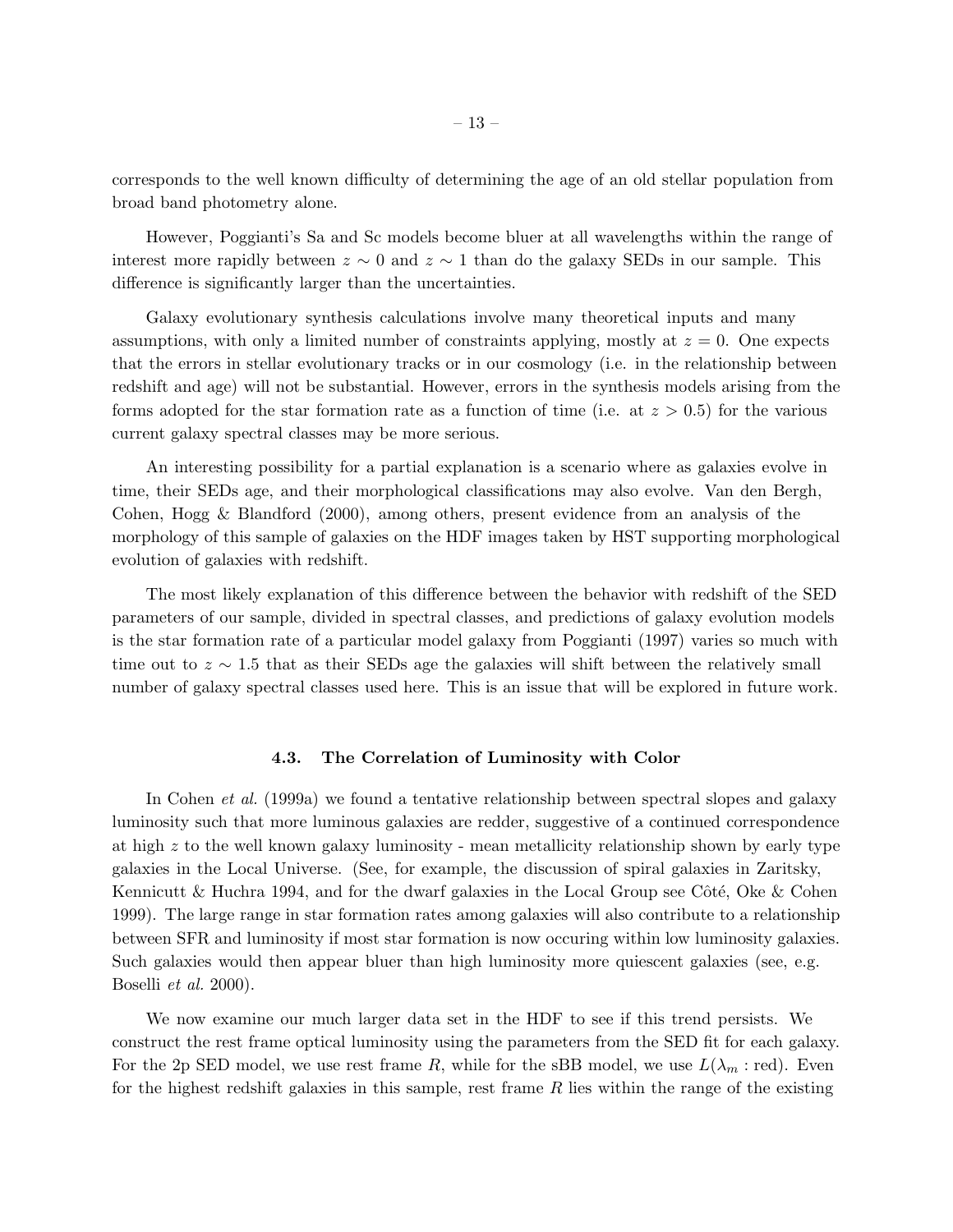broad band photometry, so no extrapolation of the SED is required.

The results are given in Table 4 for the 2p SED model and Table 5 for the sBB SED model. The luminosity characteristic of each redshift range rises with increasing  $z$  for the redshift range, as is expected since ours is a magnitude limited sample. There is a clear trend of galaxies with redder UV power law indices (larger  $\alpha_{UV}$ ) being more luminous in every redshift range except in the highest range, see Figure 9. The increase in median rest frame optical luminosity from the bluest to the reddest galaxies in each redshift range is about a factor of 5.

The same trend is present for the IR power law indices, but the increase is by a smaller factor, about 3, from the bluest to the reddest galaxies.

The highest redshift range behaves anomalously, but that is not surprising, as only the most luminous galaxies can be detected there at such high redshifts, and the depth in luminosity of the sample is small. Furthermore, it is very difficult to assign redshifts beyond  $z \sim 1$  to systems dominated by strong absorption lines, which are the most luminous galaxies in the lower redshift ranges; any such galaxies may be so red as to fall below the R cutoff of our sample.

To summarize, the reddest galaxies in both the rest frame UV and optical/near-IR tend to be the most luminous, at least to  $z = 1.05$ , after which, such a trend, if present, would be very hard to establish from our sample. For example, of the 25 most luminous (in rest frame  $R$ ) galaxies with  $0.25 < z < 0.8$ , 12 have been assigned to galaxy spectral class A, but less than 15% of the total sample within that redshift range is assigned to this spectral class.

This is a well established trend in the local Universe, shown clearly in the recent large samples from the SDSS and 2dF surveys analyzed by Blanton *et al.* (2000) and by Folkes *et al.* (1999) respectively.

Since this is true in the rest frame optical, the effect will be even larger at rest frame  $K$ , which is a better measure of the true luminosity of the stellar system, unperturbed by contributions from a small number of bright young (blue) stars.

We thus see a picture of quiescent non-star forming galaxies being the most luminous at each z, while star-forming galaxies are bluer and also in each of the redshift ranges up to  $z \sim 1.1$  have on average significantly lower rest frame optical (and even more so  $K$ ) luminosities.

#### 5. Properties of the SEDS of the  $\mathcal E$  Galaxies

Our selection of star forming galaxies is complete, in that all objects with strong emission lines are included in the  $\mathcal E$  spectral class. We would see strong emission lines if such were present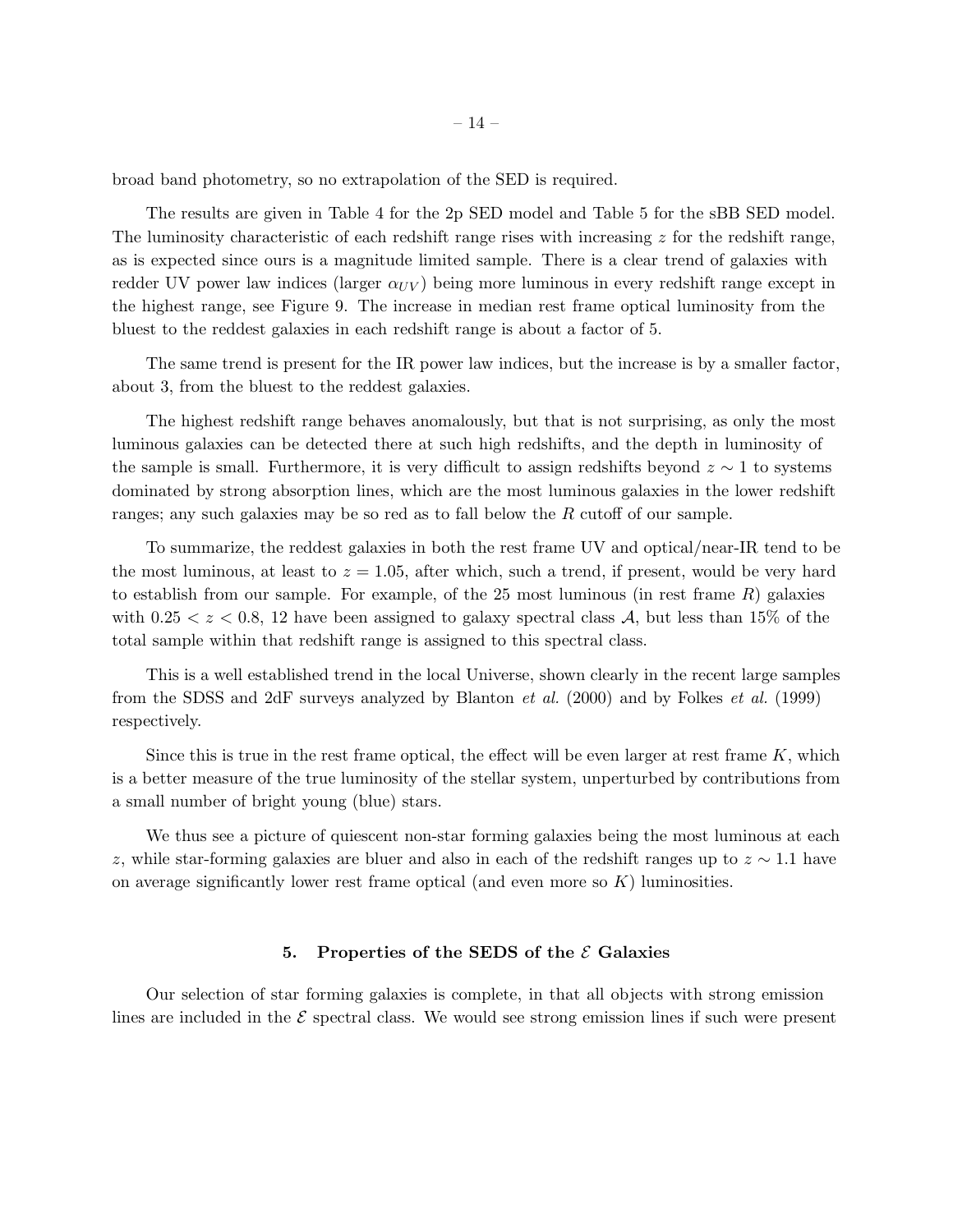in any galaxy of *any* spectral slope with  $z < 1.2$  <sup>6</sup> if that galaxy fell within our magnitude-limited survey.

# 5.1. The UV SEDs of Starburst Galaxies from  $z \sim 0$  to  $z \sim 3$

Calzetti, Kinney & Storchi-Bergmann (1994), in their study of local starburst galaxies, define the UV extinction in terms of the spectral power law index  $\beta$  derived for  $f_{\lambda}$ , where in terms of our UV index  $\alpha_{UV}$ ,  $\beta = \alpha_{UV} - 2.0$ . Their latest calibration of  $\beta$  versus E(B – V) and versus absorption at 1600Å is given in Meurer, Heckman  $&$  Calzetti (1999). Their data demonstrate that local starbursts have  $-0.5 < \alpha_{UV} < +2.5$ , with a median of ∼0.6.

There are too few spectroscopically identified starbursts in our sample to examine their SED properties. <sup>7</sup> Instead we consider the SED properties of the entire population of  $\mathcal E$  galaxies. Figure 8a shows that for the "mid" and "high" redshift group (as is true also of the other two redshift groups) there is a falloff on the blue side of the distribution of  $\alpha_{UV}$  at a value of ∼0.6. Moreover both Steidel *et al.* (1999) and Meurer *et al.* (1999) find for U-dropouts at z ∼ 3 about the same median  $\beta$  of -1.6 (corresponding to  $\alpha_{UV} = +0.6$ ) and deduce from this a median  $E(B-V) \approx 0.15$  mag.

While this result was anticipated and is not a surprise, it is by no means one that is guaranteed. The mean starburst SED is not as blue as that of the hottest known stars, but rather represents a sum over a population including some very hot stars. There is no reason beyond our perception of what is logical why a very young galaxy could not have an even bluer UV SED, as do a very small number of local galaxies whose UV light may be dominated by the contribution of a few Wolf-Rayet stars (Sullivan *et al.* 2000, Brown *et al.* 2000). The bluest possible galaxy SED would be the Rayleigh-Jeans tail of a population of very hot stars, with  $\alpha_{UV} = -2.0$ , much bluer than that of observed galaxies. The mass of the highest mass star in a young population and the nature of the UV SED from a starbursts has been studied theoretically by Elmegreen (2000). He derives colors considerably bluer than observed starburst colors and is forced to introduce a mechanism to produce a cutoff in the upper mass below that expected.

We thus find strong evidence that the most extreme starburst galaxies (i.e. the bluest galaxies in the rest frame UV) have indistinguishable SEDs in the rest frame UV over the entire redshift range  $0 < z < 3$ .

 $6$ At  $z > 1.2$ , the 3727Å emission line of [OII] is shifted to 8200Å, where the night sky emission is becoming fierce. At  $z > 1.5$ , the line is shifted to the point where the quantum efficiency of most CCD detectors is rapidly declining.

<sup>&</sup>lt;sup>7</sup>Ignoring the the starburst galaxy at  $z = 0.137$ , whose UV spectral index is not reliably determined, the five starbursts spectroscopically identified as such in our sample have a very wide range in  $\alpha_{UV}$  from 0.1 to 2.7, with a very poorly determined median  $\alpha_{UV}$  of 0.6.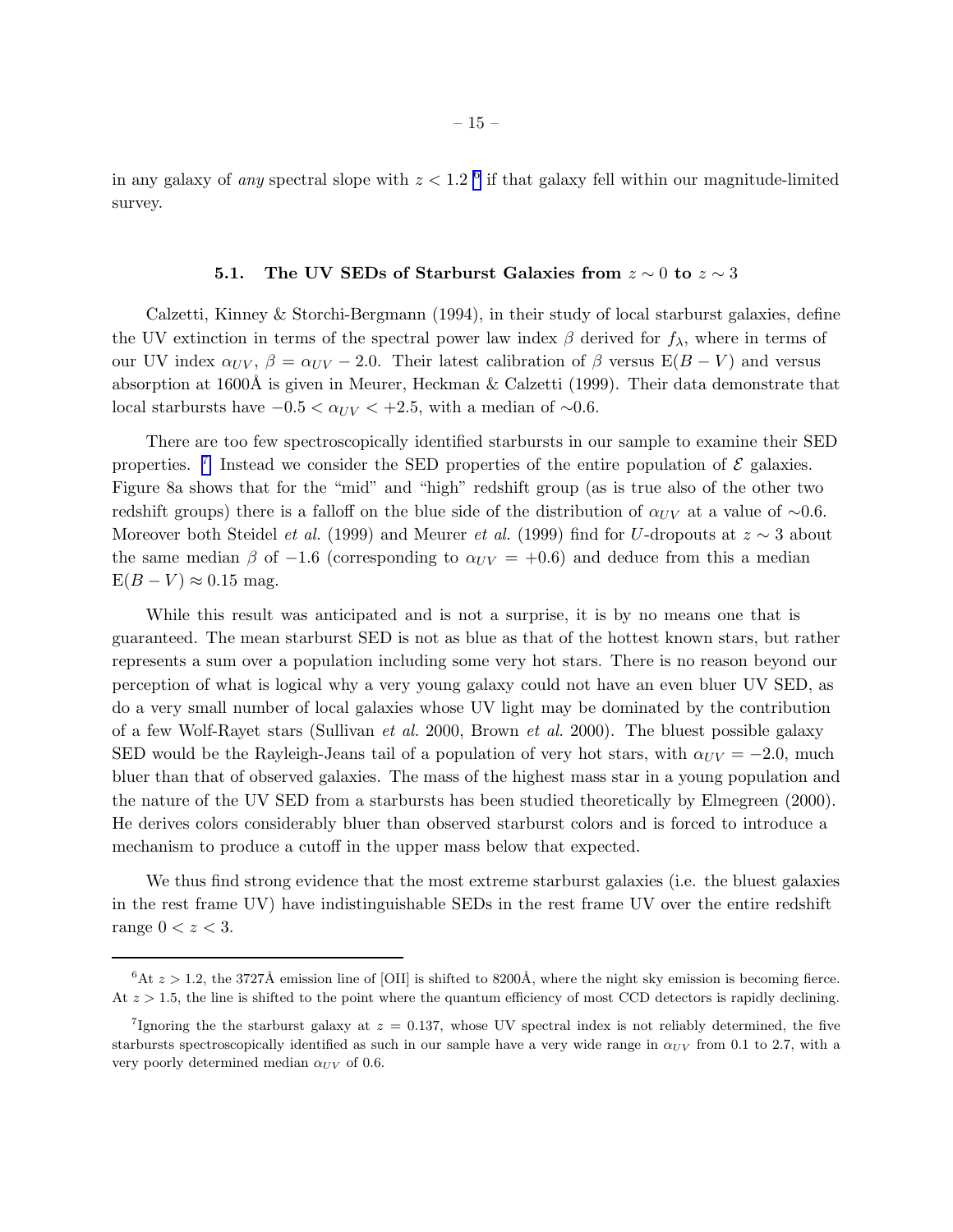## 5.2. On the Existence of Highly Reddened Starbursts in Our Sample

We now turn to the nature of the far IR objects observed in the sub-mm regime by SCUBA (Blain *et al.* 1999, Smail *et al.* 1999, Lilly *et al.* 1999, and for the HDF, Hughes *et al.* 1998), and their relationship to the galaxy populations normally studied at optical wavelengths. We use our SEDs to explore the issue of whether these galaxies might be some tail of the optically detected galaxy population with unusually high internal reddening. Smail *et al.* (1999), Richards (1999) and Barger, Cowie & Richards (2000), among others, have suggested that these far IR sources represent the tip of a vast iceberg of a separate population of very dusty galaxies at high  $z$  in which an enormous amount of star formation is occurring and which are invisible at optical wavelengths. Are these SCUBA sources closer to the ULIRGs reviewed by Sanders & Mirabel (1996) or to the redder of the Ly break galaxies already observed at optical wavelengths, as suggested by Adelberger & Steidel (2000) ? Do their presence and numbers imply that it is "useless" to study galaxies in the optical ?

Assuming SCUBA sources are not AGN but rather dusty starbursts, we attempt to isolate galaxies from our sample with a high rate of ongoing star formation most comparable to the galaxies detected with SCUBA. We take the group of galaxies with strong emission lines, i.e. those classified as  $\mathcal E$  as the relevant sample, recognizing that this is a somewhat more diverse group that may contain many galaxies "older" and with less current star formation than those detected by SCUBA or than pure local starburst galaxies. Hence the intrinsic UV power law index of many of these galaxies may be somewhat redder than that of a pure starburst.

Figure 8a suggests for strong emission line galaxies in our sample a continuous distribution of  $\alpha_{UV}$  peaked at a level slightly redder than that of local starbursts and of  $z \sim 3$  U-dropouts. There is no obvious second (redder) component, although there may be an extended low level red tail to the distribution. One should, however, note that the distribution in  $\alpha_{UV}$  shown in figure 8a for the  $\mathcal E$  galaxies includes both  $\mathcal E$  and  $\mathcal E\mathcal I$  galaxies. <sup>8</sup> When restricted to just  $\mathcal E$  galaxies, the red tail is reduced relative to the blue peak. Furthermore, galaxies in the red tail of this distribution do not seem to have lower luminosities, as would be expected were the red tail due primarily to internal reddening.

This whole issue is related to the nature of the extremely red objects found in deep infrared selected samples. As we have stated earlier (Cohen *et al.* 1999a and Cohen *et al.* 2000), see also Scodeggio & Silva (2000), evidence from our redshift surveys suggests that the majority of the EROs in this magnitude regime with with  $R - K \sim 5$  to 6 are passively evolving "old" stellar population at  $z \sim 1.3$ . While there are undoubtedly some very red very dusty ULIRGs and with extensive star formation similar to the ERO HR10 at  $z = 1.44$  (Dey *et al.* 1999 and references therein), these appear to be rare.

<sup>8</sup>Unless otherwise specified, throughout this paper, a galaxy's spectral class for purposes of plots and figures is defined only by the first character of its assigned spectral class.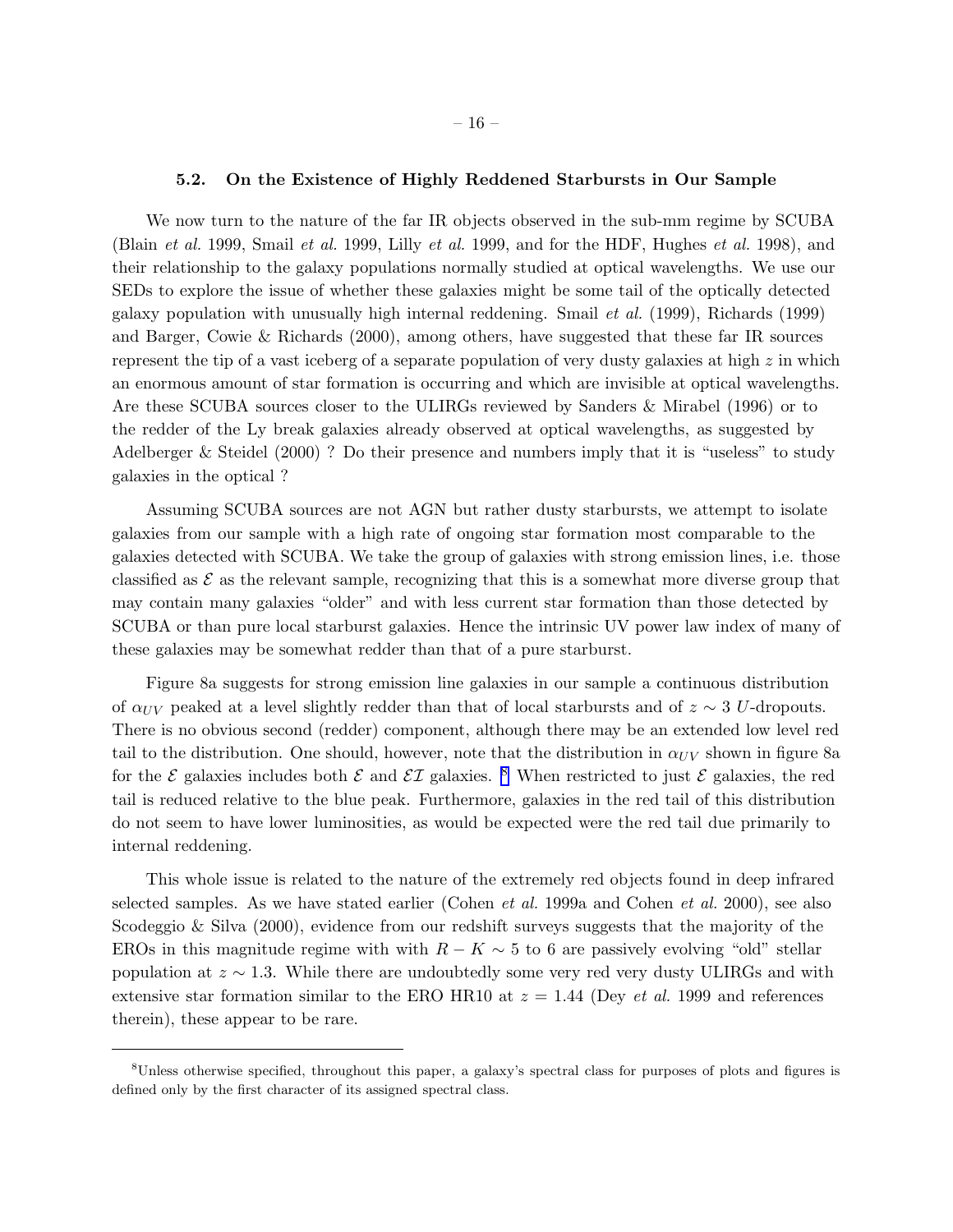<span id="page-16-0"></span>Our analysis of the SEDs of galaxies with strong emission lines in our R-selected sample does not provide any evidence that supports the existence a significant "missed" population of dusty galaxies with extensive star formation which might be forming a significant fraction of the stars in the Universe within the regime  $z \leq 1.5$ . Dust enshrouded starburst nuclei which do not dominate the total integrated light from a distant galaxy cannot be excluded by our SEDs. However, Moriondo, Cimatti & Daddi (2000) and Stiavelli & Treu (2000) find that HST images of EROs are extremely red not just within the nucleus but over the entire galaxy image.

## 5.3. Prediction of the Mid-IR Flux from the UV Spectral Index

Meurer, Heckman, Calzetti (1999) have provided a formalism for predicting the far IR thermal dust emission from the UV spectral indices of starbursts. They suggest that as the amount of dust increases, the UV spectral index becomes redder and deviates further from the extremely blue power law index characteristic of bare young starbursts. The absorbed UV radiation is then re-emitted by dust in the mid and far infrared. Meurer *et al.* (1999) give the relevant relationships calibrated by their analysis of local starbursts to predict the emitted flux in the thermal IR from dust.

We attempt to use their formalism to predict which of the galaxies in the region of the HDF should have been detected in the mid-IR by ISO, assuming that a correlation between mid-IR and far-IR emission exists. We employ a ranking scheme to do this, comparing the list of galaxies actually detected by ISO from the analysis of Aussel *et al.* (1999) with our entire sample. The optical counterparts of the ISO galaxies are discussed and listed in Cohen *et al.* (2000). Only those with  $R < 22.8$  (i.e. those for which the identification is considered reasonably certain) are included. Since the ISO optical counterparts are of spectral type  $\mathcal{E}, \mathcal{E} \mathcal{I}$  or  $\mathcal{E} \mathcal{A}$  (Cohen *et al.* 2000), we also predict the mid-IR flux for the galaxies within our sample of those spectral types (as well the the spectroscopically identified starbursts, which are mostly of too low luminosity to have been detected by ISO) and with  $R < 22.8$ .

Because of the correlation between galaxy spectral type and SED indices shown in Tables 2,3 and in Figure 8, a mis-classification of a galaxy to spectral type  $\mathcal E$  which is actually an intermediate spectral type  $(\mathcal{I}, \mathcal{E} \mathcal{I})$  or  $\mathcal{I} \mathcal{E})$  will produce a galaxy that appears slightly too red in the rest frame UV, hence seems excessively dusty. The predicted mid-IR flux for such a mis-classified object will be overestimated. This type of classification error should not occur until a galaxy is either very faint or has  $z > 0.9$ , where the 4000Å region is shifted into the thicket of night sky lines and it is very hard to distinguish anything except the emission features. Hence the mid-IR luminosity prediction is carried out for the redshift range  $0.25$  to 1.05, omitting the highest z range, where the galaxy spectral types are more uncertain.

There are 12 ISO galaxies with secure optical counterparts in the relevant redshift range. We find the ranking of the 12 ISO galaxies in predicted mid-IR luminosity using the formalism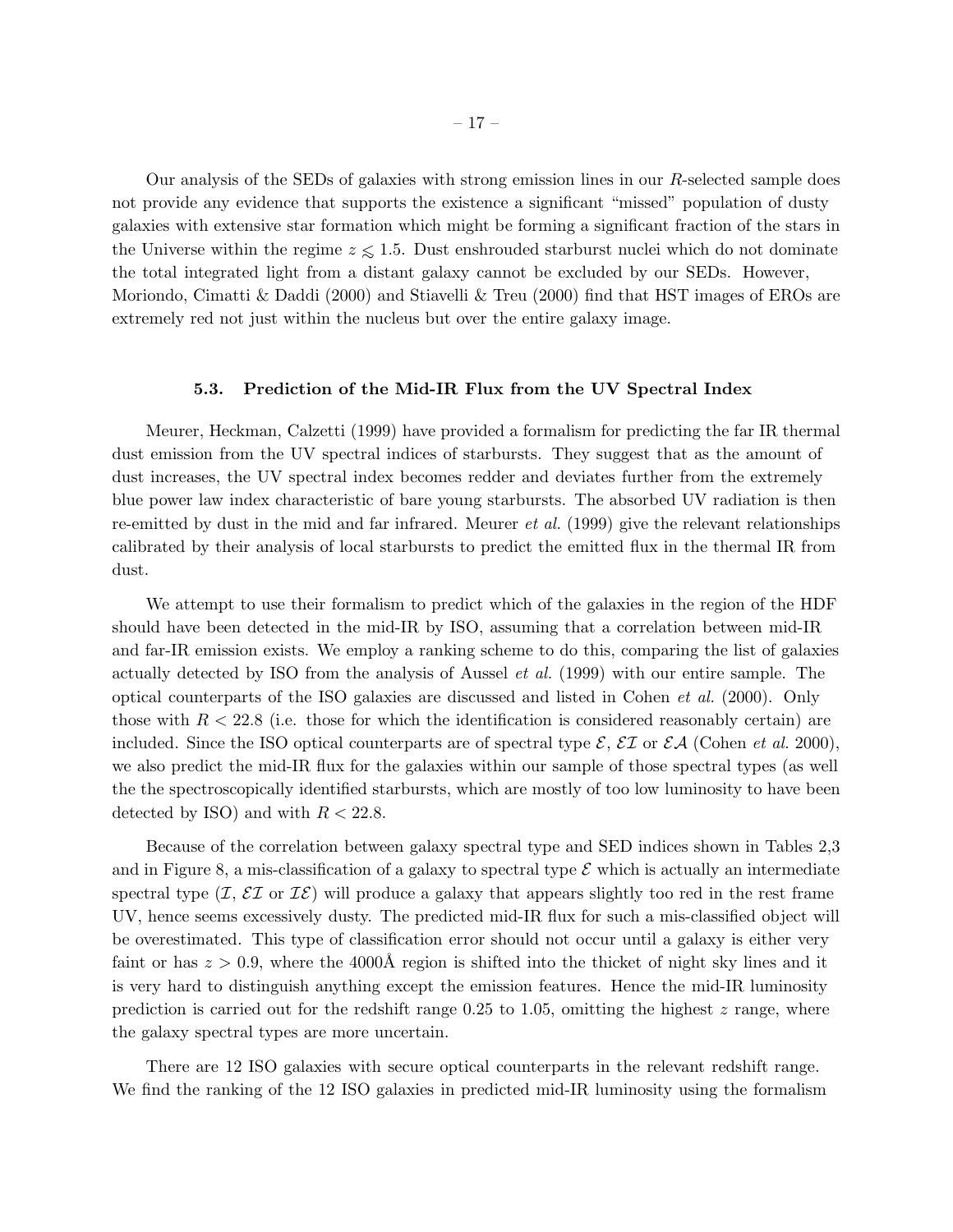<span id="page-17-0"></span>of Muerer *et al.* within the set of 154 potential optical counterparts from our survey selected as described above. For comparison, we ascertain the rank of the ISO galaxies in the total sample when ordered by  $L(B)$  or by  $L(R)$ .

Figure 10 shows the rankings of the 12 ISO detected galaxies in this redshift range within the sample of 154 galaxies. A perfect discriminant would have the ISO galaxies occupying ranks 1 through 12. None of the discriminants tried is very good. The results are unchanged when only  $\mathcal E$  galaxies are used. They are also unchanged when a correction to the luminosity for passive evolution is made. The sBB SED model fits were used throughout; the results are unchanged when the 2p fits are used.

The best discriminant appears to be the B-band luminosity. The mid-IR flux predicted with the algorithm of Meurer *et al.* (1999) for the galaxies detected by ISO in our sample does not appear to do better overall than either the  $B$  or  $R$  band luminosity. While the ISO detections correspond to galaxies which are among the most luminous (using any of the three definitions of luminosity given above), there are still many galaxies of comparable luminosity that were not detected by ISO. The formalism of Meurer *et al.* (1999) does not significantly reduce this problem. One should note, however, that this formalism was developed to explain the far-IR emission of galaxies where thermal emission from dust dominates. At a typical redshift of 0.6, the  $15\mu$  ISO bandpass corresponds to  $9.4\mu$  in the rest frame. The majority of the ISO detections were in the  $7\mu$  band, where, in the rest frame for these distant galaxies, dust emission does not dominate the total emitted galaxy light.

#### 6. Comments on Photometric Redshifts

Photometric redshifts have become very popular recently; see, for example, Connolly *et al.* (1997) or Fernandez-Soto, Lanzetta & Yahil (1999). As our blind tests (Hogg *et al.* 1998, Cohen *et al.* 2000) have shown, these are capable of accurately predicting the true redshift of an object in essentially all cases with the excellent photometry that one can obtain from deep HST images. But many wide area ground based surveys plan to use photometric redshifts for various purposes, and one might be concerned that the limitations of ground based photometry for such faint objects will reduce the accuracy of the resulting photometric redshifts beyond a tolerable level.

There are two problems here, both becoming worse as one presses fainter. The first is the impact of crowding while the second is the decreasing accuracy of the photometry itself for isolated fainter objects. We can assess the influence of the former in that even with very careful hand checking of all objects in our sample in the region of the HDF and with images with 1 arcsec seeing, we could not obtain believable SEDs for about 25 of 590 objects because of crowding. <sup>9</sup> Almost all of these objects have  $R > 22$ . That error rate in a massive non-manually checked

<sup>&</sup>lt;sup>9</sup>The number of galaxies without reliable SEDs given in §[3.8](#page-9-0) includes galaxies with no observation at K as well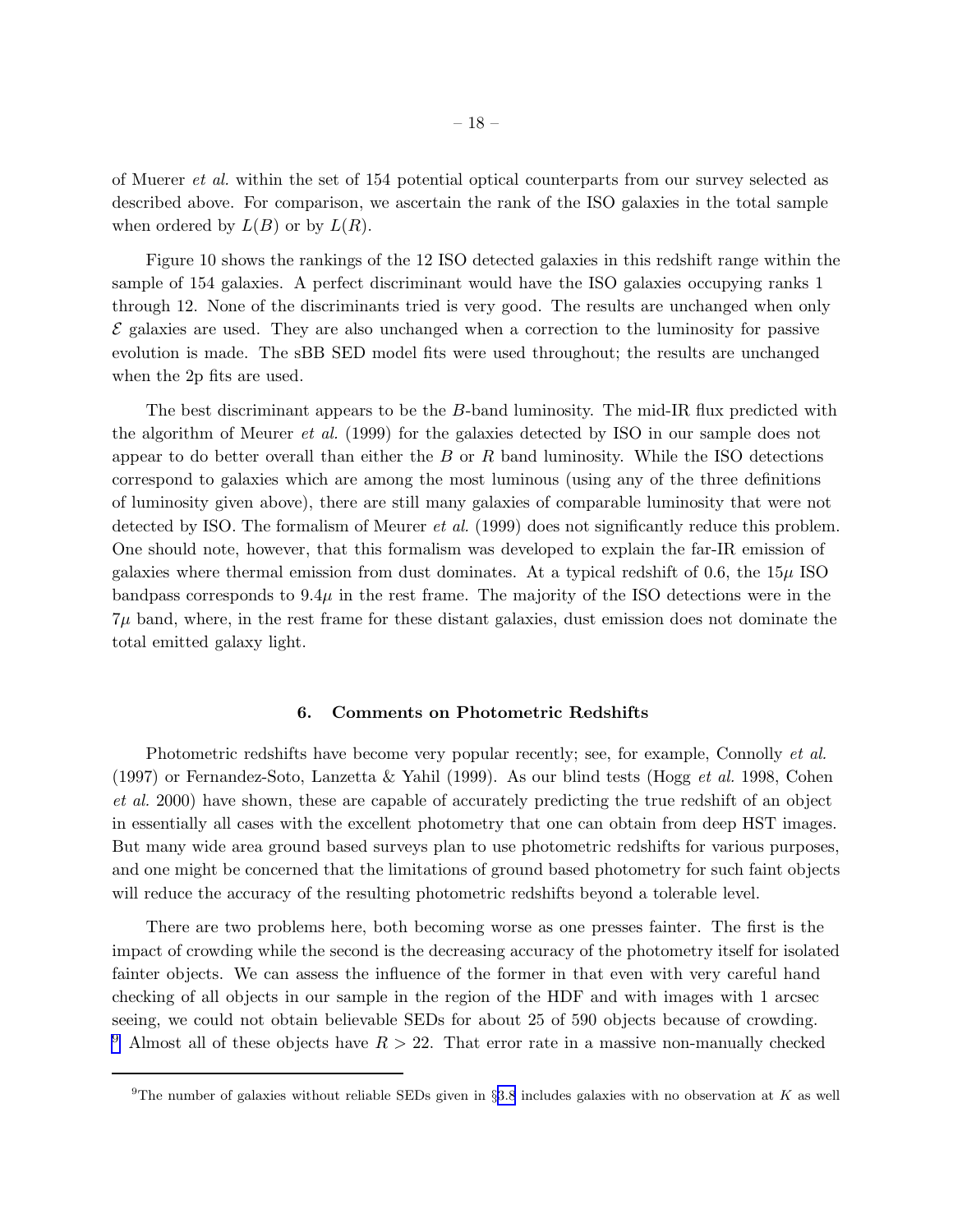catalog at this magnitude level would be larger and would further increase by a large factor for a catalog with a fainter limiting magnitude or poorer seeing conditions. The influence of confusion on photometry is discussed by Hogg (2000). Even in the HDF itself, our survey still operates at a level in excess of 60 resolution elements per source.

The 4000Å break is the dominant feature in the spectra of galaxies in this redshift range.  $10$  If the photometric errors are such that it is impossible to discern the presence of the break, assignment of a photo-z becomes problematic at best.

We can test with each of our two fitting models whether a 4000 Å break is measurable. In the case of the 2p SED model, we require that we can detect  $\alpha_{IR} - \alpha_{UV}$ , which is a broad band change in continnuum slope, as non-zero, while the sBB model permits direct measurement of the  $4000$  Å break.

Our criterion for detectability for the 4000 Å break in the sBB SED model is that  $L(\lambda_m, \text{red}) - L(\lambda_m, \text{blue}) \geq 0.05$  dex (corresponding to a 4000 Å break of  $\geq 0.13$  mag). For the 2p model, we require that  $|(\alpha_{IR} - \alpha_{UV})|/\sigma \ge 1.5$ , where  $\sigma$  is determined from the fitting procedure and is based on the observed brightness of the object, the number of filters used to determine the SED, and the redshift of the object.

We find the number of galaxies in each redshift range for which, with the definitions given above, the detection of a 4000 Å break is problematical. This fraction is less than  $20\%$  for galaxies with  $z < 0.8$ , but rises to more than 30% above  $z \sim 0.8$ . While the overall fraction of galaxies without detectable 4000 Å breaks is approximately the same for the two SED models, the behavior of galaxies of spectral class  $A$ , in particular, depends on the fitting scheme adopted. In the 2p model, essentially all such galaxies have easily detectable breaks, while in the more detailed sBB model, they have small  $4000 \text{ Å}$  break, but still display substantial changes in overall spectral slope between the rest frame UV and optical. In any case, there is clearly a significant population of galaxies, consisting predominantly of those with strong emission lines, that do not have a detectable 4000Å break or Balmer jump. For such galaxies, adding IR photometry will not help in providing a valid photometric redshift. Only higher precision photometry, difficult to achieve from the ground for such faint objects, will help.

Brunner, Szalay & Connolly (2000) have discussed this issue at length as it affects their study of galaxy clustering, which uses photometric redshifts to divide a pencil beam survey into several redshift shells, thus avoiding the projection integral. Their particular application is eased by the fact that, as shown by Hogg, Cohen & Blandford (2000), throughout this range in z most of the clustering signal is from the redder early type galaxies, which will yield reasonably accurate photo-zs under any appropriate scheme.

as those suffering from crowding.

 $10$ We ignore the higher redshift range where the Ly break dominates and where the decline in flux across the boundary is more than a factor of 10, but the objects are in general fainter than the range considered here of  $R < 24$ .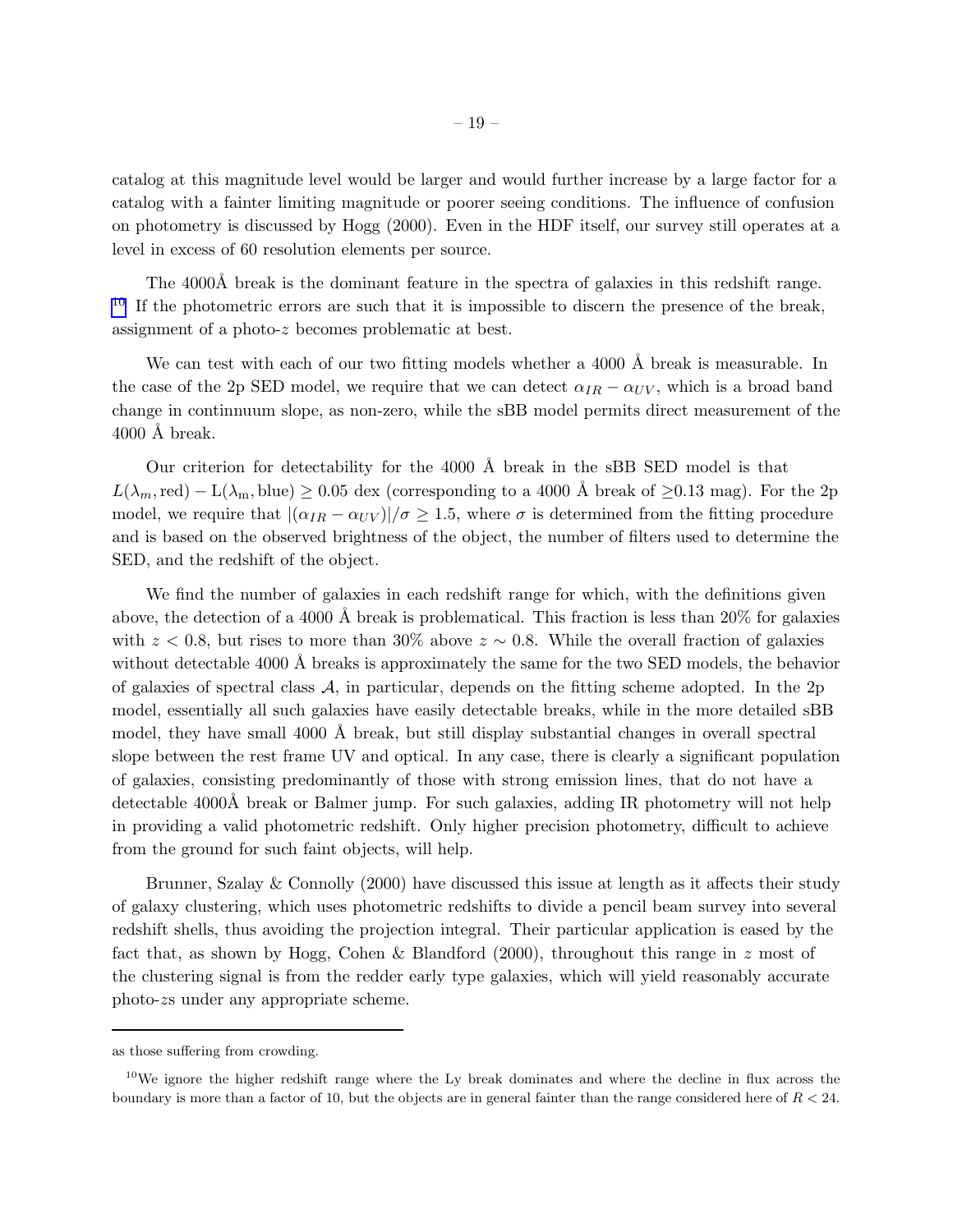# 7. A Qualitative View of the Evolution of  $L^*(K)$

<span id="page-19-0"></span>We show in Figure 11 the rest frame K-band luminosity  $L(K)$  calculated from the sBB parameters of the SED fits as a function of cosmological comoving volume. The issue of K-corrections has been avoided through the use of multi-color photometry spanning a broad wavelength range. However, extrapolation beyond the reddest observations (i.e. trusting the functional form of the model SEDs) is required to obtain rest frame K magnitudes for galaxies in this sample, with the largest extrapolation required for the highest  $z$  galaxies.

The rationale for studying galaxies at  $K$  is that the integrated light there is much more representative of the total stellar mass of a galaxy than are the optical colors, where light from the most recent epoch of star formation may dominate over that from the older population as one moves towards the ultraviolet. To convert these  $K$  luminosities for the galaxies in our sample into total stellar masses of the galaxies requires a model of evolving galaxy spectral energy distributions to evaluate their mass-to-light ratio as a function of look back time and of their star formation history. We use the evolutionary corrections from the models of Poggianti (1997), and interpret her E, Sa and Sc galaxy classes as roughly equivalent to our galaxy spectral types  $\mathcal{A}, \mathcal{I}$  and  $\mathcal{E}$ . The lines in Figure 11 thus indicate the predicted track of a galaxy of constant mass from Poggianti for the three mophological galaxy classes. As expected, the evolutionary change in luminosity at  $K$ predicted by Poggianti is quite small and much less dependent on the details of the star formation history (i.e. of the galaxy spectral class) than are those predicted at  $B$  or  $R$ . These tracks, which include passive stellar evolution for the elliptical, are at rest frame  $K$  a good representation of the evolution of at least the most luminous galaxies in our sample.

Recent determinations of  $L^*(K)$  in the local Universe correspond to  $L^*(K) = 8 \times 10^{36}$  W (Gardner *et al.* 1997, Loveday 1999, and from the combination of the 2dF and 2MASS survey, Cole *et al.* 2000). The passive evolution model lines are shown with this luminosity (at  $z = 0$ ), equivalent to  $1.3\times10^{11}L_{\odot}$  at K. For elliptical galaxies, using the mass-to-light ratio at K for local ellipticals computed by Worthey (1994), this is a galaxy with a total mass of  $1 \times 10^{11} M_{\odot}$ . The mass-to-light ratio of Sb galaxies is smaller, by about a factor of 2.

Figure 11 suggests, as has been evident from our work on spatial clustering in this field, that luminous nearby ( $z \le 0.3$ ) galaxies are absent in this field. That is presumably a result of the selection criteria for defining the HDF adopted by Williams *et al.* (1996).

Figure 11 also shows the gradual increasing mean luminosity of star forming galaxies (our spectral class  $\mathcal{E}$ ) to  $z \sim 1$ , and the increasing dominance of such galaxies as a fraction of the total observed population, an effect found previously with smaller samples by many groups, including Cowie *et al.* (1996), Hammer *et al.* (1997) and Hogg *et al.* (1998). There are some selection effects, as discussed many times in the earlier papers in this series, namely faint objects have a lower probability of being assigned a redshift unless they have very strong emission lines and the same is true for galaxies with  $z > 1$ . However, the redshift completeness of our sample is very high, in excess of 93%.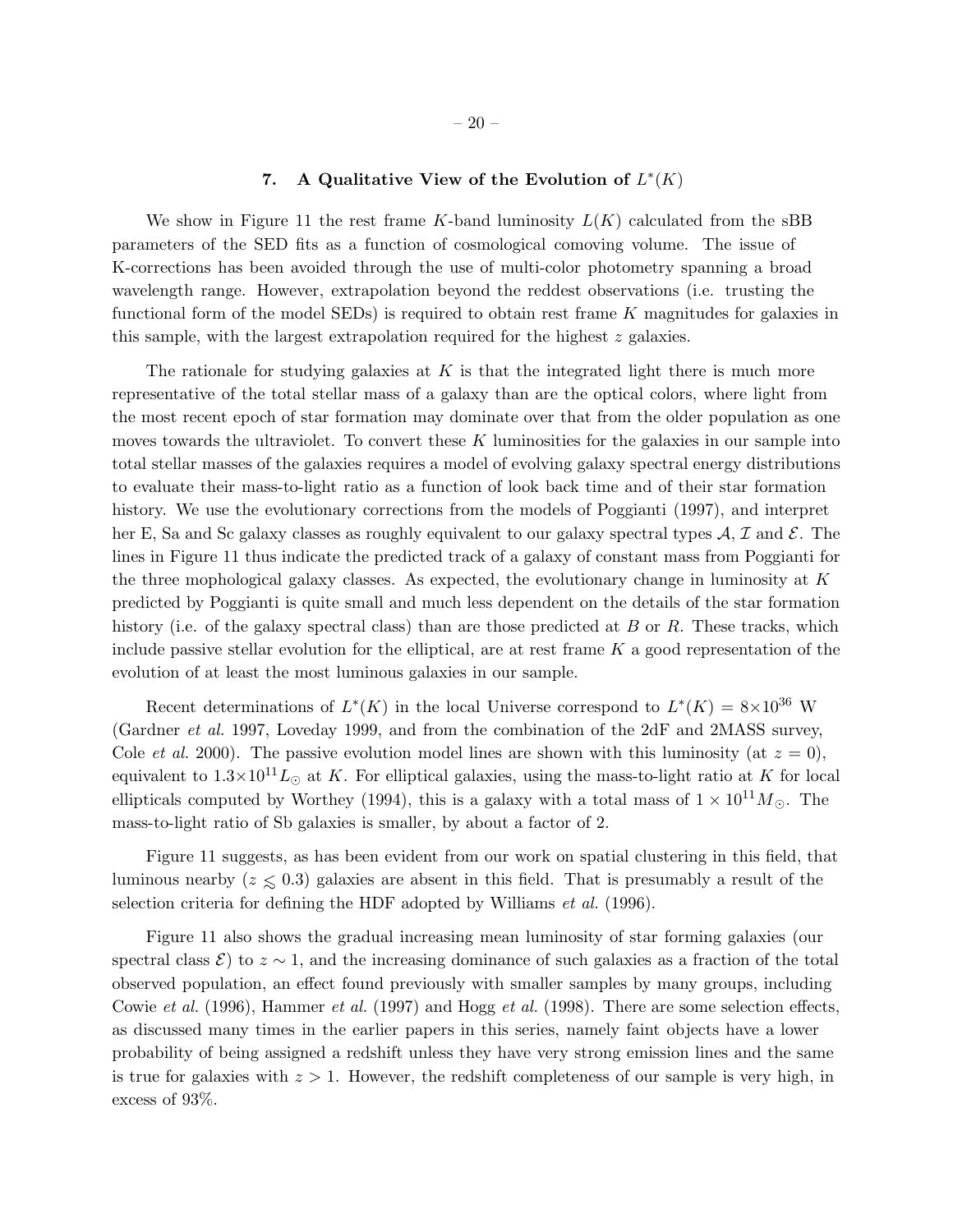A formal analysis of the galaxy luminosity functions will follow in the next paper in this series. Once the evolution of  $L^*$  is properly determined, then subject to the accuracy of Poggianti's (1997) predicted evolutionary corrections at rest frame  $K$  and to the uncertainties in the extrapolation of our SEDs beyond the range in wavelength over which photometry exists, one can evaluate the change in the total stellar mass of  $L^*$  galaxies. This can then be used to provide another constraint on the rate of massive mergers out to z ∼ 1; Carlberg *et al.* (2000) has already provided one such constraint through an analysis of the kinematic pairs in our sample.

### 8. Summary

In this paper we have evaluated the spectral energy distributions for a sample of 590 galaxies in the region of the HDF with  $z < 1.5$  using a new versatile and stable SED model. This has been done directly from the data using multi-color photometry with wide wavelength coverage combined with spectroscopic redshifts from our 93% complete R-selected redshift survey here. The behavior of the SEDs with galaxy spectral type (i.e. "recent" star formation history) and with redshift confirms the trends found in our earlier studies of smaller samples; galaxies with strong signs of recent star formation (i.e. those which show emission lines) have bluer continuum slopes in both the rest frame UV and the optical/near-infrared. The most luminous galaxies tend to be of galaxy spectral class  $A$  at a rate much higher than their fraction in the total sample, i.e. the redder galaxies tend to be more luminous. In the mean, actively star forming galaxies become bluer in the rest-frame UV at higher redshifts, which may perhaps be due to systematic redshift dependent fitting errors for  $\alpha(UV)$ . We see no other change with redshift in the relationship between SED characteristics and galaxy spectral type defined by the presence and strength of narrow emission and absorption features to  $z \sim 1.1$ .

We use these SEDs to evaluate the potential accuracy of photometric redshifts, bearing in mind that a break at  $4000\text{\AA}$  must be detectable to within the errors of the photometry to assign a photo- $z$  for galaxies in this redshift regime. We also use them to demonstrate that the SEDs in the rest frame UV of the the most extreme starburst galaxies (i.e. the bluest  $\mathcal E$  galaxies) are indistinguishable SEDs from those of local starbursts as analyzed by Calzetti, Kinney & Storchi-Bergmann (1994) and from those of the Ly break galaxies at z ∼ 3 studied by Steidel *et al.* (1999) and by Meurer *et al.* (1999).

We also attempt to set constraints on the possible existence of a separate class of dusty starburst galaxies and on the variation from galaxy to galaxy within a galaxy spectral class of internal reddening using these SED indices. Finally we use the UV spectral indices of all the strong emission line galaxies to predict which of them should have been detected by ISO in the mid-IR, which exercise was only modestly successful.

We conclude by presenting the rest frame  $K$ -band luminosity as a function of z. We see the effect of selecting a field (i.e. the HDF) to be devoid of bright galaxies. We see encouraging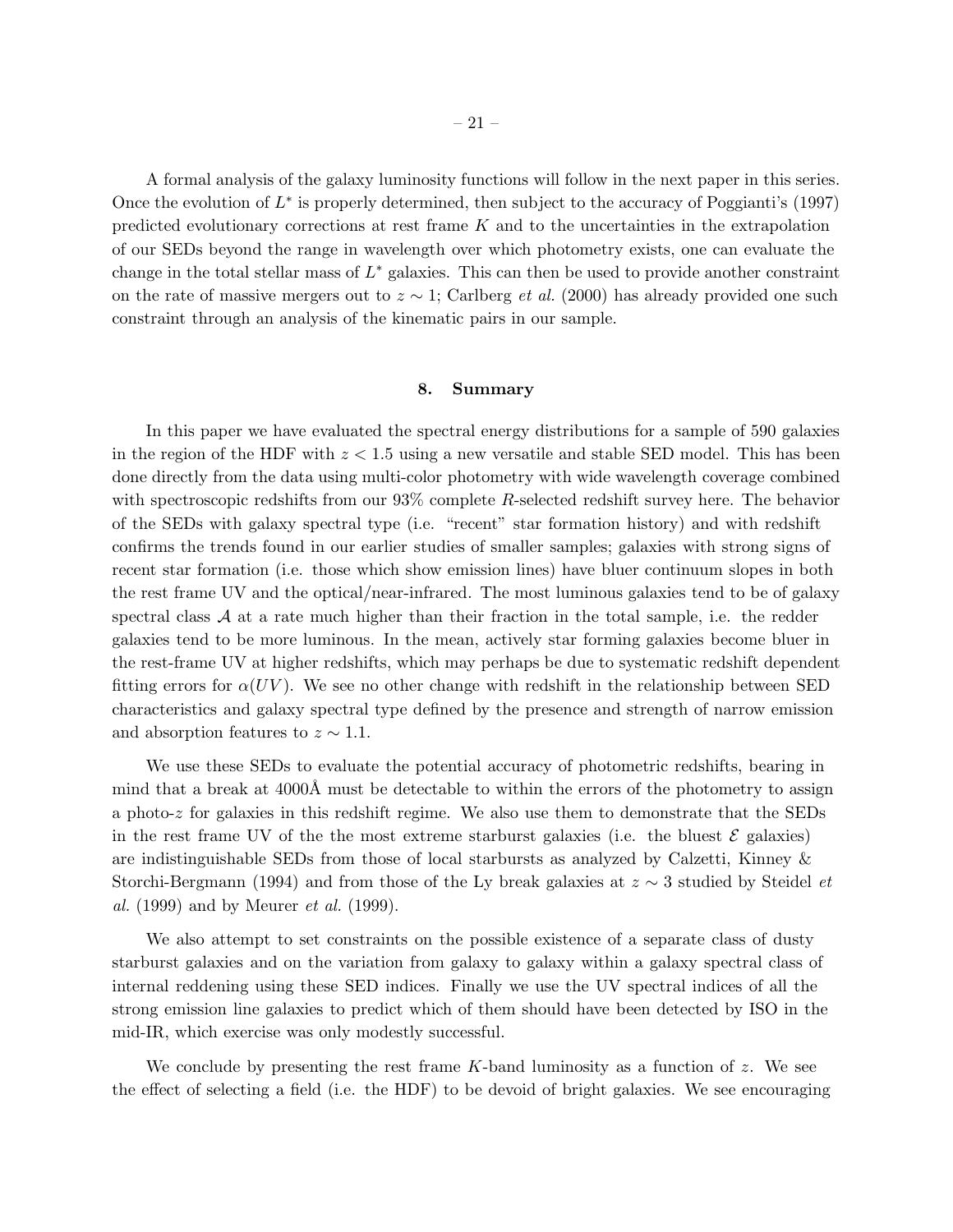overall consistency with predictions of evolutionary corrections for the rest frame  $L(K)$  computed from models of integrated light of galaxies by Poggianti (1997). We see the gradual change in the population of various types of galaxies, with star forming galaxies becoming both a larger fraction of the total population and more luminous as one moves toward  $z \sim 1$ . The overall pattern of the  $L(K) - z$  relationship suggests that passive evolution at constant total stellar mass is a good approximation to the actual behavior of at least the most luminous galaxies in this large sample of galaxies in the region of the HDF out to  $z \sim 1.5$ , an issue which will be explored in depth in the next paper in this series.

The entire Keck/LRIS user community owes a huge debt to Jerry Nelson, Gerry Smith, Bev Oke, and many other people who have worked to make the Keck Telescope and LRIS a reality. We are grateful to the W. M. Keck Foundation, and particularly its late president, Howard Keck, for the vision to fund the construction of the W. M. Keck Observatory.

We thank Roger Blandford, David Hogg and Gerry Neugebauer for helpful discussions. We thank Amy Barger and Len Cowie for access to their unpublished photometric database for the region of the HDF. We thank Robert Brunner for supplying filter transmission curves. We thank two anonymous referees for constructive criticism of the manuscript.

This work was not supported by any federal agency.

# A. Updates to the Redshift Catalog in the Region of the HDF

We present in Tables 6a,b redshifts obtained since November 1999 for objects in the region of the HDF. This is new, additional material which supplements that presented in Cohen *et al.* (2000). The galaxy spectral classes and redshift quality classes used here are those defined in Cohen *et al.* (1999a). Table 6a contains information for 53 objects in the Flanking Fields and is based exclusively on our LRIS (Oke *et al.* 1995) observations at the Keck Observatory during the winter of 2000. Emphasis in planning the observations was on galaxies with  $23.0 < R < 23.5$ .

Table 6b contains the additional redshifts for five objects in the HDF itself, some of which is from other groups as indicated in the table.

Combining this new material with the data presented in Cohen *et al.* (2000), the redshift completeness in the HDF itself to  $R < 24$  is now 95%, while that in the Flanking Fields around to within the survey area of Cohen *et al.* is in excess of 93% to  $R < 23$ .

The SED parameters for these new galaxies with  $z < 1.5$  for which reliable SEDs are given in Table 7a,b.

In addition, three redshifts from the catalog of Cohen *et al.* (2000) are being changed. The spectral features which led to the redshift assignment given in our catalog in each case are real, but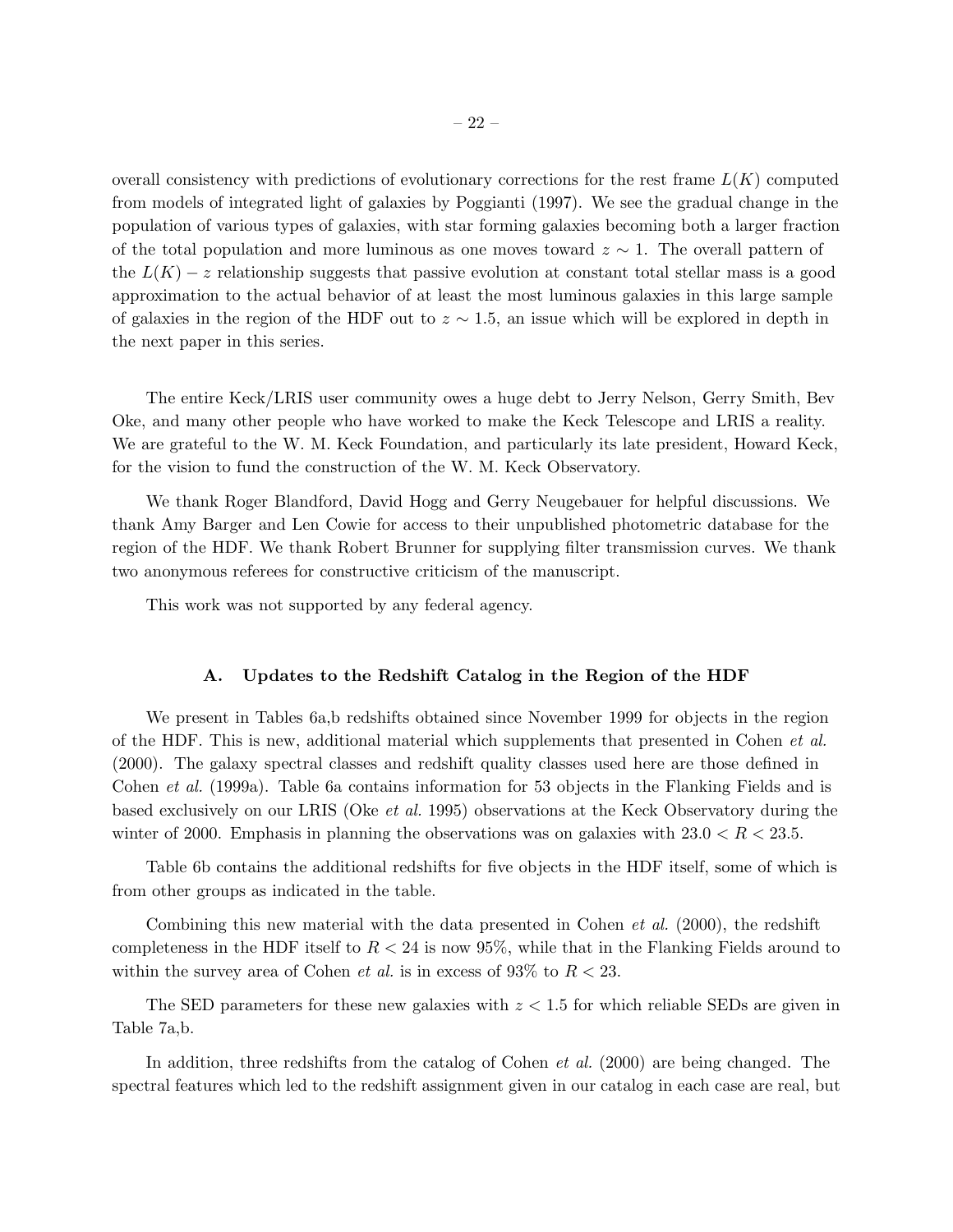the identification assigned to them has been modified. Based on a suggestion from Mark Dickinson (private communication), the same suggestion subsequently being made by Fernandez-Soto *et al.* (2000), and after looking at the relevant spectra, the redshift of H36396 1230 has been changed. What in hindsight should have been recognized as an obvious  $Ly\alpha$  emission line was previously identified as the Mg II line at  $2800\text{\AA}$ . The redshifts of H36494<sub>-1316</sub> and H36560<sub>-1329</sub> are also being modified to identify the single emission line as [OII] 3727Å instead of  $H\alpha$  to be in conformance with the rules stated in earlier papers in this series regarding redshifts from spectra showing only single emission lines and also based on the photometric redshift/spectroscopic redshift discrepancy discussed by Fernandez-Soto *et al.*. If these rules had been followed in all 3 cases, no modifications would have been necessary. The corrections are listed in Table 8. The SEDs have been calculated using the updated values.

Finally, the magnitude given for H36453 1153 in Cohen *et al.* (2000) is too bright. There are several faint objects close together which are clearly resolved in the HST image, but only one entry appears in the H00 photometric catalog. The object with the spectroscopic redshift is the U-dropout, and instead of  $R = 22.53$ , the value given in Cohen *et al.* (2000), a better estimate for this galaxy is  $R \sim 23.3$ .

# B. Effective Wavelengths of the Filters

The effective wavelength of the  $K_s$  (short K) filter is taken as  $2.17\mu$  with an absolute flux at 0 mag of  $log[\nu f_{\nu}] = -9.01 \text{ W m}^{-2}$  (M.Pahre, private communication). Persson *et al.* (1998) also discuss the effective wavelengths of various infrared photometric systems. The effective wavelengths of the other three filters in the H00 database  $(U_n, G_n$  and R) are given by Steidel & Hamilton (1993). The Barger *et al.* (1998) database consists of at least six colors, five of which are on the Johnson system, and hence their effective wavelengths can be taken from standard sources; we adopt those of Fukugita, Shimasaku & Ichikawa (1995). The notched  $HK'$  filter is described in Barger *et al.* (1998); see also Wainscoat & Cowie (1992). The galaxy measurements at  $HK'$  were transformed to a standard Johnson K using the relationship  $K = HK' - 0.3$  given by Barger *et al.* (1998).

#### C. Details of the SED Fitting Procedures

Here we describe the details of the fitting procedures, and how the flux at the transition wavelength is handled.

For the 2p SED, the power law was fit first to the side (blue or red) of rest frame 4000Å which had the most observed points; this depended on the redshift of the object and the number of filters for which data actually exists. A linear least squares fitting routine from Press *et al.* (1986) was used. Once one index was determined, the second spectral index is calculated assuming forced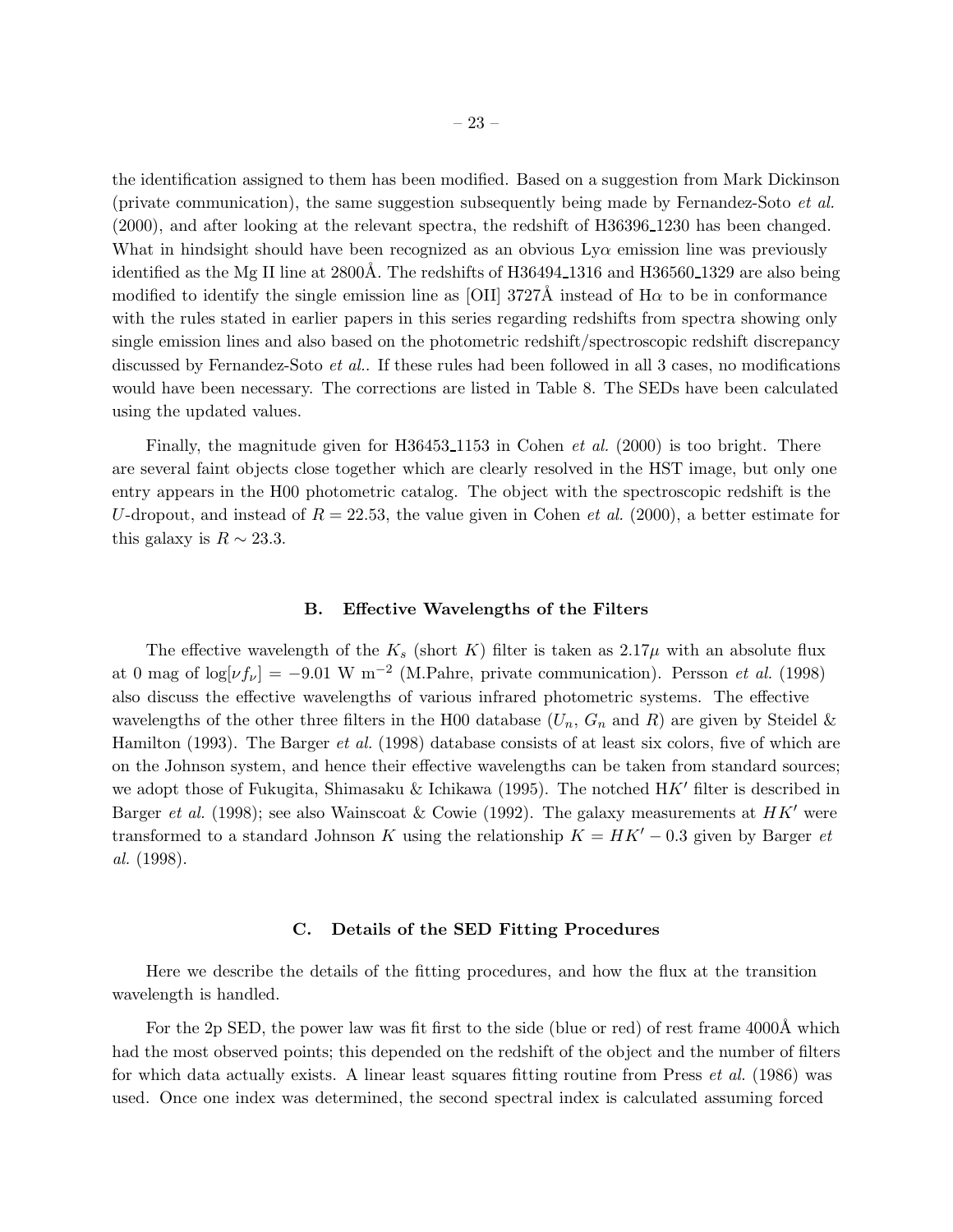For the sBB SED model, the fitting is accomplished with routines from Press *et al.*(1986). The fitting rules are as follows. If there are 4 or more filter bands observed on the red side and 3 or more on the blue side, then the regimes  $\lambda < \lambda_m$  and  $\lambda > \lambda_m$  are fit independently. If there are fewer than four on the red side, then the blue side is fit first. A point is then added to the red side at  $\lambda_m$  with the luminosity there that calculated from the blue fit. Then the red fit is done. If there are fewer than three on the blue side, then the red side fit is done first, and a point is added to the blue side at  $\lambda_m$  with the value predicted from the sBB fit.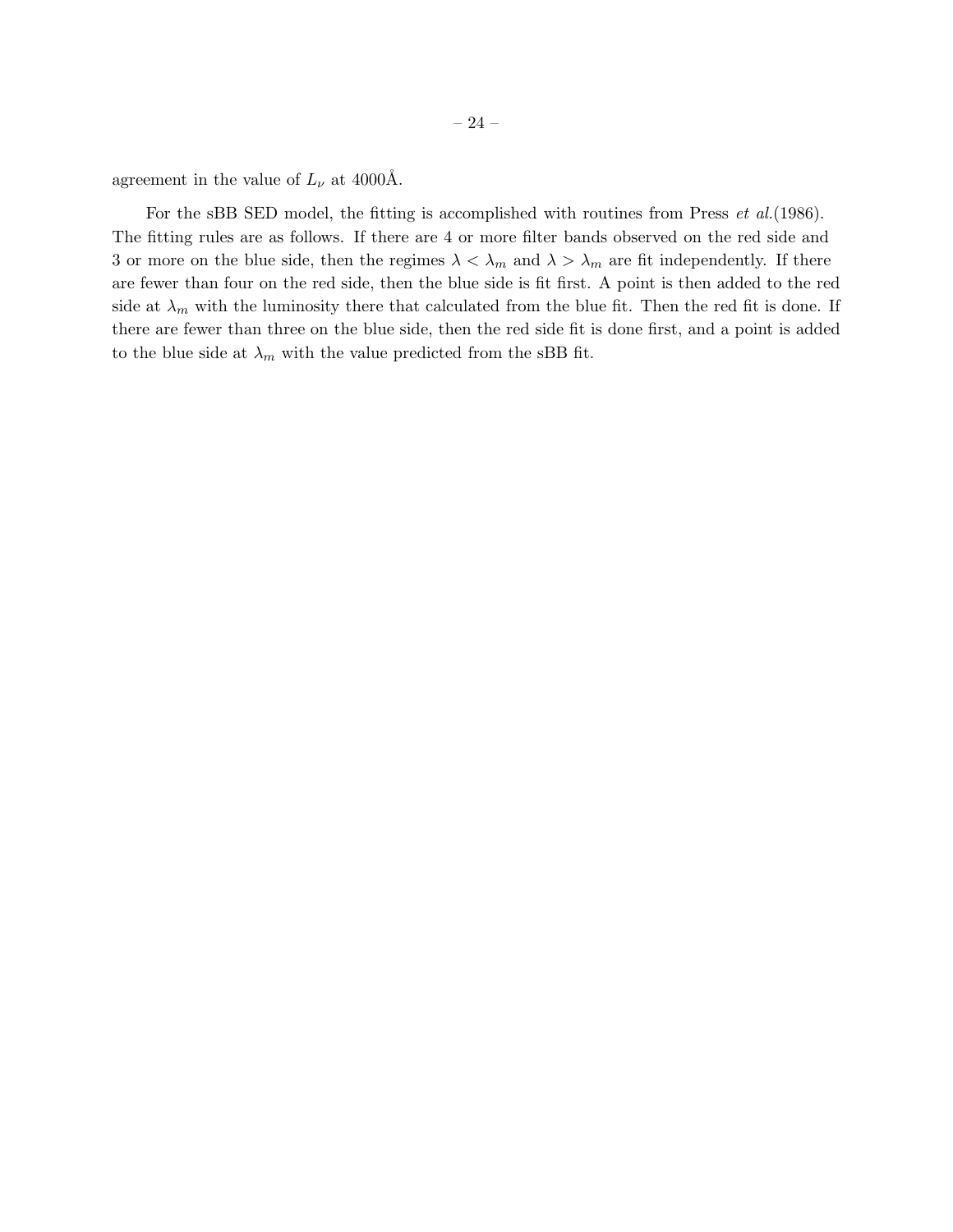# REFERENCES

- Aaronson, M., 1978, ApJ, 221, 103
- Adelberger, K. & Steidel, C. C., 2000, ApJ, 544, 218
- Aussel, H., Cesarsky, C.J., Elbaz, D. & Starck, J.L., 1999, A&A, 342, 313
- Barger, A. J., Cowie, L. L., Trentham, N., Fulton, E., Hu, E. M., Songaila, A. & Hall, D., 1998, AJ, 117, 102
- Barger, A. J., Cowie, L. L. & Richards, E. A., 2000, AJ, 119, 2092
- Bertin, E. & Arnouts, S., 1996, A&AS, 117, 393
- Blain, A. W., Kneib, J. P., Ivison, R. J. & Smail, I., 1999, ApJ, 512, L87
- Blanton, M. R. *et al.*, 2000, AJ (submitted)([astro-ph/0012085\)](http://arxiv.org/abs/astro-ph/0012085)
- Boselli, A., Gavazzi, G., Donas, J. & Scodeggio, M., 2000, A&A (in press), [astro-ph/0011016](http://arxiv.org/abs/astro-ph/0011016)
- Brown, W. R., Kenyon, S. J., Geller, M. J. & Fabricant, D. G., 2000, ApJ, 540, L83
- Brunner, R. J., Szalay, A. S. & Connolly, A. J., 2000, ApJ, 541, 527
- Budavári, T., Szalay, A.S., Connolly, A.J., Csabai, I. & Dickinson, M., 2000, AJ, 120, 1588
- Calzetti, D., 1997, AJ, 113, 162
- Calzetti, D., Kinney, A. L. & Storchi-Bergmann, T., 1994, ApJ, 429, 582
- Carlberg, R. G., Cohen, J. G., Patton, D. R., *et al.* 2000, ApJ, 532, L1
- Moriondo, G., Cimatti, A. & Daddi, E., 2000, A&A, in press [\(astro-ph/0010335](http://arxiv.org/abs/astro-ph/0010335))
- Cohen, J. G., Blandford, R., Hogg, D. W., Pahre, M. A. & Shopbell, P. L., 1999a, ApJ, 512, 30
- Cohen, J. G., Hogg, D. W., Pahre, M. A., Blandford, R., Shopbell, P. L. & Richberg, K., 1999b, ApJS, 120, 171
- Cohen, J. G., Hogg, D. W., Blandford, R., Cowie, L. L., Hu, E., Songaila, A., Shopbell, P. & Richberg, K., 2000, ApJ, 538, 29
- Cole, S. *et al.*, 2001, MNRAS, in press([astro-ph/0012429](http://arxiv.org/abs/astro-ph/0012429))
- Coleman, G. D., Wu. C. C. & Weedman, D. W., 1980, ApJS, 43, 393
- Connolly, A. J., Szalay, A. S., Dickinson, M., SubbaRao, M. U. & Brunner, R. J., 1997, ApJ, 486, L11
- Côté, P., Oke, J.B. & Cohen, J.G., 1999, AJ, 118, 1645
- Cowie, L. L., Songaila, A., Hu, E. M. & Cohen, J. G., 1996, AJ, 112, 839
- Dey, A., Graham, J. R., Ivison, R. J., Smail, I., Wright, G. S. & Liu, M. C., 1999, ApJ, 519, 610
- Dickinson, M. E., 2000, in *Building Galaxies: From the Primordial Universe to the Present*, XIXth Moriond Astrophysical Meeting, eds. Hammer, F. *et al.*, (Paris: Ed. Frontievers), p257  $(astro-ph/0004027)$  $(astro-ph/0004027)$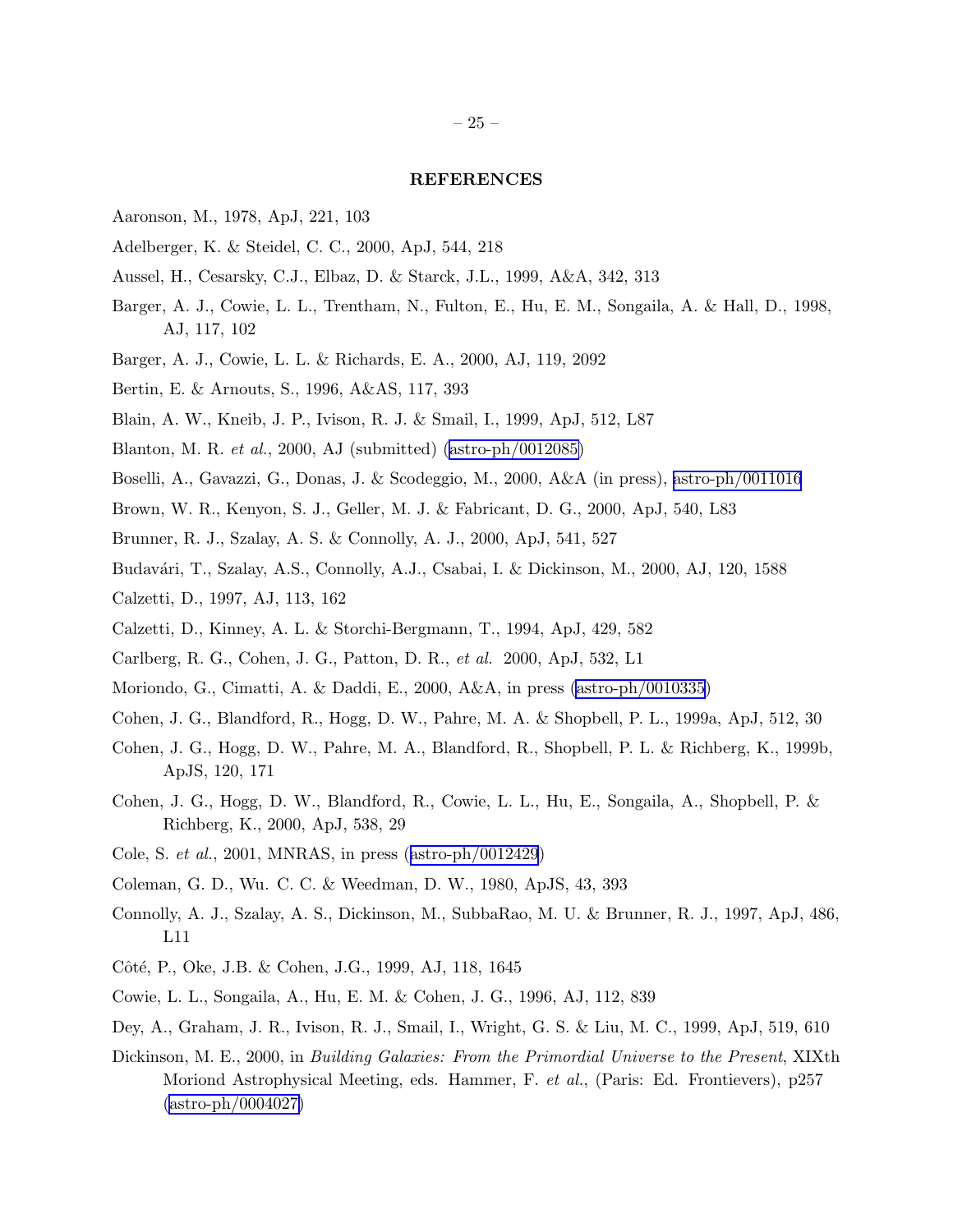- Ellis, R. S., Colless, M., Broadhurst, T., Heyl, J. & Glazebrook, K., 1996, MNRAS, 280, 235
- Elmegreen, B.G., 2000, ApJ, 539, 342
- Fernandez-Soto, A., Lanzetta, K. M. & Yahil, A., 1999, ApJ, 513, 34
- Fernandez-Soto, A., Lanzetta, K.M., Chen, H.W., Pascarelle, S. & Yahata, N., 2000, [astro](http://arxiv.org/abs/astro-ph/0007447)[ph/0007447](http://arxiv.org/abs/astro-ph/0007447)
- Folkes, S. *et al.* 1999, MNRAS, 308, 459
- Frogel, J. A., Persson, S. E., Aaronson, M. & Matthews, K., 1978, ApJ, 220, 75
- Fukugita, J., Shimasaku, K. & Ichikawa, T., 1995, PASP, 107, 945
- Gardner, J. P., Sharples, R. M., Frenk, C. S., Carrasco, B. E. 1997, ApJ, 480, L99
- Hammer, F., Flores, H., Lilly, S. J., Crampton, D., Le Fèvre, O., Rola, C., Mallen-Ornelas, G., Schade, D. & Tresse, L., 1997, ApJ, 481, 49
- Hogg, D. W., Cohen J. G. & Blandford R., 2000, ApJ, 545, 32
- Hogg, D. W., Cohen J. G., Blandford R., Gwyn S. D. J., Hartwick F. D. A., Mobasher B., Mazzei P., Sawicki M., Lin H., Yee H. K. C., Connolly A. J., Brunner R. J., Csabai I., Dickinson M., SubbaRao M. U. & Szalay A. S., 1998, AJ, 115, 1418
- Hogg, D. W., Cohen J. G., Blandford R. & Pahre, M. A., 1998, ApJ, 498, L59
- Hogg, D. W., Neugebauer, G., Cohen, J. G., Dickinson, M., Djorgovski, S. G., Matthews, K. & Soifer, B. T., 2000, AJ, 119, 1519
- Hogg D. W., 2000, AJ, submitted([astro-ph/0004054\)](http://arxiv.org/abs/astro-ph/0004054)
- Hogg D. W., Pahre M. A., Adelberger K. L., Blandford R., Cohen J. G., Gautier T. N., Jarrett T., Neugebauer G. & Steidel C. C., 2000, ApJS, 127, 1 (H00)
- Hornschemeier, A. E., *et al.* 2000, ApJ, 541, 49
- Hughes, D., *et al.*, 1998, Nature, 394, 241
- Lilly, S. J., Eales, S. A., Gear, W. K. P., Hammer, F., Le Fèvre, O., Crampton, D., Bond, J. R. & Dunne, L., 1999, ApJ, 518, 641
- Lin, H., Kirshner, R. P., Shectman, S. A., Landy, S. D., Oemler, A. & Shechter, P. L., 1996, ApJ, 464, 60
- Loveday, J., 2000, MNRAS, 312, 557
- Meurer, G. R., Heckman, T. & Calzetti, D., 1999, ApJ, 521, 64
- Oke, J. B., Cohen, J. G., Carr, M., Cromer, J., Dingizian, A., Harris, F. H., Labrecque, S., Lucinio, R., Schaal, W., Epps, H., & Miller, J. 1995, PASP, 107, 307
- Persson, S. E., Murphy, D. C., Krzeminsky, W., Roth, M. & Rieke, M. J., 1998, AJ, 116, 2475

Poggianti, B. M., 1997, A&A Supl, 122, 399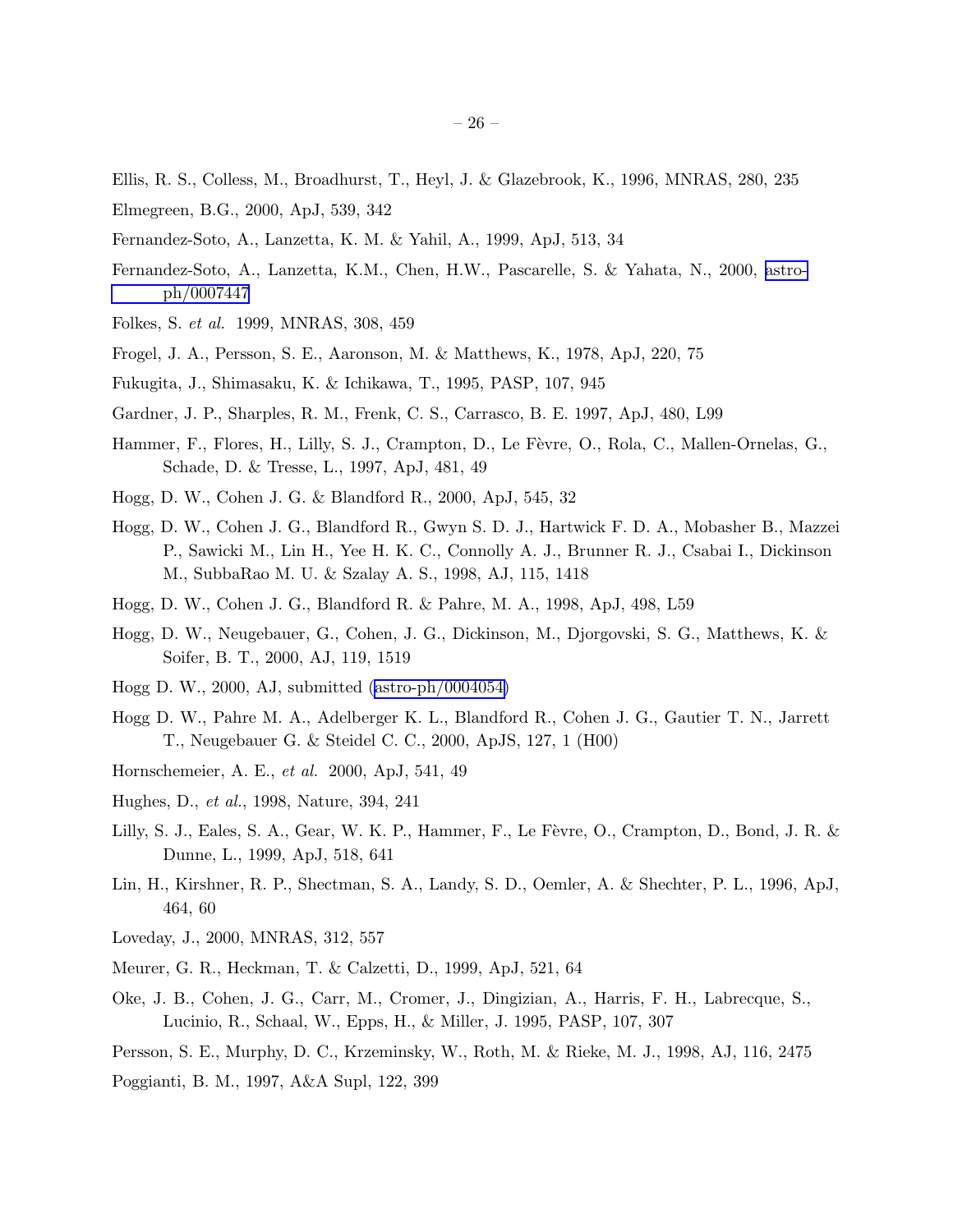- Press, W.H., Flannery, B.P., Teukolsky, S.A. & Vetterline, W.T., 1986, Numerical Recipes, Cambridge University Press
- Richards, E. A., 2000, ApJ, 533, 611
- Richards, E. A., Fomalont, E. B., Kellerman, K. I., Windhorst, R. A. & Partridge, R. B., 1998, AJ, 116, 1039
- Richards, E. A., Fomalont, E. B., Kellerman, K. I., Windhorst, R. A., Partridge, R. B., Cowie, L. L. & Barger, A. J., 1999, ApJ, 526 L73
- Sanders, D. B. & Mirabel, F., 1996, ARA&A, 34, 749
- Scodeggio, M. & Silva, D., 2000, A&A, 359, 953
- Schlegel, D. J., Finkbeiner, D. P. & Davis, M., 1998, ApJ, 500, 525
- Smail, I., Ivison, R. J., Kneib, J. P., Cowie, L. L., Blain, A. W., Barger, A. J., Owen, F. N. & Morrison, G., 1999, MNRAS, 308, 1061
- Steidel, C.C. & Hamilton, D., 1993, AJ, 105, 2017
- Steidel, C.C., Adleberger, K. L., Giavalesco, M., Dickinson, M. & Pettini, M., 1999, ApJ, 519, 1
- Stern, D. & Spinrad, H., 1999, PASP, 111, 1475
- Stiavelli, M. & Treu, T., 2000, to appear in "Galaxy Disks and Disk Galaxies", ASP Conf. Series ([astro-ph/0010100\)](http://arxiv.org/abs/astro-ph/0010100)
- Sullivan, M., Treyer, M.A., Ellis, R.S., Bridges, T.J., Milliard, B. & Donas, J., 2000, 312, 442
- van den Bergh, S., Cohen, J. G., Hogg, D. W. & Blandford, R., 2000, AJ, 120, 2190
- Wainscoat, R. J. & Cowie, L. L., 1992, AJ, 103, 332
- Williams, R. E., *et al.* 1996, AJ, 112, 1335
- Worthey, G. W., 1994, ApJS, 95, 107
- Zaritsky, D., Kennicutt, R.C.Jr & Huchra, J.P., 1994, ApJ, 420, 87

This preprint was prepared with the AAS IATEX macros v4.0.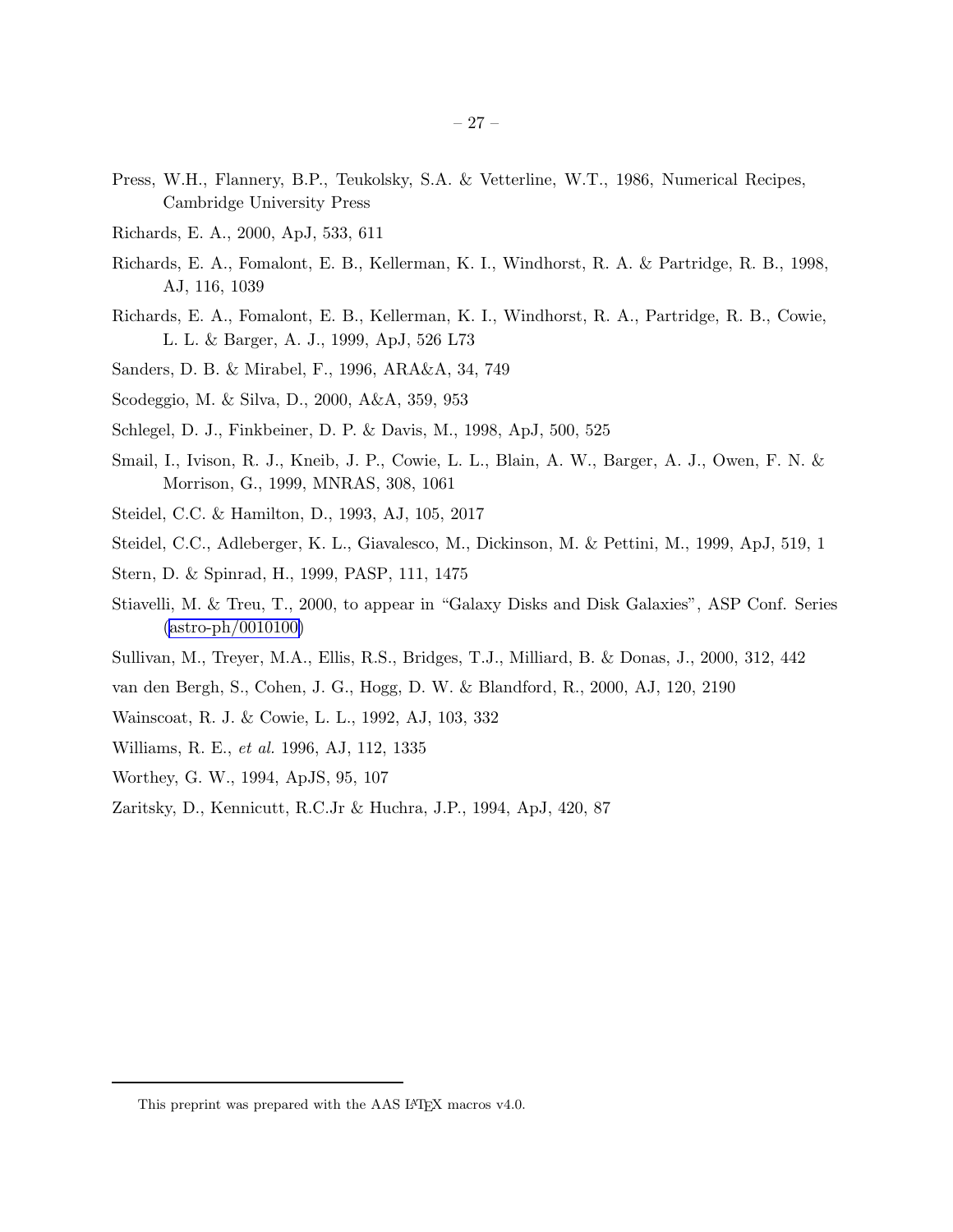

Fig. 1.— a) The SEDs of  $z = 0$  elliptical, Sa and Sc galaxies from Poggianti (1997), shown as the curves, are observed at a redshift of 0.6. The resulting filter bands are indicated by the large filled circles. The 2p SED model is then fit to this set of filter data and the UV and IR fit for each of the three SEDs is shown as a straight line. b) The same as Figure 1a, but using the sBB SED model. The best fit is shown as the small filled circles for the sBB function and as the solid line for the power law in the UV.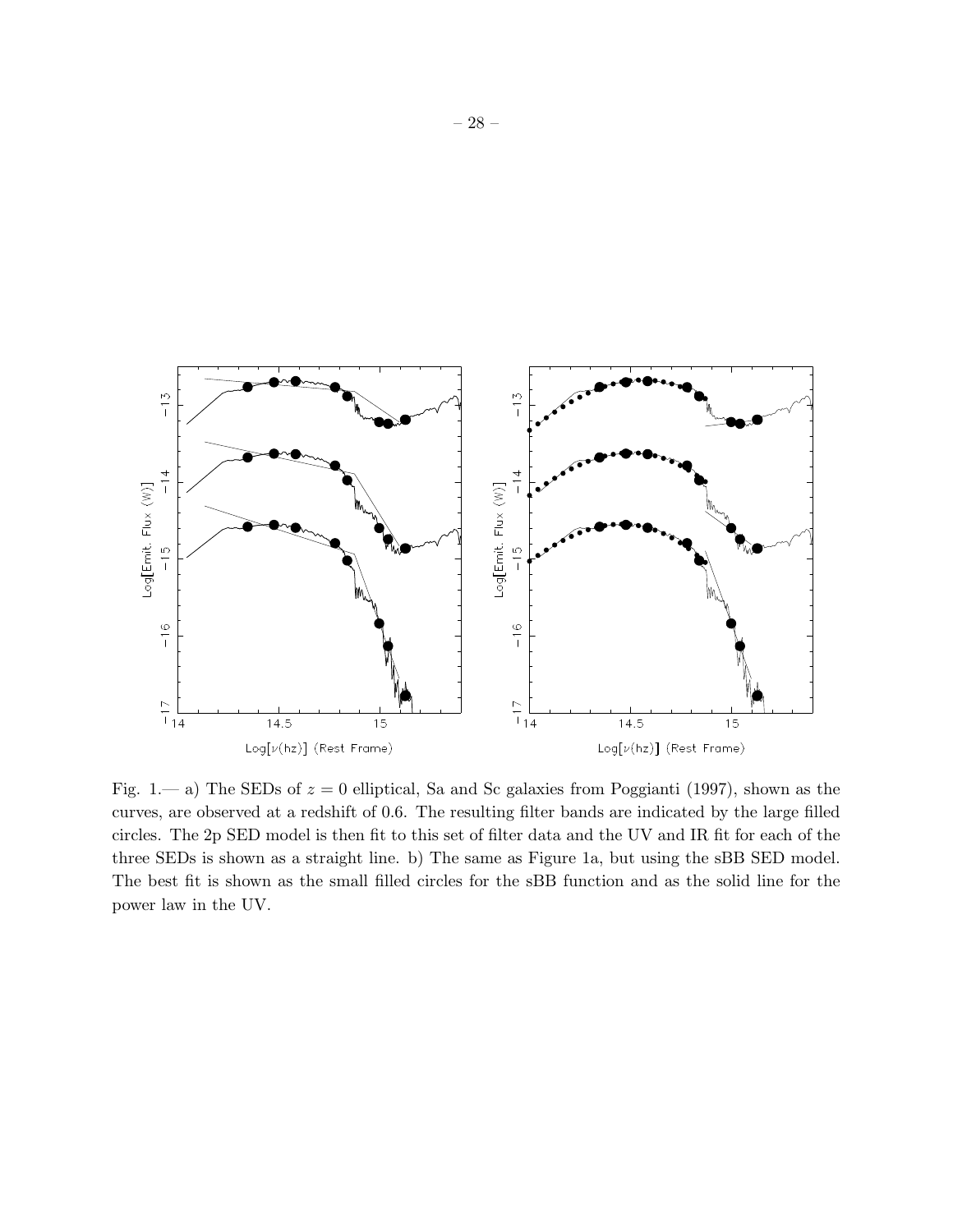

Fig. 2.— The UV and IR power law indices found from the 2p model of galaxy SEDs are shown for the standard test set of local SEDs (those of Figure 1). The redshift of observation ranged from  $z = 0.0$  to 1.5. Open circles denote the track of the SED parameters determined for the local elliptical galaxy SED, filled circles show that of a local Sa, and stars the local Sc galaxy. The vertical line in panel (a) reminds us that the UV fit is not considered valid in the region  $z < 0.25$ .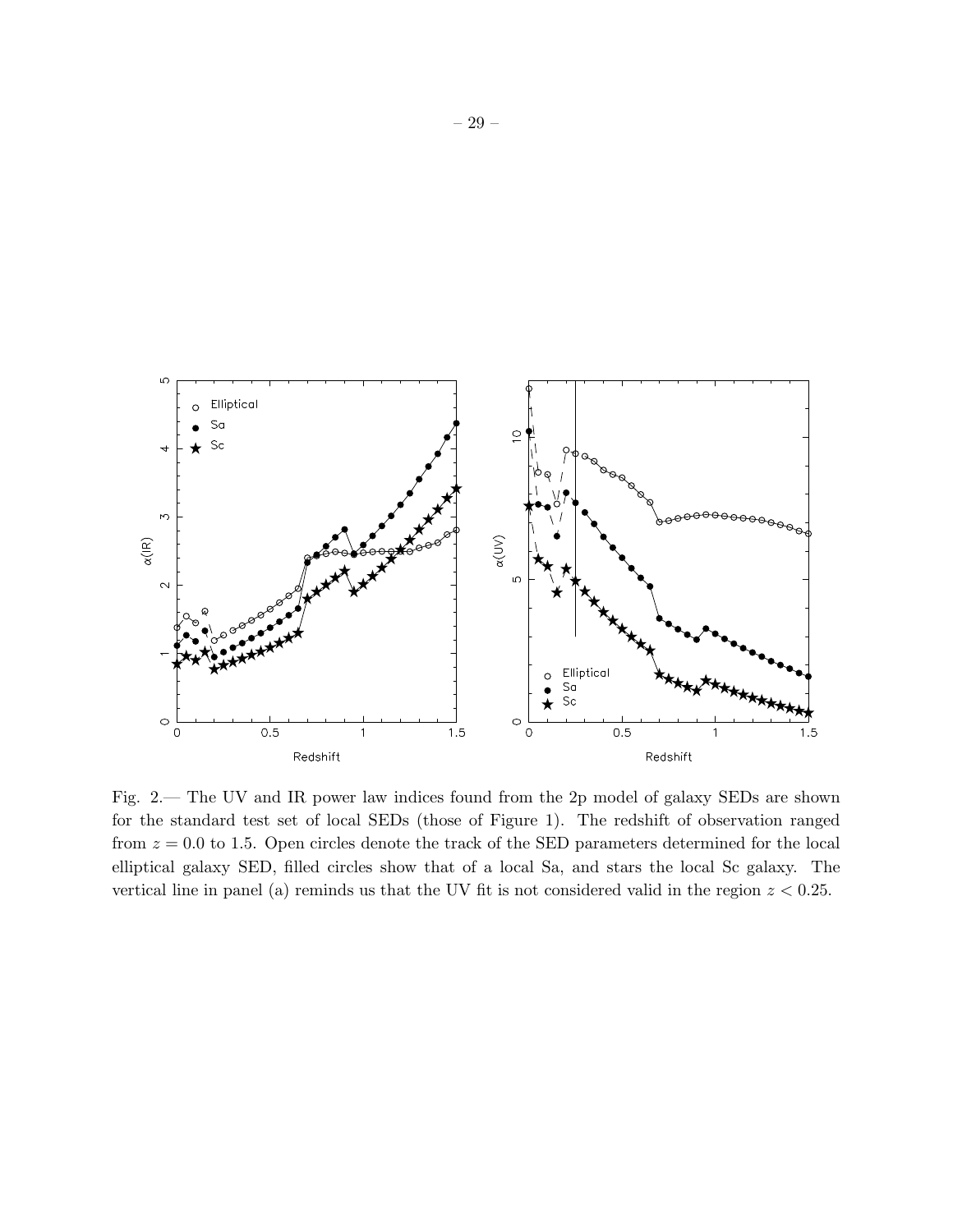

Fig. 3.— The rest frame galaxy luminosity  $L(\nu_0)$  predicted by the best fit 2p SED model is compared with the actual luminosity of the standard test set of local galaxy SEDs, which are observed over the range in redshift from 0 to 1.5. The plot symbols are the same as those of figure 2. The four panels give the results for four different rest wavelengths.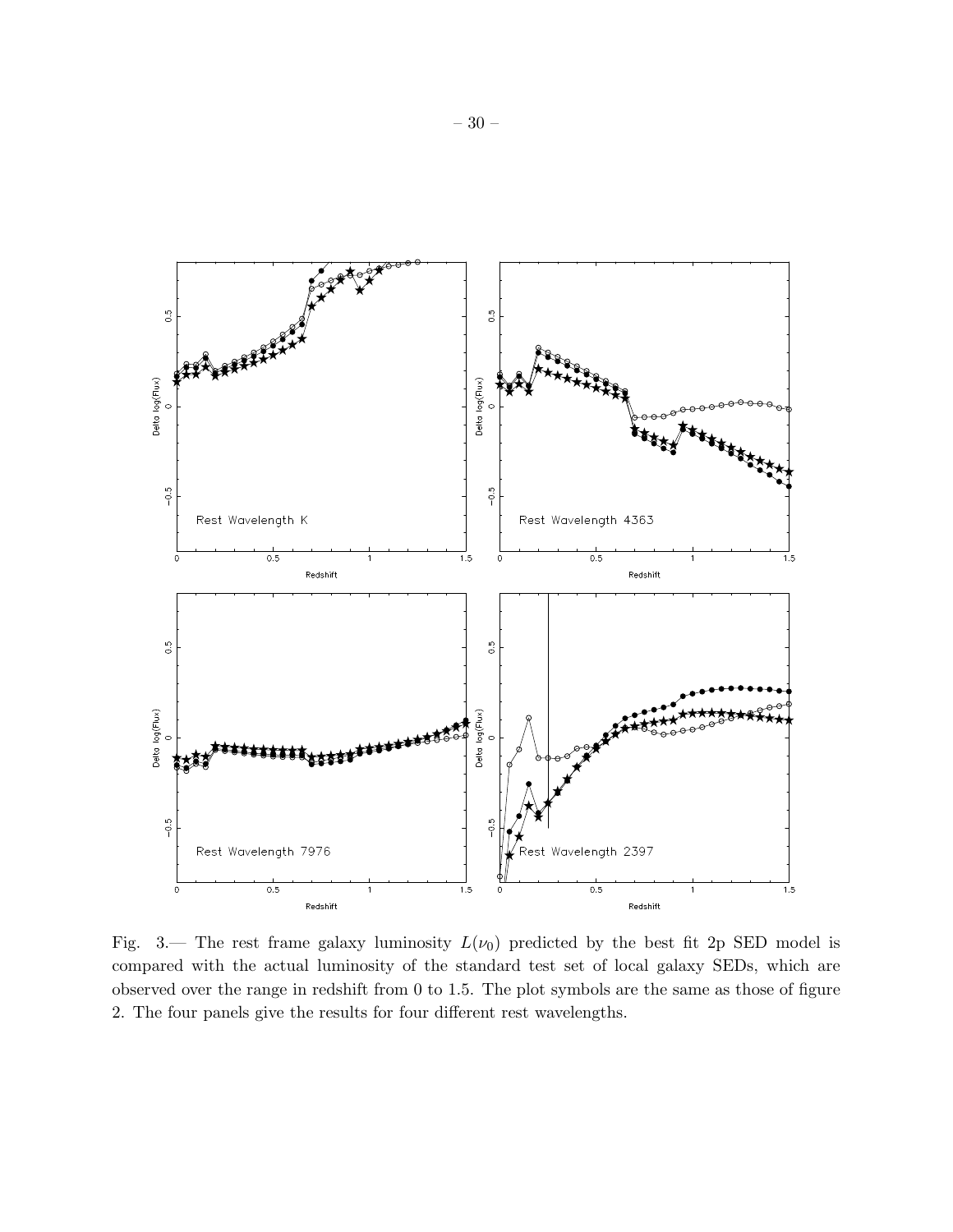

Fig. 4.— The measured parameters from the sBB model fit are shown ( $\alpha_{UV}$  in (a) and T for the optical and near IR in (b)) for the standard test set of local galaxy SEDs (those of Figure 1) observed over the range in redshift from 0.0 to 1.5. The plot symbols are the same as those of figure 2. The vertical line in panel (a) reminds us that the UV fit is not considered valid in the region  $z < 0.25$ .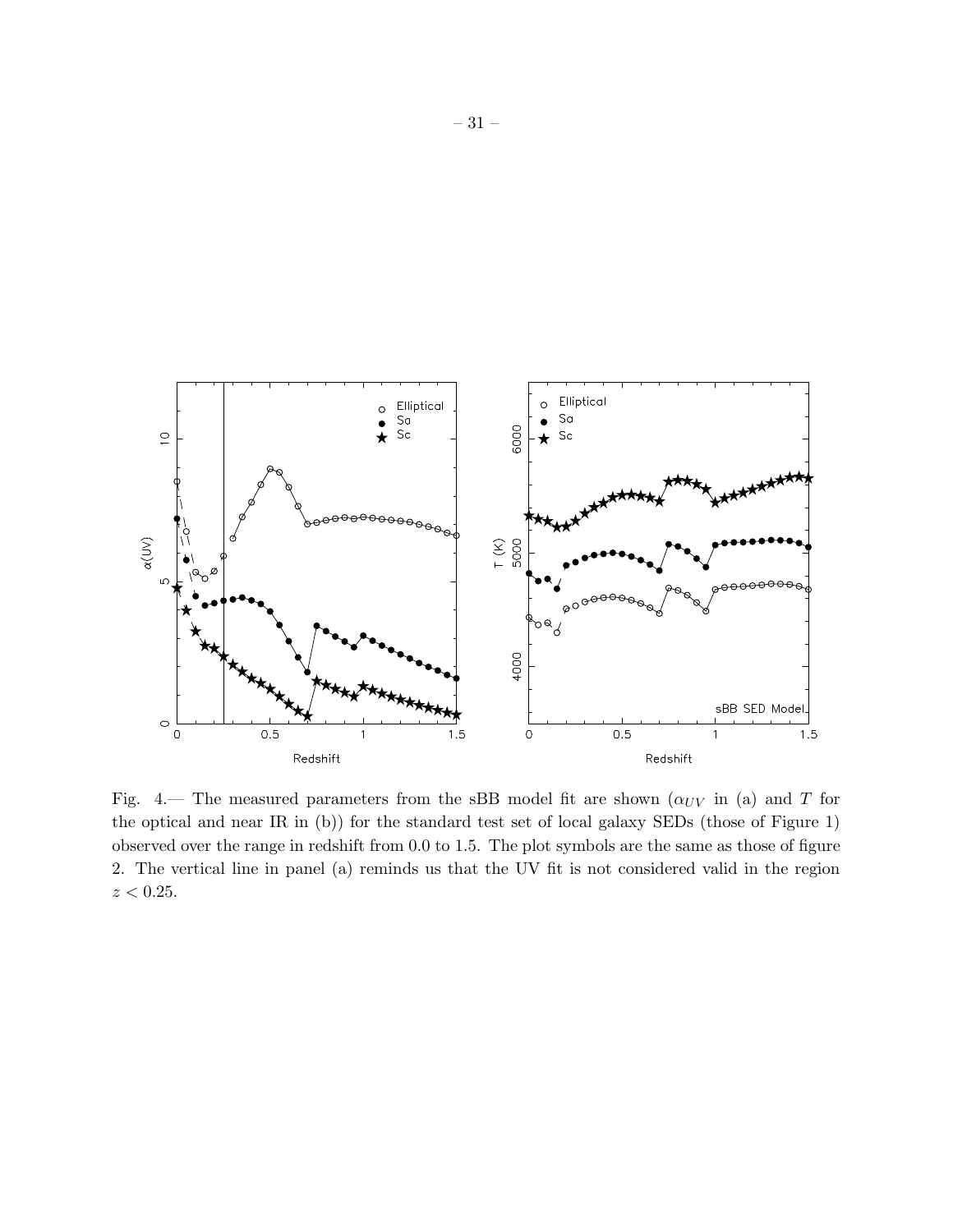

Fig. 5.— The rest frame galaxy luminosity  $L(\nu_0)$  predicted by the best fit sBB SED model is compared with the actual luminosity of the galaxy SED for the set of standard local galaxy SED models observed over the range in redshift from 0 to 1.5. The plot symbols are the same as those of figure 3. The four panels give the results for four different rest wavelengths and are identical in wavelength and scale to the panels of Figure 3.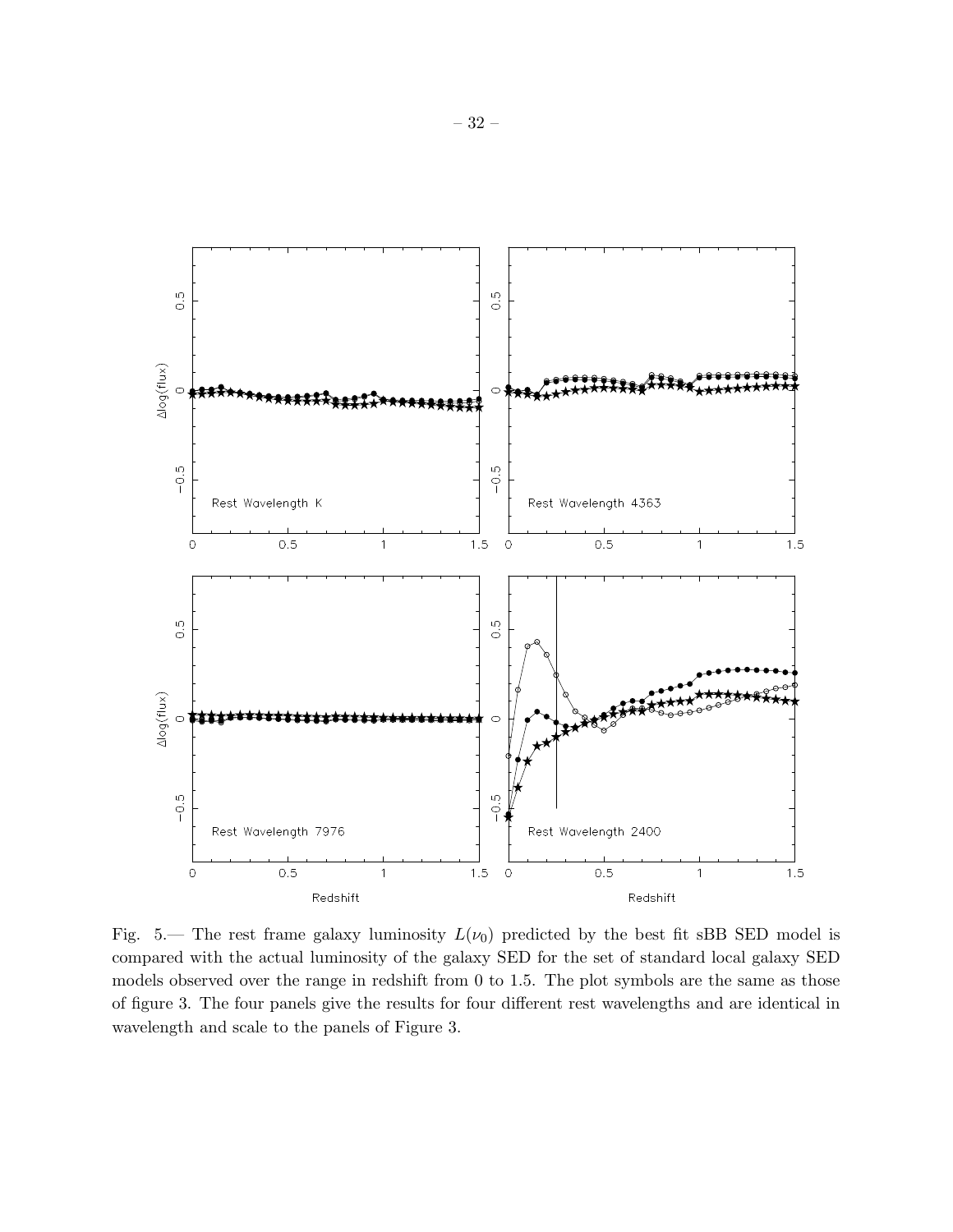

Fig. 6.— The SEDs for the five galaxies in the HDF in our sample with detections in the X-ray by Chandra from Hornschemeir *et al.* (2000) included. The sBB fits are shown as well as the mid-IR detections from ISO from Aussel *et al.* (1999) and the VLA radio detections of Richards *et al.* (1998) and Richards (2000) at 1.4 and 8.5 Ghz. The frequency scale is correct for the optical and mid-IR, but is discontinuous at each end to include the radio and X-ray detections. The vertical scale is correct for the uppermost galaxy (H36463 1405) shown. A vertical shift of 1 dex downward is applied for each additional galaxy plotted. The vertical order of the galaxies in the optical is that given in the text insert at the bottom of the figure.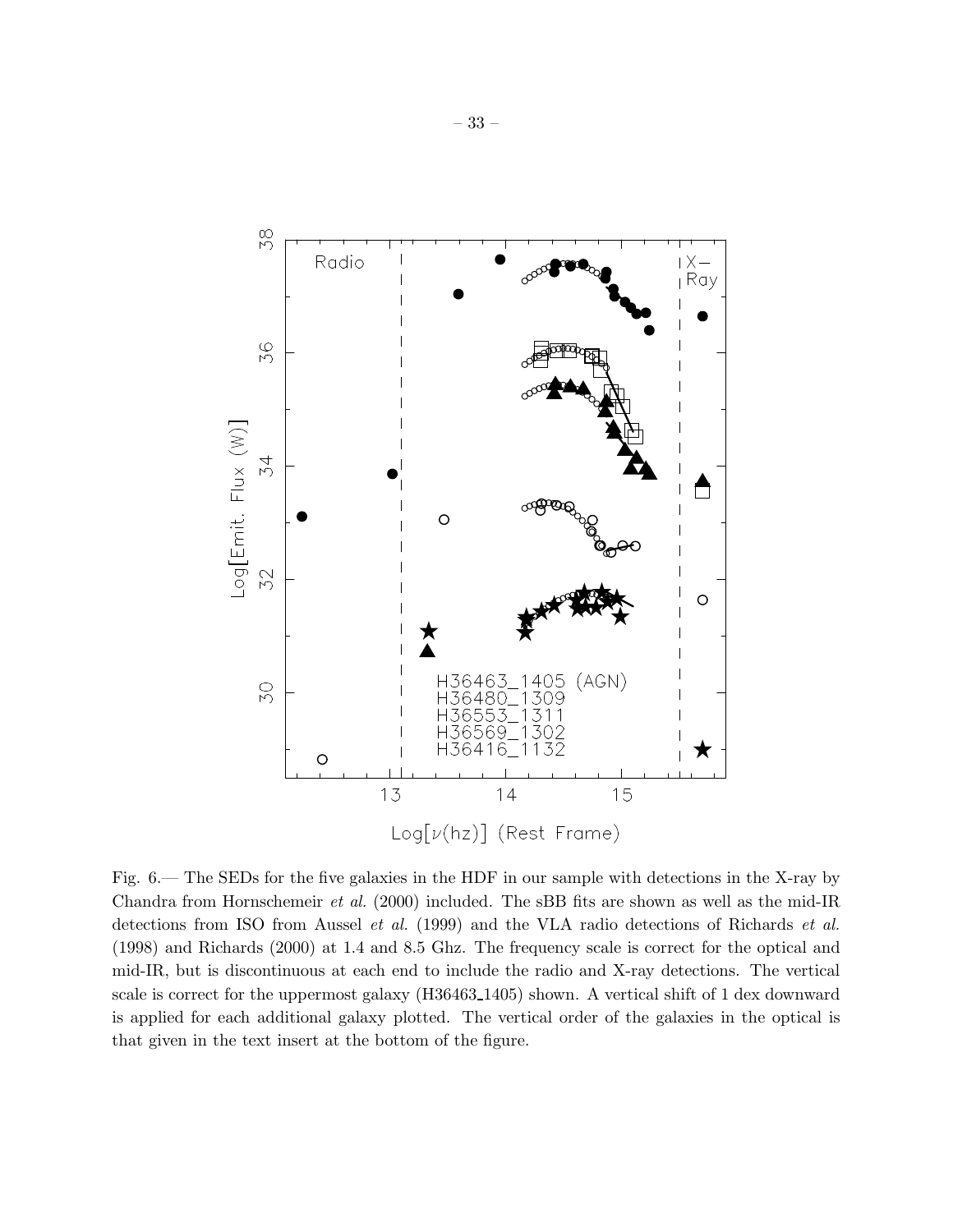

Fig. 7.— The spectral indices  $\alpha_{UV}$  are shown as a function of  $log(T)$  for galaxies in the region of the HDF in the "mid" and "high" redshift ranges. Filled circles denote galaxies of spectral type  $A$ , triangles denote galaxies of spectral type  $\mathcal{I}$ , and open circles denote galaxies with strong emission lines (spectral type  $\mathcal{E}$ ). Starburbursts (spectral type  $\mathcal{B}$ ) are denoted by stars. Note that only the first letter of the galaxy spectral class is used. The range of  $\alpha_{UV}$  for stars of various spectral types, taken from Cohen *et al.* (1998a), is shown on the right side of the figure.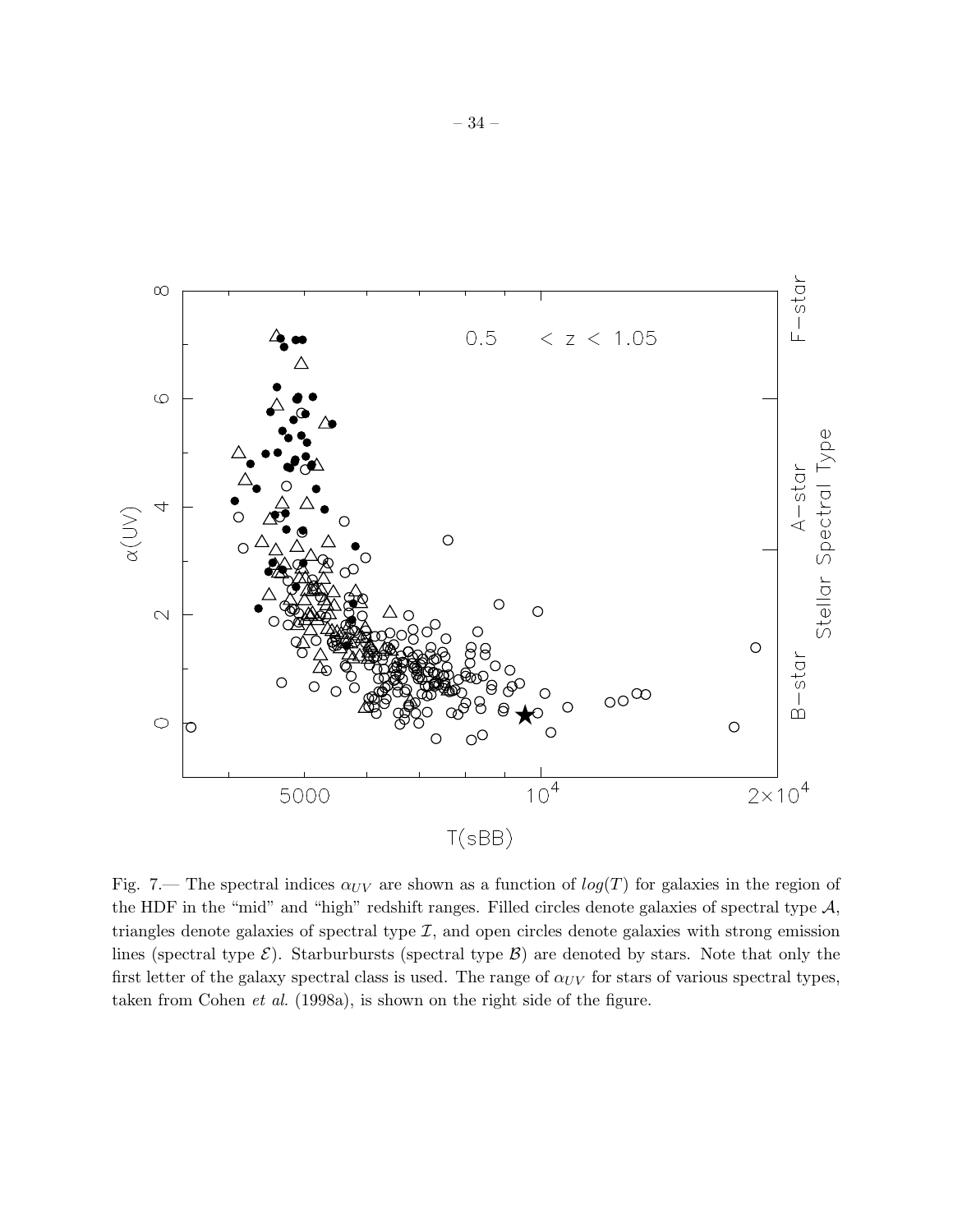

Fig. 8.— Histograms of the the spectral indices  $\alpha_{UV}$  and  $T(sBB)$  are shown in Figures 8a and 8b for galaxies of spectral classes  $A, I$  and  $E$  in the "mid" and "high" redshift ranges. Note that only the first letter of the galaxy spectral class is used.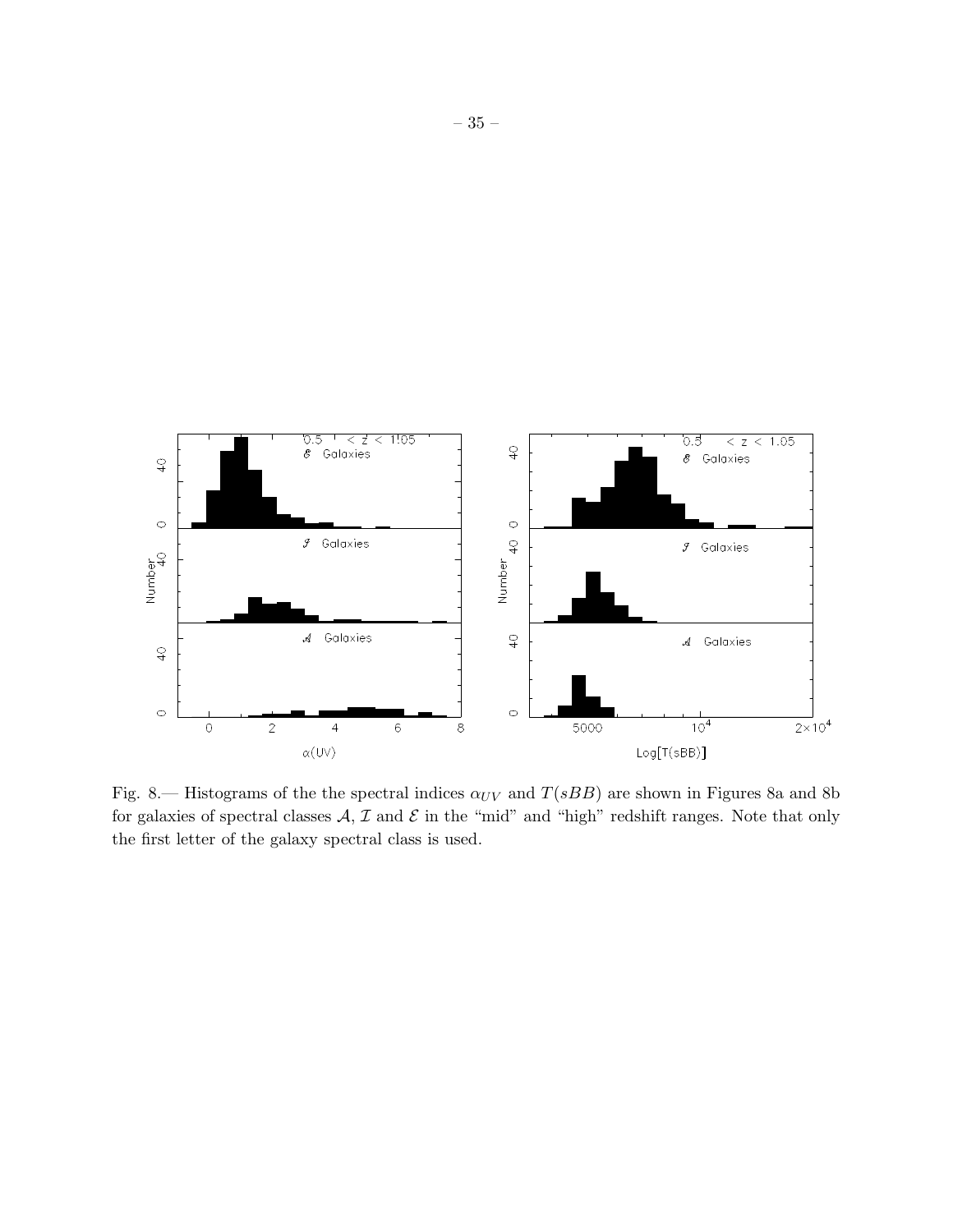

Fig. 9.— The relationship between the median luminosity  $L(B)$  in bins of rest frame UV spectral slope  $\alpha(UV)$  is shown as a function of redshift for three of the four redshift bins. (The highest redshift bin is not shown.) The open triangles denote the sample of galaxies in the region of the HDF with  $0.25 < z < 0.5$ , the filled circles denote galaxies with  $0.5 < z < 0.8$ , and the stars denote galaxies with  $0.9 < z < 1.05$ . The range in luminosity within a given bin in UV spectral slope is indicated by the  $\pm 1\sigma$  horizontal bars displayed for the second redshift range only. More luminous galaxies are seen to be redder in the rest frame UV.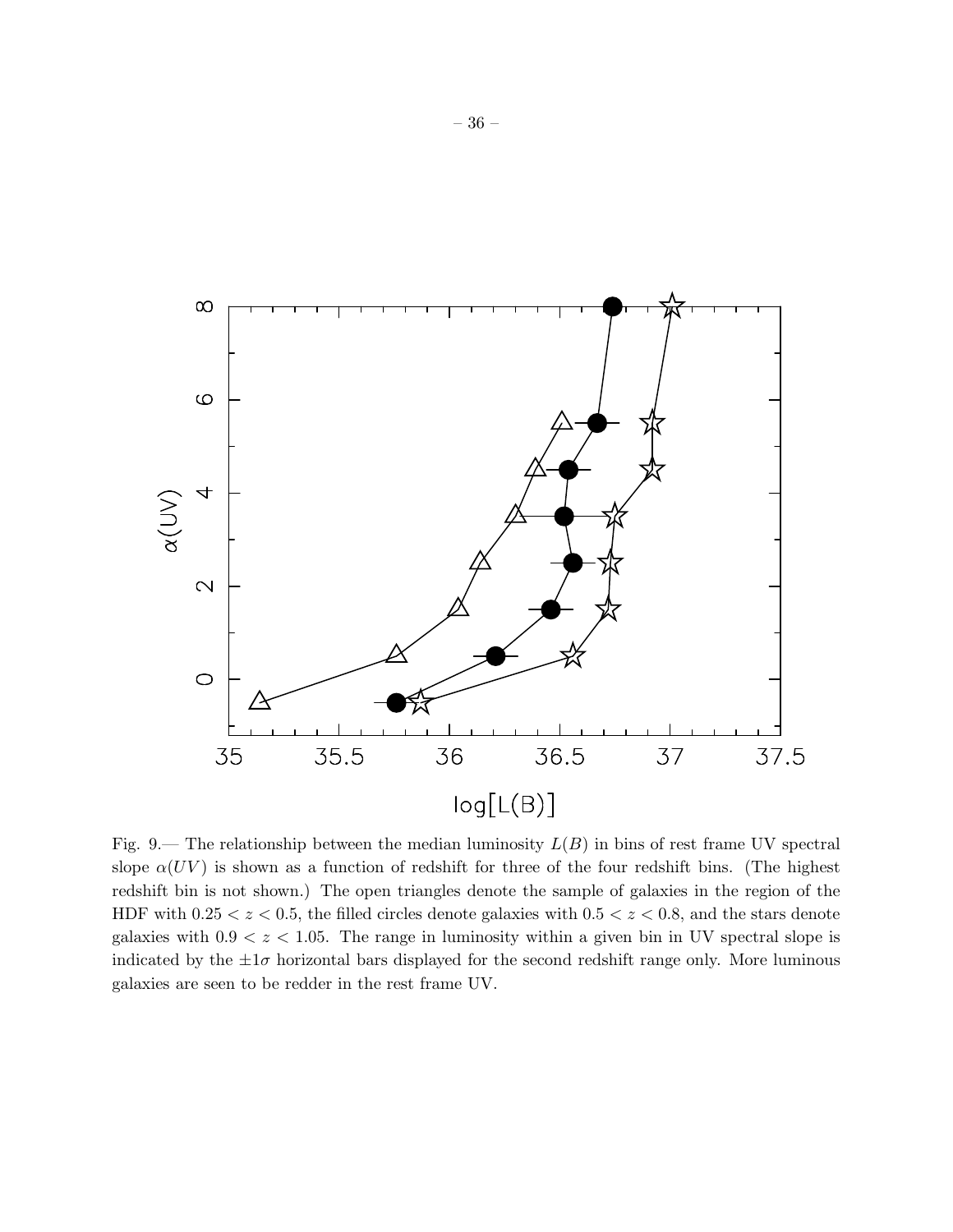

Fig. 10.— The ranking of the galaxies detected by ISO within the sample of all (154) galaxies with spectra showing strong emission lines and with  $R < 22.8$  is shown for the redshift range  $0.25 < z < 1.05$ . The solid line indicates the ranking of the ISO galaxies within the sample using  $L(B)$ , the dashed line is for  $L(R)$ , and the dot-dashed line utilizes the mid-IR luminosity predicted using the formalism of Meurer *et al.* (1999).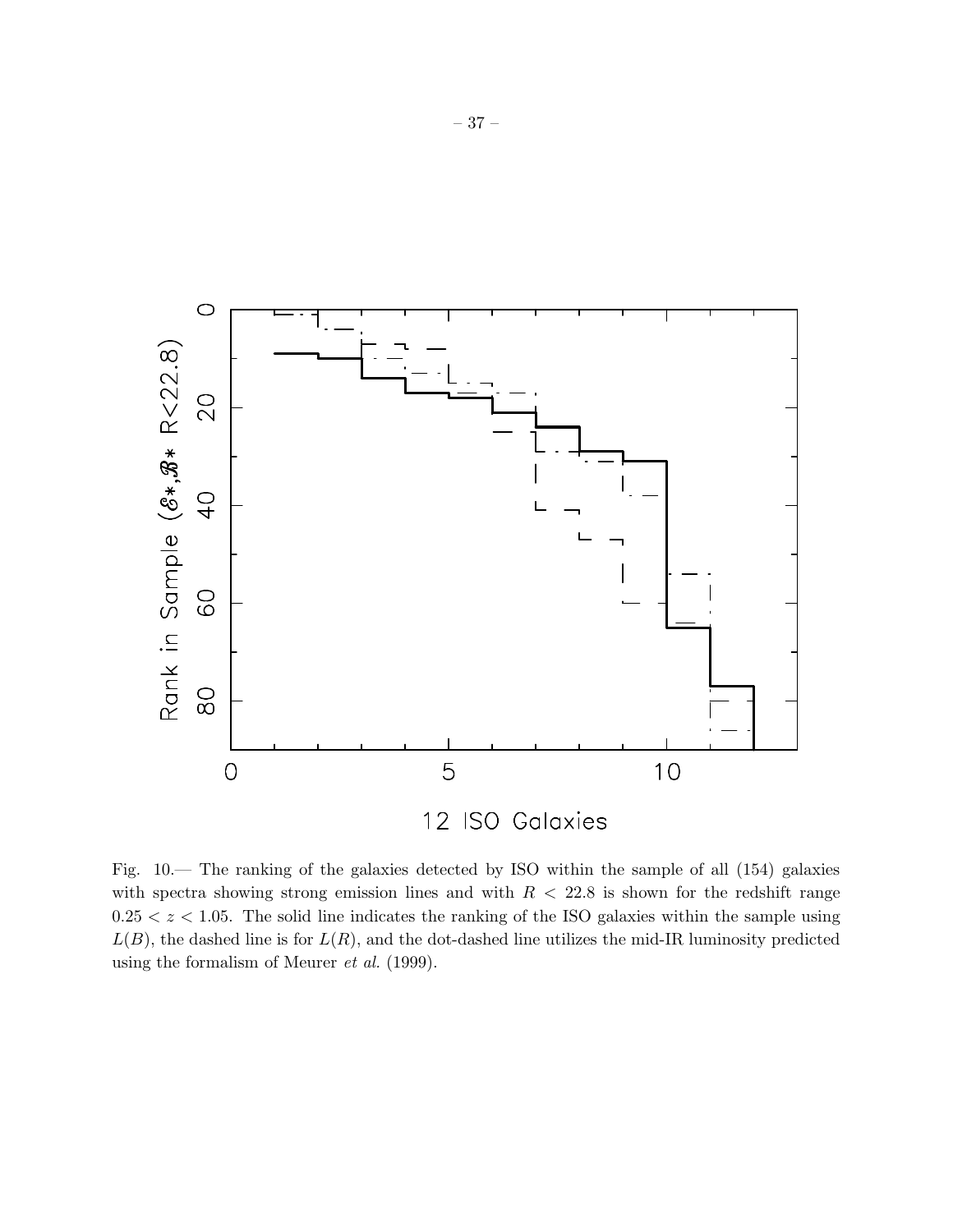

Fig.  $11 - L(K)$  is shown as a function of the cosmological comoving volume for galaxies in the region of the HDF with secure redshifts. The plot symbols are the same as in Figure 7. The lines at the top of the distribution represent the track of a galaxy of a  $L^*$  (at K) galaxy with  $L = 10^{11} L_{\odot}$ (at  $z = 0$ ) of type E, Sa and Sc with evolutionary corrections at K calculated by Poggianti (1997) applied for  $z > 0$ .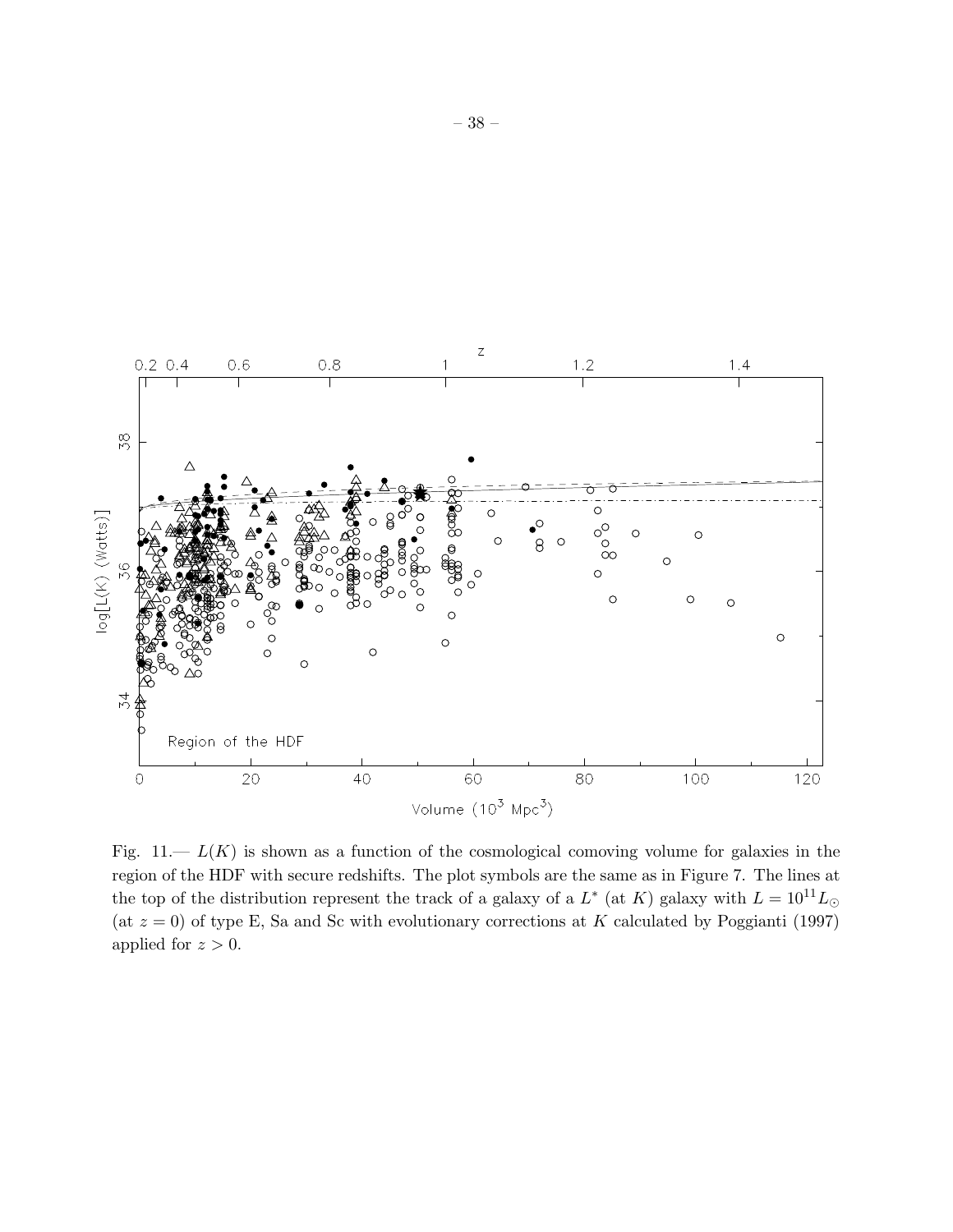| RA<br>$(-12h)$ | $Dec^a$<br>$(-62^{\circ})$ | log[L(B)]<br>$(W)^{\rm b}$ | $\alpha_{UV}$<br>(2p) | $\alpha_{IR}$<br>(2p) | $\alpha_{UV}$<br>(sBB) | $log(L(\lambda_m:blue))$<br>(W) | $\cal T$<br>(sBB) | $\log(L(\lambda_m:red))$<br>(W) |
|----------------|----------------------------|----------------------------|-----------------------|-----------------------|------------------------|---------------------------------|-------------------|---------------------------------|
| 15.90<br>36    | 37.3<br>12                 | 36.90                      | 2.61                  | 0.65                  | 1.32                   | 36.69                           | 5712              | 36.66                           |
| 17.60<br>36    | 2.2<br>14                  | 36.93                      | $\rm 0.91$            | 0.68                  | 0.71                   | 36.92                           | 7311              | 36.95                           |
| 36 17.69       | 13 44.3                    | 36.84                      | 6.01                  | 1.65                  | 7.12                   | 36.77                           | 4662              | 36.74                           |
| 17.65<br>36    | 8.1<br>14                  | 36.71                      | 1.40                  | $1.53\,$              | 1.07                   | 36.64                           | 5631              | 36.79                           |
| 36 18.70       | 11 54.1                    | 36.63                      | 2.43                  | 1.73                  | 2.54                   | 36.62                           | $5134\,$          | 36.73                           |
| 36<br>19.41    | 28.7<br>14                 | 36.61                      | $1.93\,$              | $1.10\,$              | 1.71                   | 36.54                           | 5981              | $36.64\,$                       |
| 36<br>19.50    | 11 58.9                    | 36.78                      | 1.16                  | 0.69                  | 0.90                   | 36.73                           | 6941              | 36.79                           |
| 36<br>19.47    | 52.5<br>12                 | 37.05                      | 4.45                  | 1.40                  | 3.64                   | 36.80                           | 4720              | $36.92\,$                       |
| 36<br>19.72    | 53.1<br>13                 | 36.45                      | 5.72                  | 1.19                  | 4.55                   | 36.11                           | 4398              | 36.14                           |
| 36<br>19.89    | 13<br>47.8                 | 36.86                      | $2.13\,$              | 0.89                  | 1.75                   | 36.77                           | 5974              | 36.88                           |
| 36<br>21.03    | $3.8\,$<br>12              | 36.71                      | 2.74                  | 1.08                  | 2.12                   | 36.57                           | 5337              | 36.67                           |
| 36<br>21.12    | 7.9<br>12                  | 36.99                      | $2.85\,$              | 1.62                  | 2.78                   | 36.96                           | 5630              | $37.05\,$                       |
| 36<br>21.20    | 6.4<br>13                  | 36.25                      | 3.47                  | $1.00\,$              | 2.78                   | 36.07                           | 5402              | 36.18                           |
| 36<br>21.27    | 11<br>0.5                  | 36.16                      | 1.87                  | $0.55\,$              | 1.01                   | 35.97                           | 6515              | 36.15                           |
| 21.33<br>36    | 10.7<br>11                 | 17.40                      | 7.27                  | 0.71                  | 5.53                   | 36.99                           | 5316              | 36.99                           |
| 36<br>21.33    | 17.1<br>14                 | 36.78                      | 4.23                  | 1.74                  | 4.34                   | 36.70                           | 4344              | 36.75                           |
| 36<br>21.57    | 12 26.8                    | 36.82                      | $3.45\,$              | 0.97                  | 2.21                   | 36.61                           | 5444              | 36.73                           |
| 36<br>21.59    | 13<br>0.3                  | 37.00                      | 2.59                  | 1.21                  | 2.16                   | 36.90                           | 5454              | 36.99                           |
| 36<br>21.59    | 22.4<br>11                 | 36.13                      | 1.23                  | 0.38                  | 0.17                   | 35.90                           | 6170              | 36.14                           |
| 36<br>21.73    | 13.5<br>13                 | 35.70                      | 1.96                  | $0.65\,$              | 1.68                   | 35.63                           | 5690              | 35.60                           |
| 36<br>22.21    | 12<br>37.2                 | $36.53\,$                  | 2.83                  | 1.52                  | 1.47                   | 36.24                           | 4975              | 36.50                           |
| 36<br>22.22    | 6.2<br>11                  | 36.16                      | 2.73                  | 0.68                  | 2.21                   | 36.04                           | 5592              | 36.03                           |
| 36<br>22.34    | 12<br>41.3                 | 36.73                      | $3.28\,$              | 1.09                  | 2.30                   | 36.51                           | 4980              | 36.64                           |
| 36<br>22.82    | 12<br>59.7                 | 36.94                      | $6.03\,$              | 1.23                  | 4.40                   | 36.62                           | 4847              | 36.77                           |
| 36<br>23.06    | 13<br>46.3                 | 36.70                      | 2.49                  | 1.52                  | $2.35\,$               | 36.66                           | 5062              | 36.72                           |
| 36<br>22.98    | 14 31.0                    | 35.59                      | 3.13                  | 0.70                  | 2.61                   | 35.54                           | 5554              | 35.53                           |
| 36 24.02       | 11 9.6                     | 36.56                      | 2.13                  | 1.09                  | 2.04                   | 36.55                           | 5695              | 36.58                           |
| 36 24.16       | 15 14.4                    | 35.05                      | 2.03                  | 0.11                  | 1.98                   | $35.01\,$                       | 6623              | 35.03                           |
| 36 24.41       | 14 54.1                    | 37.19                      | 6.16                  | 1.92                  | $5.86\,$               | $37.06\,$                       | 4610              | 37.17                           |
| 36 24.31       | 15 25.3                    | 36.48                      | 4.77                  | 1.37                  | 4.05                   | 36.20                           | 4683              | 36.33                           |
| 36 24.55       | 11 11.2                    | 36.81                      | 3.69                  | 1.54                  | $3.53\,$               | 36.70                           | 4965              | 36.77                           |
| 36 24.54       | 11 39.3                    | 35.93                      | 1.81                  | 0.29                  | 1.78                   | 35.94                           | 6990              | 35.89                           |
| 36 24.44       | 14 48.0                    | 36.28                      | 3.81                  | 1.57                  | $3.81\,$               | 36.20                           | 4650              | 36.23                           |
| 36 24.68       | 14 18.7                    | 36.60                      | 0.24                  | $-0.09$               | $-0.03$                | 36.50                           | 31660             | 36.50                           |

Table 1. SED Parameters for Objects in the Region of the HDF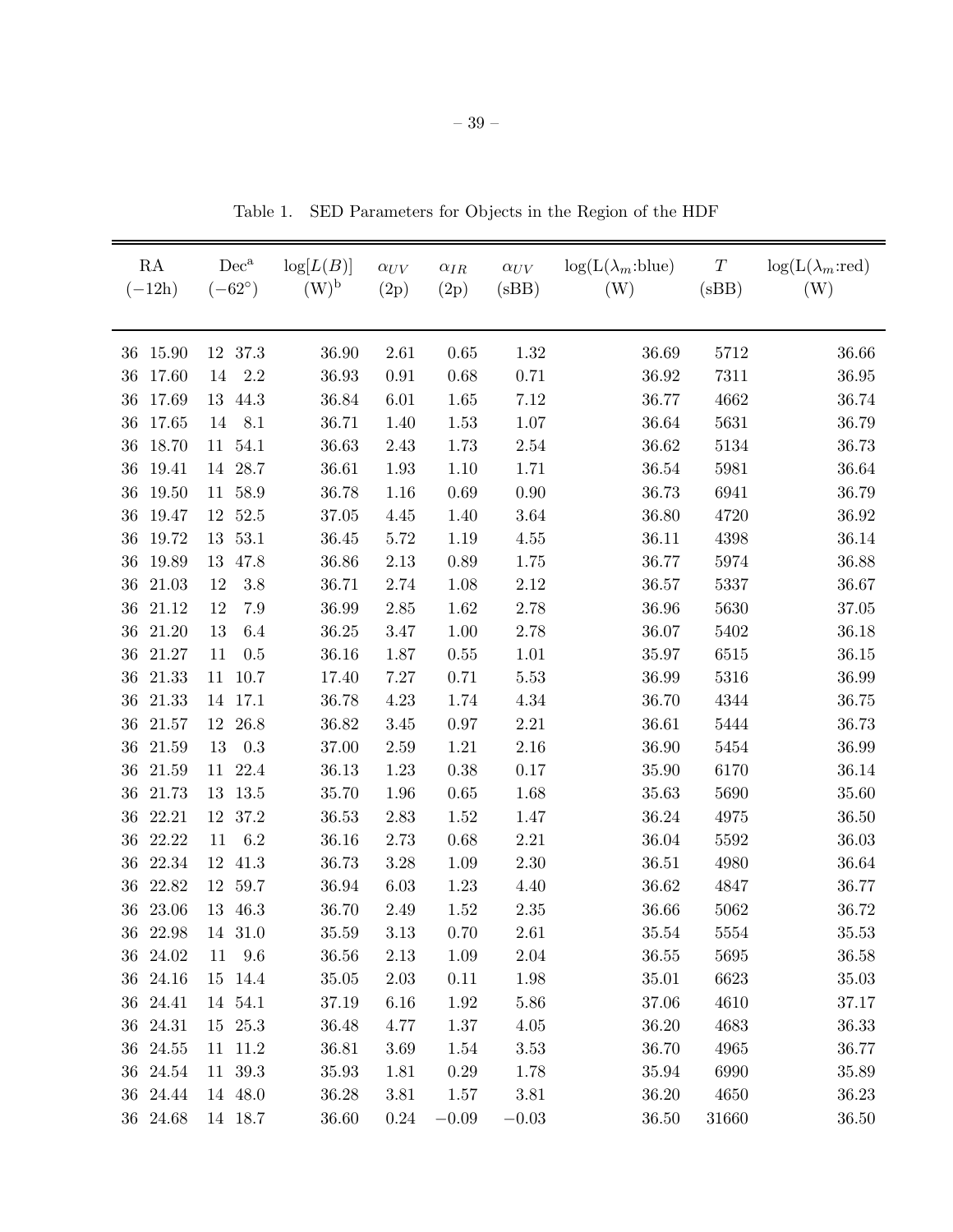Table 1—Continued

| RA<br>$(-12h)$ | $Dec^a$<br>$(-62^{\circ})$ | $\log[L(B)]$<br>$(W)^b$ | $\alpha_{UV}$<br>(2p) | $\alpha_{IR}$<br>(2p) | $\alpha_{UV}$<br>(sBB) | $\log(L(\lambda_m:blue))$<br>(W) | $\boldsymbol{T}$<br>(sBB) | $log(L(\lambda_m:red))$<br>(W) |
|----------------|----------------------------|-------------------------|-----------------------|-----------------------|------------------------|----------------------------------|---------------------------|--------------------------------|
| 36 24.71       |                            |                         | $3.39\,$              | 1.81                  | 2.96                   |                                  |                           |                                |
| 24.91<br>36    | 10.4<br>15<br>14 38.7      | 37.10<br>36.81          | 5.33                  | 1.69                  | 4.98                   | 36.97<br>36.55                   | 4982<br>4461              | 37.21<br>36.70                 |
| 24.95<br>36    | 12 52.1                    | 36.22                   | 2.85                  | 0.89                  | 2.21                   | 36.04                            | 5768                      | 36.19                          |
| 25.08<br>36    | 0.5<br>13                  | 36.76                   | 4.76                  | 1.60                  | 3.85                   | 36.42                            | 4584                      | 36.74                          |
| 25.07<br>36    | 13<br>41.8                 | 35.73                   | 1.10                  | 1.43                  | 0.58                   | 35.69                            | 5482                      | 35.76                          |
| 25.20<br>36    | 10.7<br>14                 | 35.24                   | 2.56                  | 1.06                  | 1.78                   | 35.09                            | 5369                      | 35.24                          |
| 25.36<br>36    | 12<br>35.2                 | 35.96                   | 3.37                  | 1.43                  | $2.26\,$               | 35.66                            | 4886                      | $35.86\,$                      |
| 36<br>25.45    | 19.6<br>15                 | 36.59                   | $1.31\,$              | 0.84                  | 1.05                   | $36.52\,$                        | 6910                      | 36.63                          |
| 25.99<br>36    | 11.4<br>14                 | 35.74                   | $2.04\,$              | $0.84\,$              | $0.97\,$               | 35.56                            | 5330                      | 35.68                          |
| 26.63<br>36    | 52.0<br>12                 | 36.88                   | 2.15                  | $0.89\,$              | 1.18                   | 36.74                            | 5761                      | 36.89                          |
| 26.66<br>36    | 19.4<br>10                 | 35.39                   | 1.62                  | $-0.63$               | 1.11                   | 35.33                            | 11185                     | 35.33                          |
| 27.07<br>36    | 9.4<br>15                  | 37.36                   | $6.84\,$              | 1.34                  | 6.96                   | 37.10                            | 4708                      | 37.17                          |
| 27.10<br>36    | 2.0<br>10                  | 36.90                   | $1.11\,$              | $0.57\,$              | 1.28                   | 37.00                            | 8130                      | 37.08                          |
| 27.31<br>36    | 12 57.9                    | 37.18                   | 1.46                  | 1.28                  | 1.58                   | 37.25                            | 5993                      | 37.25                          |
| 27.46<br>36    | 10<br>17.6                 | 36.30                   | 2.11                  | $-0.20$               | 1.37                   | 36.18                            | 7604                      | 36.14                          |
| 36<br>27.55    | 14 18.8                    | 36.54                   | 1.33                  | $0.31\,$              | 1.38                   | 36.60                            | 8498                      | 36.58                          |
| 27.53<br>36    | 41.2<br>15                 | 36.15                   | $2.09\,$              | $1.03\,$              | $2.03\,$               | 36.10                            | 5858                      | 36.21                          |
| 36<br>27.88    | 24.1<br>11                 | 36.52                   | 2.15                  | 1.05                  | 1.24                   | 36.37                            | 5240                      | 36.46                          |
| 27.82<br>36    | 40.6<br>12                 | 36.57                   | 5.48                  | $1.37\,$              | 5.72                   | 36.46                            | 5012                      | $36.54\,$                      |
| 27.89<br>36    | 14 49.0                    | 36.87                   | 5.30                  | 1.96                  | 4.49                   | 36.64                            | 4202                      | 36.77                          |
| 28.04<br>36    | 7.4<br>15                  | 36.11                   | $1.93\,$              | 1.41                  | $2.35\,$               | 36.20                            | 5397                      | 36.24                          |
| 28.26<br>36    | 12 37.5                    | 36.54                   | 2.52                  | 0.98                  | 1.54                   | 36.33                            | 5643                      | 36.51                          |
| 28.24<br>36    | 32.8<br>14                 | 35.92                   | $2.92\,$              | $0.95\,$              | $2.57\,$               | 35.84                            | 5127                      | 35.82                          |
| 28.43<br>36    | 10 37.0                    | 36.39                   | 1.30                  | 0.57                  | 1.19                   | 36.38                            | 7359                      | 36.40                          |
| 28.53<br>36    | 51.4<br>$\boldsymbol{9}$   | 36.65                   | $1.03\,$              | 0.75                  | 0.96                   | 36.67                            | 6956                      | 36.67                          |
| 28.72<br>36    | $10\,$<br>23.3             | 36.91                   | 1.21                  | 1.24                  | $0.94\,$               | 36.86                            | 5586                      | 36.92                          |
| 36 28.73       | 13 57.8                    | 36.10                   | 2.62                  | 0.85                  | 1.40                   | 35.80                            | 6058                      | 36.06                          |
| 36 28.80       | 12 39.3                    | 36.06                   | $0.15\,$              | 0.35                  | $-0.07$                | 36.04                            | 17615                     | 36.09                          |
| 36 29.01       | 13 46.6                    | 36.25                   | 1.70                  | 0.71                  | 1.40                   | 36.20                            | 6381                      | 36.26                          |
| 36 29.13       | $11\ 53.0$                 | 36.06                   | 1.23                  | 0.53                  | 0.57                   | 35.98                            | 6567                      | 36.04                          |
| 36 29.07       | 13 52.1                    | 37.03                   | 1.63                  | $-1.11$               | 1.67                   | 37.00                            | 26604                     | 37.00                          |
| 36 29.14       | 10 46.0                    | 36.86                   | 4.02                  | $2.30\,$              | 3.81                   | 36.72                            | 4120                      | 36.72                          |
| 36 29.68       | 14 20.6                    | 37.24                   | 3.00                  | $-0.73$               | 2.97                   | 37.18                            | 13320                     | 37.18                          |
| 36 29.70       | $13\quad 25.0$             | 36.23                   | $0.81\,$              | $0.89\,$              | 0.58                   | 36.21                            | 6278                      | 36.24                          |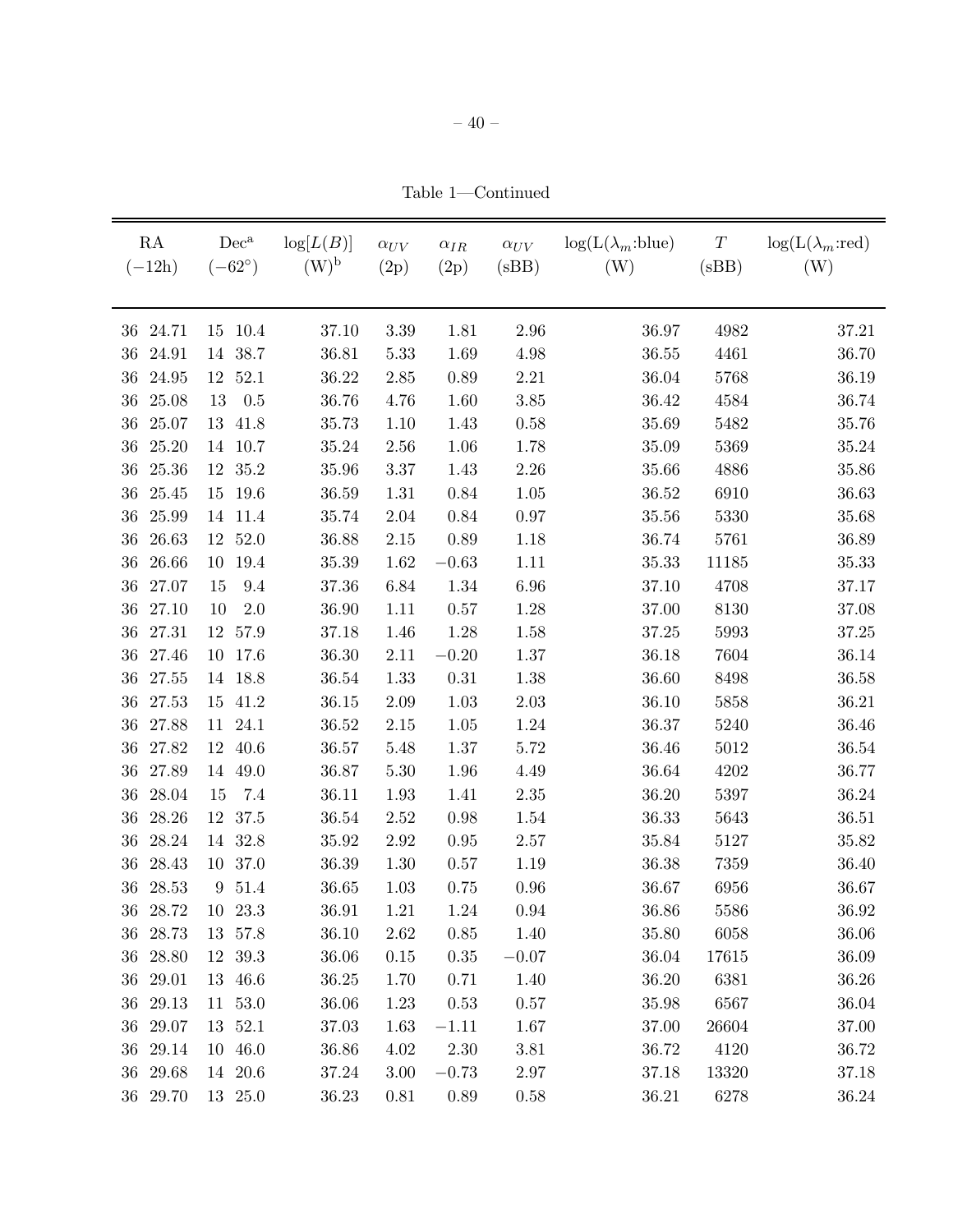Table 1—Continued

| RA<br>$(-12h)$  | $Dec^a$<br>$(-62^{\circ})$ | $\log[L(B)]$<br>$(W)^{b}$ | $\alpha_{UV}$<br>(2p) | $\alpha_{IR}$<br>(2p) | $\alpha_{UV}$<br>(sBB) | $log(L(\lambda_m:blue))$<br>(W) | $\cal T$<br>(sBB) | $log(L(\lambda_m:red))$<br>(W) |
|-----------------|----------------------------|---------------------------|-----------------------|-----------------------|------------------------|---------------------------------|-------------------|--------------------------------|
|                 |                            |                           |                       |                       |                        |                                 |                   |                                |
| 29.77<br>36     | 29.7<br>13                 | 36.44                     | 1.38                  | 0.93                  | 1.17                   | 36.43                           | 6284              | 36.45                          |
| 36<br>29.98     | 3.1<br>14                  | 36.91                     | 2.40                  | 1.30                  | 1.97                   | 36.77                           | 5089              | 36.89                          |
| 36<br>30.03     | 12 24.2                    | 35.66                     | 0.41                  | 0.95                  | 0.21                   | 35.72                           | 6161              | 35.76                          |
| 29.91<br>$36\,$ | 14 40.9                    | 36.57                     | 2.76                  | $1.27\,$              | 2.43                   | 36.44                           | 5122              | 36.52                          |
| 30.24<br>36     | 10<br>14.0                 | 36.10                     | 1.86                  | 0.60                  | 1.26                   | 35.99                           | 6841              | 36.11                          |
| 36<br>30.42     | 8.5<br>12                  | 36.44                     | 1.14                  | 1.26                  | 1.21                   | 36.52                           | 5920              | 36.64                          |
| 30.38<br>36     | 58.6<br>15                 | 35.49                     | $3.09\,$              | $0.16\,$              | $2.03\,$               | 35.31                           | 6956              | $35.34\,$                      |
| 30.62<br>36     | 33.7<br>15                 | 36.28                     | 1.91                  | 0.62                  | 0.89                   | 36.09                           | 6606              | 36.27                          |
| 36<br>30.77     | 58.7<br>10                 | 36.34                     | $3.19\,$              | 0.72                  | $2.08\,$               | 36.15                           | 5500              | 36.17                          |
| 30.87<br>$36\,$ | $33.4\,$<br>14             | 36.32                     | 2.44                  | 1.21                  | 2.08                   | 36.24                           | 5306              | 36.37                          |
| 31.20<br>36     | 36.3<br>12                 | $36.30\,$                 | 1.16                  | $\rm 0.94$            | 1.13                   | 36.30                           | 6573              | 36.40                          |
| 31.47<br>36     | 13.9<br>11                 | 37.07                     | 1.63                  | $1.20\,$              | 1.50                   | 37.06                           | 5795              | 37.06                          |
| 31.62<br>36     | 4.0<br>16                  | 37.14                     | 2.70                  | 0.92                  | $2.42\,$               | 37.04                           | 5807              | 37.10                          |
| 31.90<br>$36\,$ | 40.4<br>12                 | 36.50                     | 1.72                  | 0.43                  | $0.94\,$               | 36.38                           | 7287              | 36.51                          |
| 32.01<br>36     | 20.4<br>10                 | 35.58                     | 1.63                  | 0.42                  | 1.13                   | 35.53                           | 6998              | 35.55                          |
| 32.02<br>36     | 24.8<br>12                 | 35.11                     | 1.12                  | 0.38                  | 0.77                   | 35.06                           | 7171              | 35.05                          |
| 36<br>32.43     | 10<br>37.6                 | 35.91                     | $2.81\,$              | $0.21\,$              | 1.88                   | 35.75                           | 6404              | 35.75                          |
| 32.47<br>36     | 5.1<br>11                  | 37.25                     | 7.18                  | 1.42                  | 5.76                   | 37.02                           | 4524              | 37.06                          |
| 32.55<br>36     | 13.3<br>11                 | 36.07                     | $5.35\,$              | 1.10                  | $3.95\,$               | 35.79                           | $5303\,$          | 35.99                          |
| 32.47<br>36     | 13.2<br>15                 | 36.67                     | 3.20                  | 1.52                  | 2.27                   | 36.42                           | 4793              | 36.65                          |
| 32.71<br>$36\,$ | 39.2<br>12                 | 35.68                     | $0.96\,$              | 0.12                  | $0.76\,$               | 35.72                           | 7702              | 35.85                          |
| 36<br>32.77     | 43.8<br>12                 | 36.56                     | 3.96                  | 1.76                  | 3.34                   | 36.36                           | 4412              | 36.52                          |
| 33.17<br>36     | 11<br>34.0                 | 35.11                     | 1.78                  | 0.45                  | 1.93                   | 35.37                           | 6888              | 35.23                          |
| 33.16<br>36     | 13.8<br>15                 | 36.33                     | 2.43                  | 0.97                  | 1.69                   | 36.19                           | 5418              | $36.27\,$                      |
| 36<br>33.21     | 12<br>35.6                 | 36.66                     | 0.78                  | 1.18                  | 0.65                   | 36.71                           | 6106              | 36.71                          |
| 36<br>33.25     | 14 11.0                    | 36.69                     | 0.51                  | $-0.38$               | 0.39                   | 36.67                           | 11821             | 36.67                          |
| 36 33.62        | 10<br>5.6                  | 37.12                     | 1.88                  | 1.78                  | 1.81                   | 37.08                           | 4763              | 37.08                          |
| 36 33.60        | 13 19.8                    | 37.08                     | 2.48                  | 1.49                  | $2.00\,$               | 36.93                           | 5058              | 37.06                          |
| 36 33.76        | 11 56.4                    | 36.03                     | 1.17                  | 1.11                  | 1.26                   | 36.14                           | 5960              | 36.23                          |
| 36 33.70        | 14 31.0                    | 36.67                     | 4.76                  | 1.89                  | 4.98                   | 36.61                           | 4121              | 36.65                          |
| 36 34.06        | 10 45.8                    | 36.56                     | 1.09                  | 1.12                  | 1.03                   | 36.57                           | 5652              | 36.57                          |
| 36 34.00        | 10 54.4                    | 36.87                     | 1.30                  | 0.68                  | 1.26                   | 36.89                           | 6966              | 36.94                          |
| 36 33.99        | 4.6<br>16                  | 36.65                     | 1.43                  | 0.77                  | 1.12                   | 36.60                           | 6550              | 36.65                          |
| 36 34.17        | $5.8\,$<br>13              | 36.13                     | $2.34\,$              | 1.87                  | $2.07\,$               | 35.99                           | 4792              | 36.10                          |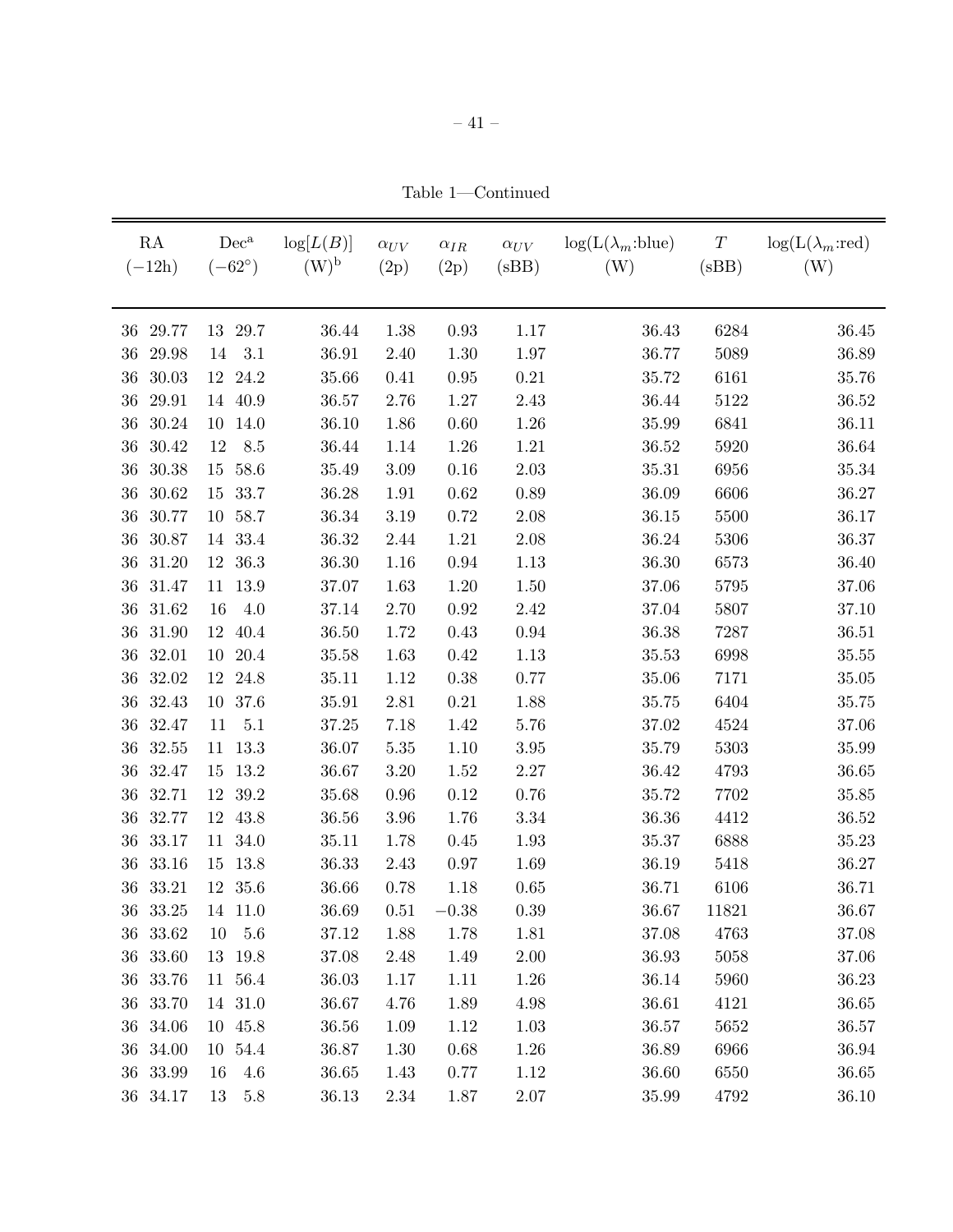Table 1—Continued

| RA<br>$(-12h)$  | $Dec^a$<br>$(-62^{\circ})$ | log[L(B)]<br>$(W)^{\rm b}$ | $\alpha_{UV}$<br>(2p) | $\alpha_{IR}$<br>(2p) | $\alpha_{UV}$<br>(sBB) | $\log(L(\lambda_m:blue))$<br>(W) | $\cal T$<br>(sBB) | $\log(L(\lambda_m:red))$<br>(W) |
|-----------------|----------------------------|----------------------------|-----------------------|-----------------------|------------------------|----------------------------------|-------------------|---------------------------------|
| 34.28<br>36     | 14 33.0                    | 36.88                      | 5.90                  | 1.76                  | 5.00                   | 36.67                            | 4621              | 36.88                           |
| 34.26<br>36     | 14 48.3                    | 35.97                      | 0.95                  | 0.20                  | 0.56                   | 35.95                            | 7928              | 36.06                           |
| 34.36<br>36     | 13 12.5                    | 36.52                      | $2.01\,$              | 1.06                  | 1.47                   | 36.36                            | 5649              | 36.52                           |
| 34.46<br>36     | 13.2<br>12                 | 37.45                      | 4.44                  | 1.46                  | 3.28                   | 37.21                            | 4304              | 37.23                           |
| 34.56<br>36     | 40.9<br>12                 | 37.02                      | 1.73                  | 2.18                  | 1.46                   | 36.96                            | 4446              | $36.96\,$                       |
| 34.50<br>36     | 14 29.7                    | 36.07                      | 2.56                  | 0.44                  | 1.99                   | 35.96                            | 6782              | 36.09                           |
| 34.97<br>36     | 12<br>24.1                 | 37.36                      | 4.09                  | 1.50                  | 2.97                   | 37.12                            | 4553              | 37.22                           |
| 34.84<br>36     | 28.3<br>16                 | 36.71                      | 1.50                  | 0.72                  | 0.80                   | 36.62                            | 7058              | 36.63                           |
| 36<br>34.91     | 48.6<br>15                 | 35.46                      | 1.69                  | 2.11                  | 1.48                   | 35.39                            | 4236              | $35.49\,$                       |
| 36<br>35.30     | 9.7<br>11                  | 36.56                      | 5.53                  | $1.27\,$              | 4.86                   | 36.26                            | 4588              | 36.39                           |
| 36<br>36.28     | 19.8<br>13                 | 36.44                      | 0.99                  | 0.47                  | $0.59\,$               | 36.37                            | 7703              | 36.49                           |
| 36.35<br>$36\,$ | 12 28.2                    | 36.30                      | 2.37                  | 1.42                  | 2.20                   | 36.25                            | 5277              | 36.39                           |
| 36<br>36.29     | 15<br>0.7                  | 35.97                      | 1.24                  | 0.42                  | 0.19                   | 35.78                            | 6582              | 35.95                           |
| 36<br>36.50     | 40.7<br>13                 | 36.59                      | 5.33                  | 1.85                  | 4.11                   | 36.25                            | 4075              | 36.42                           |
| 36<br>36.40     | 12 37.3                    | 36.81                      | 2.39                  | 1.63                  | 2.11                   | 36.73                            | 4820              | 36.73                           |
| 36<br>36.59     | 24.5<br>15                 | 36.40                      | 0.14                  | 0.20                  | 0.14                   | 36.32                            | 9546              | 36.41                           |
| $36\,$<br>36.65 | 46.6<br>13                 | 37.53                      | 0.91                  | 0.78                  | 1.13                   | 37.66                            | 6665              | 37.66                           |
| 36.76<br>36     | 11 56.0                    | 36.42                      | 2.79                  | 1.33                  | 1.89                   | 36.23                            | 5012              | 36.41                           |
| 36.79<br>36     | 13.1<br>12                 | 37.44                      | $3.02\,$              | 1.64                  | 2.80                   | 37.33                            | 4497              | $37.34\,$                       |
| 36.86<br>36     | 11 34.8                    | 36.18                      | $2.07\,$              | 0.45                  | 1.47                   | 36.25                            | 6538              | 36.18                           |
| 37.04<br>$36\,$ | 59.5<br>11                 | 36.84                      | 1.58                  | 1.01                  | 1.44                   | 36.90                            | $6051\,$          | 36.92                           |
| 36<br>37.36     | 12 52.3                    | 36.42                      | 4.47                  | 1.66                  | 5.05                   | 36.39                            | 4741              | 36.50                           |
| 37.62<br>$36\,$ | 12 40.7                    | 36.61                      | 1.31                  | 0.85                  | 1.54                   | 36.71                            | 6450              | 36.75                           |
| $36\,$<br>37.80 | 11 49.4                    | 36.62                      | 2.41                  | 1.98                  | 2.12                   | 36.54                            | 4367              | 36.61                           |
| $36\,$<br>37.97 | 22.0<br>9                  | 37.08                      | $2.92\,$              | 1.38                  | $2.86\,$               | 37.00                            | $5321\,$          | $37.04\,$                       |
| 36 37.97        | 16 15.2                    | 36.66                      | 5.82                  | 1.11                  | 6.04                   | 36.49                            | 5122              | 36.56                           |
| 36 38.03        | 9 27.7                     | 35.88                      | 2.91                  | 0.79                  | 2.17                   | 35.69                            | 5690              | 35.76                           |
| 36 38.40        | 9 53.3                     | 36.90                      | 3.01                  | 0.51                  | 1.10                   | 36.55                            | 6851              | 36.70                           |
| 36 38.13        | 11 16.2                    | 36.95                      | 1.08                  | 1.10                  | 1.36                   | 37.06                            | 6083              | 37.06                           |
| 36 38.29        | 11 50.8                    | 36.75                      | $3.39\,$              | 1.60                  | $2.93\,$               | 36.55                            | 4902              | 36.68                           |
| 36 38.20        | 4.9<br>16                  | 37.32                      | 7.30                  | 1.31                  | 7.14                   | 37.00                            | 4605              | 37.08                           |
| 36 38.48        | 13 12.9                    | 36.38                      | 1.17                  | 0.46                  | 0.33                   | 36.23                            | 6784              | 36.42                           |
| 36 38.63        | 13 38.9                    | 35.60                      | 1.57                  | 2.06                  | 1.11                   | 35.58                            | 4535              | 35.65                           |
| 36 38.80        | 15 58.6                    | 35.98                      | $3.25\,$              | 1.12                  | 1.93                   | 35.71                            | 4753              | 35.79                           |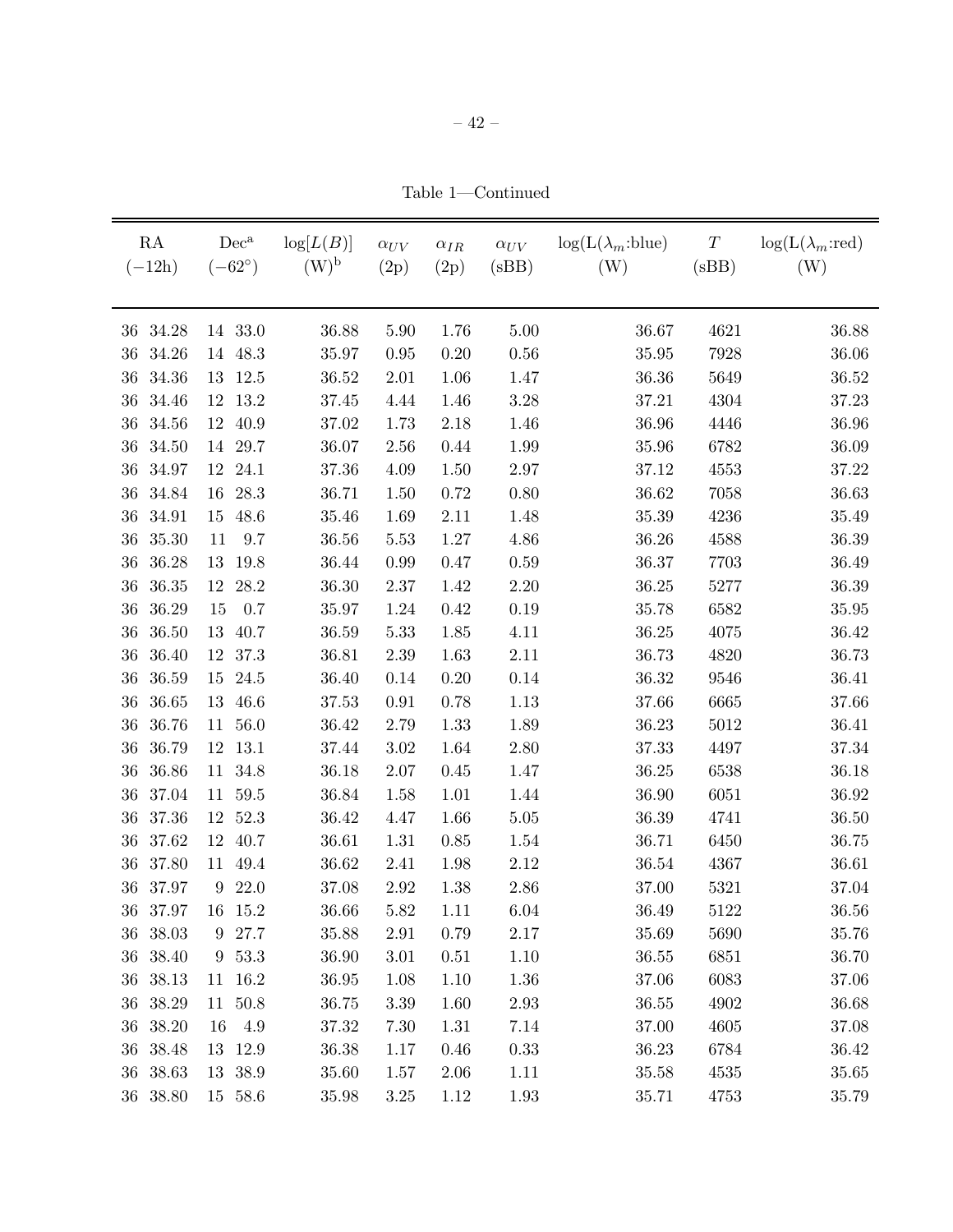Table 1—Continued

| RA<br>$(-12h)$                 | $Dec^a$<br>$(-62^{\circ})$ |              | log[L(B)]<br>$(W)^{b}$ | $\alpha_{UV}$<br>(2p) | $\alpha_{IR}$<br>(2p) | $\alpha_{UV}$<br>(sBB) | $\log(L(\lambda_m:blue))$<br>(W) | $\boldsymbol{T}$<br>(sBB) | $log(L(\lambda_m:red))$<br>(W) |
|--------------------------------|----------------------------|--------------|------------------------|-----------------------|-----------------------|------------------------|----------------------------------|---------------------------|--------------------------------|
|                                |                            |              |                        |                       |                       |                        |                                  |                           |                                |
| 38.67<br>36<br>$36\,$<br>38.76 | 15<br>15                   | 10.1<br>47.1 | 35.52<br>36.95         | 1.31<br>1.66          | 1.94<br>$0.25\,$      | 1.37<br>1.04           | 35.62<br>36.79                   | 5133<br>7592              | 35.70<br>36.94                 |
| 38.90<br>36                    | 11                         | 18.6         | 36.62                  | 0.32                  | $0.84\,$              | $0.06\,$               | 36.63                            | 6702                      | 36.66                          |
| 38.86<br>36                    | 11                         | 28.6         | 35.38                  | $0.94\,$              | $0.97\,$              | 1.52                   | 35.54                            | 6985                      | $35.53\,$                      |
| 38.87<br>36                    | 12                         | 57.1         | 37.22                  | $1.95\,$              | 1.75                  | 1.88                   | 37.19                            | 4809                      | 37.19                          |
| $36\,$<br>38.93                | 9                          | 11.5         | 35.77                  | 2.44                  | $-0.48$               | 2.33                   | 35.73                            | 8711                      | 35.71                          |
| 39.00<br>36                    | 12                         | 45.0         | 35.95                  | 3.07                  | $1.23\,$              | $2.86\,$               | 35.84                            | 5375                      | $35.94\,$                      |
| $36\,$<br>39.06                | 10                         | 6.1          | 36.81                  | 1.85                  | $0.98\,$              | 1.26                   | 36.69                            | 5694                      | 36.82                          |
| 39.28<br>36                    | 15                         | 52.1         | 35.82                  | 2.70                  | 0.75                  | $2.30\,$               | 35.71                            | 5929                      | 35.79                          |
| $36\,$<br>39.22                | 16                         | 23.4         | 37.09                  | 5.89                  | 1.10                  | 4.33                   | 36.51                            | 5173                      | 36.78                          |
| 39.70<br>36                    | 15                         | 26.2         | 36.54                  | 2.56                  | 1.60                  | 2.40                   | 36.49                            | 4840                      | 36.54                          |
| 39.68<br>$36\,$                | 10                         | 9.7          | 36.36                  | 3.20                  | 1.34                  | $3.33\,$               | 36.30                            | 5361                      | 36.39                          |
| 39.75<br>36                    | 15                         | 47.7         | 37.36                  | 7.09                  | 1.12                  | 7.09                   | 37.08                            | 4873                      | 37.14                          |
| $36\,$<br>39.83                | 10                         | 1.7          | 35.16                  | 2.18                  | $0.27\,$              | $0.57\,$               | 35.03                            | 6522                      | 35.03                          |
| 39.92<br>36                    | 12                         | 50.0         | 37.17                  | 2.78                  | 1.26                  | 2.44                   | 37.06                            | 5254                      | 37.14                          |
| 36<br>39.95                    | 10                         | 29.2         | 37.02                  | 3.63                  | $1.37\,$              | $3.02\,$               | 36.80                            | 5275                      | 36.95                          |
| 36<br>40.12                    | 13                         | 5.5          | 36.64                  | 4.77                  | 1.75                  | 5.45                   | 36.59                            | 4727                      | 36.70                          |
| 40.32<br>36                    | 13                         | 31.0         | 35.95                  | 4.07                  | 1.98                  | 3.65                   | 35.75                            | 4166                      | 35.89                          |
| 40.50<br>36                    | 10                         | $3.3\,$      | 36.58                  | 2.44                  | 1.36                  | 2.47                   | 36.54                            | 5164                      | $36.56\,$                      |
| 36<br>40.49                    | 13                         | 22.9         | 35.54                  | 2.29                  | $0.16\,$              | 2.36                   | 35.51                            | 7783                      | $35.54\,$                      |
| 40.88<br>36                    | 10                         | 54.7         | 36.69                  | $1.30\,$              | 0.77                  | 1.01                   | 36.63                            | 6637                      | 36.71                          |
| 41.30<br>36                    | 9                          | 48.8         | 36.73                  | 3.43                  | 1.05                  | 2.18                   | 36.49                            | 4927                      | 36.52                          |
| 41.17<br>36                    | 14                         | 21.0         | 36.54                  | 2.78                  | 1.08                  | $2.26\,$               | 36.40                            | 5302                      | 36.50                          |
| 41.13<br>36                    | 13                         | 14.3         | 36.74                  | 1.49                  | 1.34                  | 1.49                   | 36.72                            | 5421                      | 36.72                          |
| 36<br>41.33                    | 15                         | 47.6         | 35.83                  | $2.25\,$              | 0.91                  | 2.25                   | 35.77                            | 5672                      | 35.83                          |
| 41.37<br>36                    | $\boldsymbol{9}$           | 48.1         | 37.02                  | 6.01                  | 1.67                  | 4.79                   | 36.79                            | 4266                      | 36.83                          |
| 36 41.47                       | 14                         | 2.7          | 36.94                  | 5.58                  | 1.22                  | 5.61                   | 36.70                            | 4842                      | 36.78                          |
| 36 41.53                       | $9\phantom{.0}$            | 2.9          | 36.59                  | 1.25                  | 0.57                  | 1.23                   | 36.57                            | 6181                      | 36.51                          |
| 36 41.68                       | 13 24.2                    |              | 35.84                  | 1.73                  | 0.77                  | 0.96                   | 35.68                            | 5835                      | 35.87                          |
| 36 41.74                       | 9 43.3                     |              | 37.00                  | $5.07\,$              | 1.49                  | 5.41                   | 36.84                            | 4685                      | 36.83                          |
| 36 42.04                       | 13 21.2                    |              | 36.15                  | 1.06                  | 1.19                  | $0.65\,$               | 36.05                            | 5786                      | 36.16                          |
| 36 42.16                       | 15 45.2                    |              | 37.27                  | 3.71                  | 1.67                  | 3.75                   | 37.13                            | 4519                      | 37.14                          |
| 36 42.41                       | 12 52.2                    |              | 36.77                  | 1.16                  | 1.39                  | 1.20                   | 36.77                            | 6067                      | 36.77                          |
| 36 42.53                       | 9 33.8                     |              | 36.91                  | $3.66\,$              | 1.21                  | $3.25\,$               | 36.70                            | 4890                      | 36.79                          |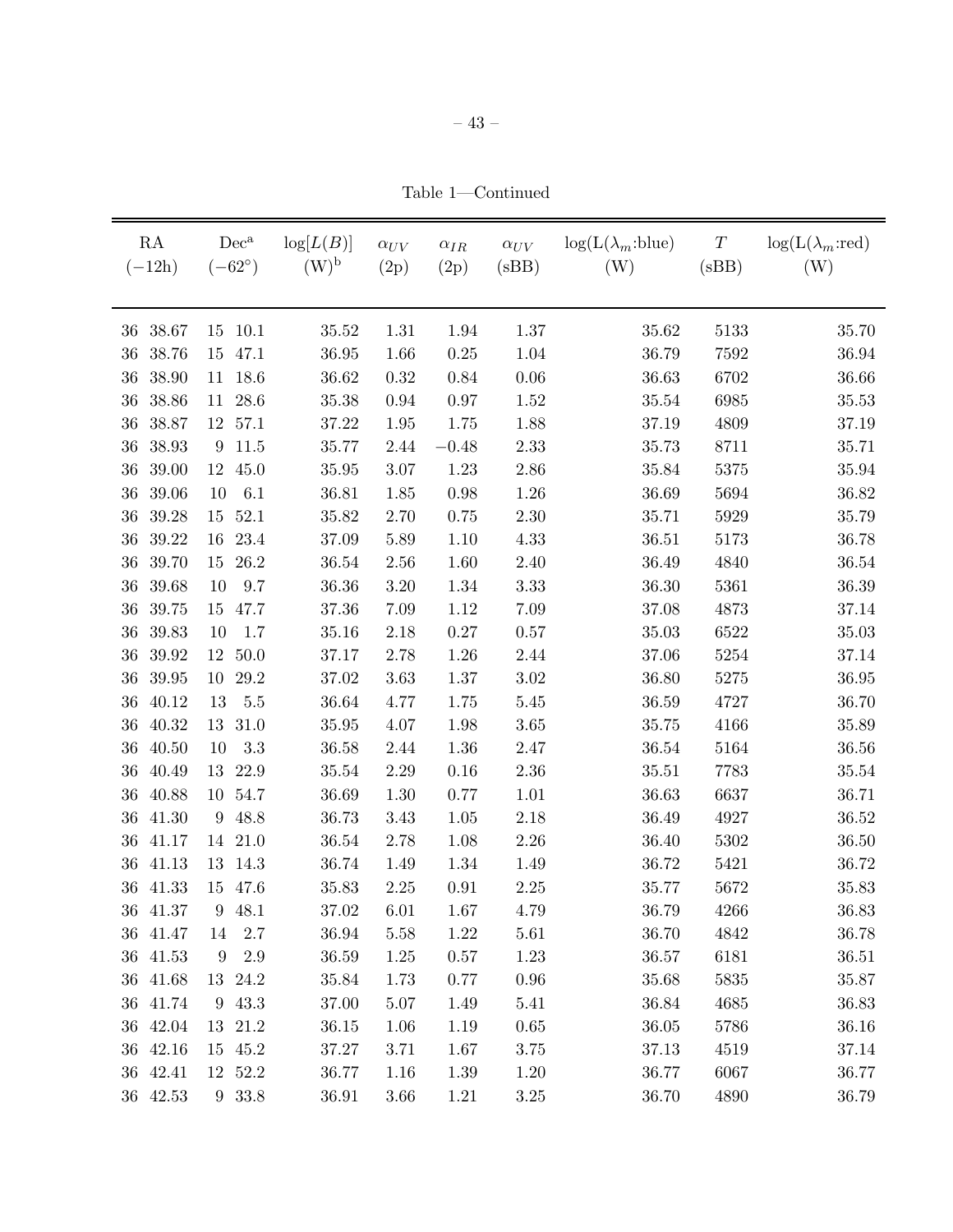Table 1—Continued

| RA<br>$(-12h)$  | $Dec^a$<br>$(-62^{\circ})$ | $\log[L(B)]$<br>$(W)^{\rm b}$ | $\alpha_{UV}$<br>(2p) | $\alpha_{IR}$<br>(2p) | $\alpha_{UV}$<br>(sBB) | $\log(L(\lambda_m:blue))$<br>(W) | $\cal T$<br>(sBB) | $\log(L(\lambda_m:red))$<br>(W) |
|-----------------|----------------------------|-------------------------------|-----------------------|-----------------------|------------------------|----------------------------------|-------------------|---------------------------------|
| 42.55<br>36     | 21.9<br>11                 | 36.46                         | 1.05                  | 0.87                  | 0.69                   | 36.39                            | 6381              | 36.48                           |
| 36<br>42.55     | 18.4<br>15                 | 36.41                         | 1.79                  | 0.47                  | 0.74                   | 36.20                            | 7551              | 36.40                           |
| 36<br>42.71     | 13<br>6.7                  | 36.10                         | $3.04\,$              | 1.82                  | 2.84                   | 35.97                            | 4413              | 36.10                           |
| 42.73<br>36     | 15<br>2.7                  | 36.18                         | 1.79                  | 1.11                  | 1.72                   | 36.14                            | 5748              | 36.18                           |
| 36<br>43.01     | 30.2<br>10                 | 36.49                         | $2.24\,$              | $0.67\,$              | 1.00                   | 36.28                            | 6310              | $36.42\,$                       |
| 43.12<br>$36\,$ | 8.5<br>11                  | 35.56                         | 2.78                  | 1.18                  | 2.83                   | 35.48                            | 4654              | 35.38                           |
| 36<br>43.03     | 31.9<br>16                 | 36.70                         | 1.19                  | 0.23                  | 1.06                   | 36.66                            | 8746              | 36.77                           |
| 43.50<br>$36\,$ | 32.2<br>15                 | 36.60                         | 1.72                  | 0.56                  | 1.56                   | 36.52                            | 7567              | 36.61                           |
| 36<br>43.20     | 24.9<br>16                 | 35.40                         | 1.44                  | $1.20\,$              | $-0.73$                | 35.15                            | 4544              | 35.15                           |
| 43.75<br>36     | 56.7<br>13                 | 35.99                         | 2.78                  | $0.55\,$              | 2.31                   | 35.89                            | 5648              | 35.84                           |
| 36<br>44.27     | 18.2<br>15                 | 36.21                         | 1.79                  | $0.24\,$              | 0.81                   | 35.99                            | 6663              | 36.18                           |
| 36<br>44.48     | 17.9<br>10                 | 35.96                         | 2.70                  | 0.98                  | 2.41                   | 35.83                            | 5440              | 35.90                           |
| 44.38<br>36     | 36.7<br>10                 | 36.64                         | 1.14                  | 0.30                  | 0.82                   | 36.56                            | 8276              | 36.65                           |
| 36<br>44.61     | 26.6<br>9                  | 36.53                         | 2.53                  | 1.26                  | 1.80                   | 36.34                            | 4901              | 36.39                           |
| 44.61<br>36     | 13<br>4.6                  | 36.57                         | 3.88                  | 1.59                  | 3.41                   | 36.36                            | 4565              | 36.46                           |
| 44.80<br>36     | 14 55.2                    | 36.50                         | 1.48                  | 0.42                  | 1.40                   | 36.46                            | 8149              | 36.59                           |
| 44.94<br>36     | 16.6<br>16                 | 36.81                         | 1.47                  | 0.74                  | 1.18                   | 36.72                            | 6025              | 36.78                           |
| 36<br>45.80     | 25.8<br>13                 | 36.31                         | 2.10                  | 0.69                  | 1.82                   | 36.20                            | 6929              | 36.27                           |
| 45.42<br>36     | 23.0<br>15                 | 36.57                         | 0.87                  | 0.54                  | 0.19                   | 36.43                            | 6708              | $36.57\,$                       |
| 45.86<br>36     | 13 25.7                    | 36.23                         | 1.81                  | 0.98                  | 1.82                   | 36.19                            | 5433              | 36.24                           |
| 45.97<br>$36\,$ | 1.2<br>11                  | 37.09                         | $5.07\,$              | 1.40                  | 4.38                   | 36.76                            | 4741              | 36.93                           |
| 46.22<br>36     | 15 27.3                    | 36.94                         | 2.30                  | 1.65                  | 1.88                   | 36.78                            | 4569              | 36.88                           |
| 46.31<br>36     | 14.5<br>16                 | 36.47                         | 2.91                  | $\rm 0.92$            | 1.96                   | 36.21                            | 5323              | 36.34                           |
| 46.32<br>36     | 29.2<br>16                 | 37.01                         | 7.88                  | 1.15                  | 7.09                   | 36.91                            | 4970              | 36.84                           |
| 46.84<br>36     | 20.1<br>10                 | 34.97                         | 2.61                  | $0.36\,$              | 2.50                   | 34.88                            | 7228              | 34.88                           |
| $36\,$<br>46.86 | 14 47.1                    | 36.82                         | 4.07                  | 1.29                  | 3.56                   | 36.63                            | 4976              | 36.75                           |
| 36 46.84        | 15 40.6                    | 36.99                         | 2.26                  | 1.03                  | 1.98                   | 36.86                            | 5921              | 37.00                           |
| 36 46.94        | 6.6<br>$9\phantom{.0}$     | 36.38                         | $2.17\,$              | 1.49                  | 1.53                   | 36.17                            | 5172              | 36.37                           |
| 36 47.38        | 20.3<br>16                 | 36.43                         | 2.98                  | 0.70                  | 2.21                   | 36.21                            | 5894              | 36.34                           |
| 36 47.28        | 16 28.3                    | 37.46                         | $5.20\,$              | 0.86                  | 4.78                   | $37.15\,$                        | 5107              | 37.21                           |
| 36 47.76        | 12.7<br>15                 | 36.57                         | 2.19                  | 0.66                  | 1.23                   | 36.36                            | 5878              | 36.51                           |
| 36 47.80        | 10 45.6                    | 37.14                         | 2.57                  | 1.15                  | 2.33                   | 36.94                            | 5864              | 36.94                           |
| 36 48.12        | $2.2\,$<br>11              | 36.40                         | 2.78                  | 1.14                  | 2.33                   | 36.22                            | 5236              | 36.32                           |
| 36 48.18        | $2.5\,$<br>10              | 36.60                         | 1.27                  | $0.54\,$              | 1.17                   | 36.58                            | 7303              | 36.65                           |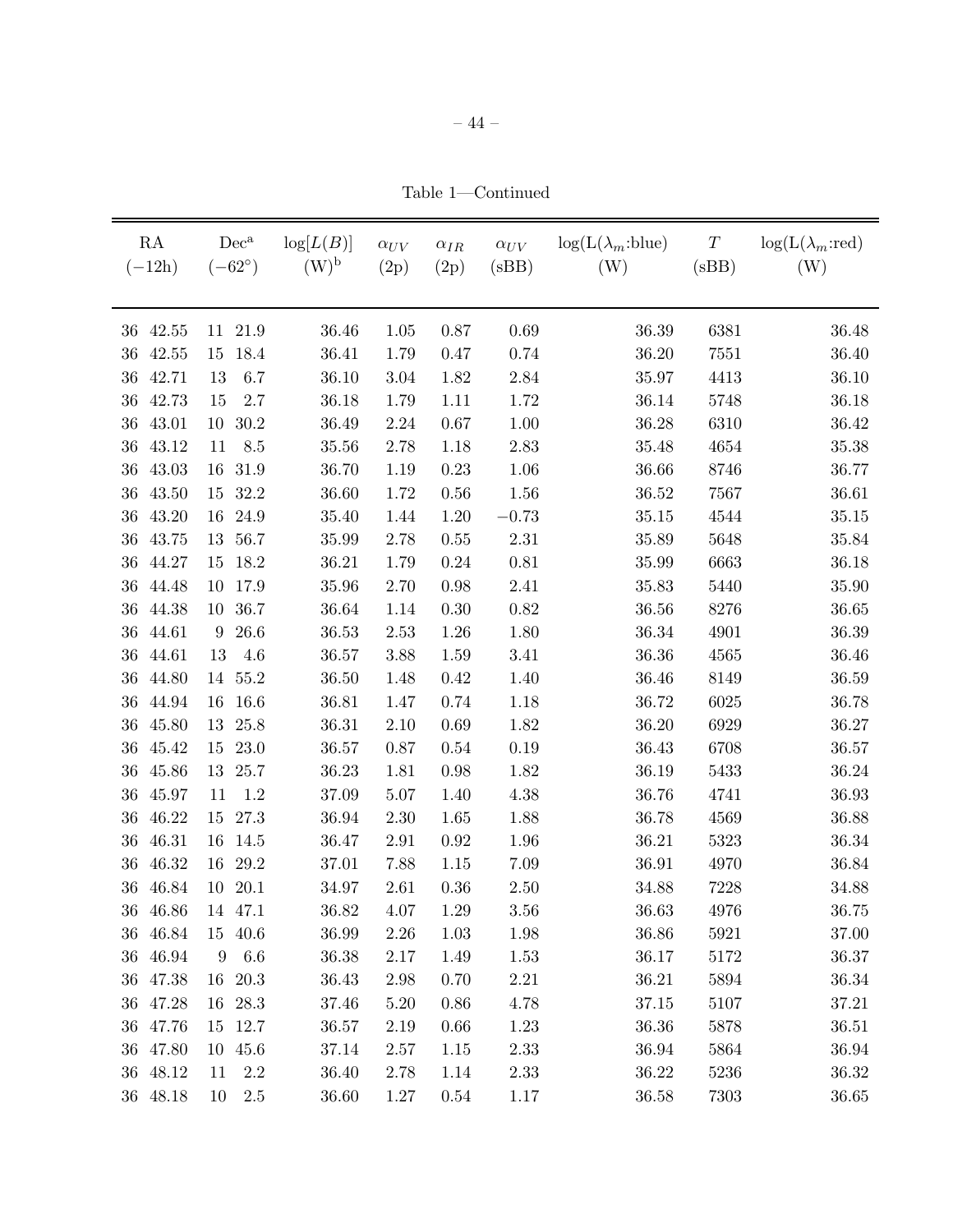Table 1—Continued

| RA<br>$(-12h)$  | $Dec^a$<br>$(-62^{\circ})$ | log[L(B)]<br>$(W)^{b}$ | $\alpha_{UV}$<br>(2p) | $\alpha_{IR}$<br>(2p) | $\alpha_{UV}$<br>(sBB) | $\log(L(\lambda_m:blue))$<br>(W) | $\boldsymbol{T}$<br>(sBB) | $log(L(\lambda_m:red))$<br>(W) |
|-----------------|----------------------------|------------------------|-----------------------|-----------------------|------------------------|----------------------------------|---------------------------|--------------------------------|
| 48.15<br>36     | 24.9<br>15                 | 35.94                  | 1.15                  | $0.15\,$              | 0.64                   | 35.85                            | 7519                      | 35.94                          |
| 36<br>48.28     | 7.4<br>15                  | 37.20                  | 3.43                  | 0.49                  | 2.59                   | 36.86                            | 6970                      | 36.85                          |
| 48.48<br>36     | 40.4<br>15                 | 36.06                  | 1.32                  | 0.79                  | 1.36                   | 36.05                            | 6432                      | 36.13                          |
| 48.58<br>36     | 32.1<br>9                  | 36.71                  | 2.48                  | 0.93                  | 1.70                   | 36.50                            | 5086                      | 36.59                          |
| 48.61<br>36     | 41.1<br>11                 | 37.47                  | 5.82                  | 1.12                  | 5.74                   | 37.24                            | 4955                      | 37.24                          |
| $36\,$<br>48.60 | 52.4<br>15                 | 35.67                  | 4.01                  | $2.31\,$              | $2.35\,$               | 35.30                            | 3798                      | 35.62                          |
| 49.03<br>36     | 12.1<br>15                 | 35.89                  | 1.89                  | $0.87\,$              | 1.74                   | 35.81                            | 5588                      | 35.85                          |
| 36<br>49.04     | 20.6<br>16                 | 37.90                  | 4.71                  | 1.00                  | 4.71                   | 37.72                            | 8990                      | 37.72                          |
| 49.46<br>36     | 56.5<br>14                 | 35.01                  | 0.16                  | $0.96\,$              | $-0.16$                | 35.02                            | 5987                      | 34.99                          |
| 49.62<br>$36\,$ | 12.8<br>11                 | 36.32                  | $1.03\,$              | $\,0.62\,$            | 0.94                   | 36.33                            | 6879                      | 36.41                          |
| 49.65<br>36     | 34.2<br>15                 | 35.35                  | $3.04\,$              | $0.39\,$              | 3.23                   | 35.27                            | 6582                      | $35.27\,$                      |
| 49.94<br>36     | $35.4\,$<br>9              | 35.63                  | 4.41                  | $0.07\,$              | $3.32\,$               | 35.36                            | 7018                      | 35.47                          |
| 36<br>49.93     | 58.6<br>10                 | 36.36                  | 1.75                  | $0.82\,$              | 1.32                   | 36.22                            | 6448                      | 36.36                          |
| $36\,$<br>49.95 | 37.1<br>16                 | 36.61                  | 2.82                  | $0.69\,$              | 1.64                   | 36.32                            | 5567                      | 36.46                          |
| 50.27<br>36     | 27.4<br>11                 | 36.62                  | 0.87                  | $0.57\,$              | 0.85                   | 36.64                            | 7007                      | 36.64                          |
| 50.23<br>36     | 16.2<br>16                 | 36.16                  | $6.06\,$              | 0.82                  | 5.53                   | 35.87                            | 5423                      | 35.99                          |
| 50.71<br>36     | 58.8<br>10                 | 36.60                  | $1.98\,$              | $0.39\,$              | 0.88                   | 36.41                            | 6697                      | 36.54                          |
| 51.07<br>36     | 38.6<br>$\boldsymbol{9}$   | 35.84                  | $2.24\,$              | 0.14                  | 1.64                   | 35.72                            | 6431                      | 35.66                          |
| 51.09<br>36     | $30.9\,$<br>10             | 36.83                  | $5.15\,$              | 1.61                  | 3.40                   | 36.54                            | 4297                      | 36.60                          |
| 51.61<br>36     | 54.5<br>$\boldsymbol{9}$   | 35.48                  | 2.90                  | 0.19                  | 2.20                   | 35.33                            | 6349                      | 35.33                          |
| 51.64<br>36     | 52.3<br>10                 | 35.90                  | 0.83                  | $-0.13$               | $-0.22$                | 35.74                            | 8422                      | 35.89                          |
| 51.84<br>36     | 25.4<br>11                 | 37.06                  | 1.44                  | $-0.76$               | 1.40                   | 37.15                            | 18758                     | 37.08                          |
| 52.11<br>36     | 57.0<br>14                 | 36.03                  | 1.58                  | 0.62                  | 1.36                   | 36.03                            | 6624                      | 36.04                          |
| 52.29<br>36     | 31.8<br>$\boldsymbol{9}$   | 35.40                  | 2.58                  | $-0.10$               | 2.64                   | 35.33                            | 7934                      | 35.32                          |
| 52.37<br>36     | 19.9<br>10                 | 36.11                  | 2.13                  | 0.50                  | 0.78                   | 35.84                            | 5829                      | 35.99                          |
| 52.30<br>36     | 37.0<br>15                 | 37.26                  | 6.13                  | 1.13                  | 6.03                   | 36.96                            | 4907                      | 37.01                          |
| 36 52.49        | 9 19.6                     | 37.31                  | 6.60                  | 0.77                  | 6.60                   | 37.03                            | 5291                      | 37.03                          |
| $36\ 52.43$     | 16 37.8                    | 36.00                  | 1.51                  | 0.52                  | 0.45                   | 35.79                            | 6033                      | $35.92\,$                      |
| 36 52.44        | 10 35.7                    | 36.08                  | 1.58                  | 0.16                  | 0.82                   | 35.95                            | 6829                      | 35.95                          |
| 36 52.86        | 14 43.9                    | 36.95                  | 6.96                  | 1.41                  | 5.48                   | 36.73                            | 4413                      | 36.81                          |
| 36 52.87        | 14 53.7                    | 34.75                  | 2.58                  | $0.07\,$              | 2.31                   | 34.66                            | 7259                      | 34.62                          |
| 36 52.99        | 15 8.6                     | 37.15                  | 5.33                  | 1.20                  | 4.69                   | 36.79                            | 5010                      | 36.94                          |
| 36 52.93        | 16 42.0                    | 35.61                  | 1.98                  | 0.85                  | 1.71                   | 35.51                            | 5791                      | 35.57                          |
| 36 53.20        | 11 16.9                    | 37.15                  | $2.50\,$              | 1.65                  | 1.87                   | 36.90                            | 4914                      | 37.10                          |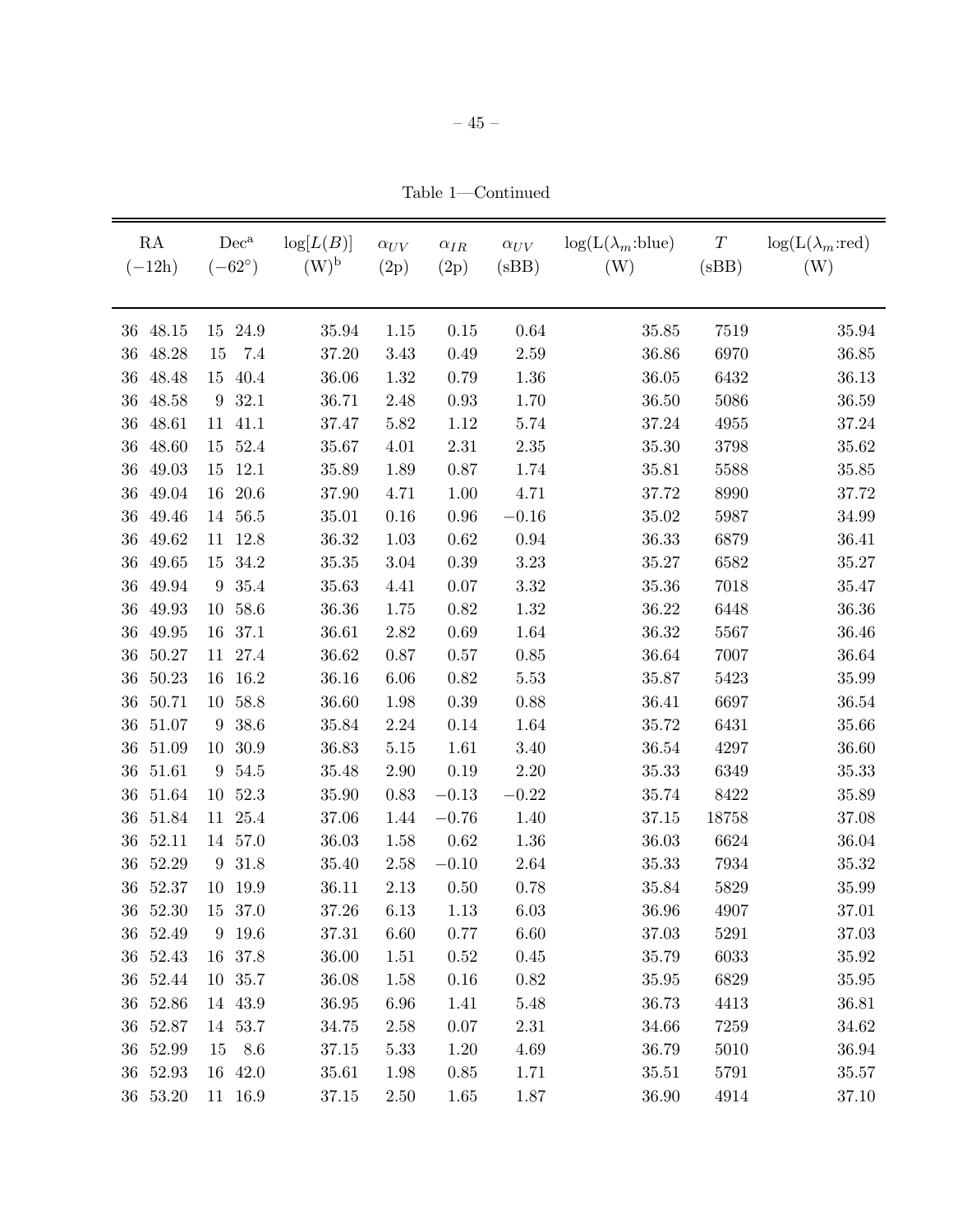Table 1—Continued

| RA<br>$(-12h)$  | $(-62^{\circ})$  | $Dec^a$ | $\log[L(B)]$<br>$(W)^{b}$ | $\alpha_{UV}$<br>(2p) | $\alpha_{IR}$<br>(2p) | $\alpha_{UV}$<br>(sBB) | $log(L(\lambda_m:blue))$<br>(W) | $\cal T$<br>(sBB) | $log(L(\lambda_m:red))$<br>(W) |
|-----------------|------------------|---------|---------------------------|-----------------------|-----------------------|------------------------|---------------------------------|-------------------|--------------------------------|
| 53.43<br>36     | 11               | 40.3    | 36.93                     | 0.69                  | 1.50                  | 0.32                   | 36.78                           | 5608              | 36.78                          |
| 53.90<br>36     | 16               | 6.9     | 36.57                     | 1.15                  | 0.42                  | $0.87\,$               | 36.50                           | 7513              | 36.63                          |
| 54.02<br>36     | 10               | 46.3    | 36.22                     | 1.27                  | 0.12                  | $-0.29$                | $35.95\,$                       | 7352              | 36.13                          |
| 54.13<br>36     | 15               | 14.9    | 36.51                     | 0.59                  | $-0.23$               | 0.38                   | 36.48                           | 12240             | 36.61                          |
| 54.36<br>36     |                  | 14 34.2 | 36.38                     | 1.51                  | 0.68                  | 0.49                   | 36.16                           | 6094              | 36.34                          |
| 54.57<br>36     | 10               | 14.6    | 34.85                     | 2.53                  | 0.56                  | 1.78                   | 34.70                           | 6161              | 34.70                          |
| 54.61<br>36     | 11               | 27.2    | 36.01                     | $3.06\,$              | 1.56                  | $3.52\,$               | 35.98                           | 4194              | 35.86                          |
| 54.83<br>36     | 15               | 57.2    | 37.41                     | 4.29                  | 1.00                  | 4.29                   | 37.25                           | 7247              | $37.25\,$                      |
| 36<br>55.28     | $\boldsymbol{9}$ | 12.6    | 35.99                     | $3.03\,$              | 0.56                  | 1.92                   | 35.73                           | 5666              | 35.81                          |
| 55.57<br>$36\,$ |                  | 11 35.6 | 36.26                     | 1.32                  | 0.59                  | 0.44                   | 36.07                           | 6135              | 36.21                          |
| 55.70<br>36     | 9                | 17.4    | 36.62                     | 4.67                  | 1.46                  | 3.77                   | 36.29                           | 4192              | 36.36                          |
| 36<br>55.80     | 9                | 25.4    | 36.22                     | 2.49                  | $0.24\,$              | 1.73                   | 36.05                           | 6550              | 36.09                          |
| 55.91<br>36     | 11               | 40.8    | 35.66                     | $2.00\,$              | $0.66\,$              | 1.96                   | 35.18                           | 5208              | $35.38\,$                      |
| 36<br>55.98     |                  | 14 54.5 | 35.90                     | 3.69                  | $\rm 0.96$            | $3.95\,$               | 35.80                           | 5508              | 35.88                          |
| 56.39<br>36     | 12               | 9.3     | 35.34                     | 1.48                  | 0.19                  | 1.35                   | 35.30                           | 7556              | $35.34\,$                      |
| 56.49<br>36     |                  | 14 19.7 | 35.43                     | $2.50\,$              | 0.18                  | $2.25\,$               | 35.34                           | 6848              | 35.31                          |
| 57.49<br>36     | 12               | 11.0    | 36.98                     | $3.45\,$              | 1.58                  | 2.84                   | 36.75                           | 4690              | 36.93                          |
| 36<br>57.57     |                  | 14 37.7 | 35.43                     | 1.84                  | $0.35\,$              | 1.96                   | 35.40                           | 7082              | 35.42                          |
| 57.76<br>36     |                  | 14 54.8 | 36.96                     | 3.79                  | $1.37\,$              | $3.08\,$               | 36.68                           | $5094\,$          | 36.87                          |
| 57.85<br>36     | 10               | 12.8    | 36.13                     | 6.00                  | 0.92                  | 7.04                   | 35.95                           | 5201              | 36.00                          |
| 58.06<br>36     | 11               | 37.8    | 36.17                     | 0.60                  | $\!-0.09$             | 0.18                   | 36.10                           | 9902              | 36.19                          |
| 58.26<br>36     | $9\phantom{.0}$  | 23.1    | 36.37                     | 2.58                  | 0.47                  | $2.03\,$               | 36.18                           | 6420              | 36.30                          |
| 58.30<br>36     | $9\phantom{.0}$  | 58.1    | 36.86                     | 3.79                  | 0.79                  | 2.47                   | 36.60                           | 5030              | 36.60                          |
| 58.35<br>36     | 12               | 14.1    | 36.40                     | 0.46                  | $0.56\,$              | 0.62                   | 36.50                           | 8647              | 36.50                          |
| 58.36<br>36     |                  | 15 48.6 | 36.49                     | 0.33                  | 0.60                  | $0.33\,$               | $36.51\,$                       | 7636              | 36.60                          |
| 36 58.82        |                  | 14 34.8 | 37.14                     | 3.04                  | 1.46                  | 2.67                   | 36.95                           | 5011              | 37.09                          |
| 36 58.76        |                  | 16 37.8 | 36.88                     | 3.74                  | 0.77                  | 2.39                   | 36.59                           | 4856              | 36.59                          |
| 36 58.96        | 12               | 8.8     | 37.00                     | 3.48                  | 1.85                  | $2.92\,$               | 36.75                           | 4585              | 36.91                          |
| 36 59.44        | 14               | 4.5     | 35.77                     | 2.85                  | 0.14                  | 1.93                   | 35.60                           | 6948              | 35.54                          |
| 36 59.54        |                  | 11 53.9 | 36.88                     | 1.07                  | 1.21                  | 0.87                   | 36.83                           | 5732              | 36.83                          |
| 36 59.89        |                  | 14 49.8 | 37.04                     | $2.85\,$              | 1.38                  | 2.65                   | 36.89                           | 5116              | 36.96                          |
| 37<br>0.04      | 16               | $5.7\,$ | 36.90                     | 1.03                  | 0.75                  | 1.31                   | 36.98                           | 7492              | 36.98                          |
| 0.36<br>37      |                  | 16 16.9 | 36.94                     | 1.92                  | 1.14                  | 1.52                   | 36.78                           | 5485              | 36.89                          |
| $37\,$<br>0.51  | 14               | $5.8\,$ | 36.46                     | $2.85\,$              | 1.65                  | $3.19\,$               | 36.43                           | 4846              | 36.52                          |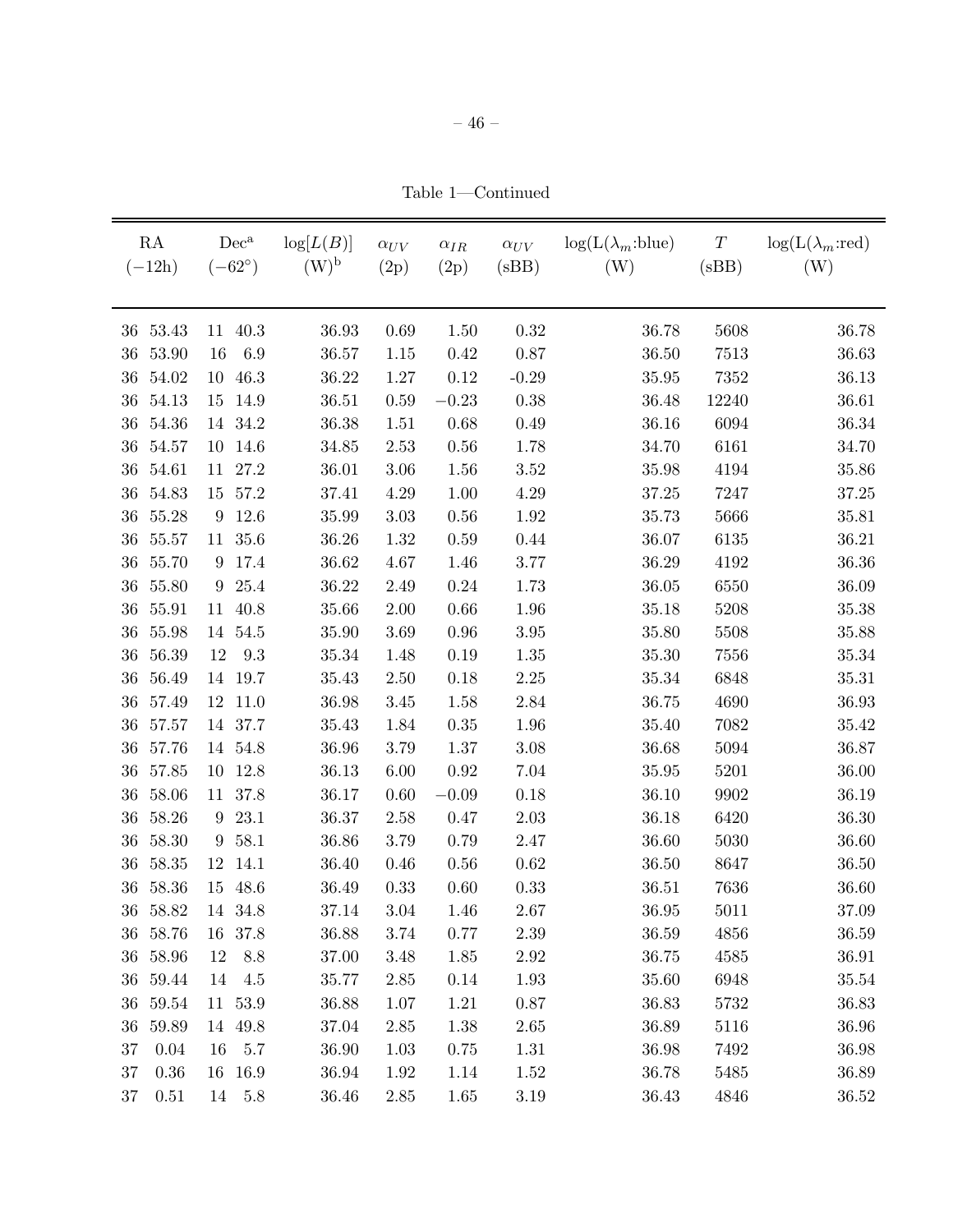Table 1—Continued

| RA<br>$(-12h)$ |          | $Dec^a$<br>$(-62^{\circ})$ | log[L(B)]<br>$(W)^{\rm b}$ | $\alpha_{UV}$<br>(2p) | $\alpha_{IR}$<br>(2p) | $\alpha_{UV}$<br>(sBB) | $log(L(\lambda_m:blue))$<br>(W) | $\cal T$<br>(sBB) | $log(L(\lambda_m:red))$<br>(W) |
|----------------|----------|----------------------------|----------------------------|-----------------------|-----------------------|------------------------|---------------------------------|-------------------|--------------------------------|
| 37             | 0.73     | $7.3\,$<br>11              | 36.41                      | 1.07                  | 0.69                  | $0.90\,$               | 36.36                           | 6534              | 36.45                          |
| 37             | 1.07     | 19.7<br>13                 | 35.51                      | 3.70                  | 2.47                  | $5.14\,$               | 35.46                           | 4108              | 35.63                          |
| 37             | 1.44     | 11 35.7                    | 36.48                      | 2.29                  | 0.90                  | 1.60                   | 36.28                           | 5467              | 36.41                          |
| 37             | 1.51     | 11<br>29.0                 | 37.07                      | 2.31                  | 1.43                  | 2.17                   | 36.97                           | 5336              | 37.05                          |
| 37             | 1.77     | 11 44.0                    | 36.71                      | 1.68                  | 0.00                  | 2.06                   | 36.76                           | 9906              | 36.69                          |
| 37             | 1.57     | 46.6<br>11                 | 35.90                      | 1.30                  | 3.56                  | $-0.08$                | 35.67                           | 3584              | 35.87                          |
| 37             | 1.92     | 10.3<br>15                 | 36.90                      | $1.05\,$              | $0.92\,$              | $0.82\,$               | 36.83                           | 6977              | 36.99                          |
| 37             | 1.87     | 21.8<br>16                 | 35.77                      | 5.28                  | 0.52                  | 3.13                   | 35.15                           | 5250              | $35.44\,$                      |
| 37             | 1.93     | 39.0<br>$\boldsymbol{9}$   | 36.57                      | 1.45                  | 0.38                  | 1.23                   | 36.49                           | 7547              | 36.54                          |
| 37             | 1.91     | 10<br>24.6                 | 36.65                      | 3.87                  | 1.18                  | $3.05\,$               | 36.40                           | 4675              | 36.47                          |
| 37             | 2.00     | 22.9<br>11                 | 36.41                      | $2.58\,$              | $0.54\,$              | 2.31                   | 36.29                           | 5772              | 36.19                          |
| 37             | 2.00     | 23.0<br>13                 | 36.39                      | 1.64                  | 1.52                  | 1.75                   | 36.36                           | 5379              | 36.50                          |
| 37             | $2.03\,$ | 48.8<br>13                 | 36.08                      | 0.87                  | 0.18                  | 0.27                   | 35.98                           | 7968              | 36.15                          |
| 37             | 2.07     | 17.3<br>15                 | 36.24                      | 2.33                  | $1.08\,$              | 1.86                   | 36.08                           | 5722              | 36.18                          |
| 37             | 2.24     | 43.2<br>12                 | 34.68                      | 2.42                  | $0.28\,$              | $3.30\,$               | 34.65                           | 7543              | $34.59\,$                      |
| 37             | 2.49     | 13 42.0                    | 36.67                      | 1.20                  | $0.68\,$              | 0.81                   | 36.57                           | 6524              | 36.67                          |
| 37             | 2.67     | 13<br>47.2                 | 35.89                      | $1.27\,$              | 0.53                  | 0.29                   | 35.71                           | 6133              | 35.81                          |
| 37             | 2.73     | 14<br>1.7                  | 37.33                      | $2.55\,$              | 1.52                  | 2.52                   | 37.24                           | 4983              | 37.24                          |
| 37             | 2.54     | 14 48.4                    | 36.23                      | 2.91                  | 0.99                  | 1.91                   | 35.96                           | 5747              | 36.16                          |
| 37             | 2.60     | 12 16.6                    | 36.65                      | $2.63\,$              | 2.23                  | 2.46                   | 36.57                           | 4398              | 36.57                          |
| 37             | 2.81     | 11 10.4                    | 36.56                      | $3.24\,$              | 1.62                  | 2.77                   | 36.36                           | 4630              | 36.49                          |
| 37             | 2.89     | 14 23.7                    | 36.84                      | 2.94                  | 1.85                  | $2.85\,$               | 36.78                           | 4961              | 36.92                          |
| 37             | 2.92     | 14 27.6                    | 36.35                      | 1.88                  | 0.72                  | 1.69                   | 36.26                           | 7158              | 36.39                          |
| 37             | 2.71     | 43.5<br>$15\,$             | 37.21                      | 1.07                  | 1.49                  | 1.01                   | 37.18                           | 5231              | 37.28                          |
| 37             | 2.77     | 16<br>36.7                 | 35.74                      | $2.07\,$              | $-0.95$               | 1.00                   | $35.55\,$                       | 11986             | $35.64\,$                      |
| 37             | 3.27     | 14 17.8                    | 36.73                      | 4.77                  | 1.26                  | 5.19                   | 36.61                           | 5036              | 36.67                          |
| 3.34<br>37     |          | 16 31.8                    | 36.11                      | 3.89                  | 1.13                  | 2.27                   | 35.75                           | 4914              | 35.77                          |
| 37             | 3.52     | 10 48.4                    | 36.06                      | 2.55                  | 0.50                  | 1.82                   | 35.90                           | 6387              | 35.99                          |
| $37\,$         | 3.50     | $11 \t 2.0$                | 36.54                      | 4.65                  | 1.22                  | 4.04                   | 36.34                           | 5034              | 36.46                          |
| $37\,$         | 3.80     | 13 53.1                    | 36.78                      | 0.60                  | 0.58                  | 0.62                   | 36.83                           | 6744              | 36.82                          |
| $37\,$         | 3.87     | 10 9.4                     | 35.98                      | 0.88                  | $-0.11$               | 0.29                   | 35.91                           | 7732              | 35.90                          |
| $37\,$         | 3.90     | 14 41.1                    | 36.32                      | 1.22                  | 0.82                  | 1.08                   | 36.31                           | 6507              | 36.42                          |
| $37\,$         | 4.00     | 15 23.2                    | $35.99\,$                  | 2.20                  | 0.91                  | $2.20\,$               | 35.93                           | 5666              | 35.97                          |
| 37             | 4.24     | 16 24.8                    | 36.51                      | 3.08                  | 0.99                  | 2.62                   | 36.35                           | 5005              | 36.39                          |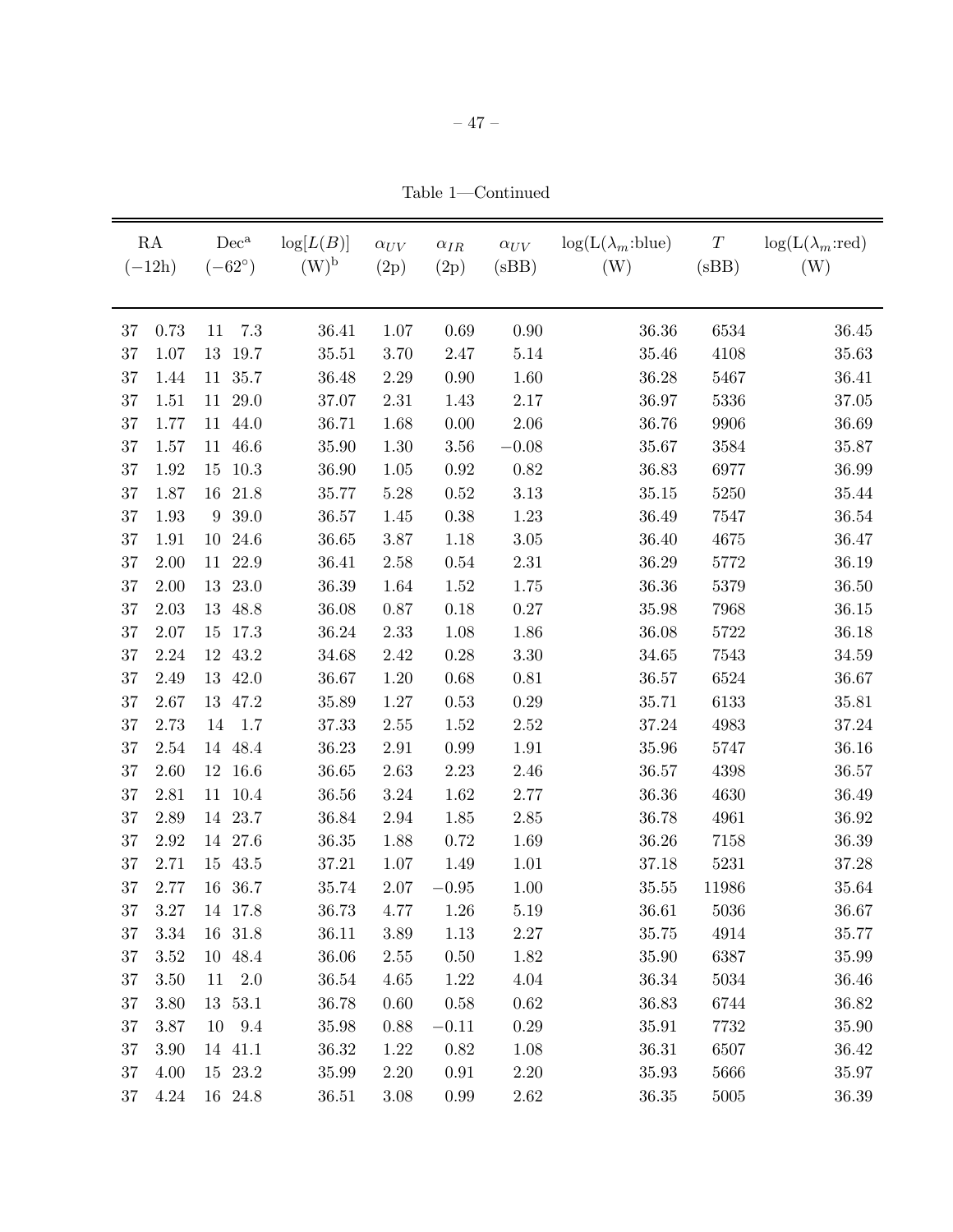Table 1—Continued

|        | RA<br>$(-12h)$ | $Dec^a$<br>$(-62^{\circ})$ | log[L(B)]<br>$(W)^{\rm b}$ | $\alpha_{UV}$<br>(2p) | $\alpha_{IR}$<br>(2p) | $\alpha_{UV}$<br>(sBB) | $log(L(\lambda_m:blue))$<br>(W) | $\cal T$<br>(sBB) | $\log(L(\lambda_m:red))$<br>(W) |
|--------|----------------|----------------------------|----------------------------|-----------------------|-----------------------|------------------------|---------------------------------|-------------------|---------------------------------|
| 37     | 4.20           | 12 39.6                    | 36.43                      | 1.02                  | 1.02                  | 0.99                   | 36.43                           | 6427              | 36.42                           |
| 37     | 4.50           | 3.8<br>10                  | 36.02                      | 1.90                  | 0.19                  | $1.35\,$               | 35.91                           | 6190              | 35.83                           |
| 37     | 4.61           | 14 16.0                    | 36.37                      | 0.69                  | 0.78                  | 0.69                   | 36.39                           | 7185              | 36.39                           |
| 37     | 4.64           | 28.6<br>10                 | 36.19                      | 2.66                  | 0.91                  | 2.14                   | 36.13                           | 5756              | 36.14                           |
| 37     | 4.62           | 14 29.1                    | 36.83                      | $3.58\,$              | 1.45                  | $2.92\,$               | 36.62                           | 4718              | 36.76                           |
| 37     | 5.15           | 10.8<br>12                 | 35.80                      | 1.29                  | 0.60                  | $1.15\,$               | 35.75                           | 6609              | 35.81                           |
| 37     | 5.02           | 15 46.9                    | 36.04                      | 2.14                  | 0.35                  | 1.32                   | 35.84                           | 6780              | 36.00                           |
| 37     | 5.57           | 29.2<br>11                 | 36.94                      | 1.72                  | 0.08                  | 1.69                   | 36.90                           | 8304              | 36.90                           |
| 37     | 5.70           | 3.3<br>13                  | 35.05                      | 3.48                  | 0.18                  | $2.96\,$               | 34.91                           | 6341              | 34.89                           |
| 37     | 5.75           | 15 25.1                    | 36.25                      | 1.75                  | 0.89                  | 1.56                   | 36.18                           | 5924              | 36.31                           |
| 37     | 5.84           | 11 53.8                    | $37.39\,$                  | 2.38                  | 1.39                  | $2.00\,$               | 37.24                           | 5377              | 37.40                           |
| 37     | 5.81           | 17.2<br>13                 | 36.74                      | 1.48                  | 0.53                  | 1.24                   | 36.71                           | 6631              | 36.71                           |
| 37     | 5.83           | 14 23.4                    | 37.10                      | 2.71                  | 1.65                  | 2.63                   | 37.01                           | 4762              | 37.01                           |
| 37     | 6.19           | 13 32.7                    | 36.83                      | $2.07\,$              | 1.04                  | 1.67                   | 36.72                           | 5498              | 36.76                           |
| 37     | 6.27           | 17.7<br>$15\,$             | 36.77                      | $0.59\,$              | 0.23                  | 0.29                   | 36.75                           | 10812             | 36.94                           |
| 37     | 6.41           | 15 21.5                    | 36.03                      | 1.75                  | 1.09                  | 1.46                   | 35.96                           | 5731              | 36.10                           |
| 37     | 6.54           | 12.5<br>15                 | 36.48                      | $1.20\,$              | 0.18                  | $0.87\,$               | 36.40                           | 8438              | 36.48                           |
| 37     | 6.89           | 59.8<br>$9\phantom{.0}$    | $36.37\,$                  | $2.62\,$              | 0.30                  | 1.43                   | 36.13                           | 6464              | 36.23                           |
| 37     | 6.93           | 8.0<br>12                  | 35.78                      | $\,0.62\,$            | 0.94                  | 0.58                   | 35.79                           | 6215              | 35.83                           |
| 37     | 7.23           | 11 57.8                    | 36.26                      | $1.31\,$              | 0.49                  | 0.39                   | 36.06                           | 6817              | 36.24                           |
| 37     | 7.25           | 12<br>14.1                 | $36.62\,$                  | $5.03\,$              | 1.42                  | 4.87                   | 36.37                           | 4866              | $36.54\,$                       |
| 37     | 7.42           | 13 56.7                    | 36.19                      | 1.52                  | 1.04                  | 1.07                   | 36.06                           | 6046              | 36.18                           |
| 37     | 7.62           | $11 \t12.1$                | 36.77                      | 4.47                  | 0.97                  | 4.81                   | 36.66                           | 5251              | 36.68                           |
| 37     | 7.75           | 11 37.7                    | 36.22                      | 1.08                  | $0.04\,$              | $0.37\,$               | 36.07                           | 8022              | 36.21                           |
| 37     | 7.87           | $16\,$<br>$2.0\,$          | $36.01\,$                  | 1.40                  | $0.55\,$              | $0.30\,$               | 35.81                           | 6034              | 35.97                           |
| 37     | 7.84           | 5.7<br>16                  | 37.27                      | 2.73                  | 1.46                  | 2.03                   | 37.01                           | 4914              | 37.20                           |
| 37     | 8.00           | 14 44.5                    | 36.29                      | $3.29\,$              | 1.14                  | $2.96\,$               | 36.13                           | 5358              | 36.25                           |
| 37     | 8.08           | 12 46.8                    | 36.64                      | 1.48                  | 0.28                  | 0.71                   | 36.44                           | 7407              | 36.62                           |
| 37     | 8.16           | 12 15.3                    | 36.42                      | 1.66                  | 0.66                  | $1.02\,$               | 36.25                           | 6491              | 36.40                           |
| 37     | 8.31           | 12 52.5                    | 36.85                      | 1.79                  | 0.88                  | 1.29                   | 36.72                           | 6033              | 36.85                           |
| $37\,$ | 8.33           | 13 20.8                    | 36.44                      | 1.05                  | $0.34\,$              | 0.80                   | 36.39                           | 7850              | 36.46                           |
| 37     | 8.12           | 14 22.6                    | 37.27                      | 5.30                  | 1.52                  | 3.88                   | 36.96                           | 4728              | 37.15                           |
| 37     | 8.29           | 10 56.1                    | 36.95                      | 2.39                  | 0.91                  | 1.61                   | 36.85                           | 5468              | 36.83                           |
| 37     | 8.34           | 14 53.9                    | 36.44                      | 1.39                  | $0.20\,$              | 0.62                   | 36.27                           | 7775              | 36.46                           |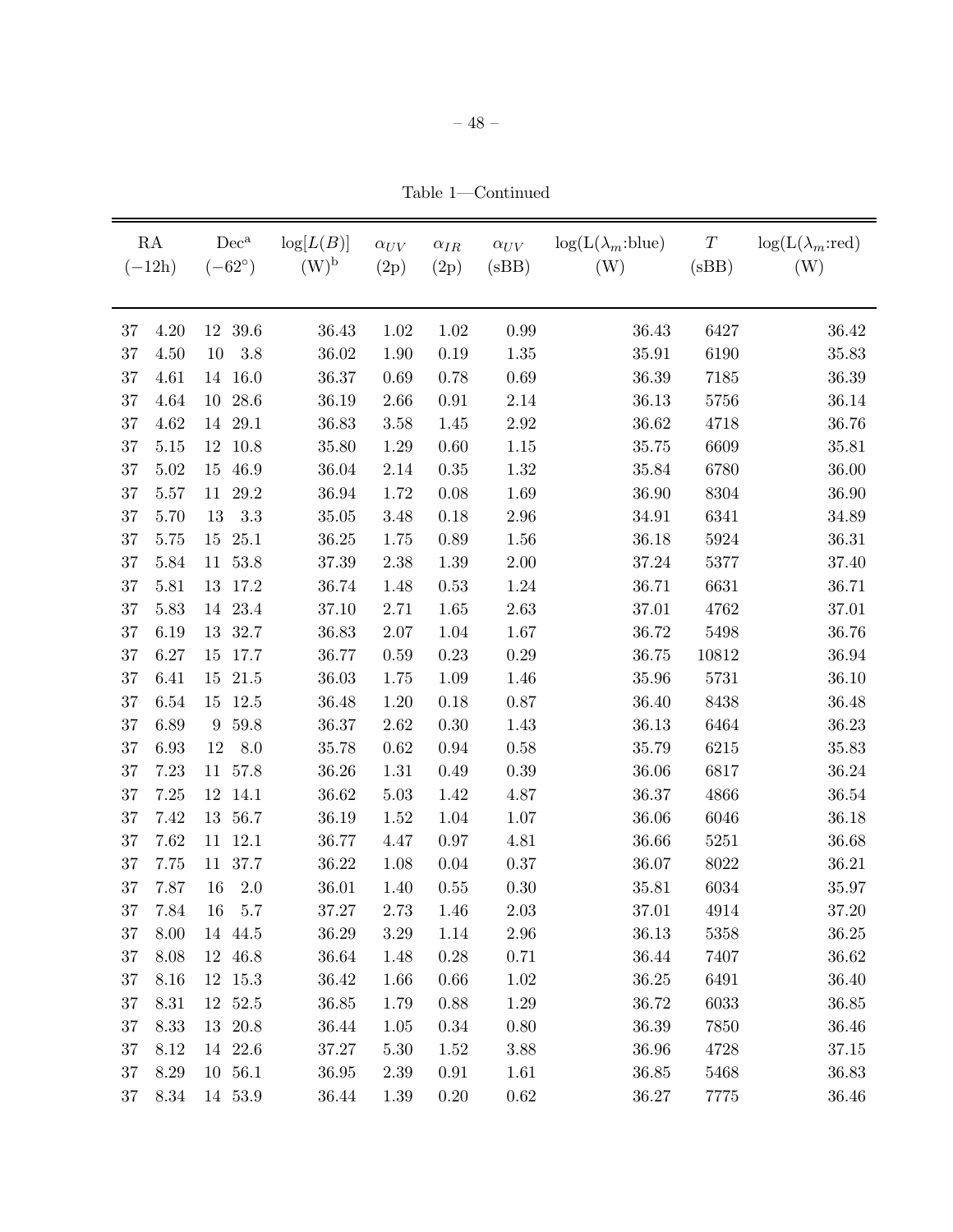Table 1—Continued

| RA<br>$(-12h)$ | $Dec^a$<br>$(-62^{\circ})$ | $\log[L(B)]$<br>$(W)^{b}$ | $\alpha_{UV}$<br>(2p) | $\alpha_{IR}$<br>(2p) | $\alpha_{UV}$<br>(sBB) | $log(L(\lambda_m:blue))$<br>(W) | $\cal T$<br>(sBB) | $log(L(\lambda_m:red))$<br>(W) |
|----------------|----------------------------|---------------------------|-----------------------|-----------------------|------------------------|---------------------------------|-------------------|--------------------------------|
| 8.36<br>37     | 14.6<br>15                 | 37.10                     | 1.62                  | $0.50\,$              | $1.22\,$               | 36.96                           | 6864              | 37.07                          |
| 8.62<br>37     | 51.2<br>10                 | 36.60                     | 2.75                  | 1.10                  | 1.63                   | 36.46                           | 5161              | $36.51\,$                      |
| 37<br>8.66     | 28.5<br>11                 | 36.76                     | 0.27                  | $0.20\,$              | $0.22\,$               | 36.76                           | 8946              | 36.79                          |
| 37<br>8.65     | 1.4<br>15                  | 36.60                     | $4.96\,$              | 1.11                  | 4.75                   | 36.37                           | 5181              | 36.50                          |
| 37<br>8.88     | 17.9<br>11                 | 36.18                     | 2.97                  | $1.27\,$              | $2.26\,$               | 35.93                           | 5000              | 36.10                          |
| 37<br>8.95     | $2.2\,$<br>12              | 36.52                     | 1.04                  | 0.55                  | 0.52                   | 36.41                           | 7247              | 36.53                          |
| 37<br>8.83     | 12<br>14.4                 | 36.05                     | 1.18                  | $0.40\,$              | 0.88                   | 35.96                           | 7521              | 36.08                          |
| 37<br>9.20     | 10.9<br>12                 | 35.70                     | $1.35\,$              | 0.25                  | 0.72                   | 35.56                           | 6912              | 35.71                          |
| 37<br>9.50     | 49.1<br>14                 | 35.72                     | 1.93                  | $0.55\,$              | 1.89                   | 35.64                           | 6122              | 35.67                          |
| 37<br>9.56     | 14 23.4                    | 36.66                     | 5.96                  | 1.07                  | 5.75                   | 36.39                           | 5184              | 36.51                          |
| 9.61<br>37     | 55.2<br>10                 | 36.40                     | $0.95\,$              | $0.04\,$              | 0.73                   | 36.36                           | 9391              | 36.42                          |
| 9.85<br>37     | 23.9<br>15                 | 36.56                     | $5.34\,$              | $\rm 0.94$            | 4.53                   | 36.29                           | 4712              | 36.31                          |
| 10.36<br>37    | 19.7<br>13                 | 35.87                     | $3.04\,$              | $0.50\,$              | 2.79                   | 35.73                           | 7060              | 35.84                          |
| 10.24<br>37    | 58.9<br>10                 | 36.09                     | 2.46                  | 0.43                  | 1.74                   | 35.90                           | 6755              | 36.04                          |
| 10.56<br>37    | 41.0<br>11                 | 37.10                     | 1.84                  | 1.34                  | 1.73                   | 37.06                           | 5348              | 37.11                          |
| 10.58<br>37    | 41.6<br>13                 | 36.61                     | 1.86                  | 0.68                  | 1.63                   | 36.50                           | 6645              | 36.58                          |
| 10.91<br>37    | 59.0<br>10                 | 36.05                     | $1.97\,$              | 0.44                  | $1.32\,$               | 35.89                           | 6772              | 36.02                          |
| 10.86<br>37    | 29.1<br>11                 | 35.75                     | 1.46                  | 0.43                  | 1.54                   | 35.76                           | 7417              | 35.89                          |
| 11.08<br>37    | 10<br>47.6                 | 35.77                     | $2.04\,$              | 0.44                  | $2.23\,$               | 35.44                           | 5773              | 35.46                          |
| 11.36<br>37    | 45.1<br>15                 | 36.42                     | 1.00                  | 0.41                  | 0.00                   | 36.23                           | 6988              | 36.42                          |
| 11.46<br>37    | $55.3\,$<br>10             | 36.73                     | 1.58                  | 0.66                  | 1.11                   | 36.61                           | 6693              | 36.72                          |
| 11.58<br>37    | 26.5<br>11                 | 36.02                     | 1.66                  | 0.95                  | $2.25\,$               | 36.08                           | 6143              | 36.14                          |
| 11.59<br>37    | 42.4<br>10                 | 36.72                     | $1.05\,$              | 0.51                  | 0.89                   | 36.69                           | 7626              | 36.73                          |
| 11.75<br>37    | 13<br>0.5                  | 35.81                     | 0.73                  | $-0.97$               | $0.16\,$               | 35.72                           | 15873             | 35.89                          |
| 37<br>11.79    | 15<br>14.6                 | 36.62                     | 1.39                  | 0.59                  | 1.07                   | 36.55                           | 6000              | 36.52                          |
| 37<br>11.81    | $10\,$<br>19.5             | 36.14                     | 1.94                  | 0.10                  | 1.07                   | 36.06                           | 7743              | 36.12                          |
| 37 12.38       | 12 13.1                    | 35.02                     | 0.20                  | 0.84                  | $-0.26$                | 34.96                           | 5849              | 35.14                          |
| 37 12.63       | 13 57.3                    | 36.46                     | 1.22                  | $0.03\,$              | $0.68\,$               | 36.33                           | 9187              | 36.49                          |
| 37 12.68       | 12 23.0                    | 36.22                     | 1.85                  | 0.74                  | 1.20                   | 36.06                           | 6120              | 36.20                          |
| 37 12.68       | 15 42.8                    | 36.63                     | 2.48                  | 0.73                  | 1.74                   | 36.43                           | 5669              | 36.56                          |
| 37 12.68       | 46.1<br>15                 | 37.07                     | 1.84                  | 1.07                  | 1.44                   | 36.92                           | 5499              | 37.03                          |
| 37 12.96       | 10 28.6                    | 36.73                     | 2.11                  | 1.12                  | 1.81                   | 36.60                           | 5642              | 36.67                          |
| 37 13.00       | 12<br>9.5                  | 36.02                     | 1.44                  | 0.45                  | $0.27\,$               | 35.76                           | 5973              | 35.97                          |
| 37 13.10       | 13 33.9                    | 36.83                     | 1.42                  | $0.51\,$              | $\rm 0.95$             | 36.71                           | 7182              | 36.83                          |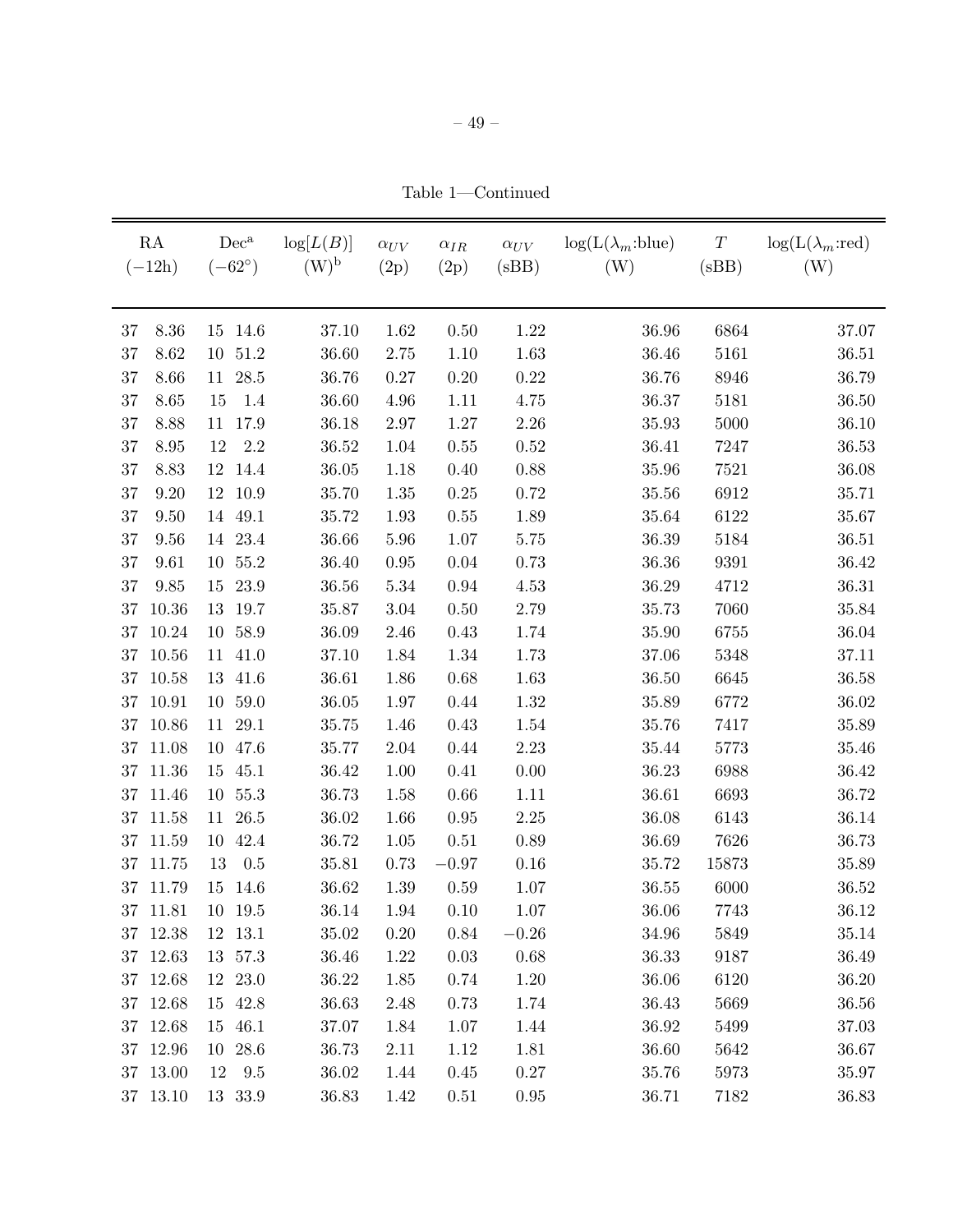Table 1—Continued

| RA<br>$(-12h)$ | $Dec^a$<br>$(-62^{\circ})$ | $\log[L(B)]$<br>$(W)^{\rm b}$ | $\alpha_{UV}$<br>(2p) | $\alpha_{IR}$<br>(2p) | $\alpha_{UV}$<br>(sBB) | $log(L(\lambda_m:blue))$<br>(W) | $\cal T$<br>(sBB) | $log(L(\lambda_m:red))$<br>(W) |
|----------------|----------------------------|-------------------------------|-----------------------|-----------------------|------------------------|---------------------------------|-------------------|--------------------------------|
| 13.30<br>37    | 10 54.3                    | 36.99                         | 0.79                  | 0.60                  | $0.54\,$               | 36.94                           | 7052              | 37.03                          |
| 13.21<br>37    | 4.7<br>14                  | 35.75                         | 2.18                  | 1.01                  | 2.12                   | 35.69                           | 5551              | 35.80                          |
| 13.31<br>37    | 13 56.4                    | 36.83                         | $0.27\,$              | 0.38                  | $0.27\,$               | 36.87                           | 8385              | 36.87                          |
| 13.70<br>37    | 11.3<br>15                 | 36.64                         | 3.11                  | 1.29                  | 2.67                   | 36.47                           | 4924              | 36.56                          |
| 13.79<br>37    | 14 24.5                    | 36.23                         | 3.27                  | 1.86                  | 3.66                   | 36.18                           | 4663              | 36.30                          |
| 13.85<br>37    | 13 35.2                    | 36.94                         | 1.75                  | 0.72                  | 1.37                   | 36.81                           | 6322              | 36.91                          |
| 14.12<br>37    | 44.4<br>10                 | 36.70                         | 0.92                  | 0.17                  | 0.58                   | 36.63                           | 9086              | 36.79                          |
| 14.25<br>37    | 50.0<br>10                 | 36.24                         | 1.36                  | $0.25\,$              | $2.20\,$               | 36.37                           | 8840              | 36.29                          |
| 14.38<br>37    | 21.2<br>12                 | 36.66                         | 2.67                  | 1.43                  | $2.92\,$               | 36.61                           | 5440              | 36.61                          |
| 37<br>14.48    | 29.8<br>$15\,$             | 37.10                         | 6.87                  | 1.04                  | 6.63                   | 36.77                           | 4952              | 36.86                          |
| 15.07<br>37    | 13 34.1                    | 36.51                         | $0.86\,$              | 0.73                  | $0.68\,$               | 36.47                           | 7317              | 36.59                          |
| 15.49<br>37    | 12 12.2                    | 37.06                         | $4.92\,$              | 1.31                  | $5.32\,$               | 36.92                           | 4954              | 36.92                          |
| 15.71<br>37    | 14 16.7                    | 36.74                         | 1.65                  | 0.72                  | $1.26\,$               | 36.64                           | 6310              | 36.72                          |
| 37<br>15.92    | 11 59.1                    | 36.34                         | 4.75                  | 1.18                  | $5.24\,$               | 36.25                           | 4564              | $36.19\,$                      |
| 15.91<br>37    | 12 13.3                    | 36.86                         | $3.23\,$              | 2.18                  | 3.23                   | 36.75                           | 4176              | 36.75                          |
| 16.02<br>37    | 13 43.5                    | 36.49                         | 1.88                  | 1.13                  | 1.43                   | 36.35                           | 5658              | 36.51                          |
| 16.37<br>37    | 53.1<br>13                 | 36.28                         | 1.47                  | 0.62                  | 1.36                   | 36.29                           | 6736              | 36.39                          |
| 16.21<br>37    | 13 47.3                    | 36.40                         | 1.34                  | $\rm 0.92$            | 1.20                   | 36.40                           | 6107              | 36.50                          |
| 16.34<br>37    | 32.8<br>14                 | $36.30\,$                     | $0.97\,$              | $-0.72$               | $0.55\,$               | 36.24                           | 13241             | 36.37                          |
| 16.63<br>37    | 11.4<br>15                 | 37.03                         | $3.01\,$              | 1.09                  | $3.27\,$               | 36.80                           | 5804              | 36.98                          |
| 16.72<br>37    | 10.3<br>13                 | 36.75                         | 1.56                  | $0.81\,$              | 1.08                   | 36.60                           | 7026              | 36.76                          |
| 16.39<br>37    | 12.2<br>$15\,$             | 35.87                         | $3.15\,$              | 2.34                  | $2.95\,$               | 35.74                           | 3781              | 35.79                          |
| 16.70<br>37    | 42.2<br>10                 | 36.90                         | $0.93\,$              | $0.37\,$              | 0.70                   | 36.84                           | 8659              | 36.97                          |
| 37 17.27       | 13 56.5                    | 36.30                         | 1.82                  | 0.51                  | 1.63                   | 36.23                           | 6795              | 36.29                          |
| 37 17.15       | 11 22.6                    | 36.43                         | $5.84\,$              | 1.40                  | 5.99                   | 36.22                           | 4881              | 36.31                          |
| 37 17.14       | 13 52.2                    | 37.00                         | 1.86                  | 1.05                  | 1.69                   | 36.94                           | 6110              | 36.94                          |
| 37 17.22       | 15 12.1                    | 35.48                         | 1.88                  | $-0.39$               | 2.04                   | 35.46                           | 9482              | 35.47                          |
| 37 17.38       | 10 46.8                    | $35.32\,$                     | 0.78                  | $0.66\,$              | $0.95\,$               | 35.34                           | 5763              | 35.19                          |
| 37 17.65       | 11 14.2                    | 37.45                         | $6.00\,$              | 1.29                  | $5.27\,$               | 37.06                           | 4768              | 37.27                          |
| 37 17.74       | 11 27.3                    | 35.25                         | $2.15\,$              | 0.43                  | $2.55\,$               | 35.24                           | 7693              | 35.21                          |
| 37 17.77       | 14 39.4                    | 36.32                         | 2.48                  | 1.25                  | 2.48                   | 36.25                           | 5379              | 36.32                          |
| 37 18.05       | 12 48.3                    | 36.78                         | 2.76                  | 1.68                  | $2.17\,$               | 36.52                           | 4719              | 36.69                          |
| 37 18.29       | 11 50.7                    | 35.28                         | 3.76                  | 0.58                  | 4.76                   | 35.25                           | 5527              | 35.15                          |
| 37 18.43       | 13 28.7                    | 35.79                         | 2.61                  | 1.57                  | $2.61\,$               | $35.71\,$                       | 4973              | 35.82                          |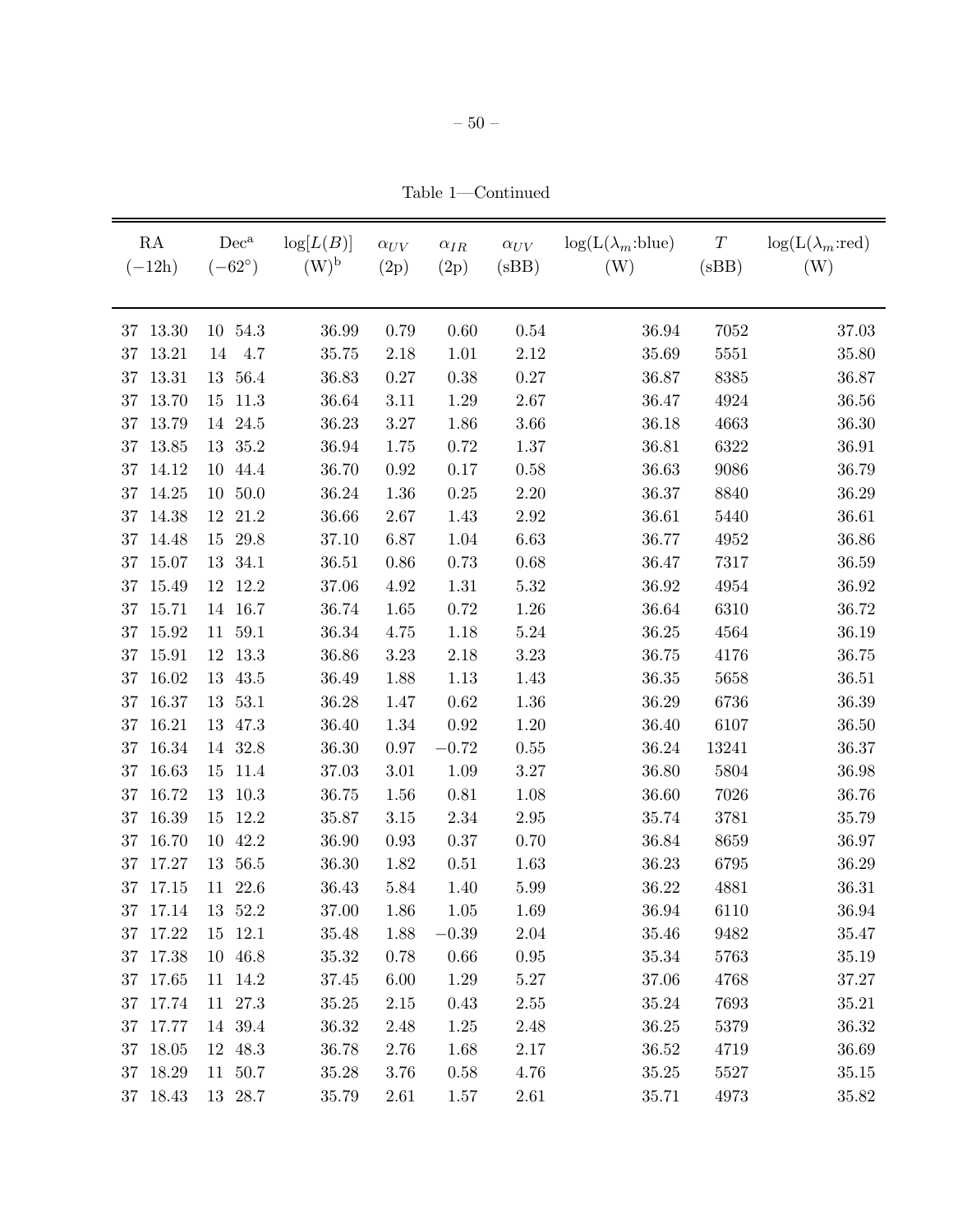Table 1—Continued

| RA<br>$(-12h)$  | $Dec^a$<br>$(-62^{\circ})$ | $\log[L(B)]$<br>$(W)^{b}$ | $\alpha_{UV}$<br>(2p) | $\alpha_{IR}$<br>(2p) | $\alpha_{UV}$<br>(sBB) | $\log(L(\lambda_m:blue))$<br>(W) | $\boldsymbol{T}$<br>(sBB) | $log(L(\lambda_m:red))$<br>(W) |
|-----------------|----------------------------|---------------------------|-----------------------|-----------------------|------------------------|----------------------------------|---------------------------|--------------------------------|
| 18.58<br>37     | 13<br>47.8                 | 36.00                     | 1.47                  | $0.72\,$              | $0.96\,$               | 35.89                            | 6213                      | 35.97                          |
| 18.65<br>37     | 21.7<br>13                 | 36.55                     | 4.58                  | 1.55                  | 4.53                   | 36.37                            | 4608                      | 36.47                          |
| 19.13<br>37     | 31.1<br>11                 | 37.14                     | $2.95\,$              | 1.24                  | $2.52\,$               | 36.98                            | 4877                      | 37.04                          |
| $19.12\,$<br>37 | 8.8<br>13                  | 35.59                     | 1.32                  | 0.71                  | 1.48                   | 35.62                            | 6580                      | $35.65\,$                      |
| 19.04<br>37     | 13<br>15.4                 | 36.46                     | 0.10                  | $-0.21$               | 0.31                   | 36.56                            | 51363                     | 36.51                          |
| 19.28<br>37     | 43.5<br>11                 | 36.47                     | 1.14                  | $0.59\,$              | 0.79                   | 36.38                            | 6496                      | 36.49                          |
| 19.23<br>37     | 36.3<br>12                 | 36.05                     | $2.29\,$              | 0.99                  | $2.00\,$               | 35.95                            | 5579                      | $36.01\,$                      |
| 19.60<br>37     | 4.8<br>12                  | 35.19                     | $3.00\,$              | $0.22\,$              | $2.47\,$               | 35.07                            | 6494                      | 35.09                          |
| 19.60<br>37     | 56.2<br>12                 | 36.67                     | $3.27\,$              | $1.04\,$              | $2.85\,$               | 36.46                            | 5768                      | 36.59                          |
| 19.64<br>37     | 37.6<br>13                 | 36.62                     | $3.25\,$              | $2.00\,$              | $3.52\,$               | 36.58                            | 4307                      | 36.63                          |
| 20.87<br>37     | 40.5<br>13                 | 36.77                     | $1.31\,$              | $0.23\,$              | 1.26                   | 36.74                            | 8489                      | 36.74                          |
| 21.15<br>37     | 43.7<br>13                 | 36.99                     | $0.55\,$              | $0.16\,$              | $0.55\,$               | 37.02                            | 10116                     | $37.02\,$                      |
| 21.23<br>37     | 47.3<br>12                 | 36.76                     | 2.88                  | $0.57\,$              | 1.92                   | 36.63                            | 5454                      | 36.58                          |
| 37<br>21.40     | 20.3<br>11                 | 36.47                     | 1.23                  | 0.41                  | $0.20\,$               | 36.23                            | 7163                      | 36.46                          |
| 21.53<br>37     | 34.8<br>13                 | 36.95                     | $5.64\,$              | 1.83                  | 7.43                   | 37.13                            | 5125                      | 37.14                          |
| 37<br>21.78     | 12<br>25.4                 | 36.35                     | $2.05\,$              | $1.17\,$              | 1.82                   | 36.26                            | 5531                      | 36.37                          |
| 22.38<br>37     | 45.5<br>11                 | 36.33                     | $1.00\,$              | $0.82\,$              | $0.36\,$               | 36.20                            | 6318                      | 36.36                          |
| 37<br>22.48     | 16.0<br>12                 | 37.09                     | 2.70                  | 1.79                  | 2.76                   | 37.01                            | 4676                      | 37.01                          |
| 22.61<br>37     | 56.7<br>13                 | 37.16                     | 1.49                  | $1.39\,$              | 1.42                   | 37.12                            | 5446                      | 37.12                          |
| 22.59<br>37     | 56.7<br>11                 | 36.26                     | 1.42                  | 1.23                  | 1.40                   | 36.24                            | 5540                      | 36.34                          |
| 23.05<br>37     | 39.0<br>13                 | 36.56                     | $0.79\,$              | $0.67\,$              | 1.11                   | 36.66                            | 8122                      | 36.66                          |
| 23.46<br>37     | 33.0<br>13                 | 36.49                     | 4.01                  | 0.84                  | $2.85\,$               | 36.16                            | 5354                      | 36.35                          |
| 37<br>3.29      | 46.6<br>16                 | 36.67                     | 1.61                  | $0.34\,$              | 1.40                   | 36.59                            | 7243                      | 36.64                          |
| 37<br>4.61      | 16<br>51.8                 | 36.77                     | 3.13                  | $0.96\,$              | 1.51                   | 36.53                            | 5189                      | 36.63                          |
| 37<br>8.15      | 59.5<br>16                 | 36.82                     | 4.14                  | $1.30\,$              | 3.09                   | 36.49                            | 4517                      | 36.65                          |
| 37<br>11.99     | 16<br>59.6                 | 37.06                     | 1.81                  | 1.00                  | 1.81                   | 37.02                            | 5882                      | 37.02                          |
| 37 14.38        | 15 59.3                    | 36.76                     | 2.16                  | 1.18                  | 0.67                   | 36.47                            | 5142                      | 36.68                          |
| 37 16.67        | 16 44.4                    | 36.43                     | 1.68                  | 1.46                  | $0.75\,$               | 36.21                            | 4674                      | 36.34                          |
| 37 16.82        | 7.4<br>10                  | 36.77                     | 2.02                  | 0.68                  | 0.62                   | 36.69                            | 6588                      | 36.70                          |
| 37 18.45        | 15 53.7                    | 36.83                     | $3.25\,$              | 0.62                  | 1.74                   | 36.46                            | 5558                      | 36.66                          |
| 37 18.78        | 4.8<br>16                  | 36.52                     | 2.51                  | 0.60                  | 1.58                   | 36.28                            | 5988                      | 36.46                          |
| 37 22.24        | 11 24.1                    | 36.71                     | 1.78                  | 0.54                  | 1.45                   | 36.59                            | 6494                      | 36.66                          |
| 36 38.43        | 12 31.2                    | 36.87                     | 4.10                  | 1.26                  | 4.49                   | 36.79                            | 5358                      | 36.71                          |
| 36 38.61        | 12 33.8                    | 36.18                     | 1.99                  | $0.55\,$              | $2.32\,$               | 36.21                            | 7845                      | 36.14                          |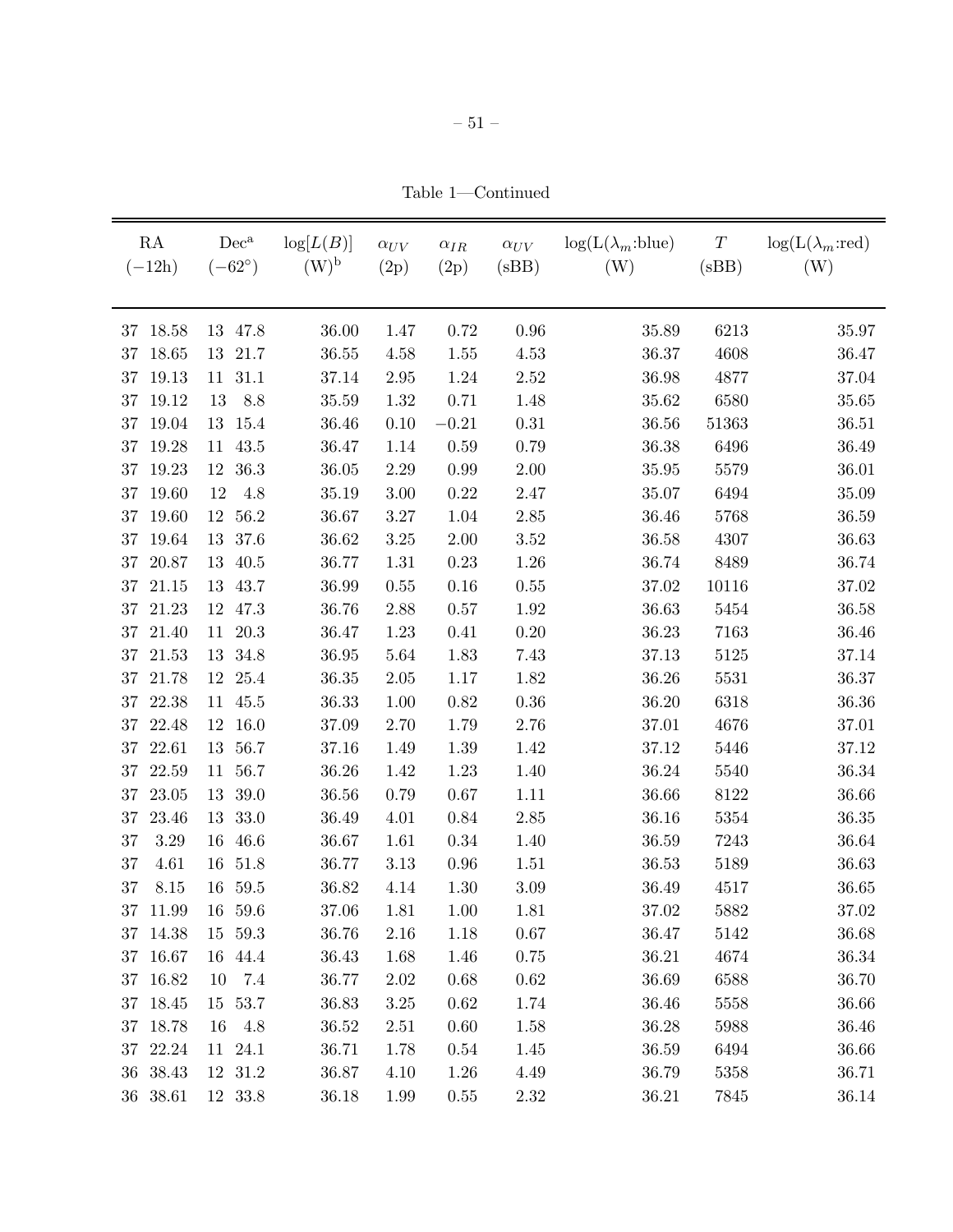Table 1—Continued

| RA<br>$(-12h)$  | $Dec^a$<br>$(-62^{\circ})$ | log[L(B)]<br>$(W)^{b}$ | $\alpha_{UV}$<br>(2p) | $\alpha_{IR}$<br>(2p) | $\alpha_{UV}$<br>(sBB) | $\log(L(\lambda_m:blue))$<br>(W) | $\boldsymbol{T}$<br>(sBB) | $log(L(\lambda_m:red))$<br>(W) |
|-----------------|----------------------------|------------------------|-----------------------|-----------------------|------------------------|----------------------------------|---------------------------|--------------------------------|
|                 |                            |                        |                       |                       |                        |                                  |                           |                                |
| 38.99<br>36     | 19.7<br>12                 | 36.43                  | 1.75                  | 0.81                  | $0.65\,$               | 36.15                            | 6329                      | 36.37                          |
| 36<br>40.02     | $7.3\,$<br>12              | 37.17                  | 4.09                  | 1.19                  | 3.73                   | 36.97                            | 5617                      | 37.04                          |
| 40.85<br>36     | 12<br>3.1                  | 36.50                  | 0.75                  | 0.76                  | 0.58                   | 36.48                            | 7647                      | 36.54                          |
| 40.94<br>36     | $5.3\,$<br>12              | 36.63                  | 1.47                  | $-0.13$               | 1.27                   | 36.57                            | 8350                      | 36.46                          |
| 41.34<br>36     | 40.8<br>11                 | 36.32                  | 2.87                  | 1.73                  | $2.35\,$               | 36.13                            | 4505                      | 36.10                          |
| 41.43<br>$36\,$ | 42.5<br>11                 | 35.92                  | $2.32\,$              | $2.25\,$              | 1.18                   | 35.63                            | 3700                      | $35.59\,$                      |
| 41.62<br>36     | 0.5<br>12                  | 35.16                  | 3.08                  | $0.24\,$              | $2.07\,$               | 34.96                            | 7150                      | $35.01\,$                      |
| 41.62<br>36     | 11 31.7                    | 35.77                  | $2.54\,$              | $0.28\,$              | 2.10                   | 35.78                            | 6954                      | 35.69                          |
| 36<br>41.95     | $5.4\,$<br>12              | 36.63                  | 2.48                  | $0.99\,$              | 1.98                   | 36.49                            | 5469                      | 36.49                          |
| 42.93<br>36     | 16.4<br>12                 | 36.79                  | $2.33\,$              | $0.80\,$              | 1.73                   | 36.67                            | 6074                      | 36.70                          |
| 43.16<br>36     | 42.2<br>12                 | 37.11                  | $5.25\,$              | 1.58                  | 4.72                   | 36.79                            | 4791                      | 36.92                          |
| 43.21<br>36     | 48.1<br>11                 | 37.01                  | 3.52                  | $2.00\,$              | 3.18                   | 36.83                            | 4595                      | 36.88                          |
| 43.42<br>36     | 51.4<br>11                 | 36.82                  | $0.38\,$              | 0.98                  | 0.33                   | 36.83                            | 7424                      | 36.89                          |
| 43.61<br>$36\,$ | 18.1<br>12                 | 36.46                  | 1.31                  | $0.67\,$              | 1.12                   | 36.38                            | 7065                      | 36.43                          |
| 43.81<br>36     | 42.9<br>11                 | 37.32                  | 6.09                  | 1.47                  | 5.99                   | 37.06                            | 4896                      | 37.13                          |
| 43.97<br>$36\,$ | 50.1<br>12                 | 36.89                  | 2.86                  | 1.22                  | 1.98                   | 36.63                            | 5237                      | 36.74                          |
| 44.19<br>36     | 40.3<br>12                 | 36.36                  | 0.82                  | $0.21\,$              | $0.28\,$               | 36.22                            | 8967                      | 36.36                          |
| 44.20<br>36     | 12<br>47.8                 | 36.65                  | 1.25                  | 0.38                  | 0.69                   | 36.55                            | 7553                      | 36.59                          |
| 44.38<br>36     | $33.2\,$<br>11             | 37.76                  | $6.16\,$              | 1.67                  | 6.22                   | 37.45                            | 4611                      | 37.52                          |
| 44.49<br>36     | 42.3<br>11                 | 36.68                  | 1.72                  | $0.89\,$              | 1.27                   | 36.66                            | 7225                      | 36.71                          |
| $36\,$<br>44.83 | 12<br>0.1                  | 35.89                  | $2.20\,$              | 0.48                  | $1.25\,$               | 35.66                            | 6635                      | 35.76                          |
| 45.01<br>36     | 39.6<br>12                 | 36.39                  | 0.82                  | 1.15                  | 0.63                   | 36.36                            | 6456                      | 36.40                          |
| 45.96<br>36     | 1.3<br>12                  | 35.85                  | 1.52                  | $\rm 0.91$            | 1.01                   | 35.76                            | 6885                      | 35.89                          |
| 46.13<br>36     | 46.5<br>12                 | 36.92                  | 4.10                  | 1.19                  | 3.51                   | 36.62                            | 5481                      | 36.76                          |
| 46.17<br>36     | 42.2<br>11                 | 37.39                  | 1.86                  | $2.03\,$              | 1.50                   | 37.29                            | 4876                      | 37.33                          |
| 46.34<br>36     | 14<br>4.6                  | 37.25                  | 2.73                  | 1.91                  | $2.54\,$               | 37.16                            | 5238                      | 37.28                          |
| 36 46.51        | 12 3.5                     | 35.44                  | 1.23                  | $-0.23$               | 0.91                   | 35.36                            | 9890                      | 35.37                          |
| 36 46.51        | 11 51.3                    | 36.42                  | 5.59                  | 1.07                  | 4.93                   | 36.07                            | 5017                      | 36.16                          |
| 36 46.50        | 14 7.5                     | 34.45                  | 1.65                  | $0.04\,$              | 0.83                   | 34.34                            | 8462                      | 34.34                          |
| 36 46.80        | 11 44.9                    | 36.55                  | 1.15                  | $0.88\,$              | 0.77                   | 36.53                            | 7270                      | 36.58                          |
| 36 47.00        | 12 36.9                    | 36.40                  | 2.33                  | 0.52                  | 1.67                   | 36.21                            | 6051                      | 36.19                          |
| 36 47.10        | 12 12.5                    | 35.51                  | 0.59                  | 0.48                  | $0.16\,$               | 35.46                            | 7839                      | 35.44                          |
| 36 47.16        | 14 14.4                    | 35.82                  | 2.63                  | 1.80                  | 2.48                   | 35.67                            | 4657                      | 35.71                          |
| 36 47.28        | $12\ \ 30.7$               | 35.91                  | 1.85                  | $0.47\,$              | $0.77\,$               | 35.70                            | 6573                      | 35.77                          |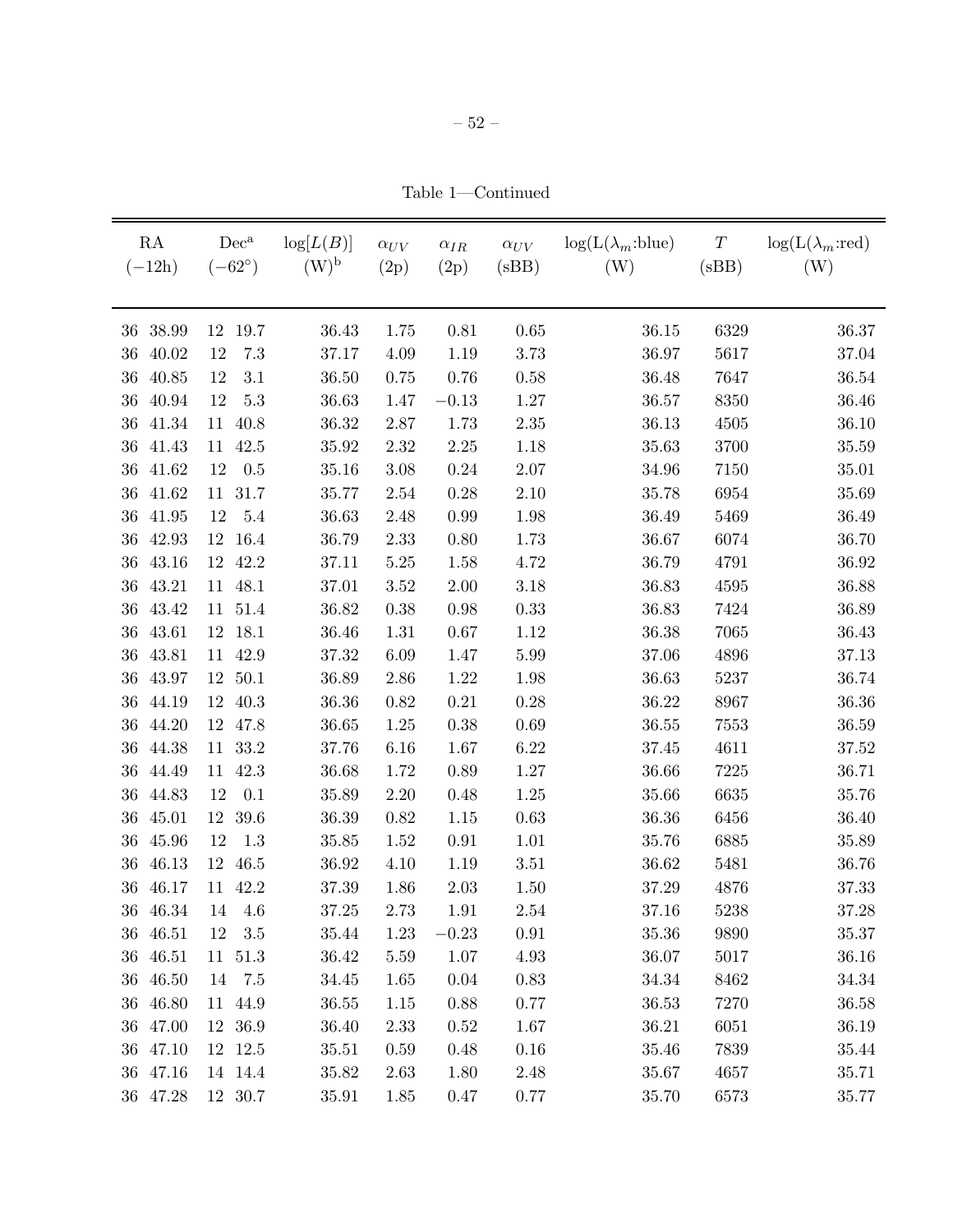Table 1—Continued

| RA<br>$(-12h)$  | $Dec^a$<br>$(-62^{\circ})$ | $\log[L(B)]$<br>$(W)^{b}$ | $\alpha_{UV}$<br>(2p) | $\alpha_{IR}$<br>(2p) | $\alpha_{UV}$<br>(sBB) | $log(L(\lambda_m:blue))$<br>(W) | $\cal T$<br>(sBB) | $\log(L(\lambda_m:red))$<br>(W) |
|-----------------|----------------------------|---------------------------|-----------------------|-----------------------|------------------------|---------------------------------|-------------------|---------------------------------|
| 36 47.55        | 12 52.7                    | 35.73                     | $0.99\,$              | 0.48                  | $0.98\,$               | 35.71                           | 9128              | 35.85                           |
| 47.79<br>36     | 32.9<br>12                 | 36.48                     | 1.66                  | $1.03\,$              | 0.84                   | 36.24                           | 6313              | 36.43                           |
| 48.07<br>36     | 9.0<br>13                  | 36.92                     | 6.87                  | $1.24\,$              | $5.55\,$               | 36.66                           | 5057              | 36.74                           |
| 48.29<br>36     | 14 26.3                    | 36.41                     | 1.62                  | 0.42                  | 1.54                   | 36.36                           | 6406              | 36.27                           |
| 48.33<br>36     | 12 14.3                    | 36.75                     | 1.52                  | 1.07                  | 0.44                   | 36.52                           | 6351              | 36.73                           |
| 48.62<br>36     | 13<br>28.1                 | 36.68                     | 1.66                  | $0.64\,$              | 0.91                   | 36.45                           | 7382              | 36.67                           |
| 48.77<br>36     | 18.4<br>13                 | 36.40                     | 1.24                  | $0.57\,$              | $0.93\,$               | 36.30                           | 7311              | 36.38                           |
| 48.98<br>36     | 12<br>45.8                 | 35.76                     | 1.86                  | $0.21\,$              | $0.59\,$               | 35.49                           | 7617              | $35.65\,$                       |
| 49.05<br>36     | 12<br>21.1                 | 36.81                     | 1.08                  | 0.71                  | $0.50\,$               | 36.67                           | 7162              | 36.80                           |
| 49.24<br>36     | 48.8<br>11                 | 36.69                     | 2.13                  | 1.75                  | 1.30                   | 36.43                           | 4966              | 36.59                           |
| 49.34<br>36     | 11 55.1                    | 36.40                     | $0.09\,$              | $0.52\,$              | $-0.31$                | 36.33                           | 8153              | 36.44                           |
| 49.36<br>36     | 13 11.2                    | 36.85                     | 1.69                  | 1.71                  | 1.33                   | 36.13                           | 6208              | 36.17                           |
| 49.43<br>36     | 16.5<br>13                 | 36.85                     | 1.69                  | 1.71                  | $1.39\,$               | 36.75                           | 5118              | 36.77                           |
| 49.43<br>$36\,$ | 46.8<br>13                 | 36.32                     | 5.96                  | 0.78                  | 4.78                   | 35.96                           | 4985              | 36.00                           |
| 36<br>49.57     | 20.0<br>12                 | 36.07                     | $0.86\,$              | $0.54\,$              | 1.02                   | 36.09                           | 7218              | $36.04\,$                       |
| 49.49<br>36     | 6.6<br>14                  | 36.83                     | $2.18\,$              | 1.45                  | 1.89                   | 36.70                           | 5191              | 36.72                           |
| 49.63<br>$36\,$ | 57.6<br>12                 | 36.31                     | $2.65\,$              | $1.29\,$              | 1.70                   | 36.03                           | 4884              | 36.10                           |
| $36\,$<br>49.70 | 13 13.0                    | 36.48                     | 3.28                  | 1.47                  | $2.80\,$               | 36.23                           | 4709              | 36.28                           |
| 49.86<br>36     | 42.3<br>12                 | 35.64                     | $0.21\,$              | $-0.30$               | 0.53                   | 35.76                           | 13592             | 35.77                           |
| 49.95<br>$36\,$ | 12 25.9                    | 36.44                     | 0.42                  | $0.81\,$              | 0.18                   | 36.38                           | 7089              | 36.41                           |
| 50.15<br>$36\,$ | 12 16.9                    | 36.86                     | $3.76\,$              | 1.71                  | $3.07\,$               | 36.54                           | 4780              | 36.70                           |
| 36<br>50.19     | 12 39.8                    | 36.88                     | 2.39                  | 0.62                  | 1.13                   | 36.69                           | 6391              | 36.78                           |
| 50.20<br>36     | 13<br>41.7                 | 36.18                     | 0.53                  | $0.94\,$              | $0.38\,$               | 36.13                           | 6817              | 36.09                           |
| 50.26<br>36     | 12 45.7                    | 36.86                     | 4.90                  | 1.57                  | 4.83                   | 36.55                           | 4857              | 36.71                           |
| 50.34<br>36     | 14 18.5                    | 36.38                     | $1.39\,$              | $0.52\,$              | $0.75\,$               | 36.21                           | 7339              | 36.29                           |
| 36 50.48        | 13 16.1                    | 36.64                     | 2.99                  | 1.68                  | 2.47                   | 36.41                           | 4818              | 36.50                           |
| 36 50.83        | 12 51.5                    | 35.87                     | 2.81                  | $0.37\,$              | 1.19                   | 35.66                           | 6991              | 35.75                           |
| 36 50.82        | 12 55.8                    | 35.83                     | 1.49                  | 0.13                  | 0.72                   | 35.69                           | 7576              | 35.71                           |
| 36 51.04        | 13 20.6                    | 36.53                     | 2.25                  | $0.39\,$              | 1.86                   | 36.43                           | 6569              | 36.40                           |
| 36 51.40        | 0.6<br>13                  | 34.38                     | 1.71                  | 0.39                  | 3.14                   | 34.44                           | 6960              | 34.34                           |
| 36 51.37        | 14 20.9                    | 35.74                     | 1.54                  | 0.33                  | 0.40                   | 35.50                           | 6991              | 35.60                           |
| 36 51.69        | 12 20.2                    | 36.32                     | 3.38                  | 1.12                  | 3.21                   | 36.15                           | 5100              | 36.12                           |
| 36 51.77        | 13 53.7                    | 36.80                     | 2.89                  | 1.42                  | 2.43                   | 36.61                           | 5039              | 36.66                           |
| 36 51.99        | 12<br>9.6                  | 35.94                     | 1.84                  | $0.35\,$              | 0.51                   | 35.66                           | 6909              | 35.80                           |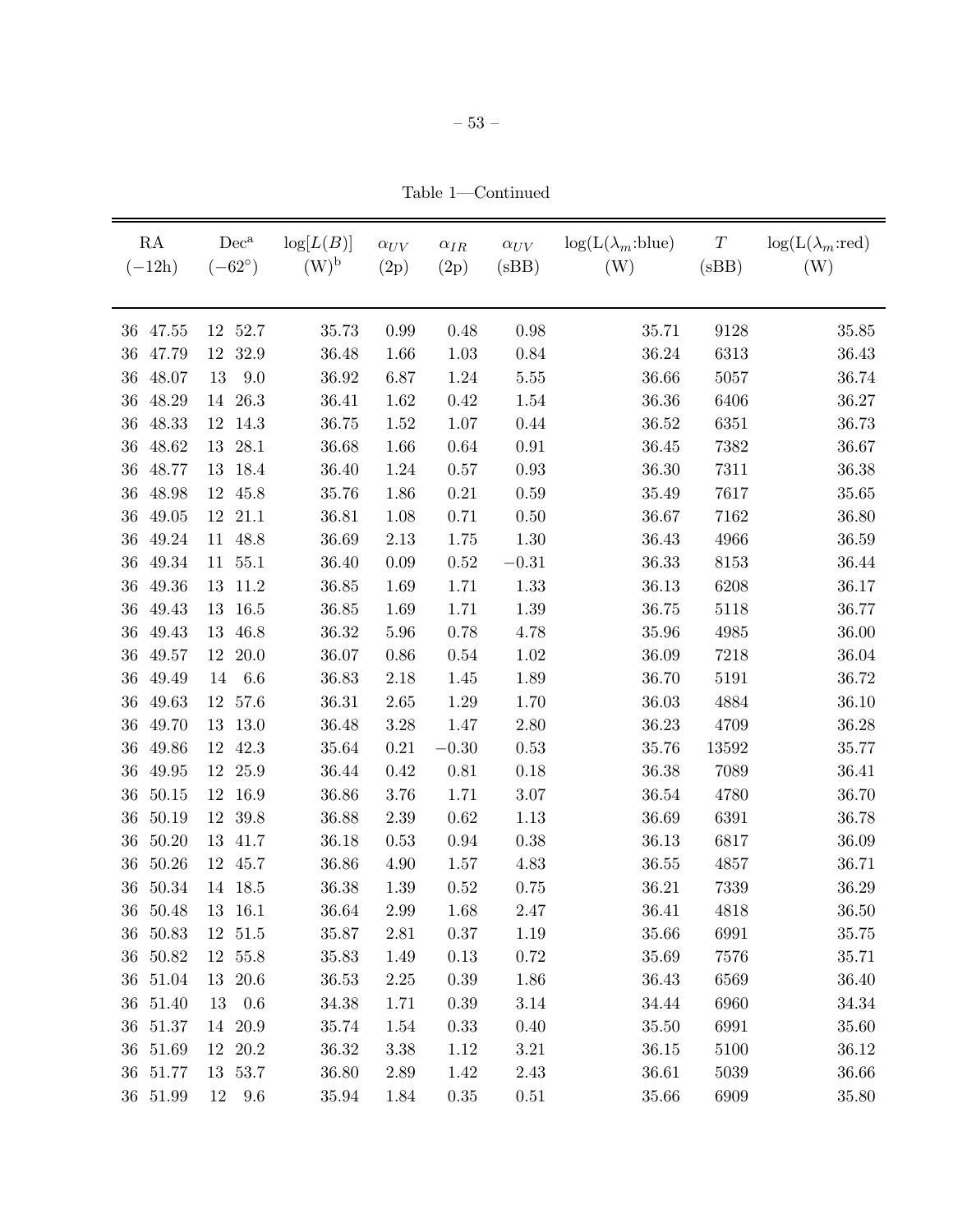Table 1—Continued

| RA<br>$(-12h)$  | $Dec^a$<br>$(-62^{\circ})$ | log[L(B)]<br>$(W)^{b}$ | $\alpha_{UV}$<br>(2p) | $\alpha_{IR}$<br>(2p) | $\alpha_{UV}$<br>(sBB) | $log(L(\lambda_m:blue))$<br>(W) | $\cal T$<br>(sBB) | $\log(L(\lambda_m:red))$<br>(W) |
|-----------------|----------------------------|------------------------|-----------------------|-----------------------|------------------------|---------------------------------|-------------------|---------------------------------|
| 51.96<br>36     | 13 32.1                    | 36.76                  | 1.88                  | 1.16                  | 1.72                   | 36.67                           | 6076              | 36.68                           |
| 51.96<br>36     | 0.7<br>14                  | 36.00                  | $2.29\,$              | 0.96                  | 1.61                   | 35.80                           | 5857              | $35.91\,$                       |
| 52.66<br>36     | 12 19.7                    | 35.72                  | 1.92                  | 0.45                  | 0.73                   | 35.48                           | 6385              | $35.54\,$                       |
| 52.72<br>36     | 13<br>54.7                 | 37.33                  | $0.33\,$              | $0.65\,$              | $0.26\,$               | 37.34                           | 8663              | $37.39\,$                       |
| 52.84<br>36     | 4.8<br>14                  | 35.82                  | $2.21\,$              | 1.00                  | 0.83                   | 35.49                           | 5361              | 35.61                           |
| 53.43<br>36     | 12 34.3                    | 36.11                  | $2.14\,$              | $\rm 0.91$            | 1.48                   | 35.90                           | 5977              | $36.01\,$                       |
| 53.65<br>36     | 14 17.6                    | 35.82                  | 2.19                  | 0.49                  | 1.55                   | 35.62                           | 6878              | 35.75                           |
| 53.88<br>36     | 54.0<br>12                 | 37.01                  | $2.67\,$              | 1.49                  | $2.02\,$               | 36.78                           | 5117              | 36.91                           |
| 54.07<br>36     | 13<br>54.2                 | 36.70                  | 1.77                  | $1.00\,$              | 1.24                   | 36.54                           | 6041              | 36.64                           |
| 54.96<br>36     | 14.8<br>13                 | 35.68                  | 1.51                  | $0.30\,$              | 1.83                   | 35.70                           | 7333              | 35.60                           |
| 55.14<br>36     | $3.7\,$<br>13              | 36.51                  | 3.82                  | 1.70                  | $3.58\,$               | 36.15                           | 4739              | 36.34                           |
| 55.30<br>36     | 13<br>11.3                 | $35.33\,$              | 1.48                  | 0.50                  | $3.33\,$               | 35.27                           | 3435              | 35.26                           |
| 55.39<br>36     | 13<br>11.0                 | 36.91                  | 3.73                  | $2.55\,$              | 3.51                   | 36.77                           | 4499              | 36.92                           |
| 55.49<br>36     | $2.6\,$<br>14              | 35.96                  | 2.88                  | 1.39                  | $2.65\,$               | $35.76\,$                       | 5286              | $35.89\,$                       |
| 55.59<br>36     | 46.2<br>12                 | 36.79                  | $2.54\,$              | 1.20                  | 1.37                   | 36.60                           | 5549              | 36.72                           |
| 55.51<br>36     | 53.3<br>13                 | 36.90                  | $0.85\,$              | 1.07                  | 0.71                   | 36.87                           | 6481              | 36.89                           |
| 55.59<br>36     | 49.3<br>12                 | 36.48                  | $0.99\,$              | $0.54\,$              | $0.19\,$               | 36.26                           | 7689              | 36.50                           |
| 55.55<br>36     | 59.8<br>13                 | 35.73                  | 1.18                  | $0.52\,$              | 1.01                   | 35.65                           | 6945              | 35.70                           |
| 56.10<br>36     | 29.6<br>13                 | 36.70                  | 1.02                  | 1.12                  | $0.95\,$               | 36.67                           | 6688              | 36.74                           |
| 56.61<br>36     | 20.1<br>12                 | 36.87                  | $3.92\,$              | 1.75                  | 3.19                   | 36.54                           | 4738              | 36.71                           |
| 56.62<br>36     | 12<br>45.5                 | 37.16                  | $6.10\,$              | 1.47                  | 4.74                   | 36.89                           | 4754              | 36.97                           |
| 56.61<br>$36\,$ | 12 52.7                    | 36.68                  | 1.12                  | 2.14                  | 0.60                   | 36.53                           | 5100              | 36.69                           |
| 56.90<br>36     | 12 58.0                    | 35.76                  | 3.43                  | 0.73                  | $3.06\,$               | 35.58                           | 5979              | 35.59                           |
| 36<br>56.89     | 13<br>1.5                  | 35.80                  | 1.83                  | 2.21                  | 0.49                   | 35.49                           | 3749              | 35.46                           |
| 36<br>57.18     | 12 25.9                    | 36.27                  | 1.33                  | $0.57\,$              | 0.30                   | 36.03                           | 6788              | 36.20                           |
| 36 57.27        | 12 59.5                    | 36.61                  | 1.38                  | 0.39                  | 0.73                   | 36.48                           | 7266              | 36.54                           |
| 36 57.69        | 13 15.3                    | 36.62                  | 0.99                  | 0.83                  | 0.74                   | 36.54                           | 7312              | 36.59                           |
| 36 58.04        | 13 0.4                     | 35.89                  | 1.13                  | $0.21\,$              | 0.89                   | 35.80                           | 7392              | 35.78                           |
| 36 58.63        | 12 21.8                    | $36.03\,$              | 0.91                  | 0.77                  | $0.68\,$               | 35.96                           | 7121              | 36.06                           |
| 36 58.73        | 12 52.4                    | 36.27                  | 2.18                  | 0.54                  | $2.02\,$               | 36.04                           | 5845              | 36.03                           |
| 36 59.41        | 12 21.5                    | 35.67                  | 1.30                  | $-0.26$               | $0.08\,$               | 35.43                           | 9999              | 35.62                           |
| 37 0.53         | 12 34.7                    | 36.74                  | $5.31\,$              | 1.14                  | 4.75                   | 36.41                           | 5096              | 36.52                           |

 ${}^{b}M_{B} = -21.0$  (rest frame)  $\equiv log[L(B) (W)] = 36.9$ .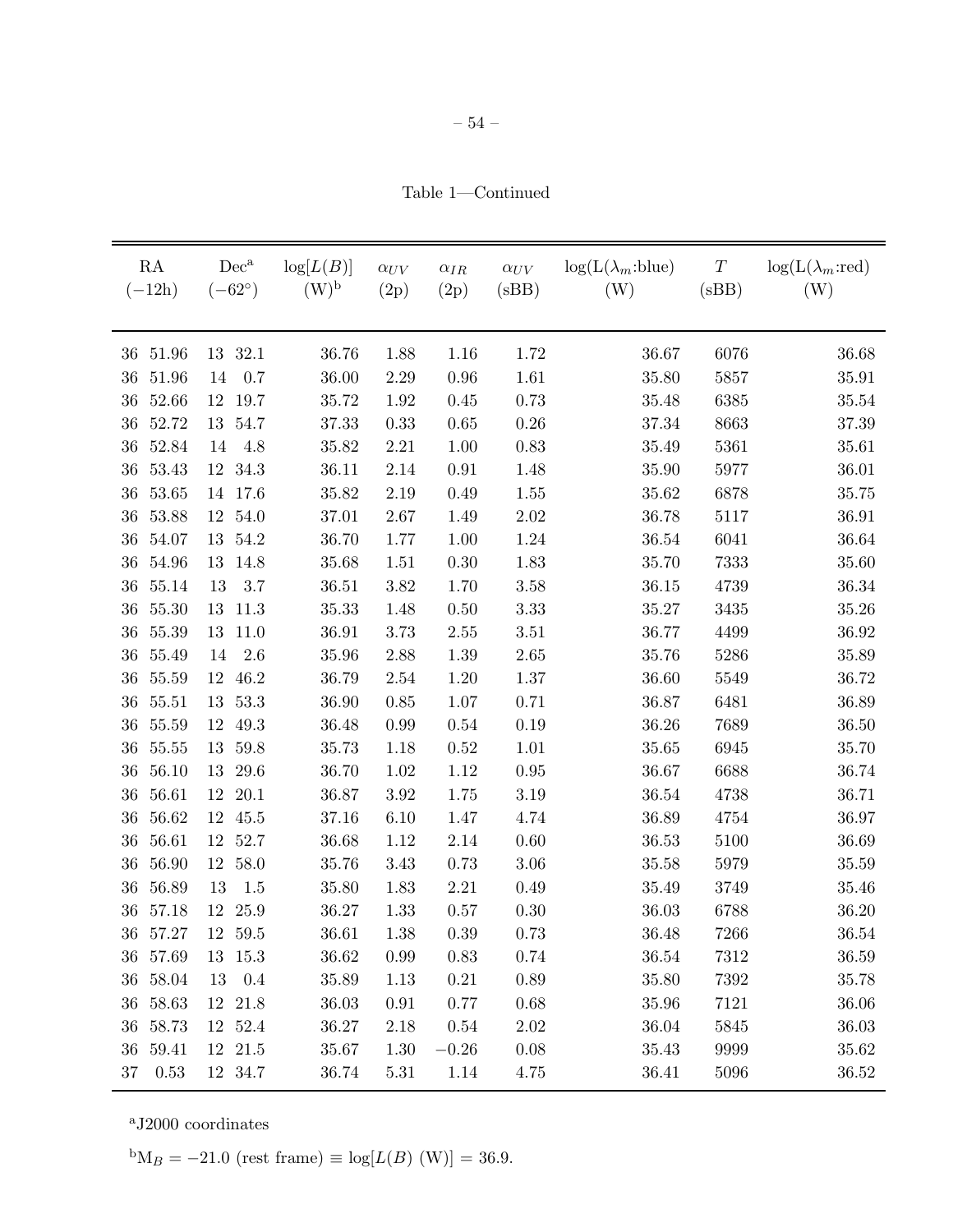| Number         | $\mathcal{A}$ | I<br>$\alpha_{UV}$ | $\mathcal E$ | $\mathcal{A}$ | $\mathcal I$<br>$\alpha_{IR}$                                               | $\mathcal E$ |
|----------------|---------------|--------------------|--------------|---------------|-----------------------------------------------------------------------------|--------------|
|                |               |                    |              |               |                                                                             |              |
| 0.25 < z < 0.5 |               |                    |              |               |                                                                             |              |
| 155            |               |                    |              |               | 4.5 $(0.6)^a$ 2.6 $(0.1)$ 1.8 $(0.1)$   1.0 $(0.1)$ 1.0 $(0.1)$ 0.6 $(0.1)$ |              |
| 0.5 < z < 0.8  |               |                    |              |               |                                                                             |              |
| 199            |               |                    |              |               | 5.3 (0.2) 2.6 (0.1) 1.4 (0.1) 1.4 (0.1) 1.2 (0.1) 0.6 (0.1)                 |              |
| 0.8 < z < 1.05 |               |                    |              |               |                                                                             |              |
| 135            |               |                    |              |               | 5.1 (0.7) 2.8 (0.3) 1.3 (0.1)   1.3 (0.1) 1.3 (0.1) 0.8 (0.1)               |              |
| 1.05 < z < 1.5 |               |                    |              |               |                                                                             |              |
| 26             | 5.3(1.0)      |                    | 1.1(0.2)     | 1.3(0.2)      | $\cdots$                                                                    | 1.1(0.1)     |

Table 2. Median Spectral Indices for Objects in the Region of the HDF Using the 2p SED Model

<sup>a</sup>All entries have the median followed in parentheses by the  $1\sigma$  uncertainty of the median calculated assuming Gaussian statistics holds.

Table 3. Median Spectral Indices for Objects in the Region of the HDF Using the sBB SED Model

| Number         | $\mathcal{A}$ | I             | $\mathcal E$       | $\mathcal{A}$                                                     | ${\cal I}$ | $\mathcal E$ |
|----------------|---------------|---------------|--------------------|-------------------------------------------------------------------|------------|--------------|
|                |               | $\alpha_{UV}$ |                    |                                                                   | T          |              |
|                |               |               |                    |                                                                   |            |              |
| 0.25 < z < 0.5 |               |               |                    |                                                                   |            |              |
| 155            |               |               |                    | 4.4 $(0.7)^a$ 2.2 $(0.1)$ 1.4 $(0.1)$   5125 $(100)$ 5400 $(100)$ |            | 6575 (100)   |
| 0.5 < z < 0.8  |               |               |                    |                                                                   |            |              |
| 199            |               |               |                    | 4.8 (0.3) 1.9 (0.1) 1.0 (0.1)   4875 (100) 5300 (100)             |            | 6600 (100)   |
| 0.8 < z < 1.05 |               |               |                    |                                                                   |            |              |
| 135            |               |               |                    | 4.7 (0.6) 2.8 (0.3) 1.0 (0.1)   4900 (100)                        | 4950 (100) | 6700 (100)   |
| 1.05 < z < 1.5 |               |               |                    |                                                                   |            |              |
| 26             | 4.3 $(1.0)$   |               | $\ldots$ 0.7 (0.2) | 4600(300)                                                         |            | 6100 (200)   |

<sup>a</sup>All entries have the median followed in parentheses by the  $1\sigma$  uncertainty of the median calculated assuming Gaussian statistics holds.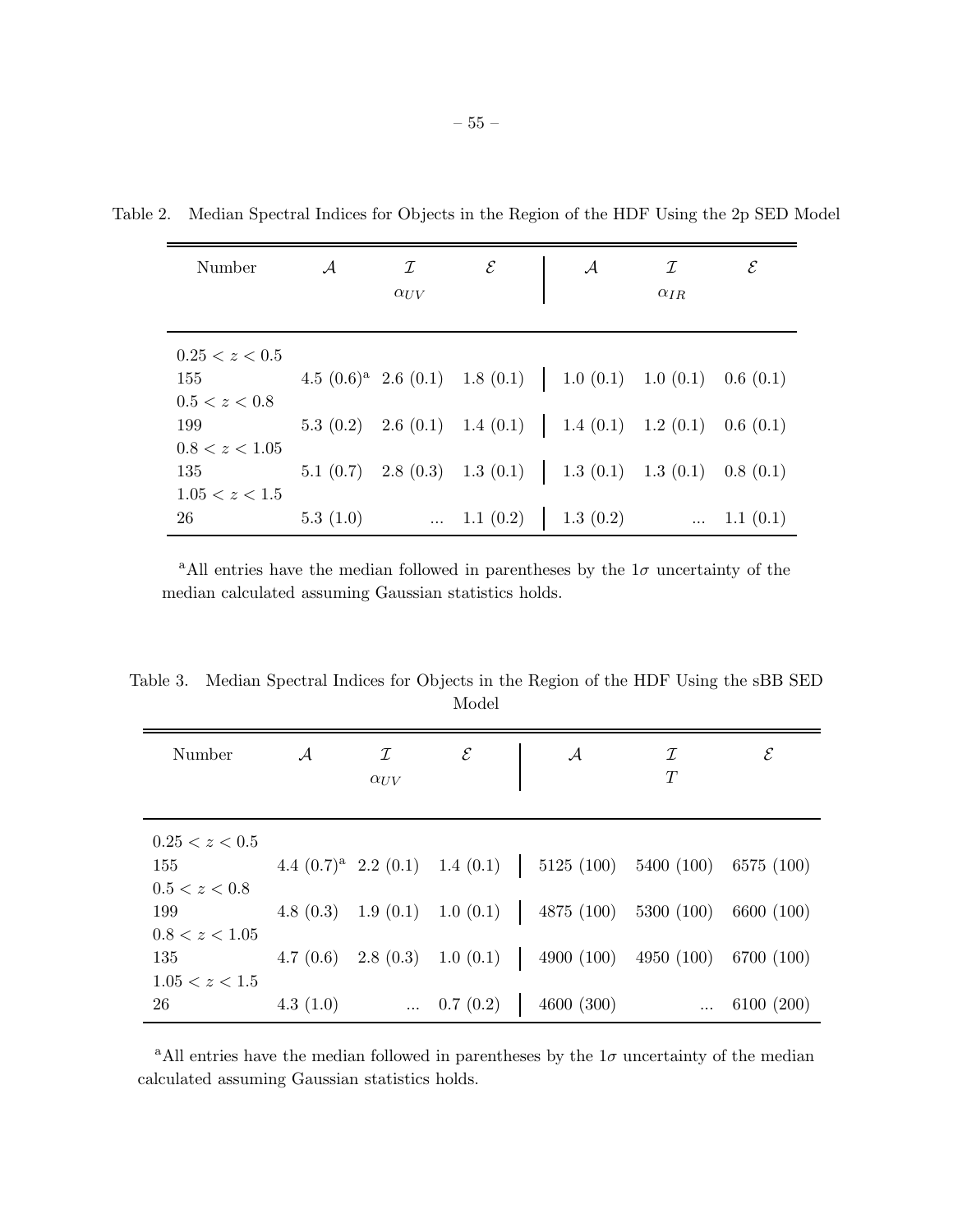| Range<br>of $\alpha_{UV}$ | Number           | Median $\text{Log}[L(R)]$<br>(Watts) | Range<br>of $\alpha_{IR}$             | Number           | Median $Log[L(R)]$<br>(Watts) |
|---------------------------|------------------|--------------------------------------|---------------------------------------|------------------|-------------------------------|
| $0.25\leq z<0.5$          |                  |                                      |                                       |                  |                               |
| $0-1\,$                   | 9                | 35.50(0.1)                           | $-2 - -1$                             | $\theta$         |                               |
| $1-2\,$                   | $50\,$           | 35.83(0.1)                           | $-1 - 0$                              | 14               | 35.47(0.1)                    |
| $2-3$                     | $48\,$           | 36.11(0.1)                           | $0\, -\, 1$                           | 83               | 35.98(0.1)                    |
| $3-4$                     | $27\,$           | 36.25(0.1)                           | $1\,{-}\,2$                           | $53\,$           | 36.38(0.1)                    |
| $4-5$                     | 12               | 36.64 $(0.1)$                        | $2-3$                                 | $\bf 5$          | 35.77(0.2)                    |
| $5-6\,$                   | $\overline{5}$   | 36.60(0.1)                           | $4\hspace{-0.05cm}-\hspace{-0.05cm}5$ | $\overline{0}$   |                               |
| $0.5\leq z < 0.8$         |                  |                                      |                                       |                  |                               |
| $0-1\,$                   | 17               | 35.85(0.1)                           | $-2 - -1$                             | $\overline{0}$   |                               |
| $1-2\,$                   | 75               | 36.32(0.1)                           | $-1 - 0$                              | $\,6\,$          | 35.63(0.1)                    |
| $2-3$                     | 59               | 36.47(0.1)                           | $0-1\,$                               | 109              | 36.29(0.1)                    |
| $3 - 4$                   | 16               | 36.75(0.1)                           | $1-2\,$                               | 84               | 36.79(0.1)                    |
| $4-5$                     | 10               | 36.81(0.1)                           | $2-3$                                 | $\boldsymbol{0}$ |                               |
| $5-6$                     | $13\,$           | 36.69 $(0.1)$                        | $4\hspace{-0.05cm}-\hspace{-0.05cm}5$ | $\boldsymbol{0}$ |                               |
| $0.8 \leq z < 1.05$       |                  |                                      |                                       |                  |                               |
| $0-1$                     | $34\,$           | 36.46(0.1)                           | $-2 - -1$                             | $\overline{0}$   |                               |
| $1-2$                     | $55\,$           | 36.65(0.1)                           | $-1 - 0$                              | $\overline{4}$   | 36.27(0.1)                    |
| $2-3$                     | $21\,$           | 36.91(0.1)                           | $0\, -\, 1$                           | 65               | 36.57(0.1)                    |
| $3-4$                     | 11               | 37.02(0.1)                           | $1\,{-}\,2$                           | 63               | 36.99(0.1)                    |
| $4-5$                     | 3                | 37.06 $(0.2)$                        | $2-3$                                 | $\overline{4}$   | 36.90 $(0.1)$                 |
| $5-6$                     | $\overline{7}$   | 37.15(0.1)                           | $4-5$                                 | $\boldsymbol{0}$ |                               |
| $1.05 \leq z < 1.5$       |                  |                                      |                                       |                  |                               |
| $0-1\,$                   | 11               | 36.47(0.1)                           | $-2 - -1$                             | $\mathbf{1}$     | $37.03$ ()                    |
| $1\,{-}\,2$               | 10               | 36.86(0.1)                           | $-1\, -\, 0$                          | $\,2$            | 36.65(0.1)                    |
| $2-3$                     | $\sqrt{3}$       | 36.66 $(0.2)$                        | $0\, -\, 1$                           | $\bf 5$          | 36.34(0.2)                    |
| $3 - 4$                   | $\overline{0}$   |                                      | $1-2\,$                               | 15               | 36.91(0.1)                    |
| $4-5$                     | $\mathbf{1}$     | $37.41$ ()                           | $2-3$                                 | $\boldsymbol{3}$ | 36.68(0.2)                    |
| $5-6\,$                   | $\boldsymbol{0}$ |                                      | $4-5\,$                               | $\boldsymbol{0}$ |                               |

Table 4. Median R Luminosity as a Function of Spectral Index for Objects in the Region of the HDF (2p SED Model)

<sup>a</sup>All entries have the median followed by the  $1\sigma$  uncertainty in the median computed assuming Gaussian statistics applies.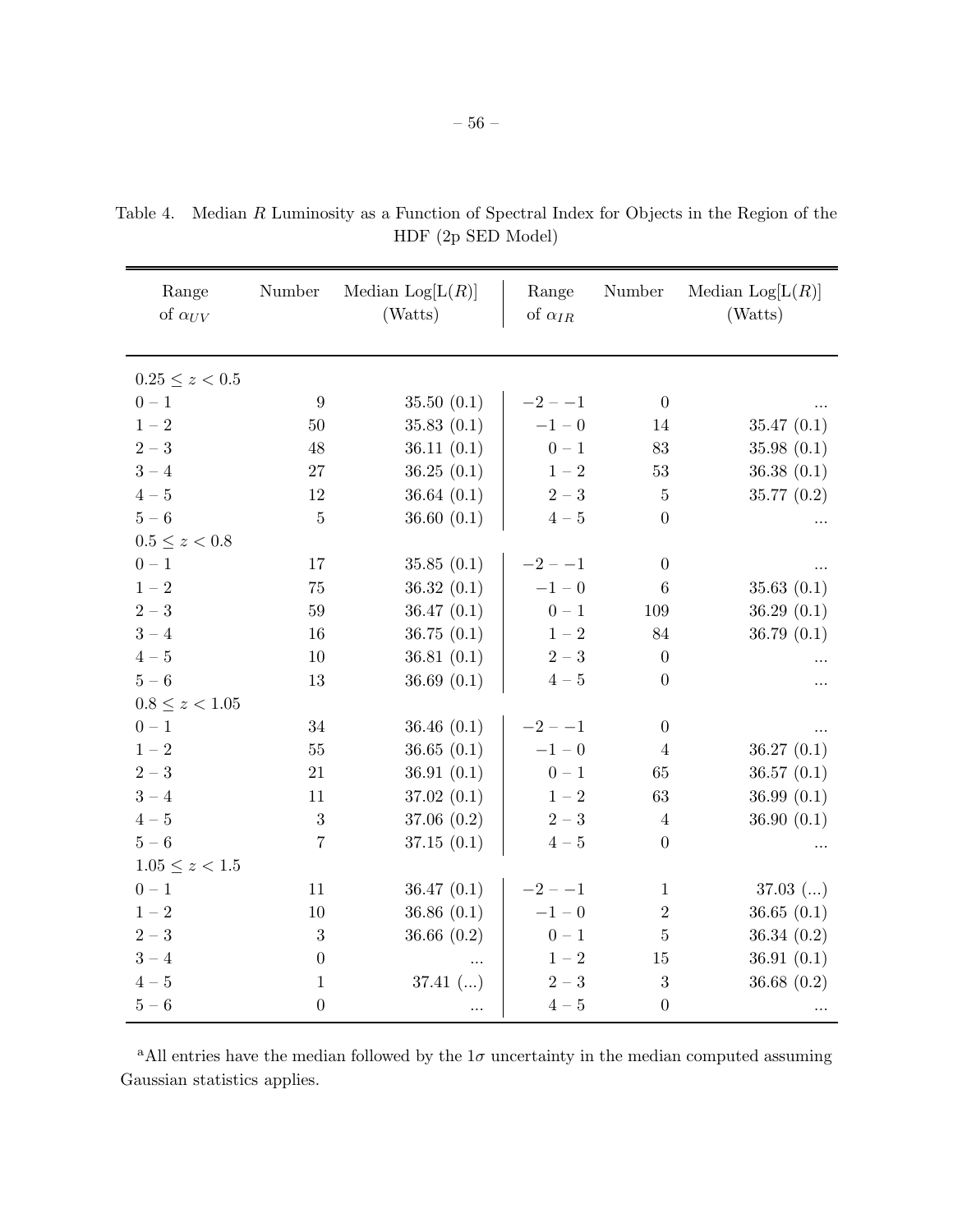| Range                                 | Number           | $\text{Log}[L(\lambda_m : \text{red})]$ | Range              | Number           | $\text{Log}[L(\lambda_m : \text{red}))]$ |
|---------------------------------------|------------------|-----------------------------------------|--------------------|------------------|------------------------------------------|
| of $\alpha_{UV}$                      |                  | (Median, Watts)                         | of $T(sBB)$        |                  | (Median, Watts)                          |
|                                       |                  |                                         |                    |                  |                                          |
| $0.25 \leq z < 0.5$                   |                  |                                         |                    |                  |                                          |
| $-1 - 0$                              | $\mathbf{1}$     | $35.14$ ()                              | $3800 - 4375$      | 8                | 35.89 $(0.2)$                            |
| $0-1\,$                               | $29\,$           | 35.76(0.1)                              | $4375 - 5025$      | 26               | 36.47(0.1)                               |
| $1-2\,$                               | $59\,$           | 36.04(0.1)                              | $5025 - 5775$      | 42               | 36.24(0.1)                               |
| $2-3$                                 | 36               | 36.14 $(0.1)$                           | $5775 - 6650$      | $33\,$           | 36.03(0.1)                               |
| $3-4$                                 | 17               | 36.30(0.1)                              | $6650 - 7650$      | $28\,$           | 35.78(0.1)                               |
| $4-5$                                 | $\bf 5$          | 36.39 $(0.1)$                           | $7650 - 8800$      | $\overline{7}$   | 35.62(0.1)                               |
| $5-6\,$                               | $\,6\,$          | 36.51(0.2)                              | $8800$ – $10125\,$ | $\overline{4}$   | 35.47(0.1)                               |
| $0.5 \le z < 0.8$                     |                  |                                         |                    |                  |                                          |
| $-1 - 0$                              | $\overline{5}$   | 35.76(0.1)                              | $3800 - 4375$      | $\overline{5}$   | 36.65(0.1)                               |
| $0\, -\, 1$                           | $52\,$           | 36.21(0.1)                              | $4375\, -\,5025$   | $39\,$           | 36.74 $(0.1)$                            |
| $1-2\,$                               | 67               | 36.46 $(0.1)$                           | $5025 - 5775$      | $52\,$           | 36.51(0.1)                               |
| $2-3$                                 | 36               | 36.56(0.1)                              | $5775 - 6650$      | $50\,$           | 36.29 $(0.1)$                            |
| $3-4$                                 | 11               | 36.52(0.2)                              | $6650 - 7650$      | $35\,$           | 36.38(0.1)                               |
| $4\hspace{-0.05cm}-\hspace{-0.05cm}5$ | 14               | 36.54(0.1)                              | $7650 - 8800$      | 10               | 36.15(0.1)                               |
| $5-6\,$                               | $\boldsymbol{9}$ | 36.67 $(0.1)$                           | $8800 - 10125$     | $\bf 5$          | 36.19 $(0.2)$                            |
| $6 - 10$                              | $\overline{4}$   | 36.74 $(0.1)$                           |                    |                  |                                          |
| $0.8 \leq z < 1.05$                   |                  |                                         |                    |                  |                                          |
| $-1 - 0$                              | $\sqrt{3}$       | 35.87(0.1)                              | $3800 - 4375$      | $\sqrt{3}$       | 36.61 $(0.1)$                            |
| $0-1\,$                               | $49\,$           | 36.56 $(0.1)$                           | $4375 - 5025$      | 31               | 36.92(0.1)                               |
| $1-2\,$                               | 45               | 36.72(0.1)                              | $5025 - 5775$      | $22\,$           | 36.87(0.1)                               |
| $2-3$                                 | 17               | 36.73(0.1)                              | $5775 - 6650$      | $20\,$           | 36.30 $(0.1)$                            |
| $3 - 4$                               | $\boldsymbol{9}$ | 36.75(0.1)                              | $6650 - 7650$      | 33               | 36.63 $(0.1)$                            |
| $4\hspace{-0.05cm}-\hspace{-0.05cm}5$ | $\bf 5$          | 36.92(0.1)                              | $7650 - 8800$      | 16               | 36.59(0.1)                               |
| $5-6\,$                               | $\bf 5$          | 36.92(0.1)                              | $8800 - 10125$     | $\,6\,$          | 36.49 $(0.2)$                            |
| $6 - 10$                              | $\mathbf 5$      | 37.01 $(0.1)$                           | >10125             | $\,6\,$          | 36.51 $(0.2)$                            |
| $1.05 \leq z < 1.5$                   |                  |                                         |                    |                  |                                          |
| $-1 - 0$                              | $\mathbf{1}$     | $36.51$ ()                              | $3800 - 4375$      | $\boldsymbol{0}$ |                                          |
| $0-1\,$                               | 13               | 36.69 $(0.1)$                           | $4375 - 5025$      | $\overline{5}$   | 36.96 $(0.2)$                            |
| $1-2\,$                               | $8\,$            | 36.96(0.1)                              | $5025 - 5775$      | $\overline{4}$   | 36.64 $(0.1)$                            |
| $2-3$                                 | 3                | 36.57(0.1)                              | $5775 - 6650$      | $\overline{7}$   | 36.77 $(0.2)$                            |
| $3-4$                                 | $\boldsymbol{0}$ | .                                       | $6650 - 7650$      | 7                | 36.58 $(0.2)$                            |
| $4\hspace{-0.05cm}-\hspace{-0.05cm}5$ | $\boldsymbol{0}$ | $\cdots$                                | $7650 - 8800$      | 1                | $37.39$ ()                               |
| $5-6\,$                               | $\boldsymbol{0}$ | $\ddotsc$                               | $8800$ – $10125\,$ | $\boldsymbol{0}$ |                                          |

Table 5. Median Blue Luminosity as a Function of Spectral Index for Objects in the Region of the HDF (sBB Model)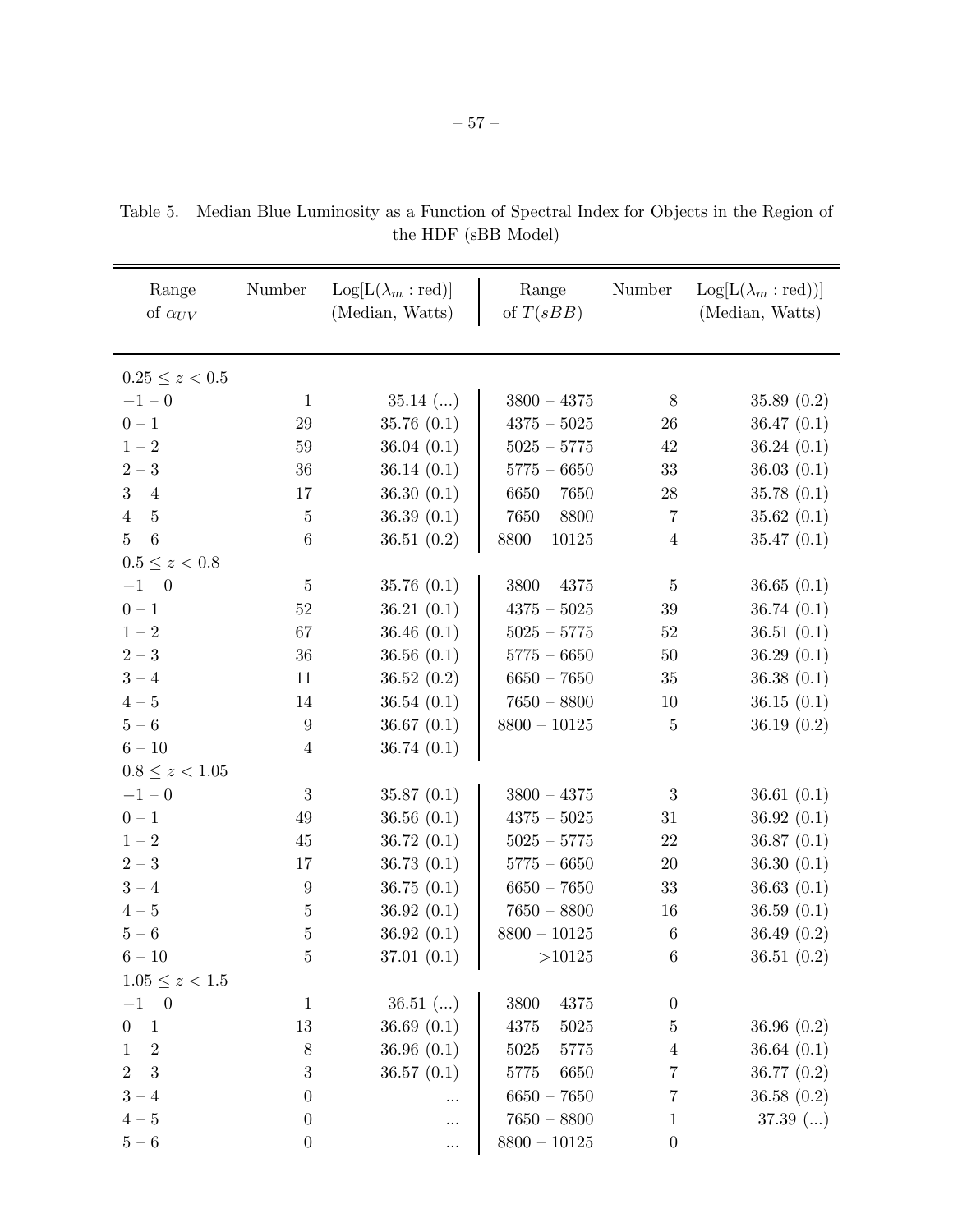| Range<br>of $\alpha_{UV}$ | Number | $\text{Log}[L(\lambda_m : \text{red})]$<br>(Median, Watts) | Range<br>of $T(sBB)$ | Number | $\text{Log}[L(\lambda_m : \text{red}))]$<br>(Median, Watts) |
|---------------------------|--------|------------------------------------------------------------|----------------------|--------|-------------------------------------------------------------|
| $6 - 10$                  |        | $37.52$ ()                                                 | >10125               |        | 36.51(0.1)                                                  |

Table 5—Continued

<sup>a</sup>All entries have the median followed by the  $1\sigma$  uncertainty in the median computed assuming Gaussian statistics applies.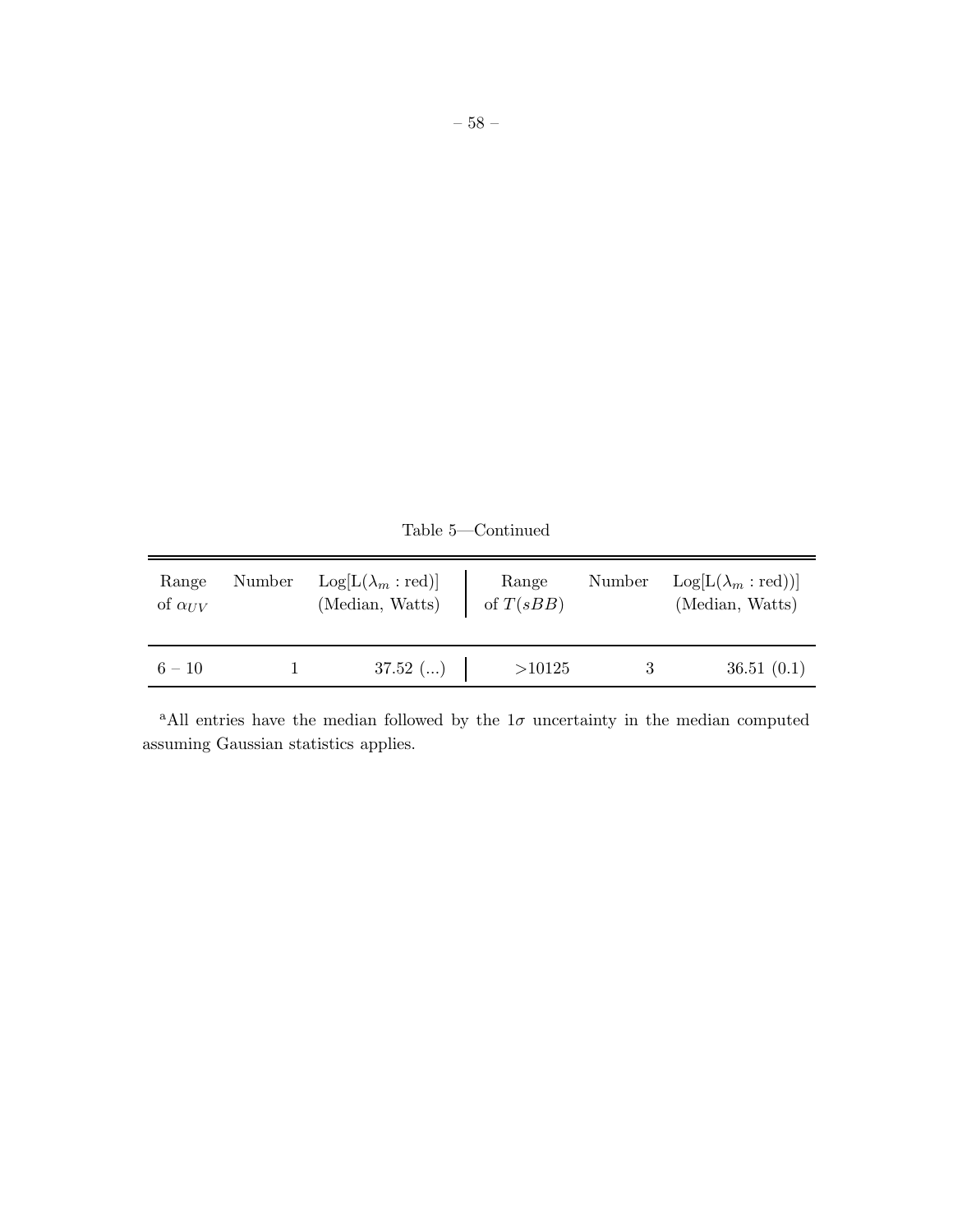| RA              | $Dec^a$          |          | $\boldsymbol{R}$ | $\boldsymbol{z}$ | Quality          | Sp.Type                  | Source |
|-----------------|------------------|----------|------------------|------------------|------------------|--------------------------|--------|
| $(-12h)$        | $(-62^{\circ})$  |          | (mag)            |                  |                  |                          |        |
|                 |                  |          |                  |                  |                  |                          |        |
| 16.67<br>36     | 13               | 10.5     | 23.34            | 0.437            | 1                | ${\cal E}$               | cal    |
| 36<br>18.16     | 12               | 57.6     | 23.54            | 0.473            | $\mathbf{1}$     | ${\cal E}$               | cal    |
| 36<br>$21.69\,$ | 12               | 18.2     | 23.32            | 1.008            | $\mathbf{1}$     | $\mathcal E$             | cal    |
| 36<br>22.86     | 11               | 18.4     | 23.78            | 0.895            | $\bf 5$          | $\mathcal E$             | cal    |
| 36<br>22.85     | 14               | 51.3     | 23.50            | 0.652            | $\,1$            | $\mathcal E$             | cal    |
| 36<br>23.98     | 11               | $21.6\,$ | 23.53            | 0.842            | $\overline{4}$   | $\mathcal E$             | cal    |
| 36<br>25.14     | 12               | 27.5     | 23.63            | 1.091            | $\boldsymbol{3}$ | $\mathcal{A}$            | cal    |
| 36<br>25.97     | 12               | 37.6     | 23.63            | 0.437            | $\mathbf{1}$     | $\mathcal{E}\mathcal{I}$ | cal    |
| 36<br>27.50     | 10               | $26.0\,$ | 23.43            | 0.763            | $\boldsymbol{3}$ | $\mathcal I$             | cal    |
| 36<br>29.75     | 12               | 0.3      | 23.16            | 1.016            | $\mathbf 1$      | $\mathcal{E}\mathcal{I}$ | cal    |
| 36<br>29.82     | 11               | 53.4     | 23.17            | 0.529            | $\mathbf{1}$     | $\mathcal E$             | cal    |
| 36<br>33.23     | 10               | 49.9     | 23.34            | 1.006            | $\mathbf{1}$     | $\mathcal E$             | cal    |
| 36<br>36.69     | 11               | 11.3     | 23.24            | 0.846            | $\mathbf{1}$     | $\mathcal E$             | cal    |
| 36<br>37.07     | 16               | 15.1     | 23.56            | 0.852            | $\mathbf{1}$     | $\mathcal E$             | cal    |
| 36<br>37.72     | $\boldsymbol{9}$ | 45.8     | 23.39            | 0.513            | $\mathbf{1}$     | $\mathcal E$             | cal    |
| 36<br>38.60     | 12               | 53.3     | 23.41            | 0.960            | $\bf 5$          | $\mathcal E$             | cal    |
| 36<br>39.47     | 10               | 16.0     | 23.33            | 0.485            | $\,1$            | $\mathcal E$             | cal    |
| 36<br>41.42     | 10               | 51.2     | 23.38            | 0.937            | $\mathbf{1}$     | $\mathcal E$             | cal    |
| 36<br>42.34     | 16               | 22.3     | 23.34            | 0.855            | $\,1$            | $\mathcal E$             | cal    |
| 36<br>42.84     | 14               | 12.1     | 23.43            | 0.586            | $1\,$            | $\mathcal E$             | cal    |
| 36<br>43.24     | 13               | $32.5\,$ | 23.43            | 0.905            | $\overline{4}$   | $\mathcal E$             | cal    |
| 44.42<br>36     | 10               | 52.8     | 23.50            | 0.937            | $\mathbf{1}$     | ${\cal E}$               | cal    |
| 36<br>45.24     | 11               | 8.7      | 23.41            | 0.513            | $\mathbf{1}$     | $\mathcal{E}\mathcal{I}$ | cal    |
| 36<br>46.56     | 10               | 49.1     | 23.70            | 0.857            | $\sqrt{3}$       | $\mathcal I$             | cal    |
| 36 48.57        | 10               | 48.8     | 23.39            | 0.940            | $\overline{5}$   | $\mathcal E$             | cal    |
| $36\,$<br>49.75 | 11               | 6.7      | 23.37            | 1.018            | 3                | $\mathcal E$             | cal    |
| 36<br>50.52     | 15               | 24.0     | 23.80            | 0.321            | $1\,$            | ${\mathcal E}$           | cal    |
| 52.03<br>36     | 10               | $59.1\,$ | 23.67            | 0.955            | $\overline{5}$   | $\mathcal E$             | cal    |
| 36<br>52.24     | $\boldsymbol{9}$ | 57.6     | 23.07            | 0.750            | $\mathbf{1}$     | ${\cal E}$               | cal    |
| $53.36\,$<br>36 | 10               | 25.8     | 23.20            | 0.973            | $\,4\,$          | $\mathcal E$             | cal    |
| 56.03<br>36     | 10               | 20.7     | 23.64            | 0.938            | $\mathbf{1}$     | $\mathcal E$             | cal    |
| 56.84<br>36     | 10               | 2.0      | 23.51            | 0.000            | $\mathbf{1}$     | ${\cal M}$               | cal    |
| 57.07<br>36     | 15               | 11.2     | 23.50            | 0.849            | $1\,$            | $\mathcal{E}\mathcal{I}$ | cal    |
| 57.30<br>36     | 10               | 26.1     | 23.29            | 0.847            | $\overline{5}$   | ${\cal E}$               | cal    |

Table 6a. Additional Redshifts for Galaxies in the Flanking Fields of the HDF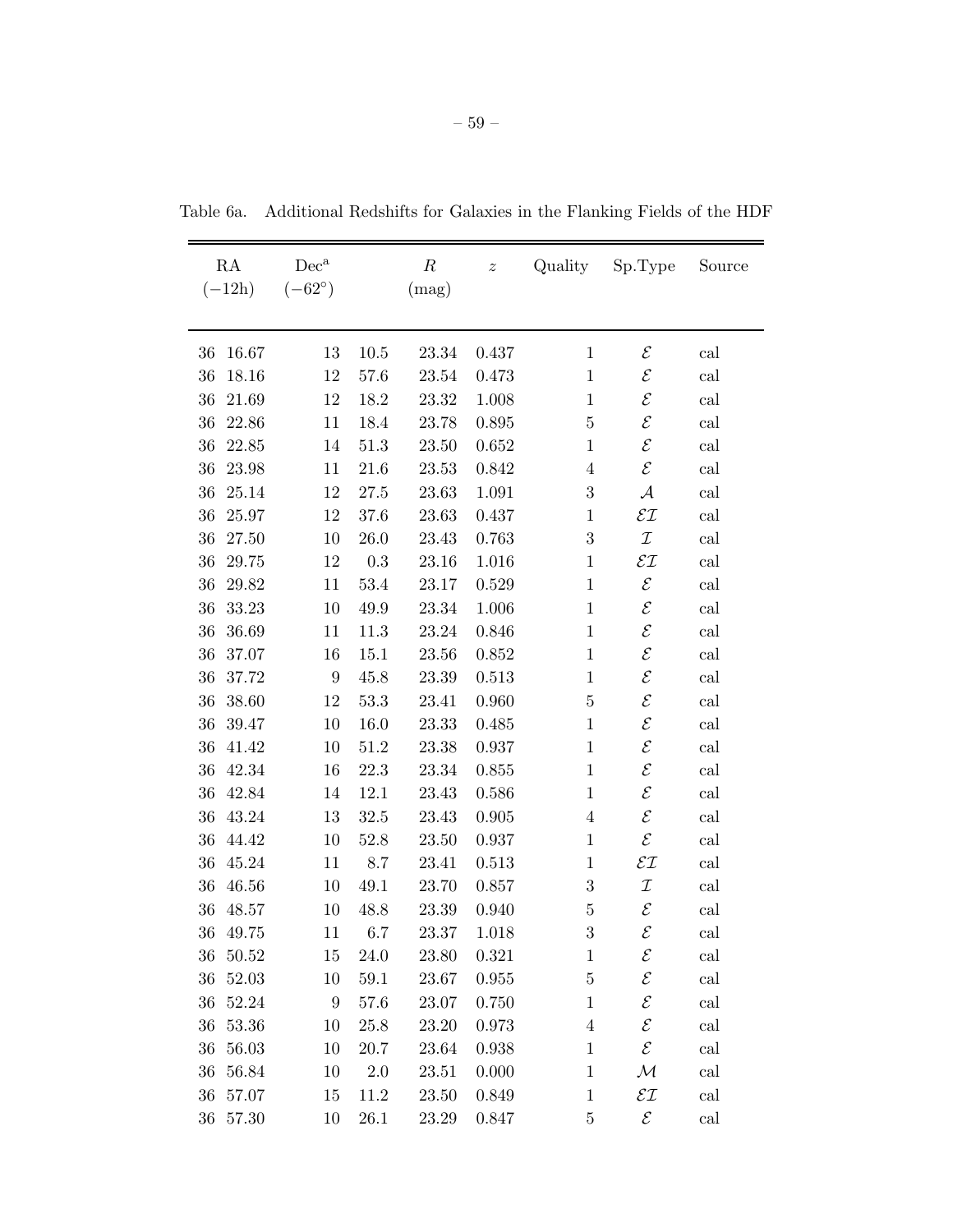| RA<br>$(-12h)$ | $Dec^a$<br>$(-62^{\circ})$ |         | $\boldsymbol{R}$<br>(mag) | $\boldsymbol{z}$ | Quality        | Sp.Type                  | Source |
|----------------|----------------------------|---------|---------------------------|------------------|----------------|--------------------------|--------|
| 36<br>57.70    | 10                         | 40.9    | 23.24                     | 1.416            | 3              | ${\cal A}$               | cal    |
| 36<br>58.52    | 15                         | 53.3    | 23.55                     | 0.457            | $\mathbf{1}$   | $\mathcal{E}_{0}$        | cal    |
| 36<br>59.83    | 9                          | 47.9    | 23.04                     | 0.679            | $\mathbf{1}$   | $\mathcal{E}_{0}$        | cal    |
| 37<br>00.16    | 16                         | 15.1    | 22.83                     | 0.914            | $\mathbf{1}$   | $\mathcal{E}_{0}$        | cal    |
| 37<br>00.42    | 10                         | 1.6     | 23.26                     | 0.791            | $\overline{5}$ | $\mathcal E$             | cal    |
| 00.77<br>37    | 11                         | 33.7    | 23.27                     | 0.305            | $\mathbf{1}$   | $\mathcal{E}_{0}$        | cal    |
| 00.90<br>37    | 10                         | 28.4    | 22.27                     | 0.563            | $\mathbf{1}$   | $\mathcal{E}\mathcal{I}$ | cal    |
| 37<br>01.11    | 14                         | 26.0    | 23.41                     | 0.901            | 4              | $\mathcal{E}_{0}$        | cal    |
| 02.24<br>37    | 10                         | 33.0    | 23.46                     | 0.276            | $\mathbf{1}$   | $\mathcal E$             | cal    |
| 02.53<br>37    | 11                         | $5.3\,$ | 23.43                     | 1.014            | $\mathbf{1}$   | $\mathcal E$             | cal    |
| 04.25<br>37    | 9                          | 59.7    | 22.59                     | 0.322            | $\mathbf{1}$   | $\mathcal E$             | cal    |
| 04.27<br>37    | 10                         | 29.9    | 23.23                     | 0.411            | $\mathbf{1}$   | $\mathcal{E}_{0}^{2}$    | cal    |
| 06.04<br>37    | 13                         | 40.4    | 23.25                     | 0.672            | $\overline{5}$ | $\mathcal{E}_{0}^{2}$    | cal    |
| 06.33<br>37    | 10                         | 57.4    | 23.66                     | 0.906            | $\mathbf{1}$   | $\mathcal{E}_{0}^{2}$    | cal    |
| 06.83<br>37    | 10                         | 6.6     | 22.89                     | 0.938            | 4              | ${\cal E}$               | cal    |
| 09.64<br>37    | 11                         | 19.4    | 23.76                     | 1.176            | $\mathbf{1}$   | $\mathcal{E}_{0}^{2}$    | cal    |
| 10.54<br>37    | 11                         | 16.3    | 23.60                     | 0.841            | $\overline{5}$ | $\mathcal{E}_{0}^{2}$    | cal    |
| 11.14<br>37    | 12                         | 57.0    | 23.20                     | 0.484            | $\mathbf{1}$   | $\mathcal{E}_{0}^{2}$    | cal    |
| 12.15<br>37    | 11                         | 44.2    | 23.10                     | 0.909            | 4              | $\mathcal{E}_{0}^{2}$    | cal    |

Table 6a—Continued

 ${}^{\text{b}}\text{M}_B = -21.0$  (rest frame)  $\equiv \log[L(B) \text{ (W)}] = 36.9.$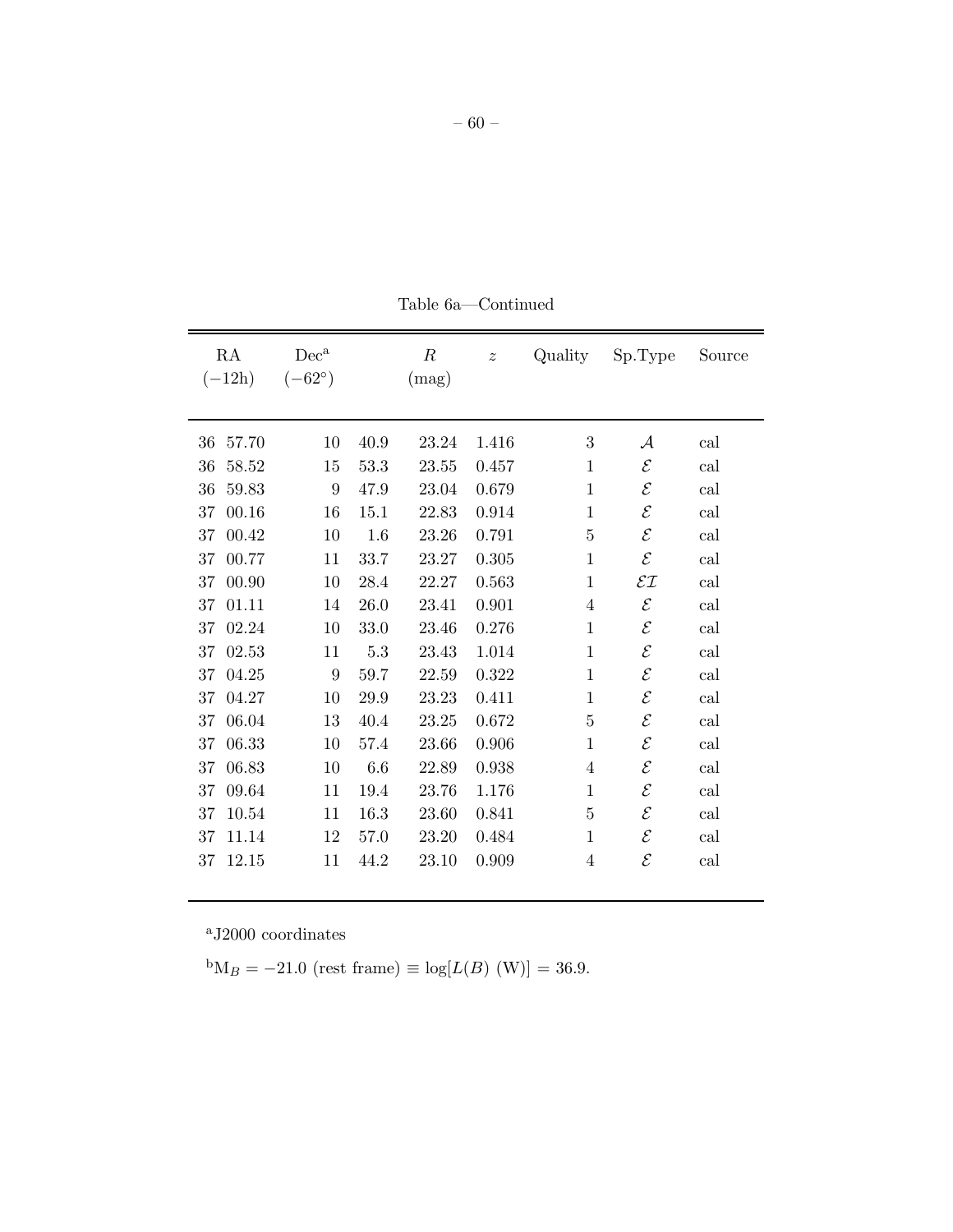| RA<br>$(-12h)$ | $Dec^a$<br>$(-62^{\circ})$ |      | R<br>(mag) | $\boldsymbol{z}$ | Quality | Sp.Type                     | Source               |
|----------------|----------------------------|------|------------|------------------|---------|-----------------------------|----------------------|
| 36 37.77       | 12                         | 35.1 | 23.87      | 0.485            | 1       | $\mathcal E$                | cal                  |
| 36 45.30       | 11                         | 42.9 | 24.00      | 0.558            | 1       | $\mathcal E$                | st <sub>0</sub> ,cal |
| 36 47.17       | 13                         | 41.7 | 23.93      | 1.313            | 1       | $\mathcal{E} \mathcal{A}$   | $daw^c$              |
| 36 43.84       | 12                         | 41.5 | 25.21      | 4.540            | 11      | $\mathcal E$                | stern <sup>d</sup>   |
| 44.66<br>36    | 11                         | 50.2 | 26.50      | 4.580            | 11      | $\mathcal{E}_{\mathcal{E}}$ | stern <sup>d</sup>   |

Table 6b. Additional Redshifts for Galaxies in the HDF

 ${}^{b}M_{B} = -21.0$  (rest frame)  $\equiv \log[L(B) \text{ (W)}] = 36.9.$ 

<sup>c</sup>Private communication, to be published by Dawson, Stern, Bunker, Spinrad & Dey (2000).

<sup>d</sup>Published in Stern & Spinrad (1999).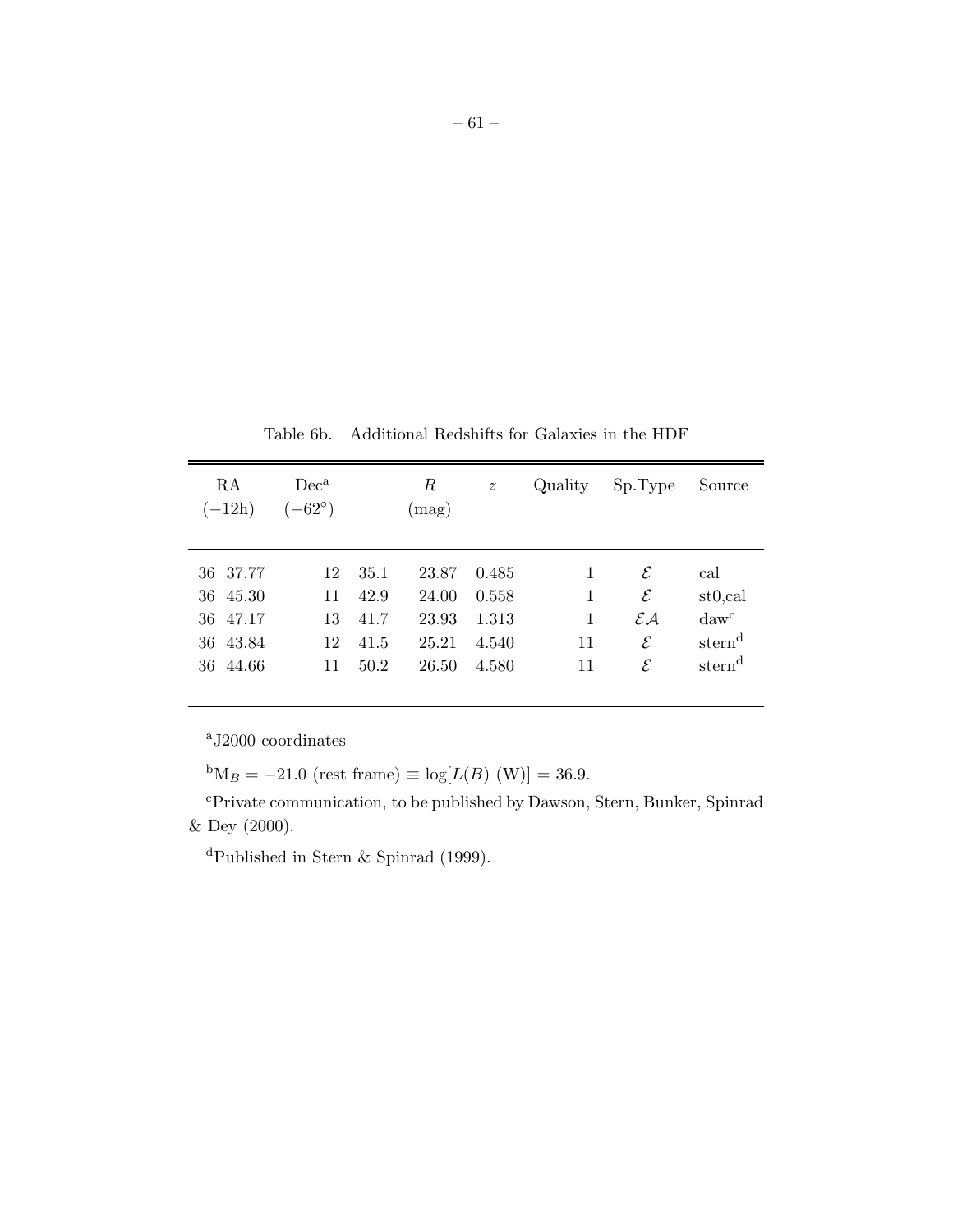| RA<br>$(-12h)$  | $Dec^a$<br>$(-62^{\circ})$ |          | log[L(B)]<br>$(W)^{b}$ | $\alpha_{UV}$<br>(2p) | $\alpha_{IR}$<br>(2p) | $\alpha_{UV}$<br>(sBB) | $log(L(\lambda_m:blue))$<br>(W) | $\cal T$<br>(sBB) | $log(L(\lambda_m:red))$<br>(W) |
|-----------------|----------------------------|----------|------------------------|-----------------------|-----------------------|------------------------|---------------------------------|-------------------|--------------------------------|
| 16.67<br>36     | 13                         | 10.5     | 35.68                  | 2.27                  | $-0.34$               | 1.09                   | 35.54                           | 9162              | 35.60                          |
| 18.16<br>36     | 12                         | 57.6     | 35.67                  | 1.82                  | $\rm 0.93$            | 0.50                   | 35.46                           | 5281              | 35.51                          |
| 21.69<br>36     | 12                         | 18.2     | 36.60                  | 1.61                  | 0.96                  | 1.73                   | 36.61                           | 6873              | 36.61                          |
| 36<br>22.86     | 11                         | 18.4     | 36.24                  | 1.76                  | 1.17                  | 1.71                   | 36.22                           | 6255              | 36.29                          |
| 36<br>22.85     | 14                         | 51.3     | 36.01                  | 2.12                  | 0.77                  | 1.60                   | 35.91                           | 6143              | 35.97                          |
| 23.98<br>36     | 11                         | 21.6     | 36.18                  | 0.73                  | $0.92\,$              | 0.57                   | 36.15                           | 6708              | 36.25                          |
| 25.14<br>36     | 12                         | 27.5     | 36.50                  | 2.18                  | $-0.13$               | 2.41                   | 36.59                           | 13001             | 36.59                          |
| 36<br>25.97     | 12                         | 37.6     | 35.37                  | 1.39                  | 0.77                  | 1.02                   | 35.29                           | 6372              | 35.43                          |
| 36<br>27.50     | 10                         | 26.0     | 36.19                  | 4.16                  | 1.53                  | 4.16                   | 36.18                           | 5732              | 36.26                          |
| 36<br>29.75     | 12                         | 0.3      | 36.53                  | 0.08                  | 0.89                  | 0.18                   | 36.56                           | 6927              | $36.56\,$                      |
| 36<br>29.82     | 11                         | 53.4     | 35.74                  | 0.79                  | 0.66                  | 0.38                   | 35.67                           | 6915              | 35.82                          |
| 33.23<br>36     | 10                         | 49.9     | 36.58                  | 1.30                  | 1.19                  | 1.66                   | 36.64                           | 6421              | 36.64                          |
| 36.69<br>36     | 11                         | 11.3     | 36.31                  | 0.92                  | 0.61                  | 0.87                   | 36.32                           | 8018              | 36.44                          |
| $37.07\,$<br>36 | 16                         | 15.1     | 36.22                  | 1.33                  | 1.22                  | 1.33                   | 36.21                           | 6107              | 36.31                          |
| $36\,$<br>37.72 | $\boldsymbol{9}$           | 45.8     | 35.85                  | 2.40                  | $-0.40$               | 0.40                   | 35.58                           | 8350              | 35.73                          |
| 38.60<br>36     | 12                         | 53.3     | 36.34                  | 1.42                  | $-0.26$               | 1.17                   | 36.37                           | 12158             | 36.37                          |
| 39.47<br>36     | 10                         | 16.0     | 35.75                  | 2.30                  | $-0.02$               | 0.66                   | 35.53                           | 6753              | 35.64                          |
| 36<br>41.42     | 10                         | 51.2     | 36.47                  | 2.32                  | 1.60                  | 2.32                   | 36.45                           | 5699              | 36.64                          |
| 42.34<br>36     | 16                         | 22.3     | 36.43                  | 3.38                  | 0.82                  | 3.38                   | 36.45                           | 7613              | 36.52                          |
| 43.24<br>36     | 13                         | $32.5\,$ | 36.29                  | 0.66                  | 1.29                  | 0.58                   | 36.27                           | 6278              | 36.40                          |
| $36\,$<br>44.42 | 10                         | 52.8     | 36.31                  | 0.86                  | 0.60                  | 0.84                   | 36.32                           | 8136              | 36.40                          |
| 36<br>45.24     | 11                         | 8.7      | 35.56                  | 0.03                  | $-0.22$               | $-0.17$                | 35.61                           | 10293             | 35.76                          |
| 46.56<br>36     | 10                         | 49.1     | 36.32                  | 2.83                  | $2.59\,$              | 2.78                   | 36.24                           | 4439              | 36.43                          |
| 36<br>49.75     | 11                         | $6.7\,$  | 36.56                  | 0.56                  | 1.10                  | 0.49                   | 36.55                           | 5826              | 36.55                          |
| 36<br>52.03     | 10                         | 59.1     | 36.33                  | 1.09                  | 1.24                  | 1.69                   | 36.46                           | 6679              | 36.46                          |
| $36\quad 52.24$ | 9                          | 57.6     | $36.31\,$              | 2.46                  | 1.47                  | 2.48                   | $36.31\,$                       | 5119              | 36.31                          |
| 36 53.36        | 10                         | 25.8     | 36.54                  | 0.94                  | 0.84                  | 1.19                   | 36.60                           | 7075              | 36.60                          |
| 36 56.03        | 10                         | 20.7     | 36.30                  | 1.13                  | 1.27                  | $1.13\,$               | 36.28                           | 6664              | 36.47                          |
| 36 57.07        | 15                         | 11.2     | 36.24                  | 1.10                  | 1.16                  | 1.00                   | 36.22                           | 6184              | 36.35                          |
| 36 57.30        | 10                         | 26.1     | 36.34                  | 1.84                  | 1.92                  | 1.84                   | 36.30                           | 5459              | $36.52\,$                      |
| 36 57.70        | 10                         | 40.9     | 37.25                  | 3.14                  | 0.75                  | 3.65                   | 37.44                           | 9231              | 37.44                          |
| 36 58.52        | 15                         | 53.3     | 35.67                  | 3.75                  | $-0.34$               | 2.10                   | 35.49                           | 8619              | 35.57                          |
| 37 00.16        | 16                         | 15.1     | 36.61                  | 1.06                  | 1.10                  | 1.04                   | 36.60                           | 6556              | 36.60                          |
| 37 00.42        | 10                         | 1.6      | 36.24                  | 0.74                  | 1.04                  | 0.68                   | 36.21                           | 6253              | 36.28                          |

Table 7a. SED Parameters for Additional Galaxies in the Flanking Fields of the HDF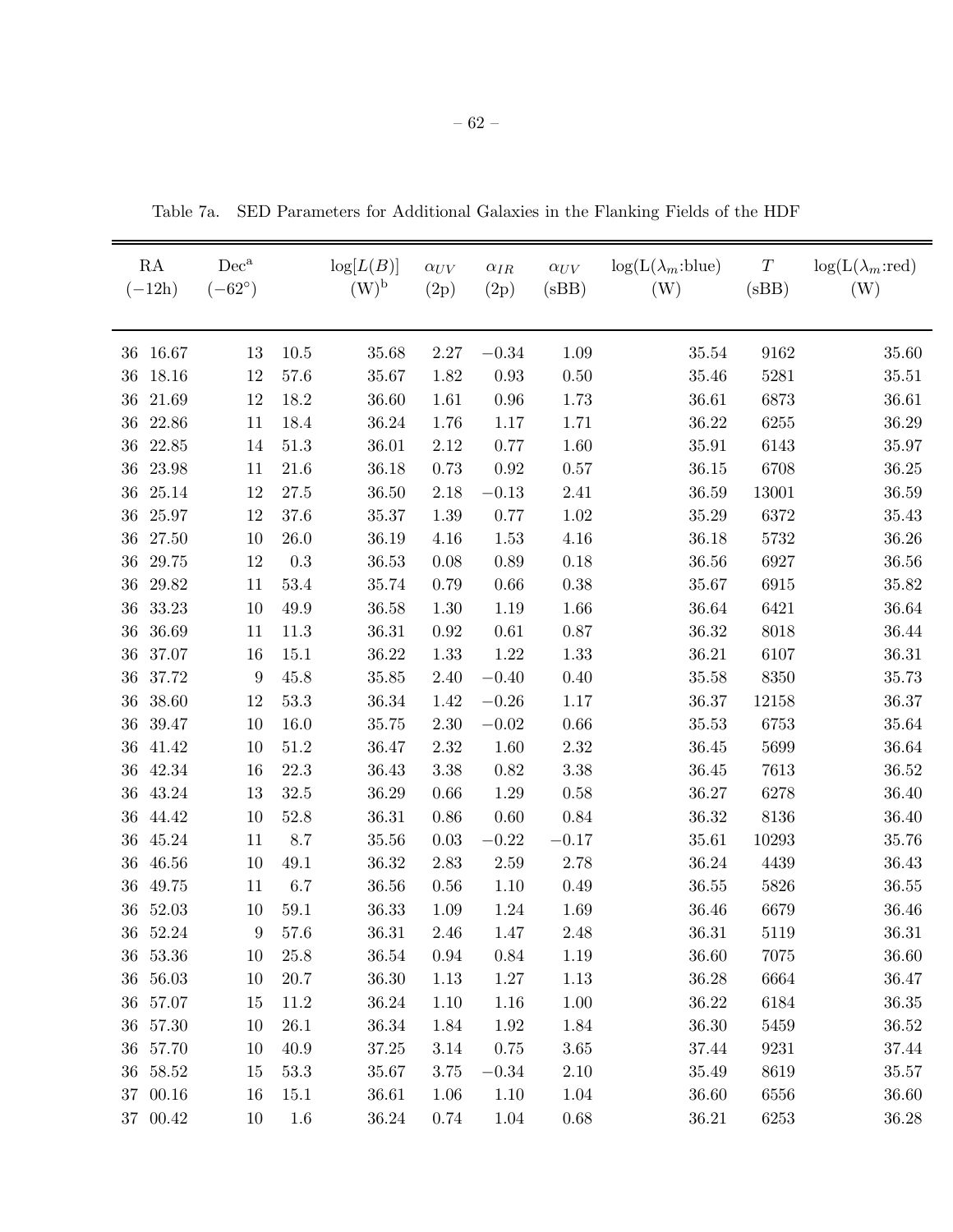– 63 –

Table 7a—Continued

| RA<br>$(-12h)$ | $Dec^a$<br>$(-62^{\circ})$ |      | log[L(B)]<br>$(W)^{b}$ | $\alpha_{UV}$<br>(2p) | $\alpha_{IR}$<br>(2p) | $\alpha_{UV}$<br>(sBB) | $log(L(\lambda_m:blue))$<br>(W) | $\boldsymbol{T}$<br>(sBB) | $log(L(\lambda_m:red))$<br>(W) |
|----------------|----------------------------|------|------------------------|-----------------------|-----------------------|------------------------|---------------------------------|---------------------------|--------------------------------|
| 00.90<br>37    | 10                         | 28.4 | 36.31                  | 2.80                  | 0.98                  | 1.50                   | 36.08                           | 5429                      | 36.22                          |
| 01.11<br>37    | 14                         | 26.0 | 36.32                  | 0.80                  | 0.98                  | 0.70                   | 36.31                           | 6565                      | 36.41                          |
| 02.24<br>37    | 10                         | 33.0 | 35.23                  | 2.51                  | 0.06                  | 1.33                   | 35.13                           | 7636                      | 35.15                          |
| 02.53<br>37    | 11                         | 5.3  | 36.37                  | 0.13                  | $-0.09$               | 0.41                   | 36.48                           | 12724                     | 36.48                          |
| 37<br>04.25    | 9                          | 59.7 | 35.69                  | 2.84                  | $-0.30$               | 1.93                   | 35.63                           | 10928                     | 35.68                          |
| 37<br>04.27    | 10                         | 29.9 | 35.67                  | 2.05                  | $-0.02$               | 1.49                   | 35.64                           | 8218                      | 35.62                          |
| 06.04<br>37    | 13                         | 40.4 | 36.21                  | 2.19                  | $-0.25$               | 1.96                   | 36.20                           | 9040                      | 36.15                          |
| 06.33<br>37    | 10                         | 57.4 | 36.27                  | 0.96                  | 0.66                  | 0.93                   | 36.29                           | 8017                      | 36.38                          |
| 06.83<br>37    | 10                         | 6.6  | 36.56                  | 0.82                  | 1.12                  | 0.82                   | 36.55                           | 6209                      | 36.67                          |
| 09.64<br>37    | 11                         | 19.4 | 36.66                  | 1.23                  | 1.41                  | 1.22                   | 36.64                           | 5581                      | 36.64                          |
| 10.54<br>37    | 11                         | 16.3 | 36.12                  | 0.62                  | 0.37                  | 0.62                   | 36.15                           | 9395                      | 36.30                          |
| 11.14<br>37    | 12                         | 57.0 | 35.61                  | 0.37                  | 1.15                  | 0.37                   | 35.60                           | 6021                      | 35.70                          |
| 12.15<br>37    | 11                         | 44.2 | 36.49                  | 1.74                  | 0.90                  | 1.61                   | 36.49                           | 6268                      | 36.50                          |

 ${}^{\text{b}}\text{M}_B = -21.0$  (rest frame)  $\equiv \log[L(B) \text{ (W)}] = 36.9.$ 

| Table 7b. SED Parameters for Additional Galaxies in the HDF |  |  |  |  |  |  |
|-------------------------------------------------------------|--|--|--|--|--|--|
|-------------------------------------------------------------|--|--|--|--|--|--|

| RA       | $Dec^a$         |      | log[L(B)] | $\alpha_{UV}$ | $\alpha_{IR}$ | $\alpha_{UV}$ | $log(L(\lambda_m:blue))$   | T     | $log(L(\lambda_m:red))$ |
|----------|-----------------|------|-----------|---------------|---------------|---------------|----------------------------|-------|-------------------------|
| $(-12h)$ | $(-62^{\circ})$ |      | $(W)^{b}$ | (2p)          | (2p)          | (sBB)         | $\left( \mathrm{W}\right)$ | (sBB) | W)                      |
| 36 45.30 | 11.             | 42.9 | 35.67     | 1.31          | 0.59          | $-0.03$       | 35.43                      | 6612  | 35.57                   |
| 36 47.17 | 13              | 41.7 | 36.69     | 0.80          | 1.14          | 0.68          | 36.64                      | 7056  | 36.73                   |

<sup>a</sup>J2000 coordinates

 ${}^{b}M_{B} = -21.0$  (rest frame)  $\equiv \log[L(B) \text{ (W)}] = 36.9.$